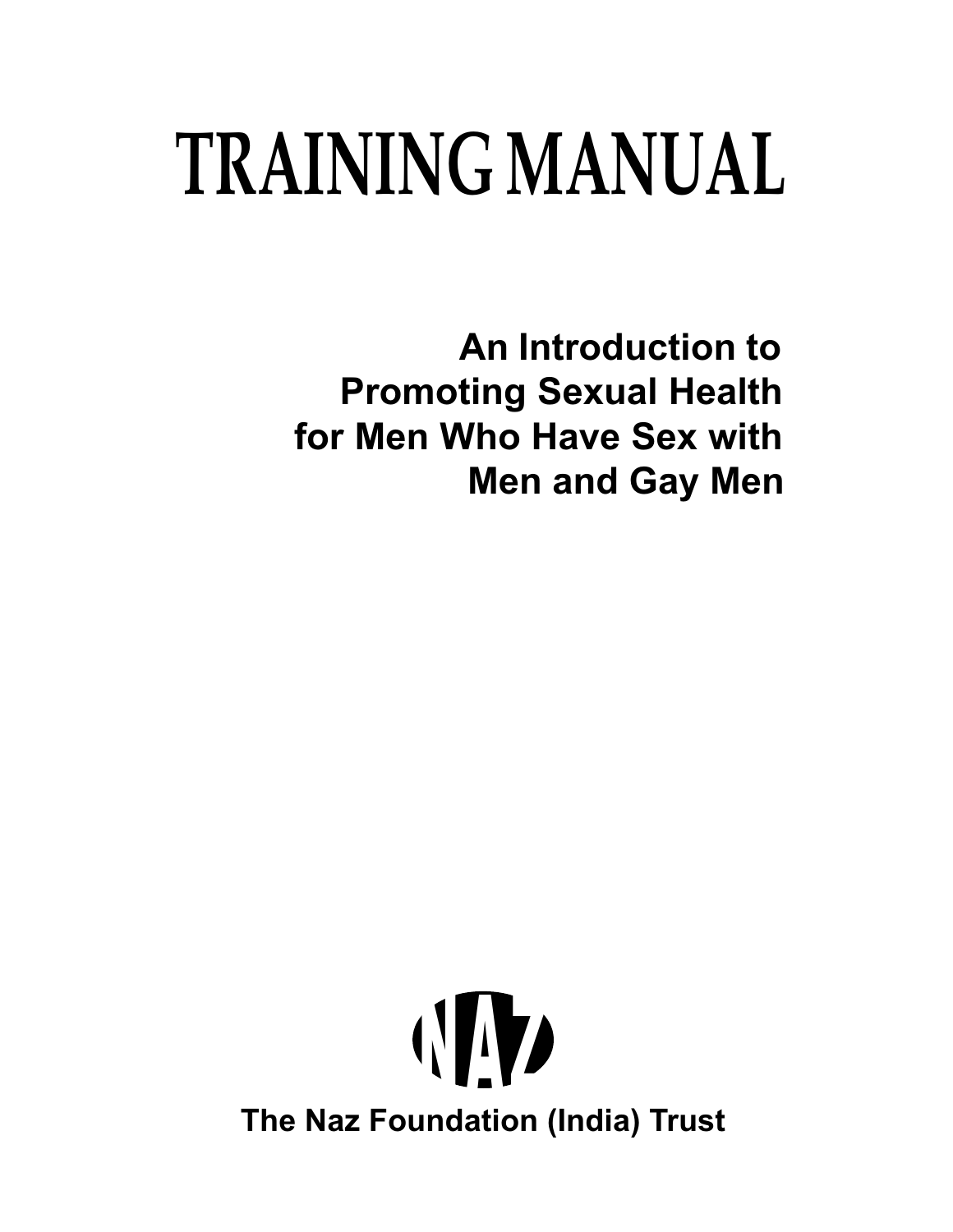**Naz provides training on the uses of the various exercises in the manual. Interested organizations are encouraged to contact Naz for further details at the following address:**

**The Naz Foundation (India) Trust P .O. Box 3910 Andrews Gunj New Delhi, 110 049 India**

*The Naz Foundation (India) Trust is an HIVIAIDS and sexual health agency registered in 1994. Naz provides services to address a range of issues related to HIVIAIDSincludingeducationalprograms, HIVtestingandcounselling, discussion groups, outreach and support,for particularly marginalized groups such as women, men who have sex with men and people living with HIV/AIDS.*

**Copyright: Naz Foundation India Trust © 2001**

*Designed & Printed by : Samrat Offset Pvt. Ltd., B-88, Okhla Industrial Area, Phase-11, New Delhi-110 020., Ph. : 6844549, 6918520. E-mail: samratpress@hotmail.com*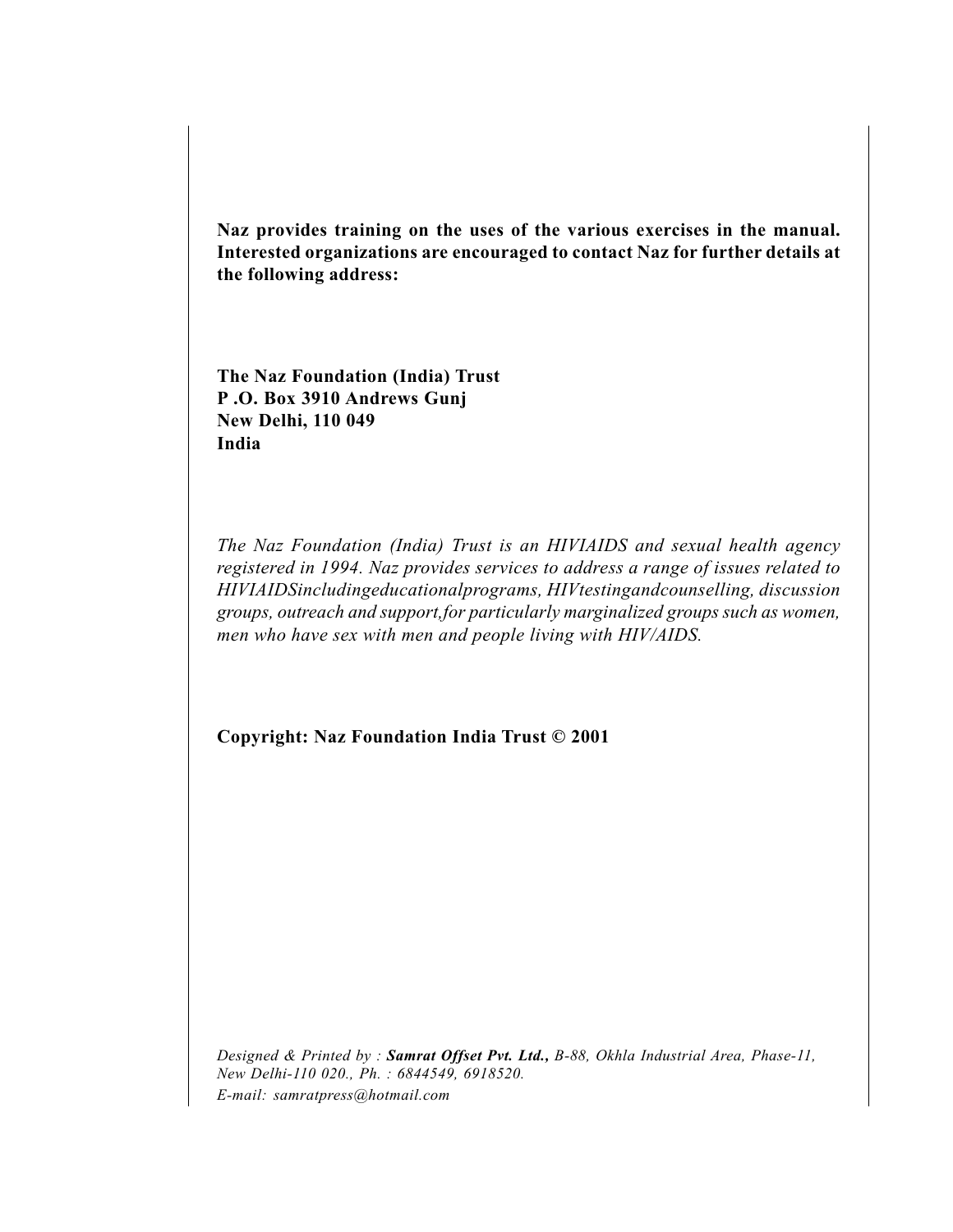| <b>Table of Contents</b>                                                                                   |                                                                                                |                |  |  |
|------------------------------------------------------------------------------------------------------------|------------------------------------------------------------------------------------------------|----------------|--|--|
| <b>Background</b><br>Page No.                                                                              |                                                                                                |                |  |  |
|                                                                                                            | How to Use This Manual                                                                         | I.             |  |  |
|                                                                                                            | Role of the Facilitator                                                                        | 2              |  |  |
|                                                                                                            | The Learning Process                                                                           | 4              |  |  |
|                                                                                                            | Language                                                                                       | 6              |  |  |
|                                                                                                            | Information About Men Who Have Sex with Men<br>and Gay Men, Sexual Health and HIV              | 7              |  |  |
|                                                                                                            | Acronyms and Definitions                                                                       | $\overline{7}$ |  |  |
| Part I                                                                                                     | Introduction to Issues Affecting the Sexual Health of<br>Men Who Have Sex with Men and Gay Men |                |  |  |
|                                                                                                            | <b>Section 1 Introduction</b>                                                                  |                |  |  |
| 1.1                                                                                                        | Welcome and Introductions                                                                      | 13             |  |  |
| 1.2                                                                                                        | Logistics                                                                                      | 14             |  |  |
| 1.3                                                                                                        | <b>Ice Breaker</b>                                                                             | 15             |  |  |
| 1.4                                                                                                        | Expectations                                                                                   | 17             |  |  |
| 1.5                                                                                                        | Goals of the Training                                                                          | 18             |  |  |
| 1.6                                                                                                        | Outline of the Training                                                                        | 19             |  |  |
| 1.7                                                                                                        | <b>Ground Rules</b>                                                                            | 20             |  |  |
|                                                                                                            | <b>Section 2 Human Sexuality</b>                                                               |                |  |  |
| 2.1                                                                                                        | <b>Sexuality Circle Game</b>                                                                   | 23             |  |  |
| 2.2                                                                                                        | Developing a Sexual Vocabulary                                                                 | 26             |  |  |
| 2.3                                                                                                        | <b>Body Mapping</b>                                                                            | 28             |  |  |
|                                                                                                            | Section 3 Sexual Behaviours of Men Who Have Sex with Men and Gay Men                           |                |  |  |
| 3.1                                                                                                        | <b>MSM/Gay Erotic Zones</b>                                                                    | 32             |  |  |
| 3.2                                                                                                        | Attitudes Towards the Sexual Behaviours of MSM and Gay Men                                     | 34             |  |  |
| Section 4 Social Context of Men Who Have Sex with Men and Gay Men's Sexual<br><b>BehavioursIldentities</b> |                                                                                                |                |  |  |
| 4.1                                                                                                        | Gender Exercise                                                                                | 37             |  |  |
| 4.2                                                                                                        | Cultural rind Social Expectations of Men                                                       | 39             |  |  |
| 4.3                                                                                                        | MSM and Gay Men's Sexual Behaviours/Identities                                                 | 42             |  |  |
| 4.4                                                                                                        | Race Course Game                                                                               | 45             |  |  |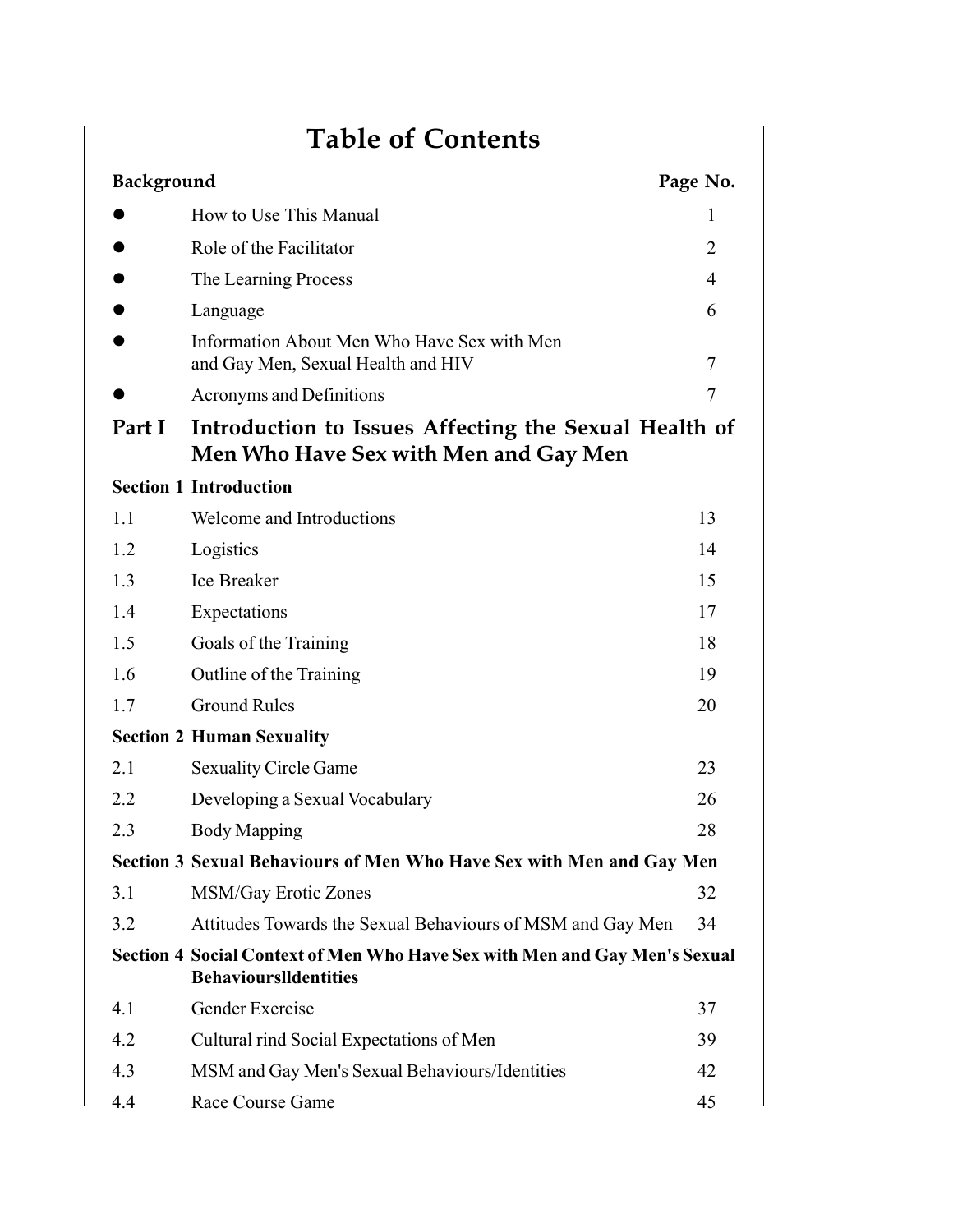| Section 5 Sexual Health of Men Who Have Sex with Men and Gay Men                                   |                                                           |     |  |  |
|----------------------------------------------------------------------------------------------------|-----------------------------------------------------------|-----|--|--|
| 5.1                                                                                                | What is Sexual Health?                                    | 49  |  |  |
| 5.2                                                                                                | Transmission of STIs and HIV                              | 50  |  |  |
| 5.3                                                                                                | Brainstorming Knowledge of STIs                           | 51  |  |  |
| 5.4                                                                                                | Prevention of STIs and HIV                                | 55  |  |  |
| 5.5                                                                                                | Vulnerability and Risk Taking                             | 57  |  |  |
| 5.6                                                                                                | Reducing Vulnerability to STIs and HIV                    | 61  |  |  |
|                                                                                                    | Part II Introduction to Programming Issues and Approaches |     |  |  |
| Section 6 Integrating Services for Men Who Have Sex with Men and Gay Men<br>into Existing Programs |                                                           |     |  |  |
| 6.1                                                                                                | Why Have Services for MSM and Gay Men?                    | 67  |  |  |
| 6.2                                                                                                | Reviewing Major Services of the Organization              | 70  |  |  |
| 6.3                                                                                                | Diagnosis, Treatment and Care                             | 72  |  |  |
| Section 7 Developing Programs Specific to Men Who Have Sex with Men and<br><b>Gay Men</b>          |                                                           |     |  |  |
| 7.1                                                                                                | Working with MSM and Gay Men in a Community Context       | 76  |  |  |
| 7.2                                                                                                | Advocacy                                                  | 78  |  |  |
| 7.3                                                                                                | Involvement of MSM and Gay Men                            | 80  |  |  |
| 7.4                                                                                                | Peer-Based Programs                                       | 84  |  |  |
|                                                                                                    | <b>Section 8 Networking</b>                               |     |  |  |
| 8.1                                                                                                | <b>Building Networks and Partnerships</b>                 | 89  |  |  |
|                                                                                                    | <b>Section 9 A Short Term Action Plan</b>                 |     |  |  |
| 9.1                                                                                                | Developing a Short Term Action Plan                       | 92  |  |  |
| 9.2                                                                                                | Wrap Up/Closure                                           | 94  |  |  |
| <b>Appendix</b>                                                                                    |                                                           |     |  |  |
|                                                                                                    | Organizations Working with MSM and Gay Men                | 95  |  |  |
|                                                                                                    | Sample Training Agenda                                    | 98  |  |  |
|                                                                                                    | Role Plays for Exercise 5.4                               | 101 |  |  |
|                                                                                                    | Case Studies for Exercise 7.4                             | 102 |  |  |
|                                                                                                    | Energizers                                                | 105 |  |  |
|                                                                                                    |                                                           |     |  |  |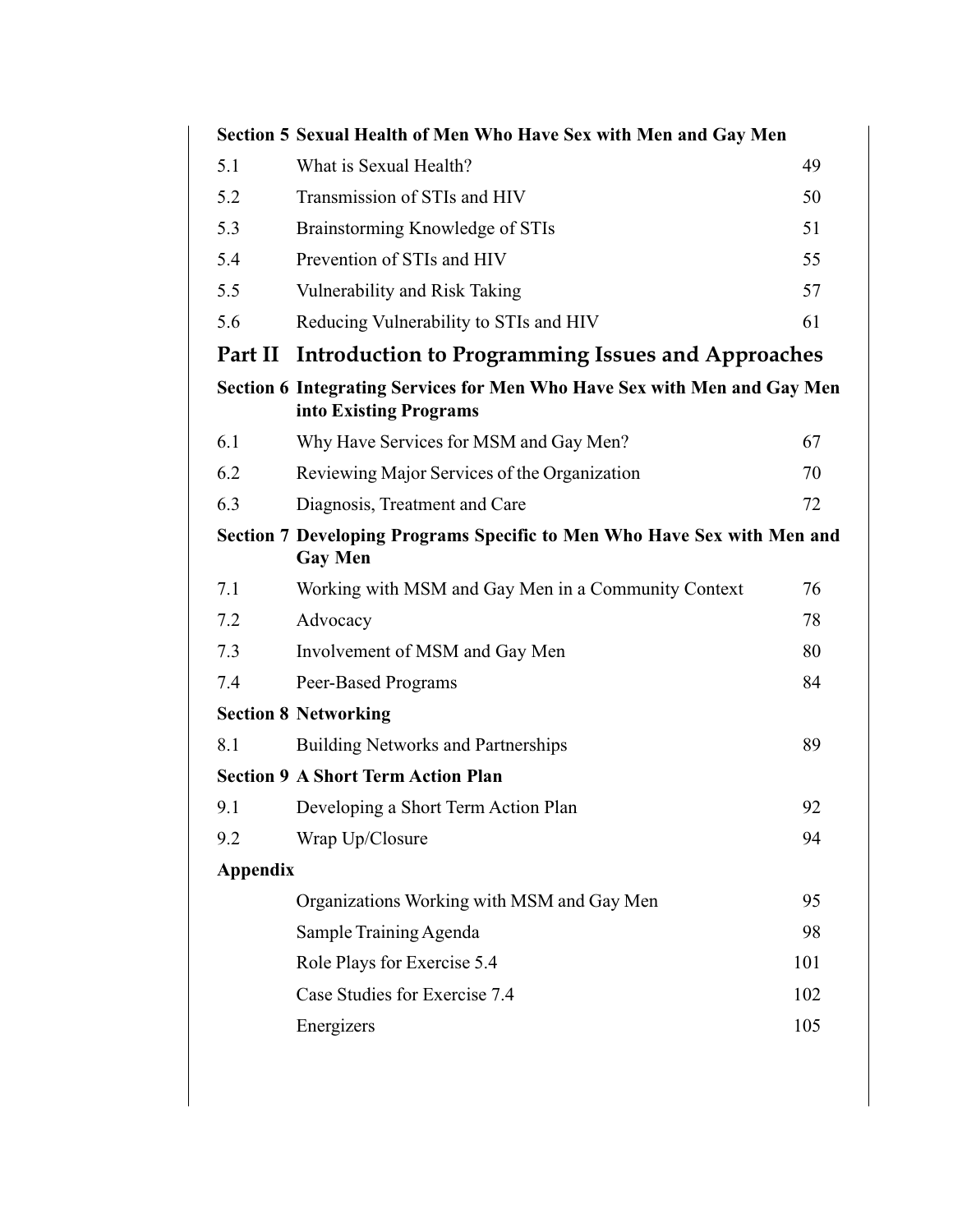### *Acknowledgements*

This manual is developed with technical collaboration and financial support from the **International HIV/AIDS Alliance**. Funding for the project was provided by UNAIDS and the MacArthur Foundation.

Project Coordinator and Editor : **Brent Patterson**

Alliance Consultant - Workshop Facilitator and Editor: **Tim Mackay**

Layout & Design: **Shaleen Rakesh**

#### **Contributors:**

Anjali Gopalan, Ashok Row Kavi, Shaleen Rakesh, Anne Scott, Deep Purkayastha, Owais Khan, Mahbooba Akhter Kabita, Mohammed Ahsanul Abid, Rajiv Dua, Mirza Mohammed Shahid, Anto James, Sunil Menon, Anindya Hajra, Roshan Uyanwatte, Sagara Palihawadane, Vijay Salunkhe, Pramada Menon, Shale Ahmed, Mohammed Bayzid, Kamrul, Kumar, Willie, Rudra, Tahir

#### **Partner agencies:**

Humsafar Trust - Mumbai

Praajak and Pratyay - Calcutta

Bharosa - Lucknow

LGBT India - Bangalore

Sahodaran - Chennai

HASAB - Dhaka, Bangladesh

Bandhu Social Welfare Society - Dhaka

Organization of Development Programme for the Underprivileged (ODPUP) - Dhaka

Companions on a Journey - Colombo, Sri Lanka

Special thanks to the Naz Foundation International for the use of their material.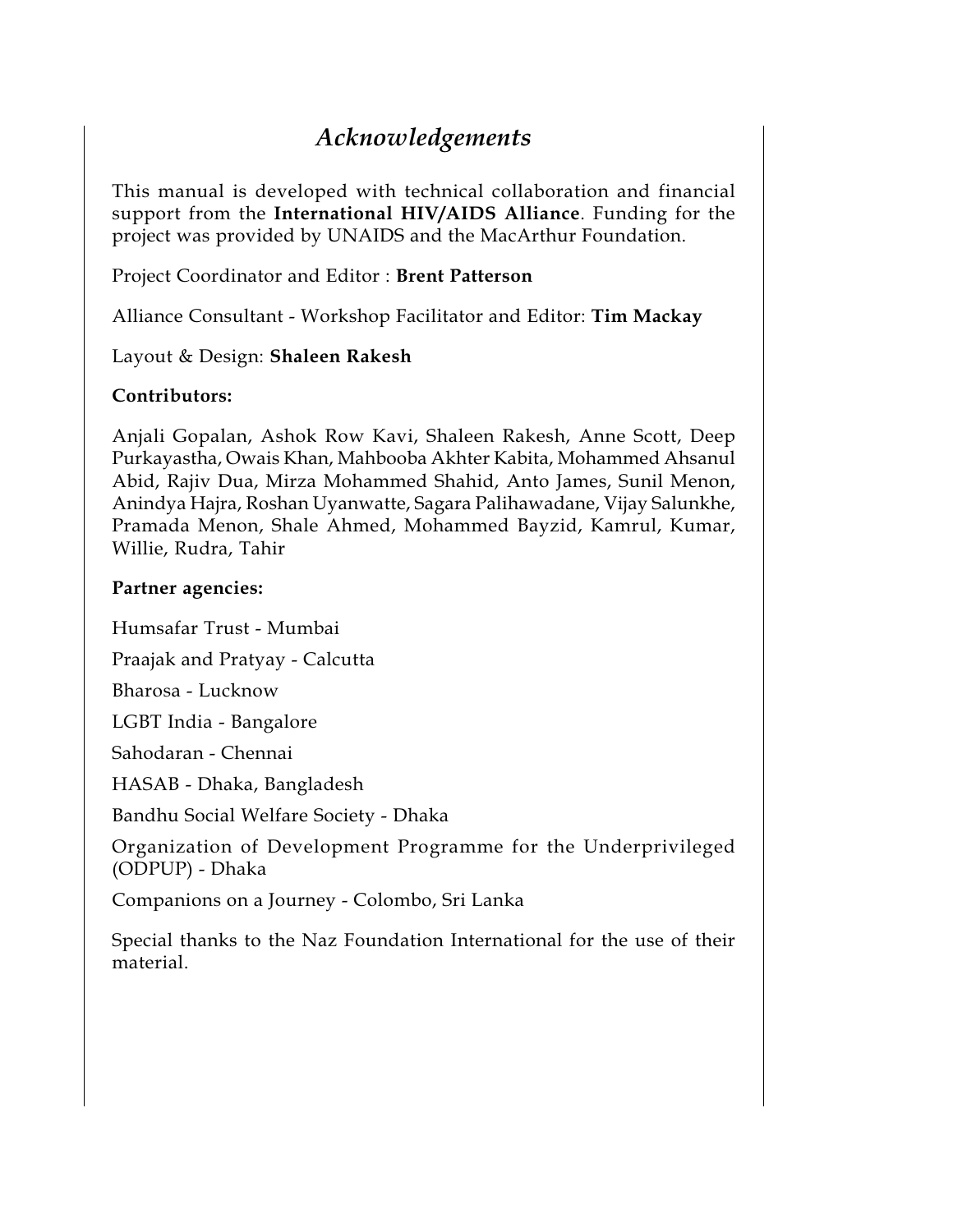# **Background**

This manual provides training modules on issues related to the sexuality and sexual health of men who have sex with men (MSM) and gay men. The training is intended for non-governmental organizations (NGOs) and community-based organizations (CBOs) in South Asia.

Currently very few services exist which address the needs of MSM and gay men. This represents a large gap in services for a large and increasing group of people infected with HIV and other sexually transmitted infections (STIs). MSM and gay men also experience discrimination when accessing many health care services. Innovative strategies are necessary to improve health care and other services for MSM and gay men.

The manual can be used to train participants who have no prior knowledge on the issues affecting MSM, and gay men. The objective of the training is to give participants a clear understanding of a wide range of issues including those related to sexual health.

The manual can also be used to train other NGOs and CBOs to develop services for MSM and gay men or incorporate their issues into existing services. This will be achieved by imparting the necessary knowledge and skills to the participants and help them develop a short term action plan.

This manual was developed in the context of South Asia. It may be possible, with appropriate changes, to use it in other countries where similar aspects of MSM and gay men's behaviour, identity and sexual health exist.

# **How to Use This Manual**

This manual assists facilitators to introduce and explore issues related to MSM and gay men and sexual health through interactive exercises and discussions. The manual is designed to assist facilitators in their delivery of the training. It contains important information on the role of the facilitator and the suggested curriculum. The manual also includes topic-by-topic exercises to be used in the training's delivery.

The manual is divided into two parts, which are equally important. The first part raises awareness of issues affecting MSM and gay men in relation to their sexual health. The second part focuses on how to integrate issues related to MSM and gay men into NGO programs.

Each part of the manual has a number of sections. These all begin with specific objectives. Within each section there are a number of exercises.





#### **Background**

*How to use this manual*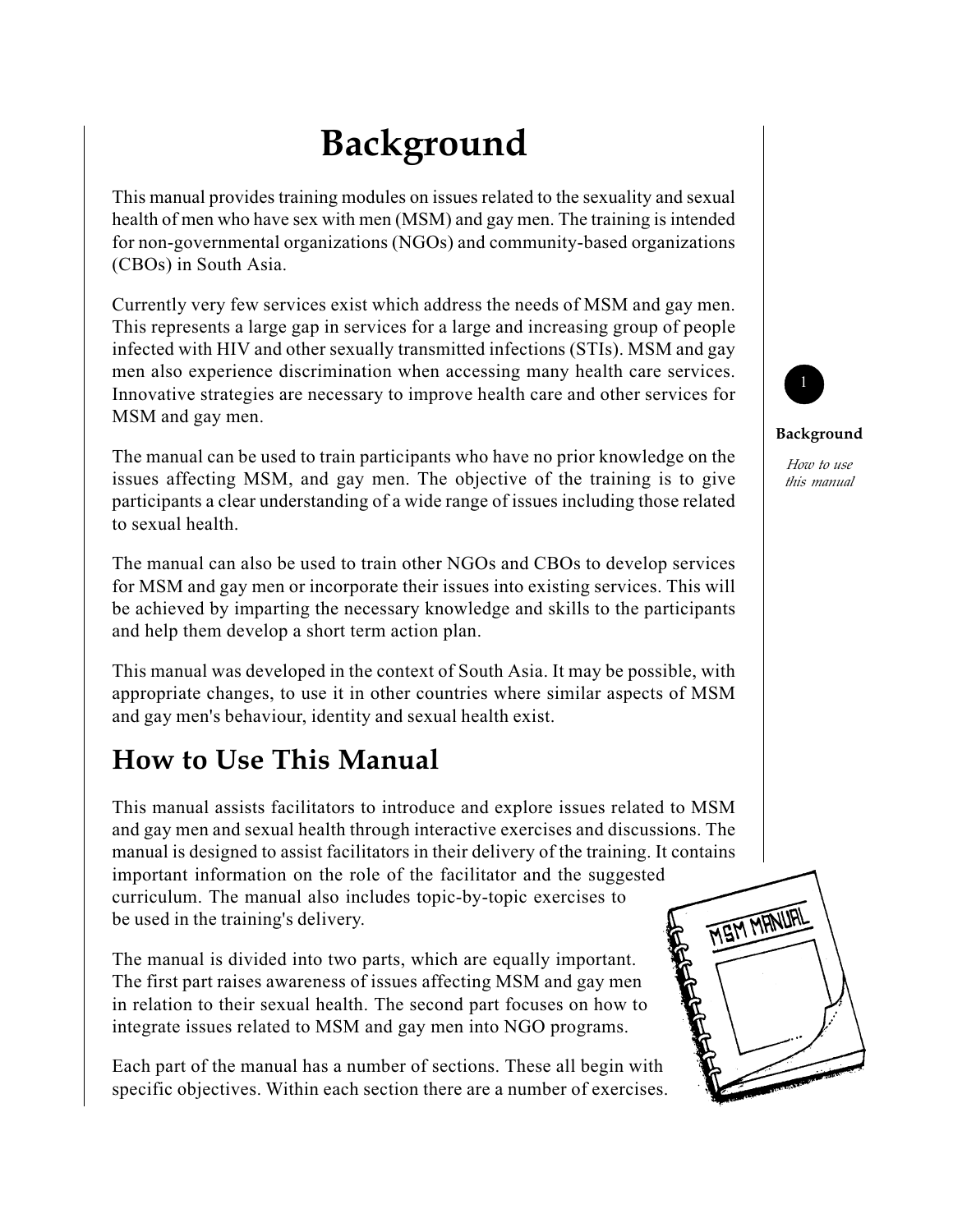For each exercise the purpose, timing, materials used, and the process are described for the facilitator.

The exercises use a variety of tools to develop participants' knowledge. They include: case studies, role-plays, small group work, brainstorms and other learning techniques. Varying the learning techniques throughout the sessions ensures a more vibrant environment for the training. Facilitators are encouraged to be creative in presenting the material. It is also important to select learning techniques appropriate for the audience and time frame. A great deal of thought has gone into the selection and writing of each exercise. Each exercise included in the manual was chosen because it was felt that it best achieved the objectives for the section. However, the facilitator is encouraged to adapt or change exercises to make them more relevant to the culture or region.

The entire training takes four, intensive days or five, more relaxed days. Where funding allows, a residential training is recommended. The manual is planned in such a way as to cover issues affecting MSM and gay men in the shortest possible time. Nonetheless many training's may not allow for even the amount of time allotted. If this is the case, carefully select those activities which best meet the objectives of the training and the needs of the facilitators. The combination of activities possible would depend on the specific objectives of the training.

Remember to allow sufficient time for people to discuss and reflect. This is particularly important given the sensitive nature of the subject matter. People need time to become comfortable with new ideas and often deeply rooted beliefs. You may want to add unstructured time into the training for this purpose. If possible, allow time at the beginning of each day for the participants to reflect on the previous day. This will enhance learning.

**Attention:** This manual is intended to be used by an experienced facilitator who is familiar with issues related to MSM, gay men and sexual health. Given the sensitive nature of the material, it is recommended that anyone wishing to use the manual contact either the Naz Foundation (India) Trust or one of the MSM/Gay organizations listed in the Appendix. This training manual is recommended for use with NGO workers. It may not be appropriate for use with other organizations or institutions. For further advice contact Naz or one of the MSM/Gay organizations.

# **Role of the Facilitator**

The goal of the facilitator is to enable participants to develop their knowledge of issues affecting MSM and gay men, sexual health and HIV. In order for them to do this, you must provide useful information and resources. This training was





#### **Background**

*Role of the Facilitator*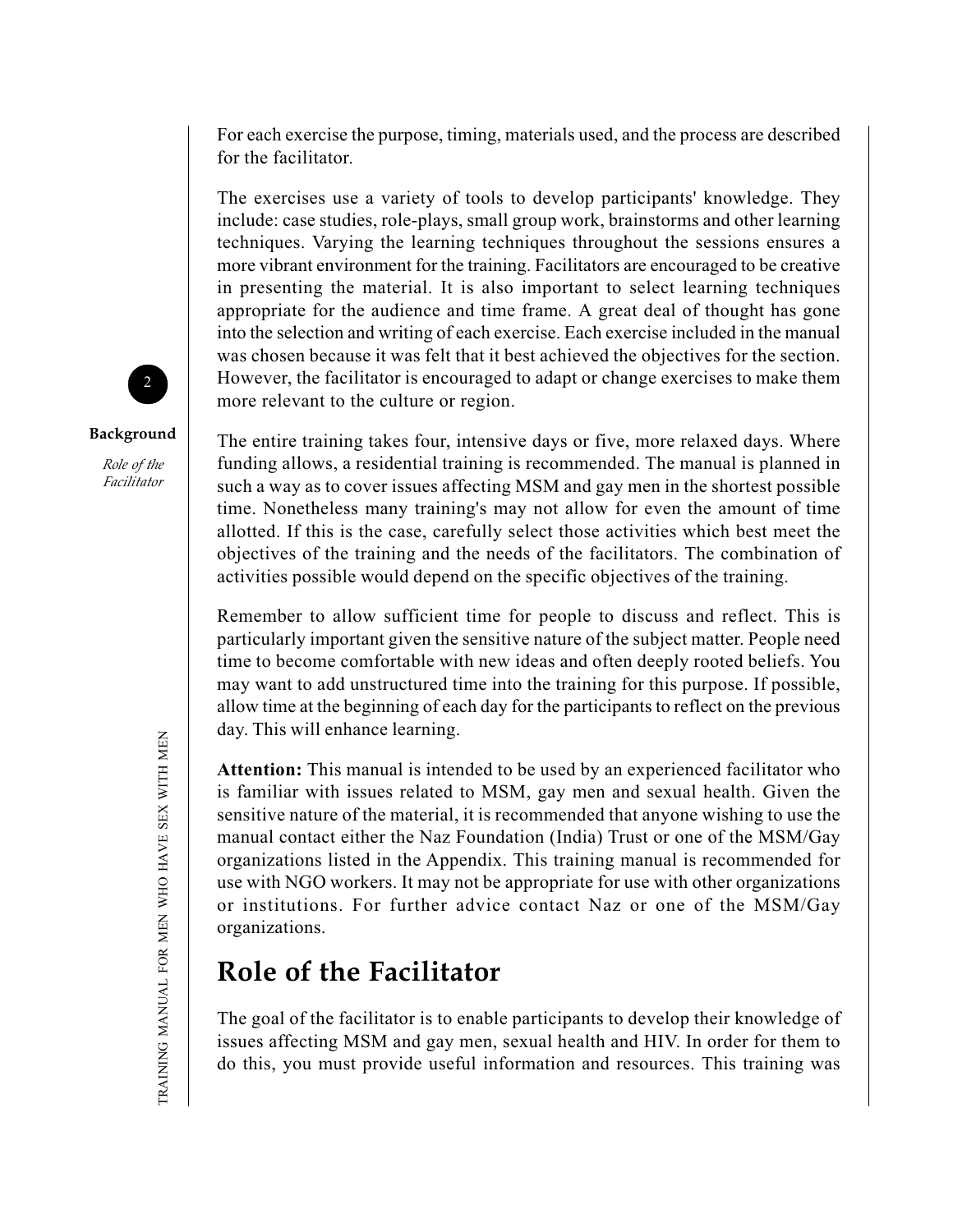designed to be delivered by a facilitator who has previously viewed the training material and who has experience working with MSM, gay men and sexual health.

The role of the facilitator is not only to pass on information, but also to provide a learning environment in which participants can share their experiences and become comfortable with new ideas/information. Facilitated learning is based on the notion that people learn best in an atmosphere where they interact with others, are encouraged to ask questions, exchange ideas, and feel supported by the facilitator.

In addition to presenting information, discussing issues about MSM, gay men and sexual health involves learning more about yourself.

Ask yourself the following questions:

- **•** *Why is it important to talk about sex and sexual health?*
- **•** *Why is it important to talk about sex between men?*
- **•** *Do you feel sufficiently comfortable discussing issues affecting men who have sex with men and gay men?*
- **•** *How are you yourself sexual and how do you express your sexuality?*
- **•** *What are the attitudes and values that you hold in regard to your own and other's sexuality?*

We each have a strong set of attitudes and values which guide our lives and can help or hinder our work. It is essential to be aware of how your own attitudes and values might affect the way you present information and how this can make others feel. Once you know your strengths and limitations, match the goals you set for your training to your capabilities.

Next you should know your audience.

Ask yourself the following questions:

- **•** *Who are your participants?*
- **•** *What is their gender, cultural background, work experience, education, etc.?*
- **•** *What region are they from (e.g. which state, rural or urban setting)?*
- **•** *Do they have previous knowledge of the subject or special, applicable skills?*



#### **Background**

*Role of the Facilitator*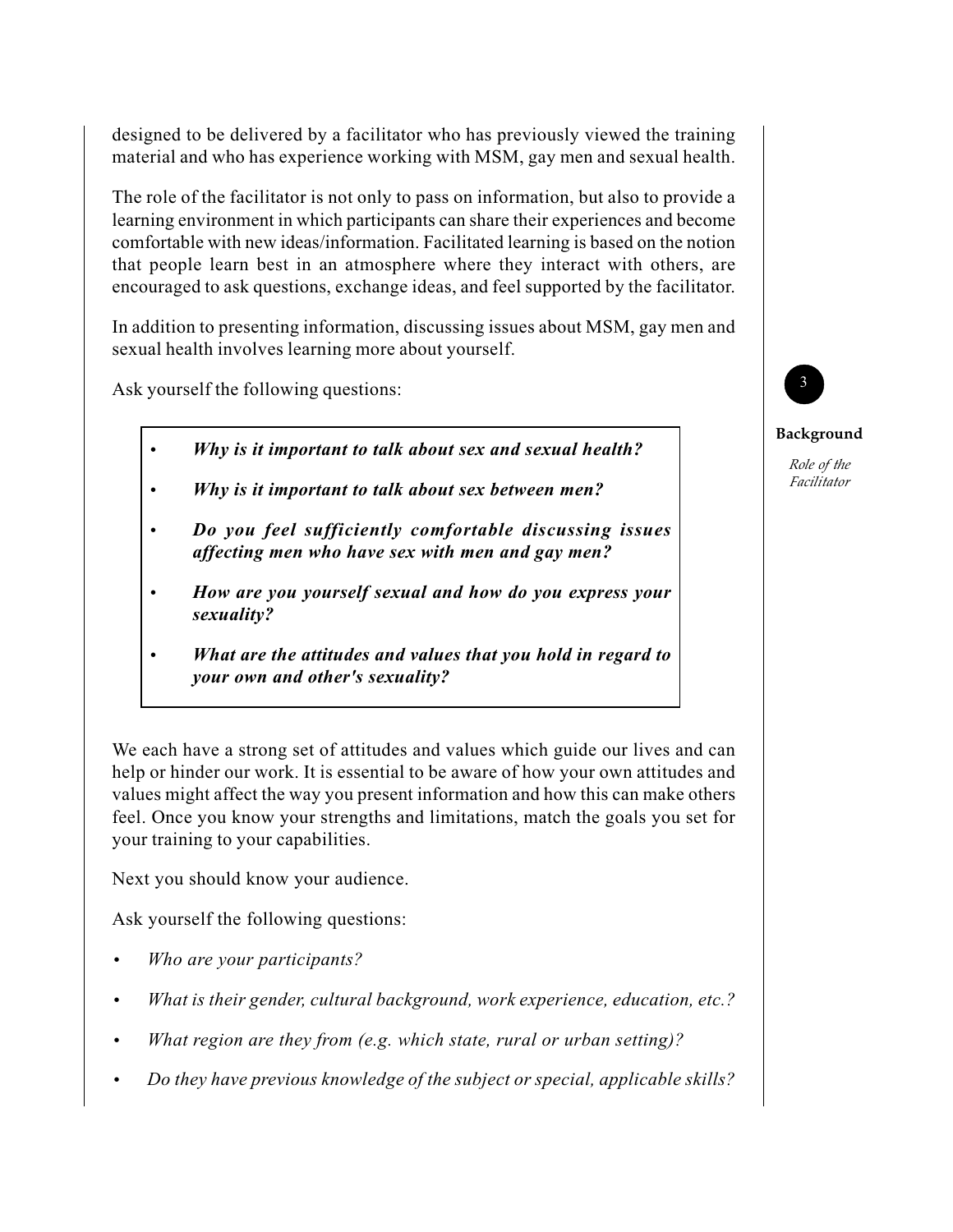- **•** *What are their attitudes about MSM, gay men and sexual health issues?*
- **•** *Do cultural or religious taboos exist in your audience that create a barrier to discussing these topics?*
- **•** *What will your participants need help with?*

Think ahead of time about some ways to overcome any potential concerns that might arise.

In planning your training, remember that you are providing information about MSM and gay men which may very likely be new and, for many, in opposition to a whole life-time of learning and experience. Keep the information simple. It also takes time to over come well-rooted beliefs and attitudes. Allow for this in your training. The more time you are able to spend on the topic the more chance of success you will have. Allow extra time for discussion and reflection.

It is preferable to have two co-facilitators to deliver the training in order to share the workload and offer different experiences.

**Note:** Facilitators must read the training manual thoroughly, as well as some of the suggested resource material. It is essential that you understand the issues raised in the manual. You should feel comfortable dealing with these issues, and also understand the different cultural contexts of MSM and gay male sexual behaviors and identities.

# *The Learning Process*

# *Facilitating Participation*

For this process to produce an effective and cohesive group, facilitators must ensure that all participants are encouraged to take part in the training. However, they should not be pressured to do so.

### *Humour*

Humour is an important tool in the training process. Issues related to MSM, gay men, sex, sexuality and sexual health may raise fears, embarrassment and concerns which can, in turn, produce stress. Humour can be used sensitively to reduce some of the stress and increase participants' comfort in the training. In using humour the facilitator must be sensitive to the humour of the group and avoid offending anyone. Having an understanding of the background of the participants and being at ease with the topics being discussed will enable the facilitator to use humour appropriately.



**Background**

*The Learning Process*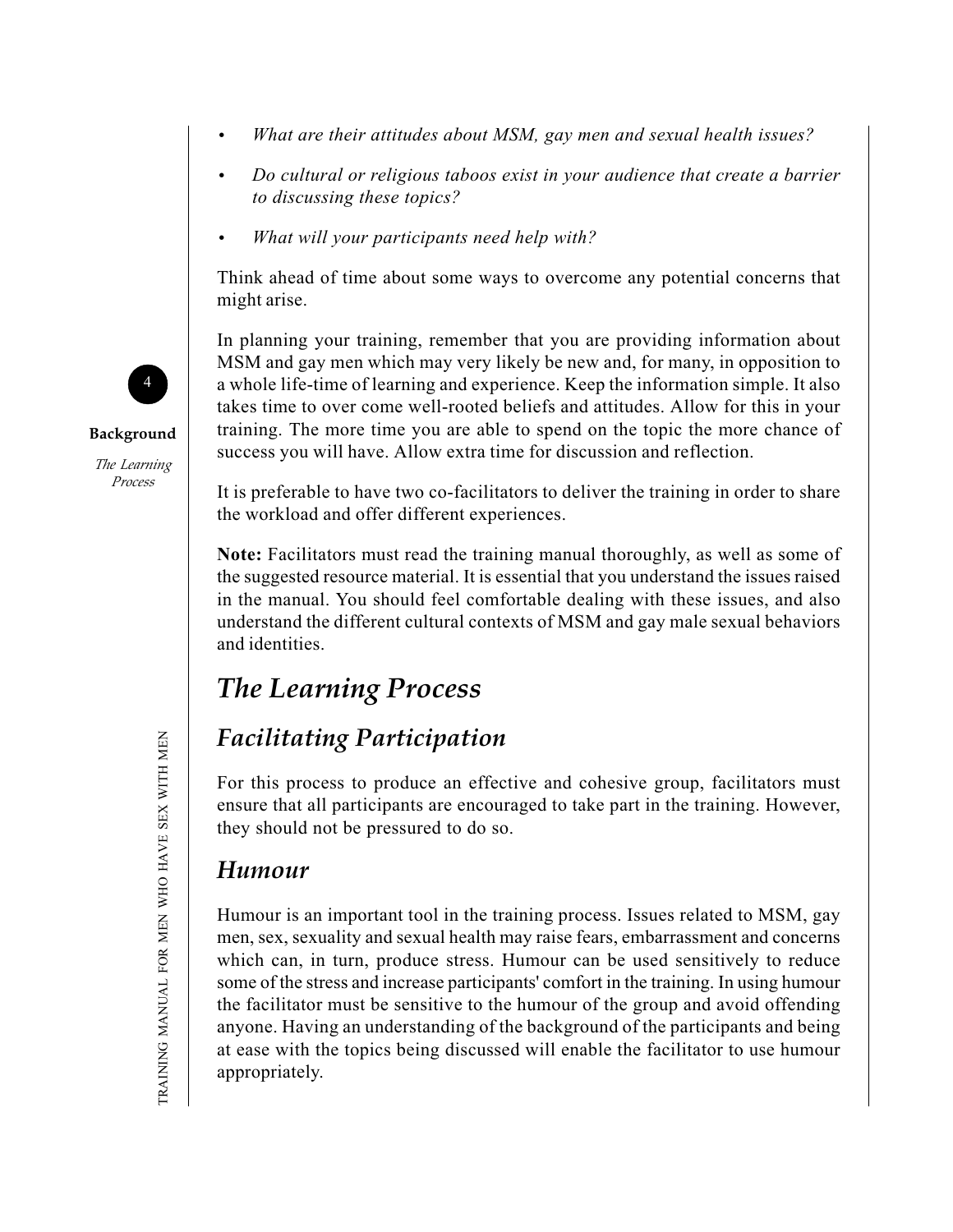# *Effective Learning*

People have different ways of learning, but everyone needs certain things:

# *Respect*

Participants need to feel heard and respected. Facilitators should ensure that respecting other people's right to an opinion is covered in the ground rules for any training.

# *Immediacy*

Participants should be able to identify how they can use their knowledge and skills in the process of learning what is being taught.

# *Experience*

Participants should have opportunities to actively participate and see how what they are learning is connected to their own life experience.

# *What Makes a Learning Experience Good?*

# *Usefulness*

Participants feeling that they can make a difference through using the information in the training to assist in their work. Feeling affected by what is being learned and be able to relate it to working with real people dealing with real issues. Also, to be able to develop a shortterm action plan to integrate the learning into present work.

# *Doing*

Participants having the opportunity to gain practical exposure, having the opportunity to practice procedures, and experience the outcomes.

# *Comfort and Safety*

Providing a comfortable and safe environment is essential. The environment of the training should include: confidentiality, an easy exchange of information, nonthreatening, no pretence, not patronizing, open sharing, good interactions between participants and facilitators, all participants being treated equally.



#### **Background**

*The Learning Process*

*What Makes a Learning Experience Good*

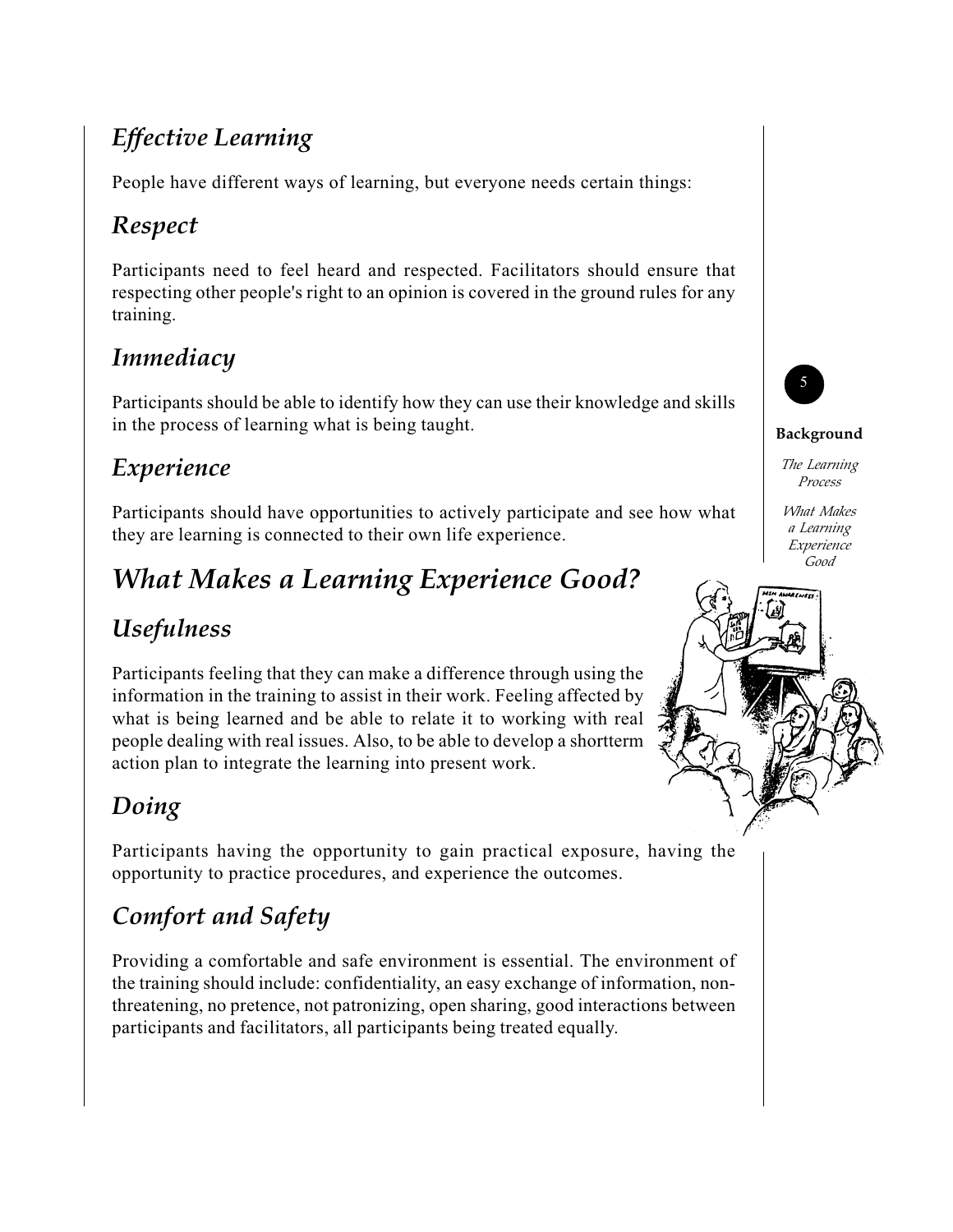### *Desire to Learn*

The learning should be enjoyable and there should be freedom to choose what is learnt.

### *Sharing*

Having the opportunity to work with others, working with others with different experiences, working things out together.



### *Empowered*

Doing something that gives a sense of pride, overcoming challenging tasks, feeling **Background** more able to make decisions, in control.

# *What Not to Do*

#### *The facilitator should not:*

- 1. Behave in a manner that is unfriendly
- 2. Appear not to care about responses or not being responsive generally
- 3. Be inflexible
- 4. Lack humour
- 5. Speak too fast
- 6. Tell people they are wrong
- 7. Give information and instructions that are too confusing
- 8. Discuss things inappropriate to the situation
- 9. Make participants feel self conscious
- 10. Not allow opportunity for participants to share knowledge and experience
- 11. Use language or terms that are difficult to understand

# **Language**

This manual has been produced in English, Hindi, Bangla and Sinhala. It is possible that participants may not know any of these languages in either written or spoken form. If the facilitators do not speak in the local language, then an

*The Learning Process*

*Language*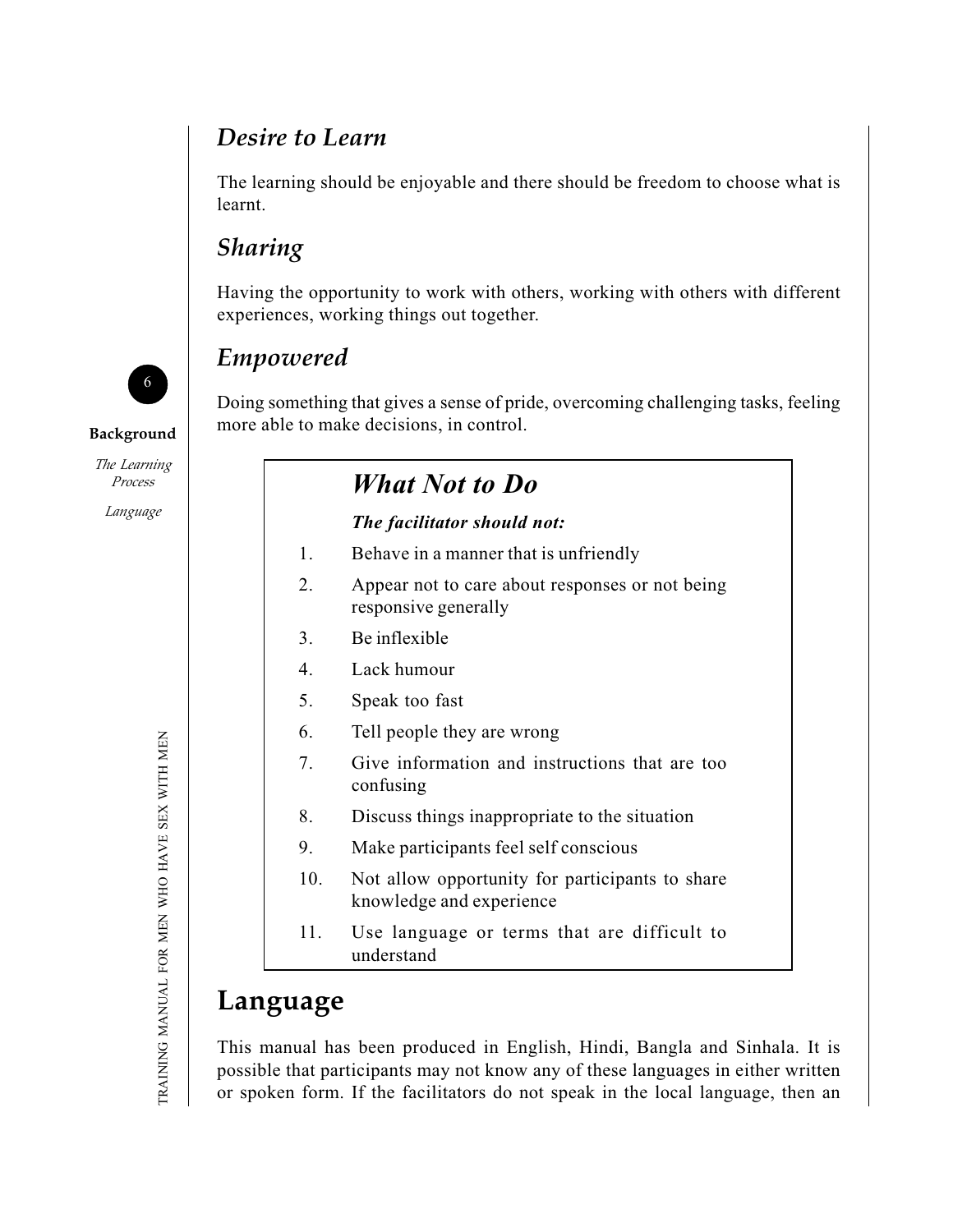appropriate translator will be necessary. This could be one of the training organizers. If this is not possible, then a translator will need to be recruited. It is essential to ensure that the translator will not have any difficulties working with issues related to MSM, gay men and sexually explicit material.

Where possible, relevant materials should be provided to participants in their language. If translation of materials is necessary, these translations will have to be carefully monitored to ensure that the correct terminology and meaning have been used.

Whenever possible, equivalent terms in the local language should be used in the training.

# *Information About Men Who Have Sex with Men and Gay Men, Sexual Health and HIV*

Information about MSM and gay men, sexual health and HIV is constantly changing. It is important that you, as the facilitator, keep up-to-date on these issues. Before conducting a training session the facilitator should consult a number of the organizations listed at the back of manual to get up-to-date information and material. Internet searches, for those who have access, can also be a useful way of gathering recent information. Further information, including journal articles, pamphlets and other resources are available through the organizations listed in the Appendix.

Listening to the experiences of MSM and gay men is an essential part of keeping abreast with these issues. Encourage participants to do the same, as MSM and gay men are the best source of information about the issues affecting their lives!

# *Acronyms and Definitions*

| <b>AIDS</b> | Acquired Immune Deficiency Syndrome    |
|-------------|----------------------------------------|
| CBO         | Community-Based Organization           |
| HIV         | Human Immuno-deficiency Virus          |
| <b>MSM</b>  | Men who have sex with men              |
| NGO         | Non Government Organization            |
| <b>STIs</b> | <b>Sexually Transmitted Infections</b> |
|             |                                        |

In South Asia there is an ongoing dialogue among MSM, gay men and service providers (many of whom are also MSM and gay men) about the language used to describe sexual behaviours and identities. As a result, sometimes the language can be confusing. People use the same term to mean different things and



#### **Background**

*Information about MSM*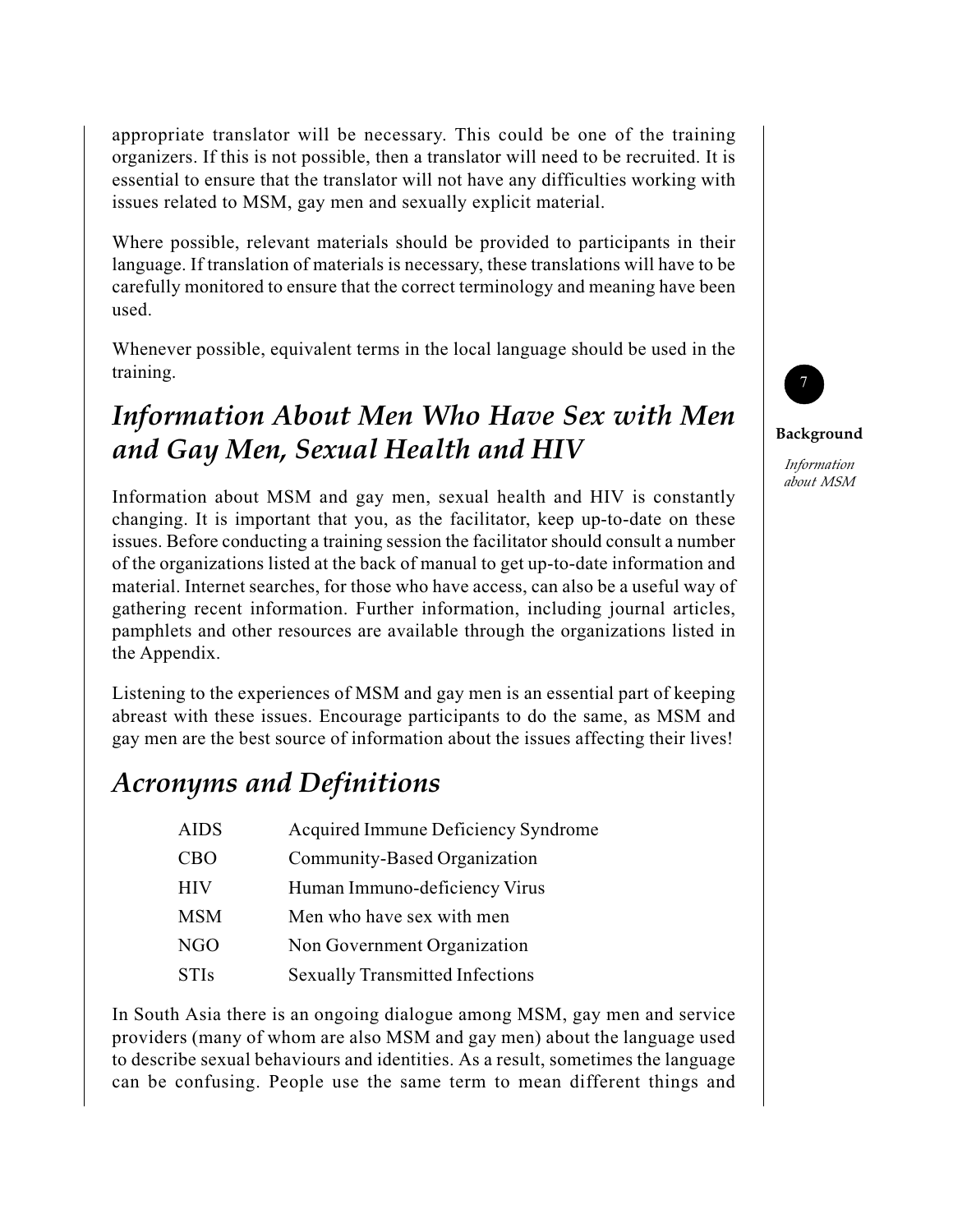occasionally different terms are used interchangeably. It is important to always clarify with the individual you are speaking to what they mean by the term they are using.

### *Men who have sex with men (MSM)*

This term is used for a variety of reasons. One reason is that it recognizes that many men may have sex with other men, but do not necessarily consider themselves to be homosexual or gay. They do not consider their sexual encounters with other men in terms of a sexual identity or orientation. Social situations such as lack of availability of female sexual partners or social taboos preventing socializing between members of the opposite sex may play a role in such same sex sexual behaviour.

A man who has sex with another man may not eroticize the fact that he is with another man. He is having sex with a "man" but not because is he is attracted to his "maleness." In fact, many men look for other men who act feminine and who are sexually passive to have sex with because they want the experience to be similar to having sex with a woman.

Many men who have sex with men are married or are also having sex with women.

This term has become popular in the context of HIV/AIDS work where it is used because it addresses a behaviour that puts men at risk for HIV infection. For this same reason some argue that the term is too focused on sexual behaviour and not enough on other aspects such as emotions, relationship, sexual identity, etc.

### *Males who have sex with males*

Some use the term "males who have sex with males" because they argue that it includes a broader group of individuals engaged in sex with members of the same sex. In particular, it does not have the age limitation implied by the use of the term "men". It therefore includes boys who are having sex with each other and also sexual relationships between men and boys.

Some have expressed a concern that "males who have sex with males" is too general and includes pedophiles which is a different issue and one that is quite politically charged.

### *Gay men*

This term is generally used interchangeably with the term "homosexual" in South Asia. It is used to describe those men whose sexual orientation or attraction is predominantly, if not exclusively, directed towards other men.





#### **Background**

*Acronyms and Definitions*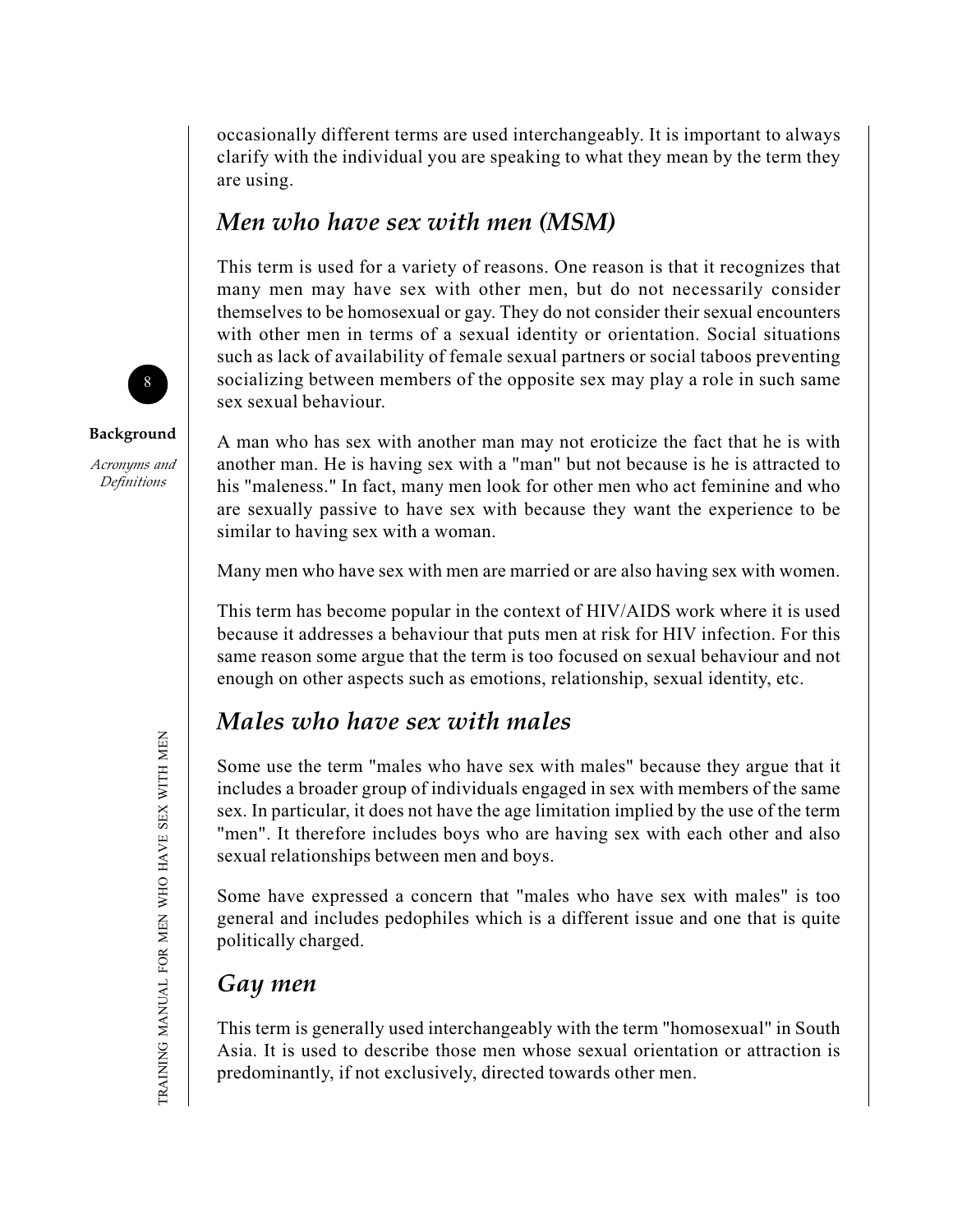For some, being gay is more of an identity or "lifestyle." They see their gay identity as a determining or defining characteristic for making certain lifestyle choices. These may include not getting married, living with a male partner, etc. In some cases the gay man may be "out" or open to family, friends, work colleagues and others about their sexuality.

Some men who identify as "gay" do so as a means of politicizing homosexuality. They are interested in increasing the visibility of the homosexual men and the struggle for their rights. In this sense, the term "gay" is increasingly being adopted as a social and political identity.

Some argue that the notion of a sexual identity, and in particular the use of the term "gay". is a Western import that may not be relevant or appropriate for South Asian countries.

### *Homosexual*

The term homosexual is used to describe the behaviour and often even the identity of those men who are predominantly, if not exclusively, attracted to other men. The word is often used interchangeably with the word "gay" although some consider "homosexual" to be pejorative and stigmatizing.

### *Kotis*

The term koti is often used to describe effeminate, transgendered homosexual men or boys in parts of South Asia. Most kotis belong to lower middle class or working classes. They assume `feminine' roles in certain social spaces and particularly in their relationship with their 'girias'.

# *Girias*

The term used to define the `partners' of kotis. More often than not, it is the kotis who label and identify girias. They are also referred to as 'husbands' or `real men' by the kotis and assume 'masculine' roles in these relationships. Generally, girias are the ones who penetrate during anal sex. Outside of their relationship with kotis, girias could identify themselves as heterosexual, bisexual or homosexual.



#### **Background**

*Acronyms and Definitions*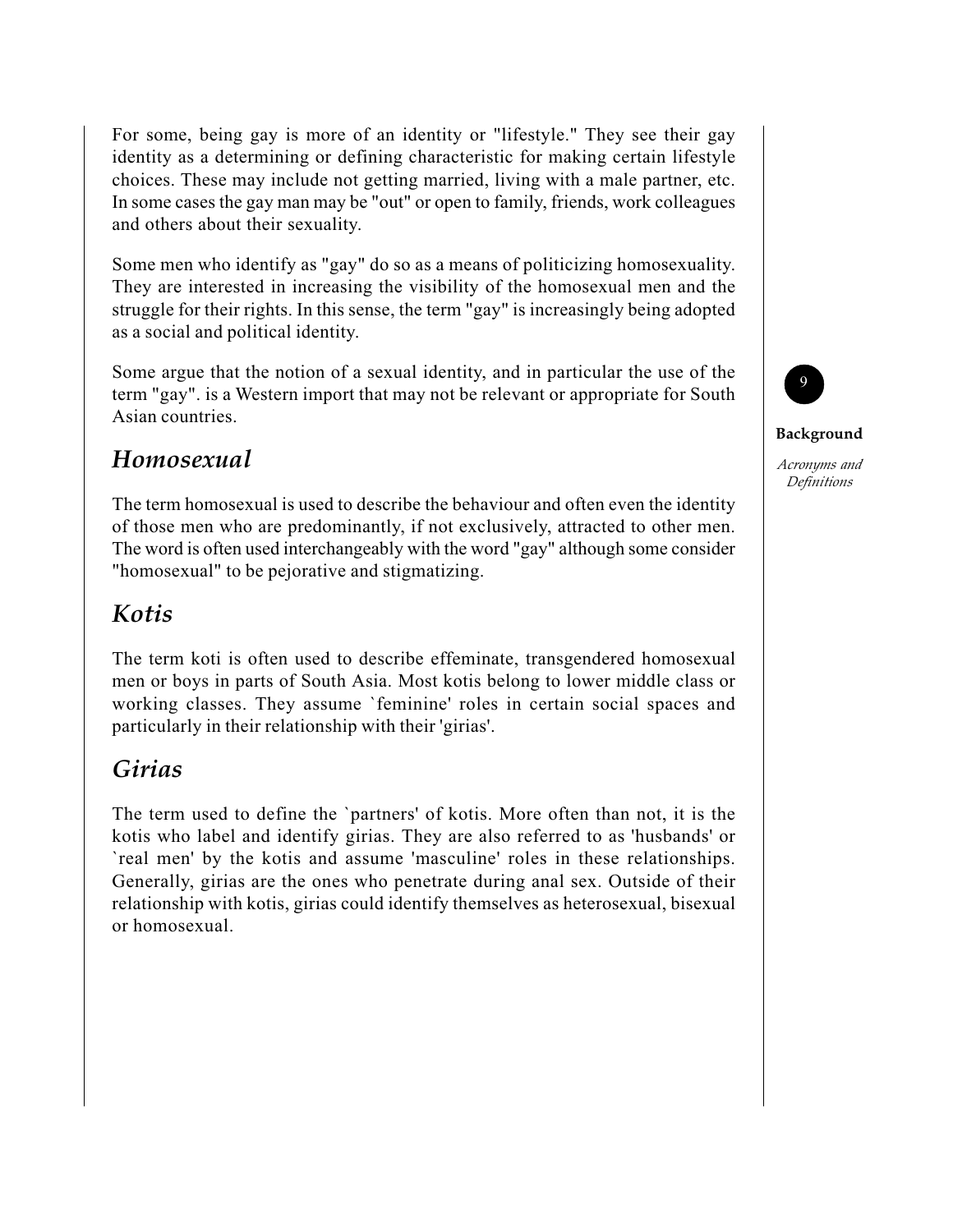10

# **PART I: INTRODUCTION TO ISSUES AFFECTING THE SEXUAL HEALTH OF MEN WHO HAVE SEX WITH MEN AND GAY MEN**

TRAINING MANUAL FOR MEN WHO HAVE SEX WITH MEN TRAINING MANUAL FOR MEN WHO HAVE SEX WITH MEN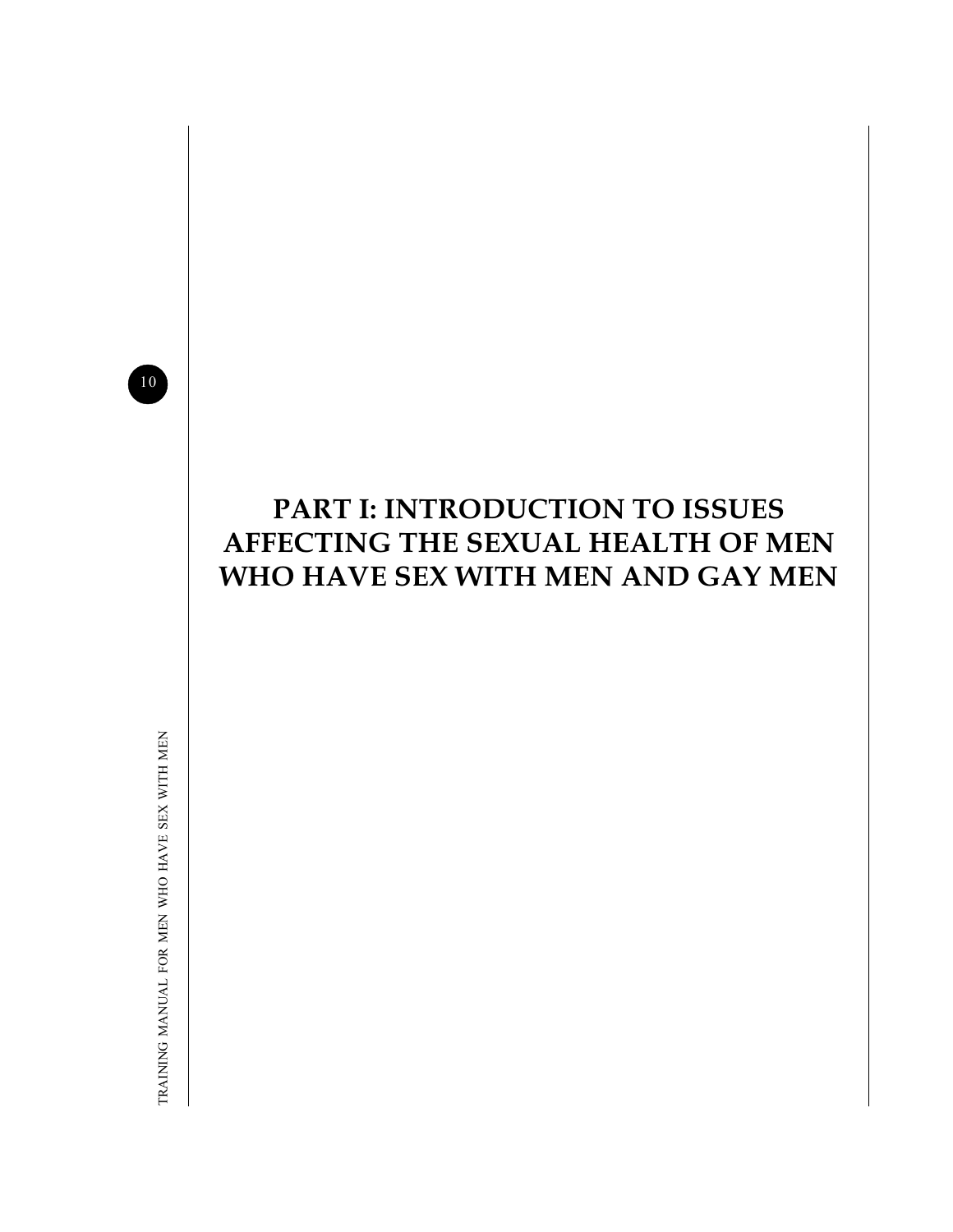# **PART I: INTRODUCTION TO ISSUES AFFECTING THE SEXUAL HEALTH OF MEN WHO HAVE SEX WITH MEN AND GAY MEN**

This part of the manual introduces issues that agencies need to understand if they are going to work with MSM and gay men. This section addresses issues affecting MSM, gay men and their sexual health.

This part of the manual has five sections:

- Section 1 : Introduction
- Section 2 : Human Sexuality
- Section 3 : Sexual Behaviours of Men Who Have Sex with Men and Gay Men
- Section 4 : Social Context of Men Who Have Sex with Men and Gay Men's Sexual Behaviours
- Section 5 : Sexual Health of Men Who Have Sex with Men and Gay Men



#### **Background**

*Role of the Facilitator*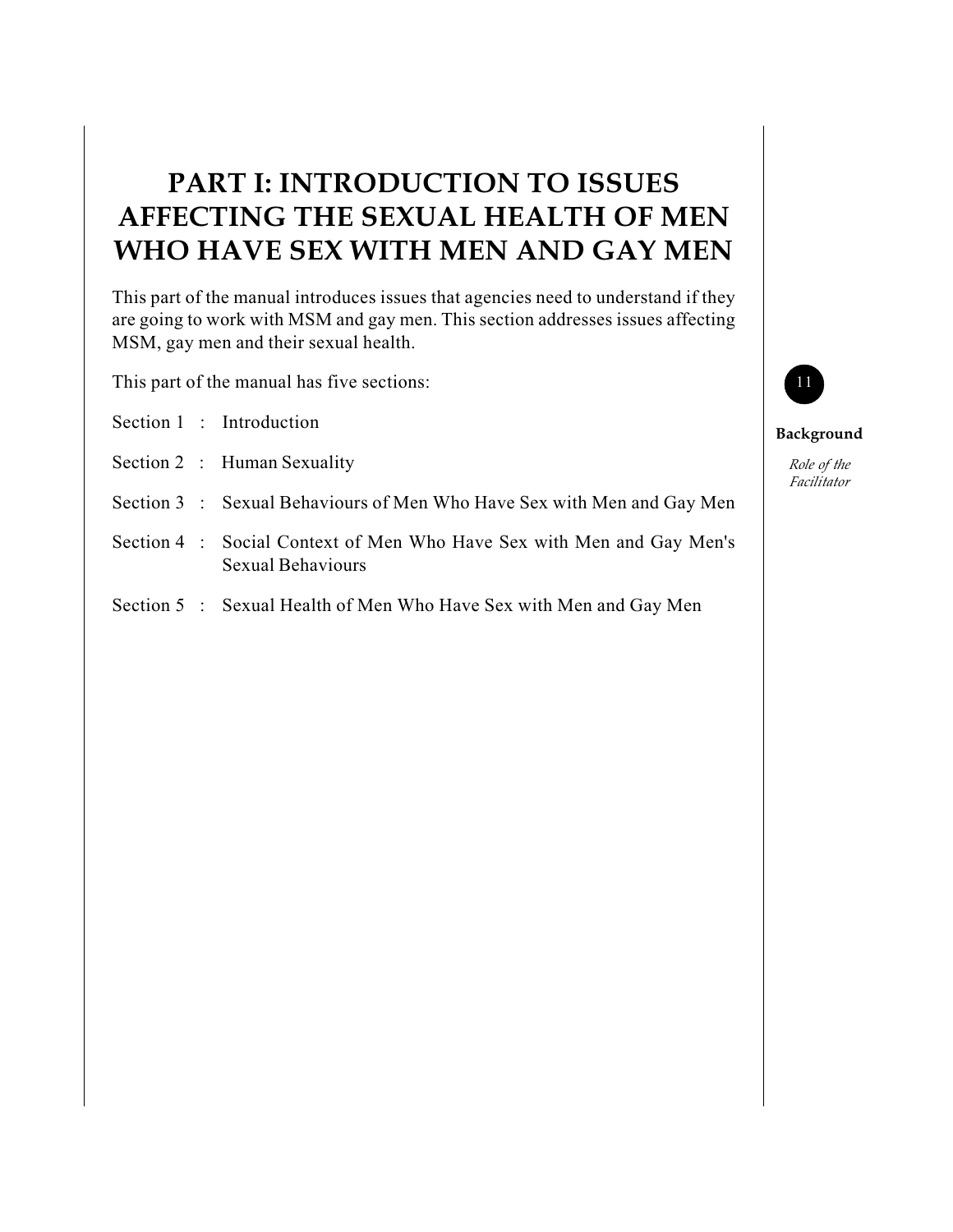# **Section 1: Introduction** *(Total Time 2 hours 20 minutes)*

This section enables participants to become acquainted with each other. It also establishes the goals and objectives and the agenda for the training. It encourages the participants to be active learners.

1.1 *Welcome and Introductions:* To welcome participants to the training. To allow facilitators to introduce themselves and their agency.

*Time:* 15 minutes

1.2 *Logistics:* To clarify break, lunch, and end times. To ensure people are aware of arrangements made for lunch and where the bathrooms are located.

*Time:* 5 minutes

1.3 *Ice Breaker:* To establish a relaxed and participatory learning environment. To allow participants to share information about themselves. To make participants aware of diversity.

*Time:* 40 minutes

1.4 *Expectations:* To learn participants' expectations of the training and address any concerns they have.

*Time:* 30 minutes

1.5 *Goals of the Training:* To outline the goals of the training.

*Time:* 10 minutes

1.6 *Outline of the Training:* To give participants a clear understanding of the topics to be addressed in the training.

*Time:* 10 minutes

1.7 *Ground Rules:* To have participants adopt ground rules for the training that will enhance communication and learning.

*Time:* 30 minutes

12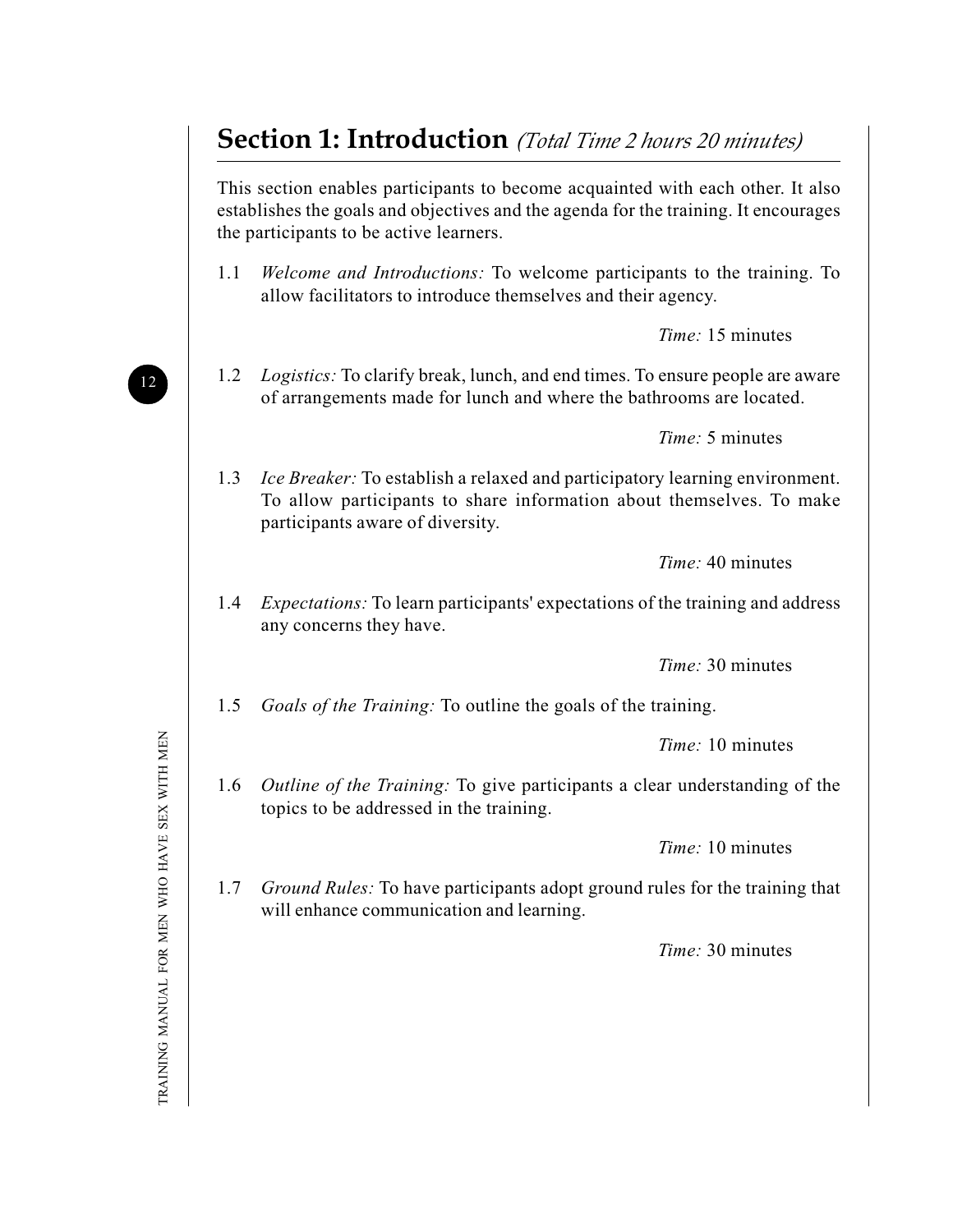# *1.1 Welcome and Introductions*

### *Purpose:*

To welcome participants to the training. To allow facilitators to introduce themselves and their agency.

- *Time :* 15 minutes
- *Materials :* None

### *Process:*

- 1) Facilitators welcome participants to the training. Facilitators introduce themselves to the group, naming themselves as a facilitator for their respective agencies and include a brief explanation of their background and involvement in issues affecting MSM, gay men and sexual health. This should be kept very brief as the facilitators will also participate in the ice-breaker and will have an opportunity to say more about themselves then.
- 2) One facilitator will give a brief background of the Project. The background should include:
	- **•** The Naz Foundation (India) Trust received a grant from the International HIV/AIDS Alliance of the UK to develop the training manual.
	- **•** The first meeting was held in Delhi in September 1999 with participants representing MSM and gay organizations across India, Bangladesh and Sri Lanka. The participants at this meeting gave input on the content and provided feedback on subsequent drafts.
	- **•** The manual was completed in February 2001. It has been translated into Hindi, Bangla and Sinhala.
	- **•** The manual was field tested m Calcutta, Hyderabad, Dhaka and Colombo.
	- **•** The manual was completed in February 2001. It has been translated into Hindi, Bangla and Sinhala.



#### **Introduction**

*Welcome and Introduction*

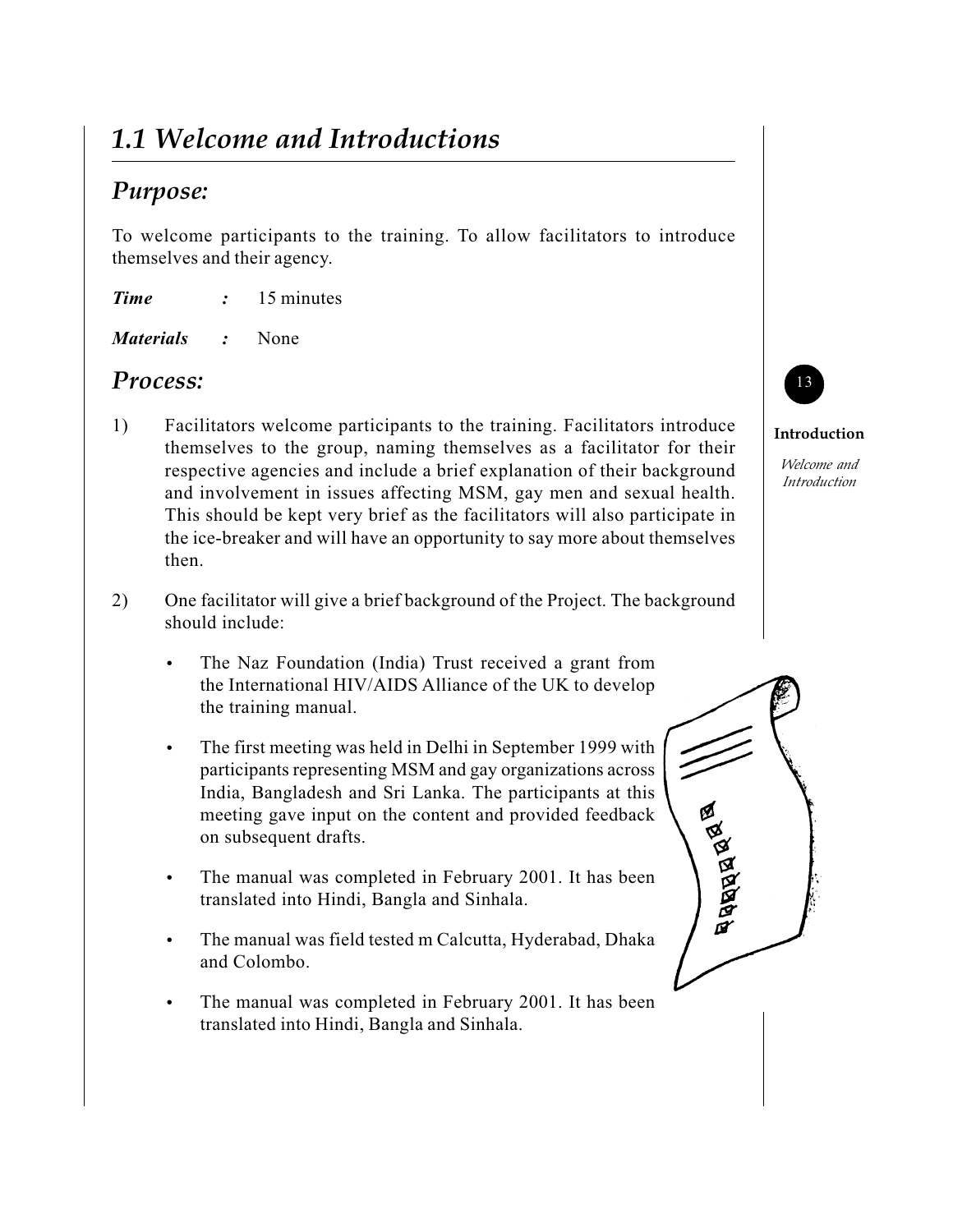# *1.2 Logistics*

### *Purpose:*

To clarify break, lunch, and end times. To ensure people are aware of arrangements made for lunch and where the bathrooms are located.

*Time :* 5 minutes

*Materials* : copies of the workshop agenda with start times, breaks, end times, and the titles of the exercises that will be covered.

### *Process:*

**Introduction**

14

*Logistics*

*Note: A sample agenda is in the Appendix.*

I) Handout the workshop agenda.

2) Review the logistics for the day: training time commitment and go over "housekeeping" items (e.g. break, lunch, and end times, location of bathrooms, etc.). Check that everyone has received the resource material for the participants.

*Notes for Facilitator:* If handouts are not possible then put the agenda on flip chart paper.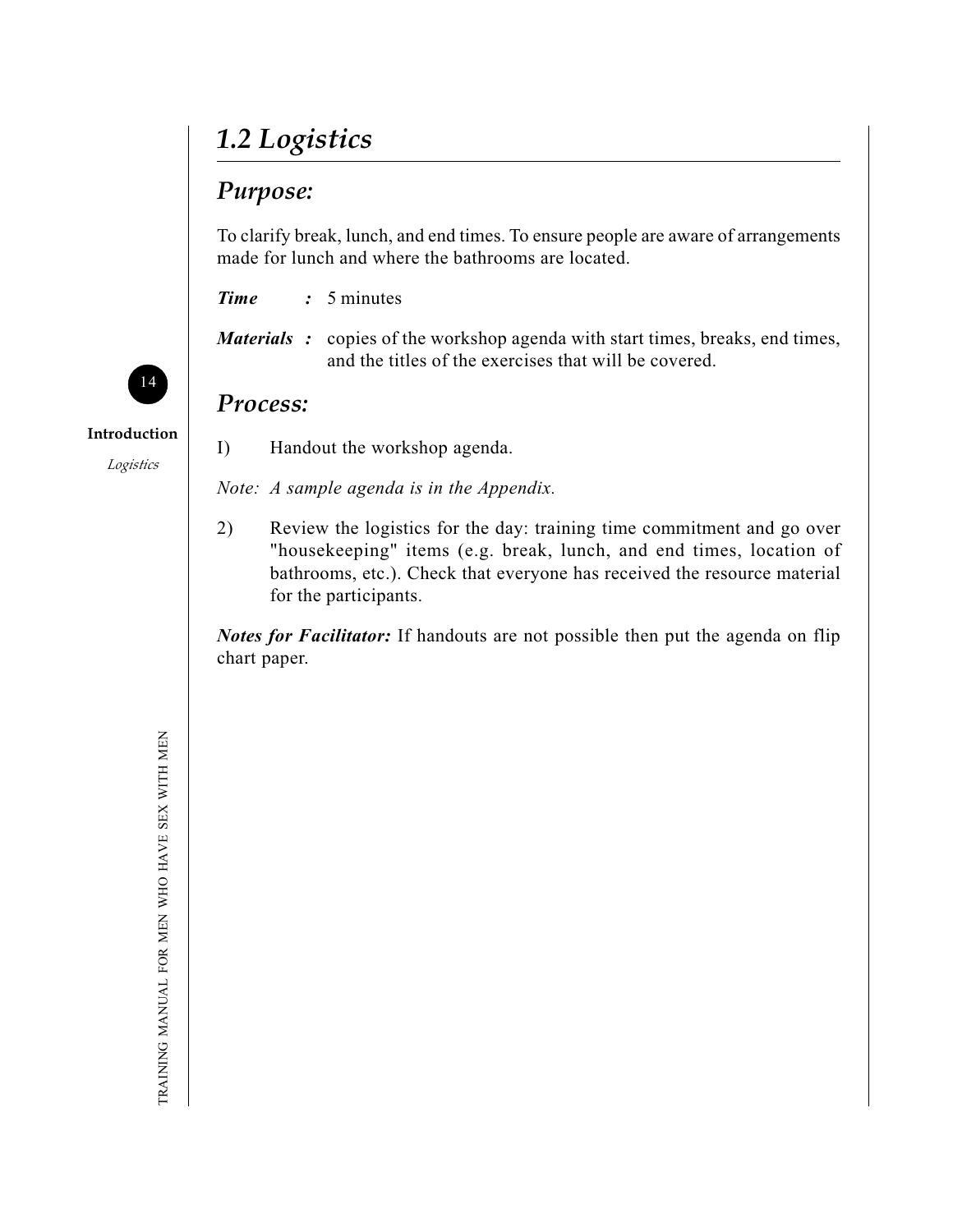# *1.3 Ice Breaker*

### *Purpose:*

To establish a relaxed and participatory learning environment and allow participants to share information about themselves. To make participants aware of diversity.

*Time :* 40 minutes

*Materials :* none

### *Process:*

- 1) Begin by asking the participants to stand up. Ask them to choose a colour they identify with. Ask them to think about why they chose that colour. Facilitators should also participate.
- 2) Ask participants to quickly state which colour they have chosen.
- 3) Ask participants to place themselves in a semicircle according to which colours are most closely related (e.g. yellow, then orange, then red, then violet, then blue, then green, etc.). Encourage the participants to discuss with each other where they should stand in relation to the colours they have chosen. For example, if two people both choose blue, does one identify more with a lighter or darker shade of blue? If so, move accordingly. The end result will resemble a rainbow.
- 4) Ask participants to introduce themselves, saying their name, organization and what type of work they do. They must also explain why they identify with the particular colour they chose. For example, someone may say, "I identify with the colour red because to me the colour stands for passion and a zest for life."
- 5) After everybody has had their say, discuss the choices. More than one participant may identify with the same colour but for a different reason. For example someone may say " I identify with the colour red because red stands out among all the colours." Raise the point that similar colours can signify different meanings to different people as also different colours might signify the same emotion or value.
- 6) Conclude by stating that it is important for participants to see and accept the diversity of human experiences, behaviours and attitudes because this will enable them to work with people different from themselves and to do so in a non-judgmental manner. This will be an important theme throughout the training!



**Introduction**

*Ice Breaker*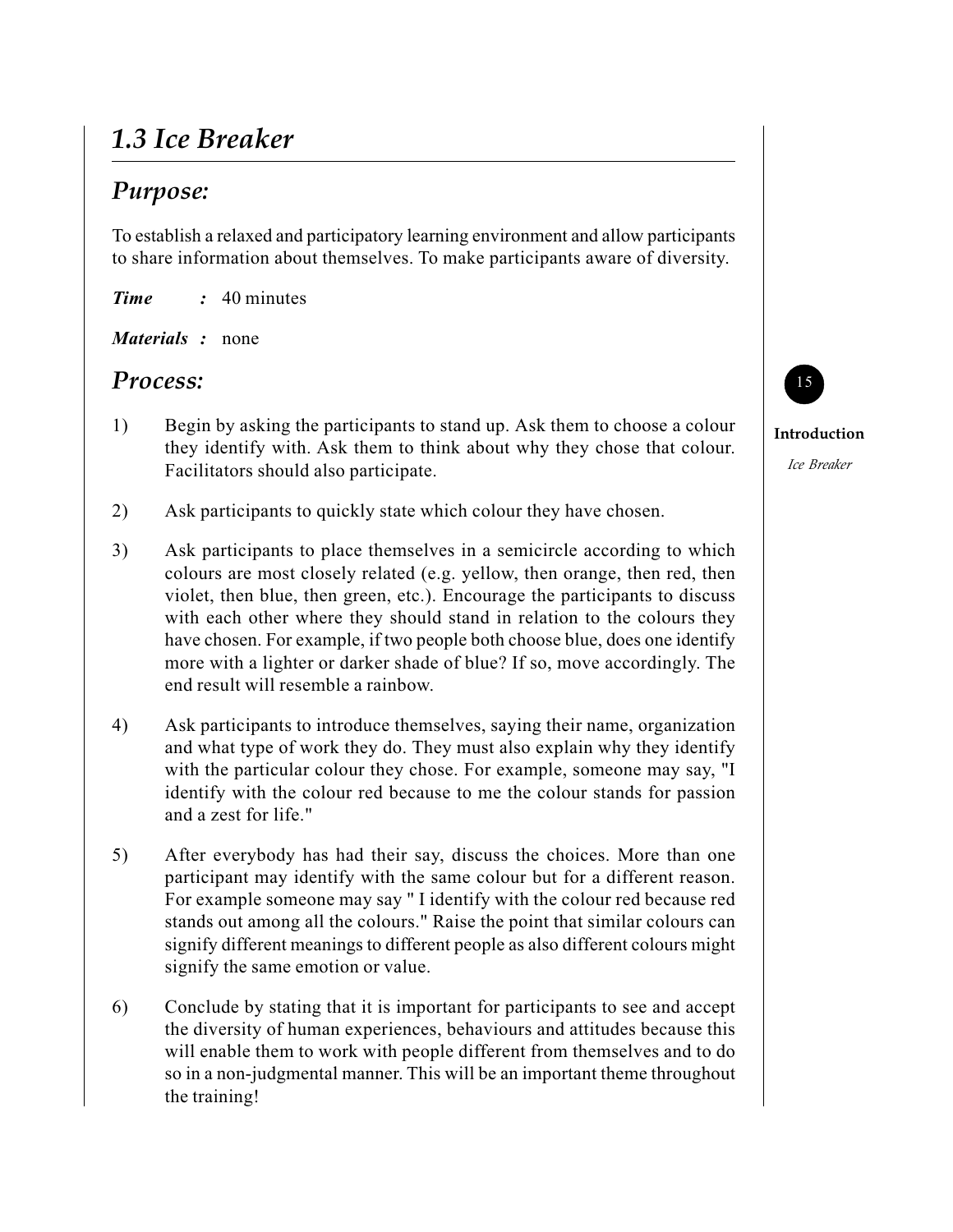7) Comment on the variety, range and length of experience in the room, and suggest that participants are welcome to share their experiences during the training, especially as it relates to MSM, gay men and sexual health.

#### *Notes for Facilitator:*

- **•** It is recommended that colours be used for this exercise because they are relatively simple to work with. Also, there is a limited number to choose from which ensures that more than one participant will choose the same colour.
- **•** Limit the information requested from the participants (name, work place, position, colour and reason why they identify with it) so that the exercise remains simple and the questions do, not need to be repeated.
	- **•** The information being shared does not need to be written as it will slow down the exercise and is not required.



**Introduction**

*Ice Breaker*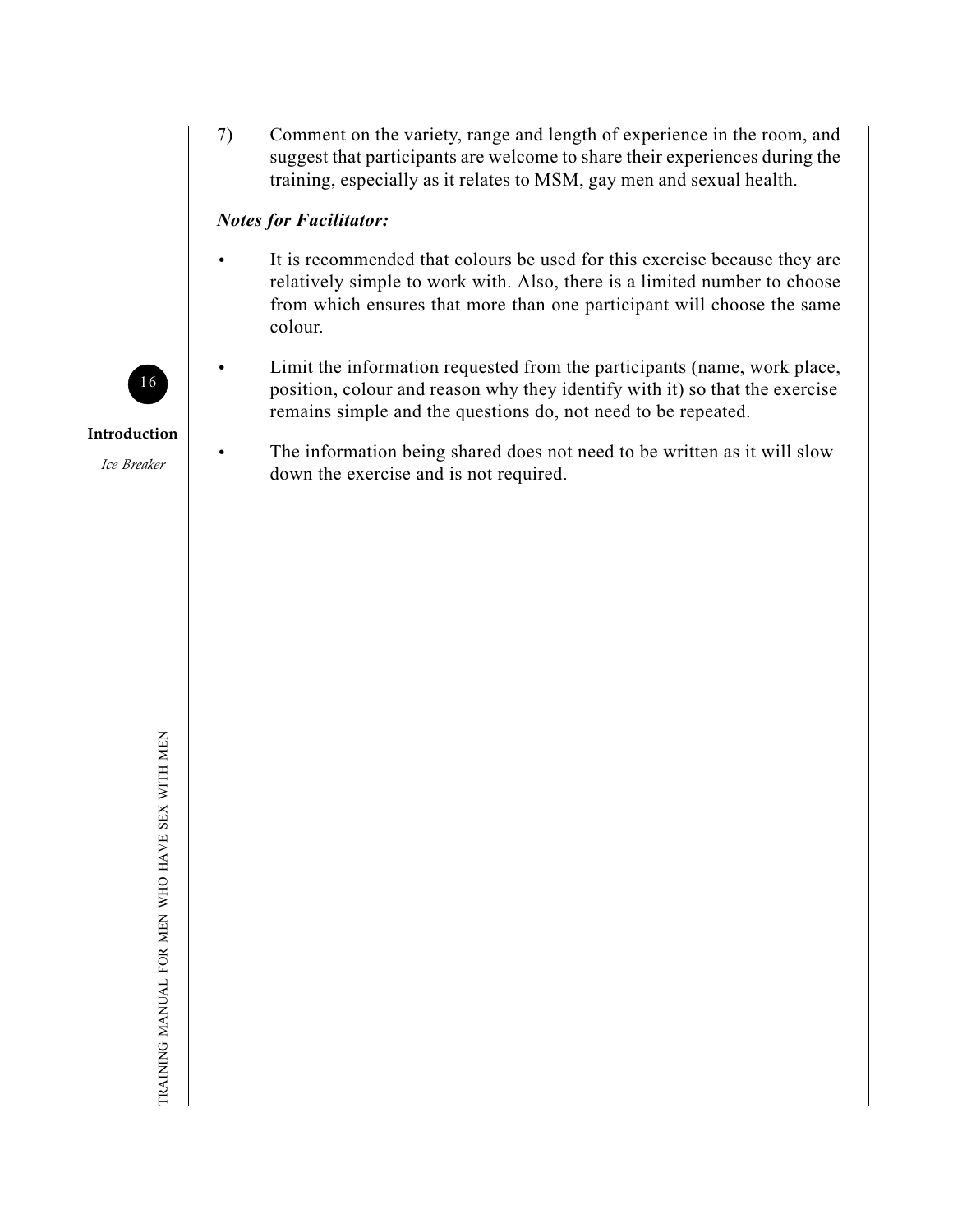# *1.4 Expectations*

### *Purpose:*

To learn participants' expectations of the training and address any concerns they have.

*Time :* 30 minutes

*Materials :* Flipchart paper, markers

### *Process:*

1) Ask the participants as a group what they expect from the training and any concerns they might have about it. List the key points on the flipchart paper.

For example:

Increasing the participants' comfort with issues affecting MSM and gay men

Learn more about MSM and gay men (identities and behaviours) conceptual clarification

Understand how class and gender affect MSM and gay men

Information about STIs and HIV in the context of MSM and gay men

Issues related to the sexual health of MSM and gay men

Understanding factors related to risk and vulnerability for these populations

How to integrate services for MSM and gay men into existing programs

Identifying issues for advocacy and how to do advocacy for MSM/gay men

How and where to access MSM and gay men

How to network with other organizations

- 2) Discuss the responses as a group. Address any questions or particular concerns that are raised.
- 3) Check the extent to which it looks realistic to achieve participants' expectations.
- 4) If possible, direct those who have expectations that may be outside the scope of the training to other resources or organizations.



#### **Introduction** *Expectations*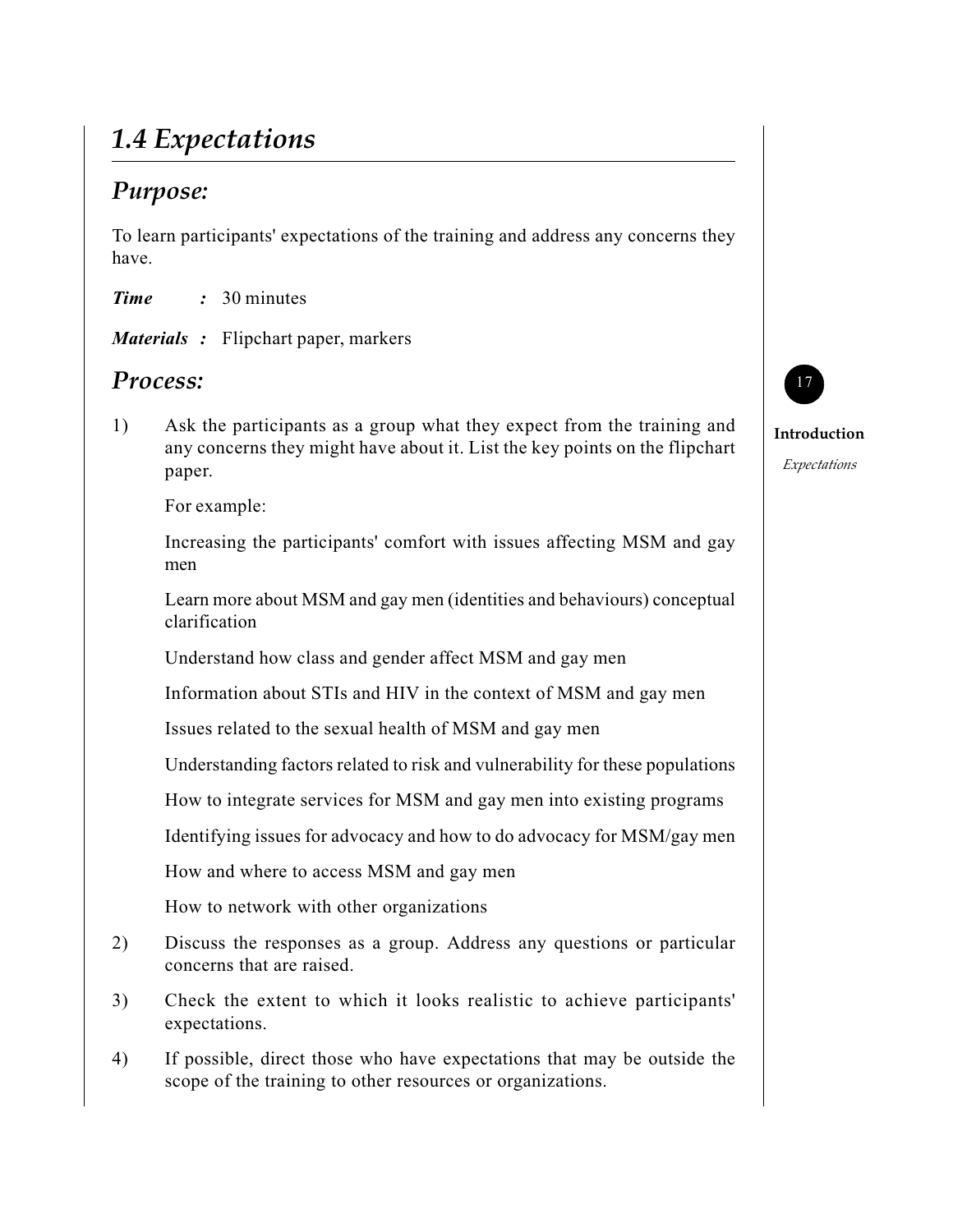# *1.5 Goals of the Training*

### *Purpose:*

To outline the goals of the training.

*Time :* 10 minutes

*Materials :* Overheads or Prepared Flipchart Paper

#### *Process:*

1) Tell participants the goals of the training. Present the goals on prepared flipcharts or overheads:

### *Goals*

### *Overhead 1.5.1*

#### *Goals of Training:*

- 1) To assist participants in gaining a clear understanding of the issues affecting MSM, gay men and issues related to their sexual health.
- 2) To enable participants to gain an understanding of why and how services for MSM and gay men could be developed at their organizations.

# *Comment on the goals:*

*"In addition to identifying issues affecting the sexual behaviour of MSM and gay men and sexual health, the training will emphasize developing skills. and strategies to help you address these issues. These skills and strategies will be informed by community-based models and are intended to help you in making changes in your own practice and do your organizations, or in strengthening practices that are already addressing these issues. "*





**Introduction**

*Goals of the Training*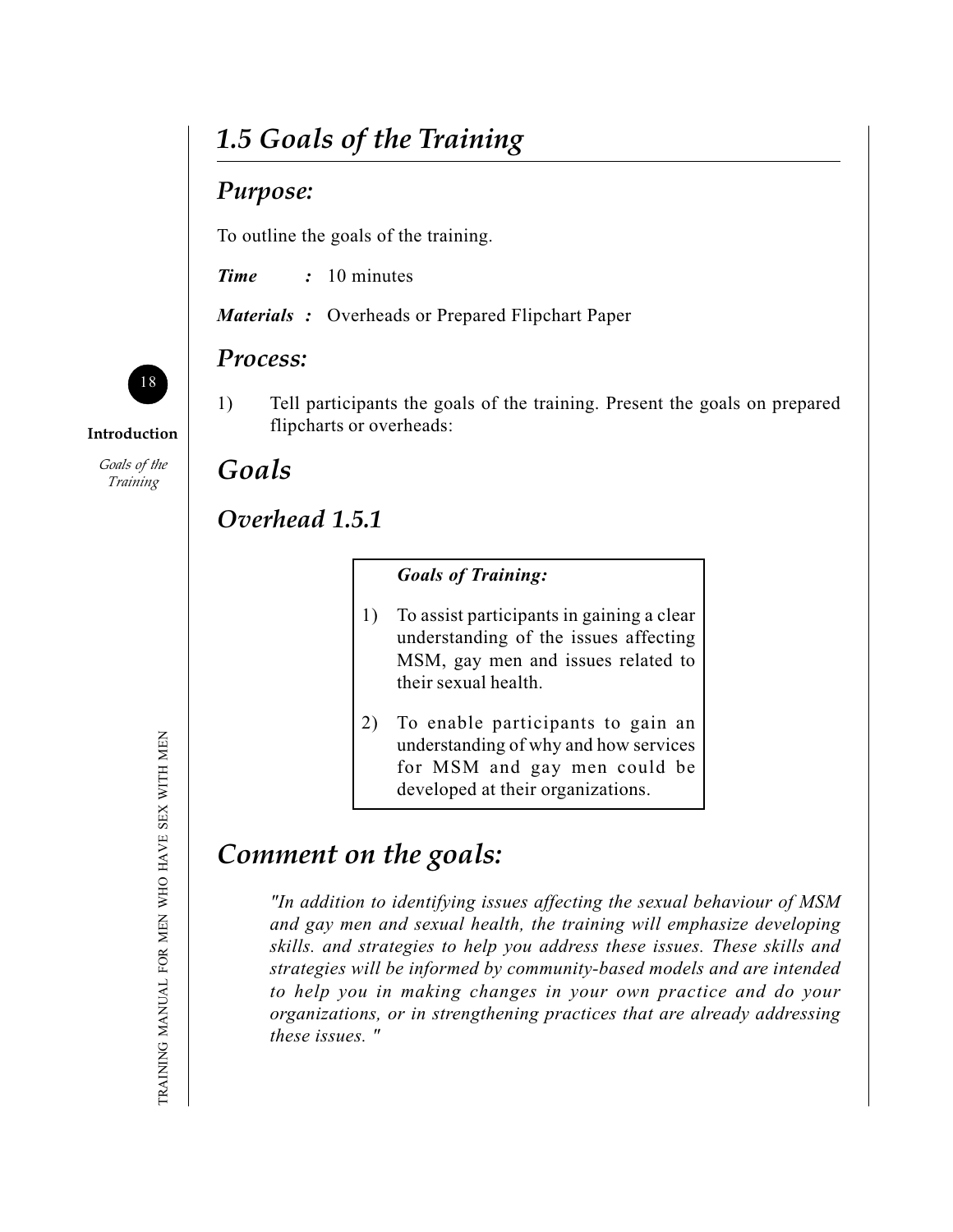# *1.6 Outline o f the Training*

### *Purpose:*

To give participants a clear understanding of the topics to be addressed in the training.

*Time :* 10 minutes

*Materials :* agenda for the training

### *Process:*

The facilitator informs participants:

1) The training addresses issues affecting MSM and gay male sexual and social behaviour, sexual health, and how to integrate services for this population into existing programs. This will be accomplished through a number of exercises over the 4-5 days of the training.

#### *Topics include:*

#### *Part I*

Sexuality, Sexuality Orientation Sex Erotic Zones Sexual Behaviours and Identities of MSM and Gay Men Attitudes, Stigma and Discrimination Sexual Health HIV/AIDS STIs - Symptoms, Transmission and Prevention Risk and Vulnerability

#### *Part II*

Organizational Programming Issues Community Input Advocacy Peer-based Programs Networking Developing an Organizational Action Plan

2) Have participants review the workshop agenda briefly. Do not discuss the agenda in detail. Allow participants to review it and ask any questions if they have.



#### **Introduction**

*Outline of the Training*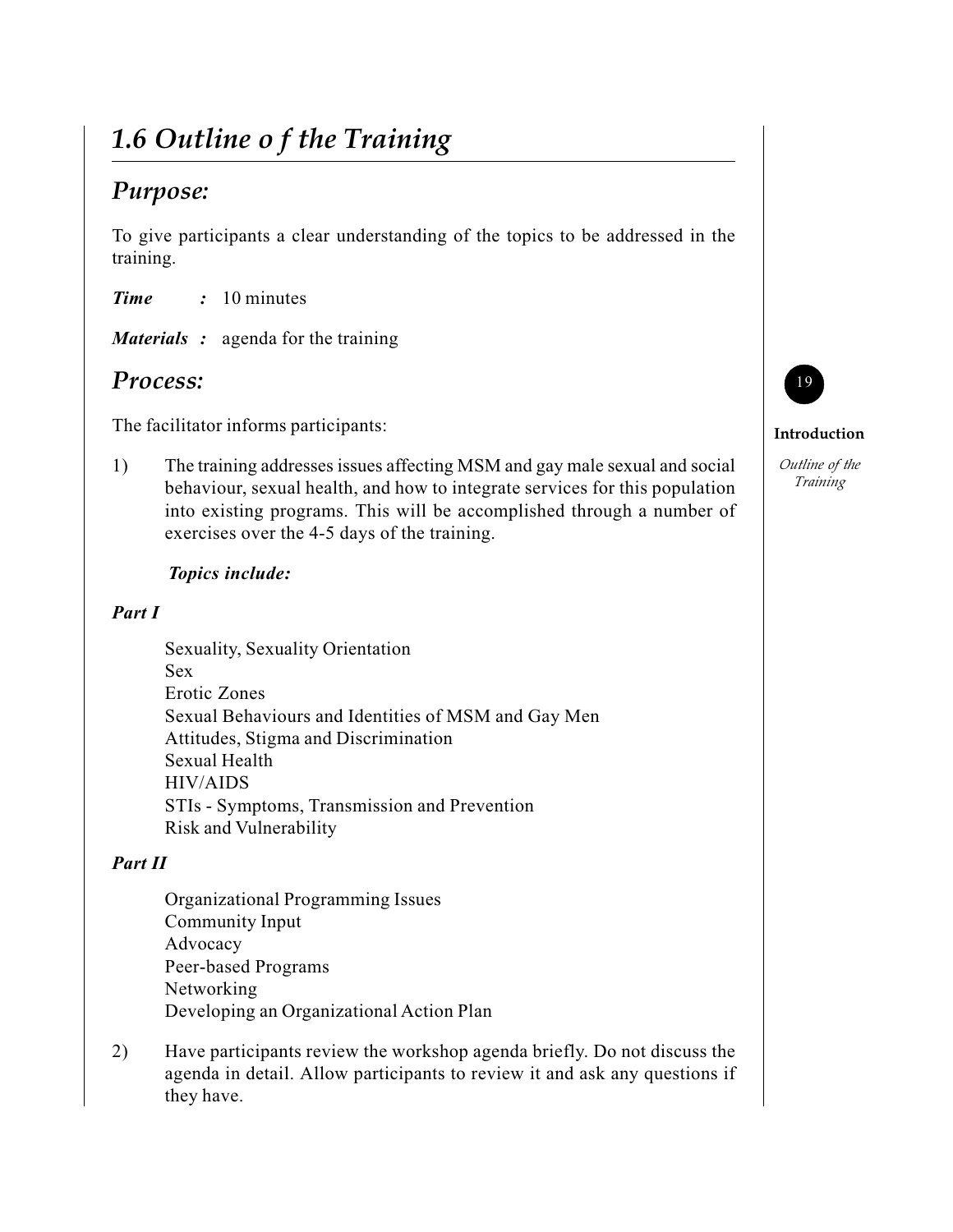# *1.7 Ground Rules*

# *Purpose:*

To have participants adopt a set of ground rules for the training that will enhance communication and learning.

| <b>Time</b> | 30 minutes |
|-------------|------------|
|-------------|------------|

*Materials :* Flipchart Paper and Markers

## *Process:*

**Introduction**

20

*Ground Rules*

| 1) | Introduce the need for ground rules in the following manner:                                                                                                                                                                                                                                 |
|----|----------------------------------------------------------------------------------------------------------------------------------------------------------------------------------------------------------------------------------------------------------------------------------------------|
|    | "Quite a bit of the next week (four-five days) we will .spend discussing<br>issues as a large group. Because some of these issues can be quite sensitive,<br>it's worthwhile to establish some ground rules for participation that will<br>help everyone to feel comfortable participating." |
| 2) | Ask participants to suggest ground rules for the training.                                                                                                                                                                                                                                   |
|    | Who has suggestions for guidelines we could use for the training?                                                                                                                                                                                                                            |
| 3) | Record responses on a flip chart. Expected responses include:                                                                                                                                                                                                                                |
|    | Confidentiality                                                                                                                                                                                                                                                                              |
|    | Right to pass or remain silent                                                                                                                                                                                                                                                               |
|    | Respect for feelings, beliefs, cultural differences                                                                                                                                                                                                                                          |
|    | No interrupting                                                                                                                                                                                                                                                                              |
|    | Good listening                                                                                                                                                                                                                                                                               |
|    | Equal participation                                                                                                                                                                                                                                                                          |
|    | Being non-judgmental                                                                                                                                                                                                                                                                         |
|    | Punctuality                                                                                                                                                                                                                                                                                  |
|    | Speak for yourself and not for others                                                                                                                                                                                                                                                        |
|    | Keep an open mind                                                                                                                                                                                                                                                                            |
|    | No whispering                                                                                                                                                                                                                                                                                |
|    | No smoking in the training room                                                                                                                                                                                                                                                              |
|    | No sleeping                                                                                                                                                                                                                                                                                  |
|    | Don't be politically correct (say what needs to be said)                                                                                                                                                                                                                                     |
|    | Turn off mobile phones                                                                                                                                                                                                                                                                       |
|    |                                                                                                                                                                                                                                                                                              |

TRAINING MANUAL FOR MEN WHO HAVE SEX WITH MEN TRAINING MANUAL FOR MEN WHO HAVE SEX WITH MEN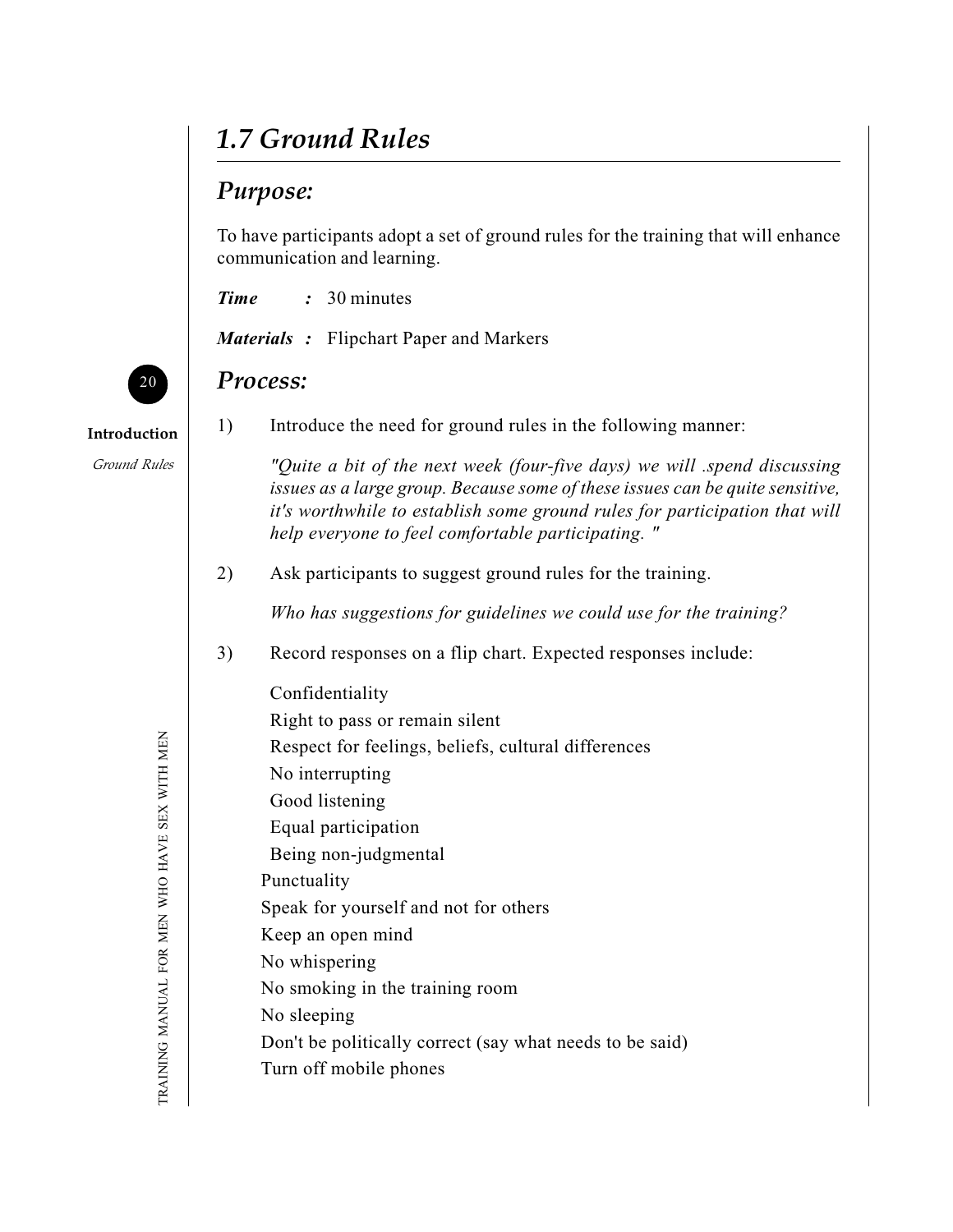4) Elaborate on some of the suggestions, and propose the following if they are not suggested by participants:

*Confidentiality -* what is shared in the training is confidential. Participants may share ideas and experiences with people outside the group, but no information referring to personal identities should be shared.

Respect when people don't want to respond - everyone is free to choose whether they participate in an activity or share personal information. Furthermore, they have a right not to have to explain why.

No criticism of feelings - in discussion, no one has the right to criticize someone else's feelings. It is appropriate to acknowledge differences in feelings, but with the understanding that there is no correct feeling.

Open debate - everyone has the right to challenge someone's factual statement on the accuracy of the facts.

5) Get agreement from the group on the ground rules.

#### *"Can we agree upon these guidelines?"*

Suggest to participants that all, not just the facilitators, are responsible to see that the group adheres to these rules.

6) Stick the list of ground rules on the wall for people to refer to.

#### *Notes for Facilitator:*

The group may devise a reasonable penalty for those who do not follow the ground rules. For example, people could be asked to dance, sing or buy sweets for the other participants.



**Introduction**

*Ground Rules*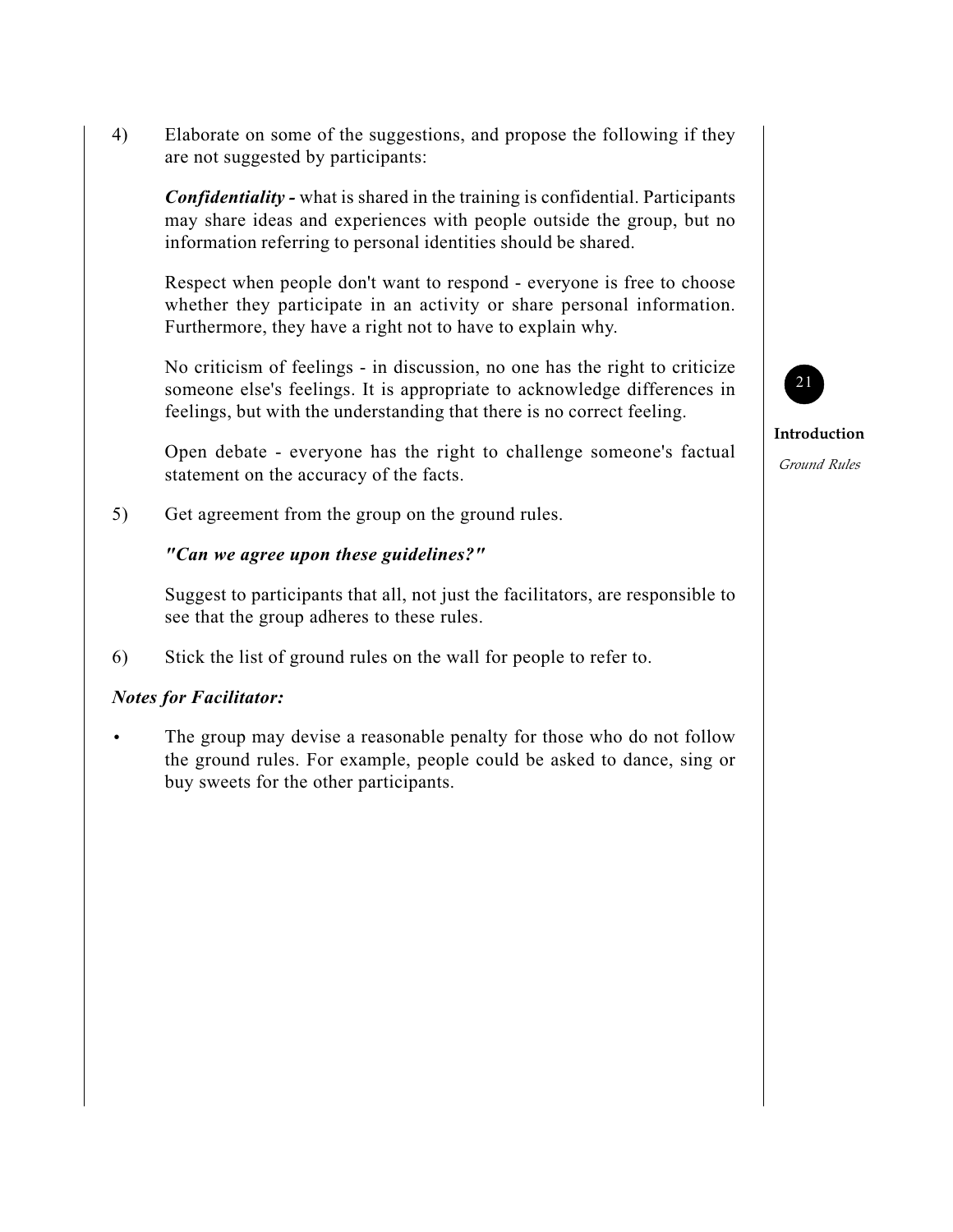# *Section 2: Human Sexuality* **(Total Time 3 hours 30 minutes)**

In this section the participants are encouraged to explore the role of sexuality in their lives. This section also aims to uncover the connections between our ideas about our bodies and our overall sexual health.

2.1 *The Sexuality Circle Game:* To enable the participants to reflect on how they understand sex and sexuality and make the connection between social conditioning and their attitudes towards themselves as sexual beings. To increase awareness of sex and sexuality and increase participants' comfort level with these issues. To begin to explore the social conditioning we go through about sex.

*Time:* 1 hour 15 minutes

2.2 *Developing a Sexual Vocabulary:* To enable the participants to become more aware of various words related to sex and sexuality, and increase their comfort level in discussing sex and sexuality. To explore how attitudes and values associated with sex are evident in language.

#### *Time:* 45 minutes

2.3 *Body Mapping:* To increase participants' awareness of different perceptions about the sexual organs of the body, how they function, and the "erotic zones." To bring out levels of comfort and discomfort with sexual parts of the body. To increase comfort with verbalization of parts of the body related to sex.

*Time:* 1hour and 30 minutes

22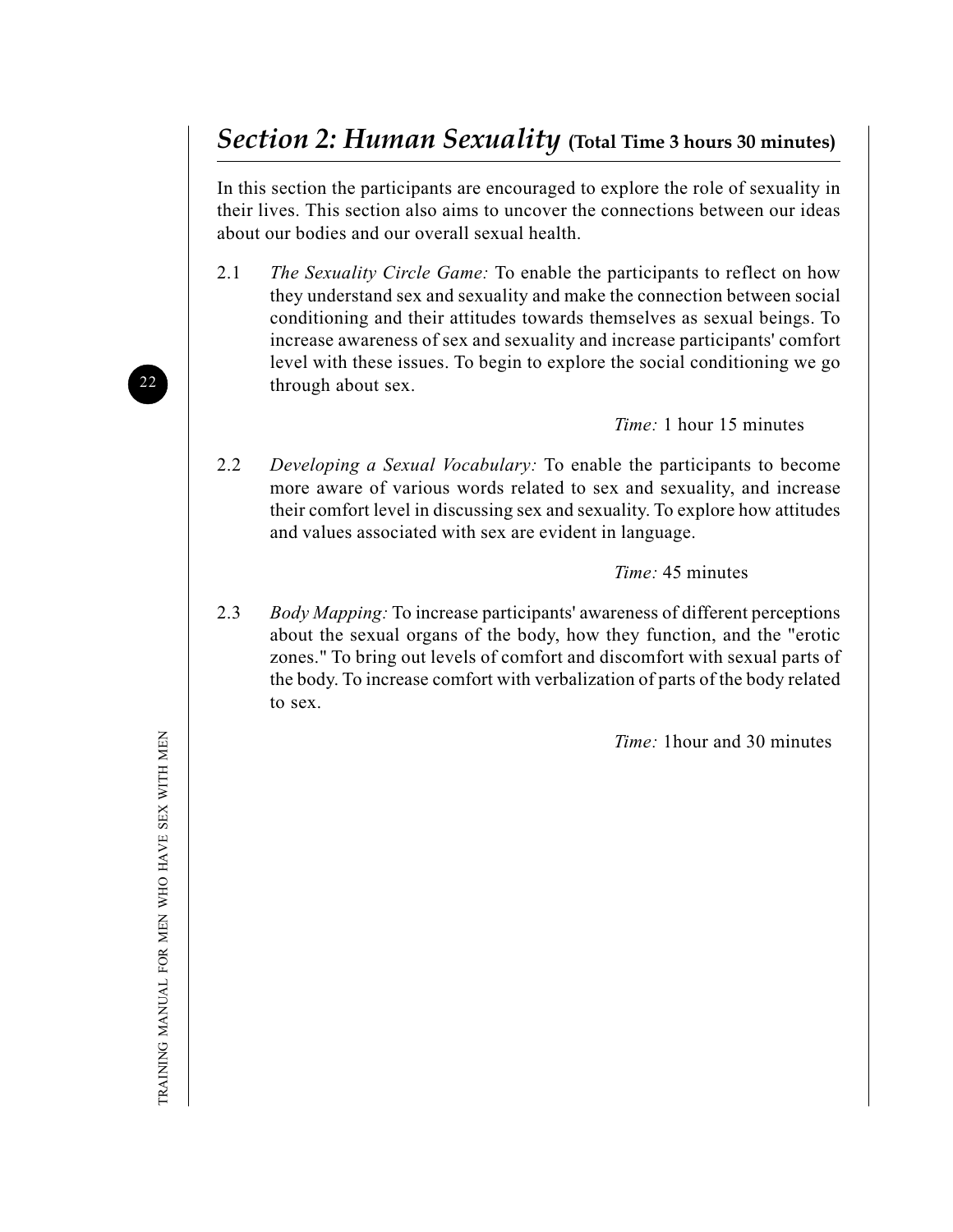# *2.1 Sexuality Circle Game*

### *Purpose:*

To enable the participants to reflect on how they understand sex and sexuality and make the connection between social conditioning and their attitudes towards themselves as sexual beings. To increase awareness of sex and sexuality and increase participants' comfort level with these issues. To begin to explore the social conditioning we go through about sex.

*Time :* 1 hour 15 minutes

*Materials :* Flip Chart Paper, Markers

### *Process:*

1) Write the following questions on different pieces of chart paper before the session starts and tape them on the wall. Pair participants off and ensure they have enough space so that they can talk comfortably amongst themselves without being disturbed by people around them and without having to leave the room. Encourage the pairs to spend a couple of minutes discussing the following questions openly and honestly.

#### *Flip Chart 1*

*Recall the first time you heard the word "sex.*

*How old were you and what did you feel?*

#### *Flip Chart 2*

*Recall the first time you asked someone about sex or were told about it, and under what circumstances.*

#### *Flip Chart 3*

*Have you seen yourself naked in the mirror?*

- 2) Ask the participants to come back to the larger group. Ask someone to begin by volunteering to share their experience with the whole group. Participants can either talk briefly about their own or their partner's experiences.
- 3) The facilitator then focuses on the similarities of the experiences, (e.g., sex was not discussed in the family, learned about sex from friends, sex is only



#### **Human Sexuality**

*Sexuality Circle Game*

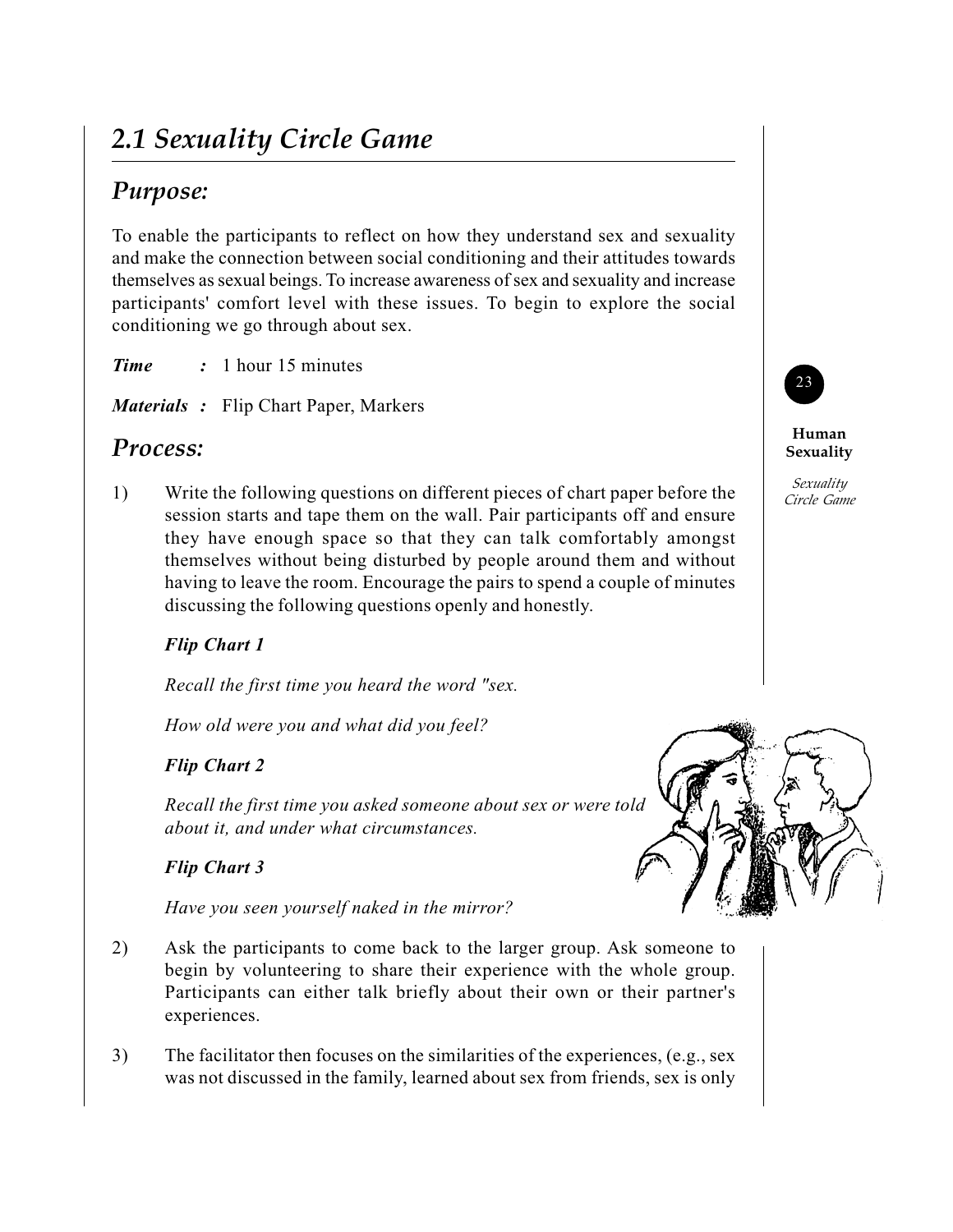for procreation, sex is bad, boys/men have stronger sex drives, girls don't like sex, men must lead in sex, certain types of sex are wrong/bad, etc.)

- 4) The facilitator should now take a few minutes to emphasize the fact that sex is a natural and pleasurable activity. It is not for procreation alone. Everyone should recognize and respect themselves as sexual beings and not feel ashamed to talk about their sexuality.
- 5) Facilitate a larger group discussion around the following issues (do not use flip chart paper for this):

*What do most people think and feel about sex?*

*What information about sex do you feel you lacked growing up? (For example, what were women told about their periods?)*

*What information about sex do you feel you lack today?*

*How did you feel about the information or messages you received about sex as you grew up?*

*Why is it important to have accurate and detailed information about sex?*

*Would you have felt differently about sex if you had had accurate and detailed information about sex? About yourself? About others?*

*What might you have done differently had you known more about sex before?*

6) Ensure the discussion addresses the fact that we learn these messages about sex at an early age and that affects how we think about ourselves and our behaviours. Also, it is possible, through education and experience, to change how we think and feel about ourselves and our behaviours by challenging these messages and changing them.

#### *Notes for Facilitator:*

Talking about sex openly is often difficult. Feelings of embarrassment, shame, fear, honour, stigmatization, and denial can all affect the discussion.

Messages about sex are learned at an early age. They can come from parents, other members of the family, siblings, friends, etc. Often we do not question these messages because they come from parents or because we are too young at the time to fully understand the issues. These messages become internalized and often shape not only how we think about sex (e.g., shame, embarrassment, etc.), but also our sexual behaviour (e.g., inhibited, shy, passive, etc.).



**Human Sexuality**

*Sexuality Circle Game*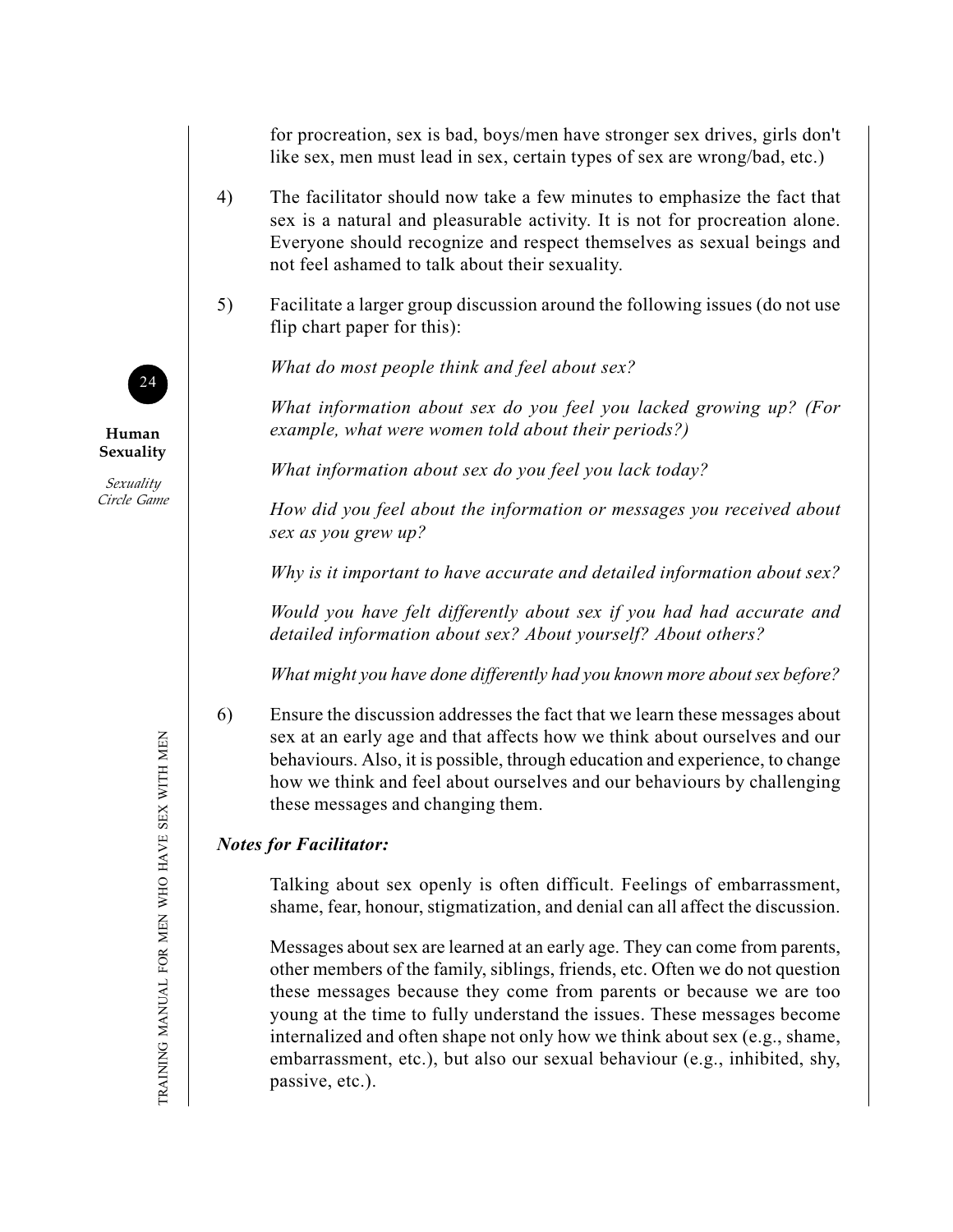Just because we believe these messages, does not make them true.

It is important to challenge and change these messages.

It is important for anyone working in the area of sexual health not to feel ashamed about their own sexuality and behaviours, as well as those of clients. Being comfortable with sexual language is a central component of effective education.

The word sex used in the training relates to any activity that produces sexual arousal and/or orgasm, or being a recipient of sexual arousal and/or orgasm, whether by oneself or with any other(s).



**Human Sexuality**

*Sexuality Circle Game*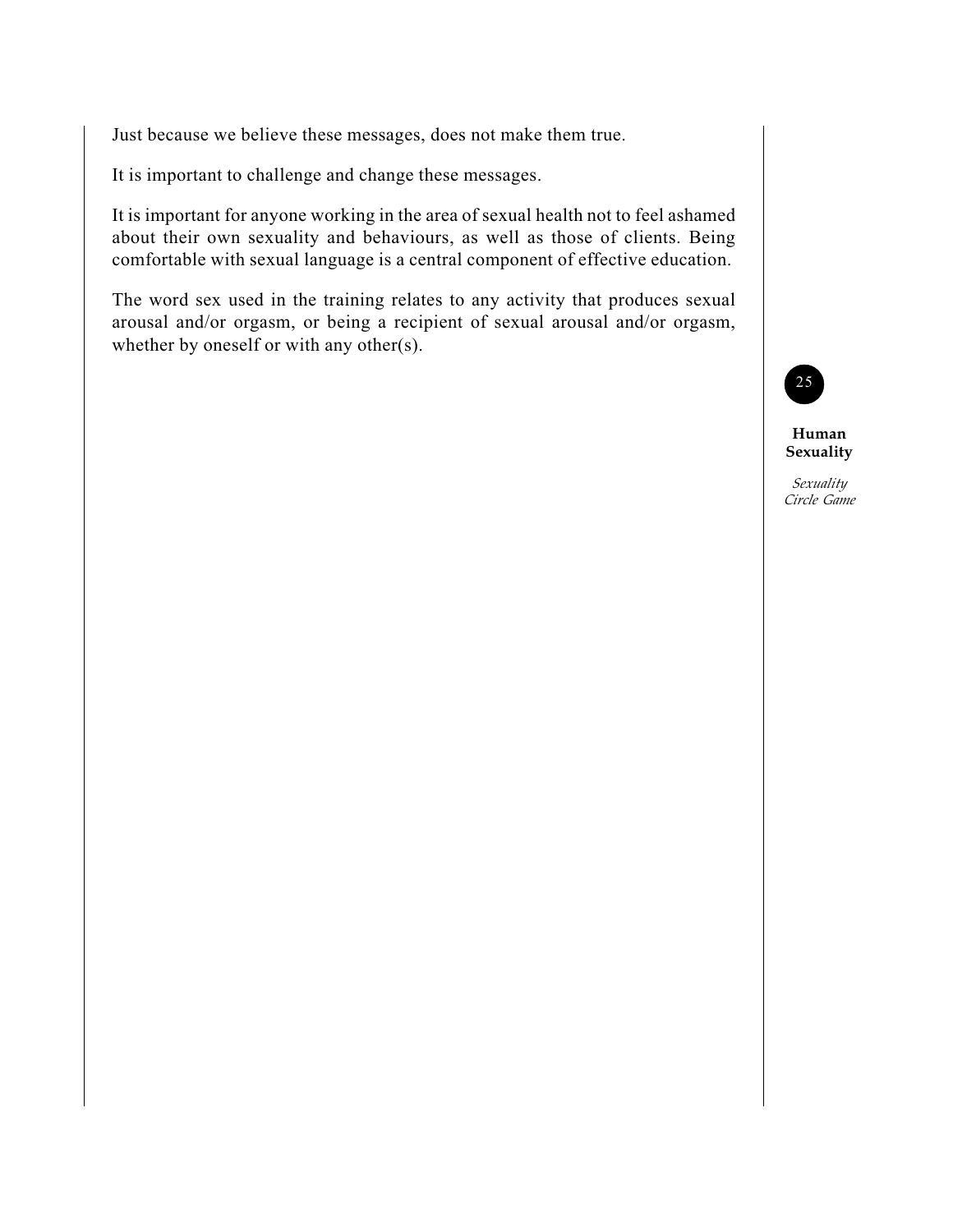# *2.2 Developing a Sexual Vocabulary*

### *Purpose:*

To enable the participants to become more aware of various words related to sex and sexuality, and increase their comfort level in discussing sex and sexuality. To explore how attitudes and values associated with sex are evident in language.

*Time :* 45 minutes

*Materials :* Flip chart paper, Markers

### *Process:*

**Human Sexuality**

26

*Developing a Sexual Vocabulary*

1) This exercise is intended to be done initially with small groups (4-5 participants). The groups will need to elect a person to be a recorder. Each group will have a large flipchart sheet with markers. Ask the participants to list as many different words related to sex and sexual parts of the body as they can in the local language, slang and English. The recorder will write the words on the flip chart. Each group will also select a spokesperson to report back to the larger group.

For example: *sex, love, satisfaction, vagina, penis, power, gender, semen, erection, desire, pleasure, masturbation, orgasm, lust, feelings, ejaculation, kissing, hugging, penetration (vaginal and anal), oral sex*

After writing each term ask the participants to react with whatever thoughts, feelings or associations they may have about them. Write down the words or feelings they express (e.g. with "sex" they may associate dirty, enjoyable, having children, etc.)

- 2) Bring the larger group back together. Each group makes a presentation briefly reporting the words they came up with and the group's reactions.
- 3) Add any terms that have been missed.
- 4) Facilitate a discussion about the words and their responses. Ensure that participants are aware of the importance of using the same language as their clients to increase their comfort levels.

*Have all participants heard of these terms?*

*How did it feel to use These words?*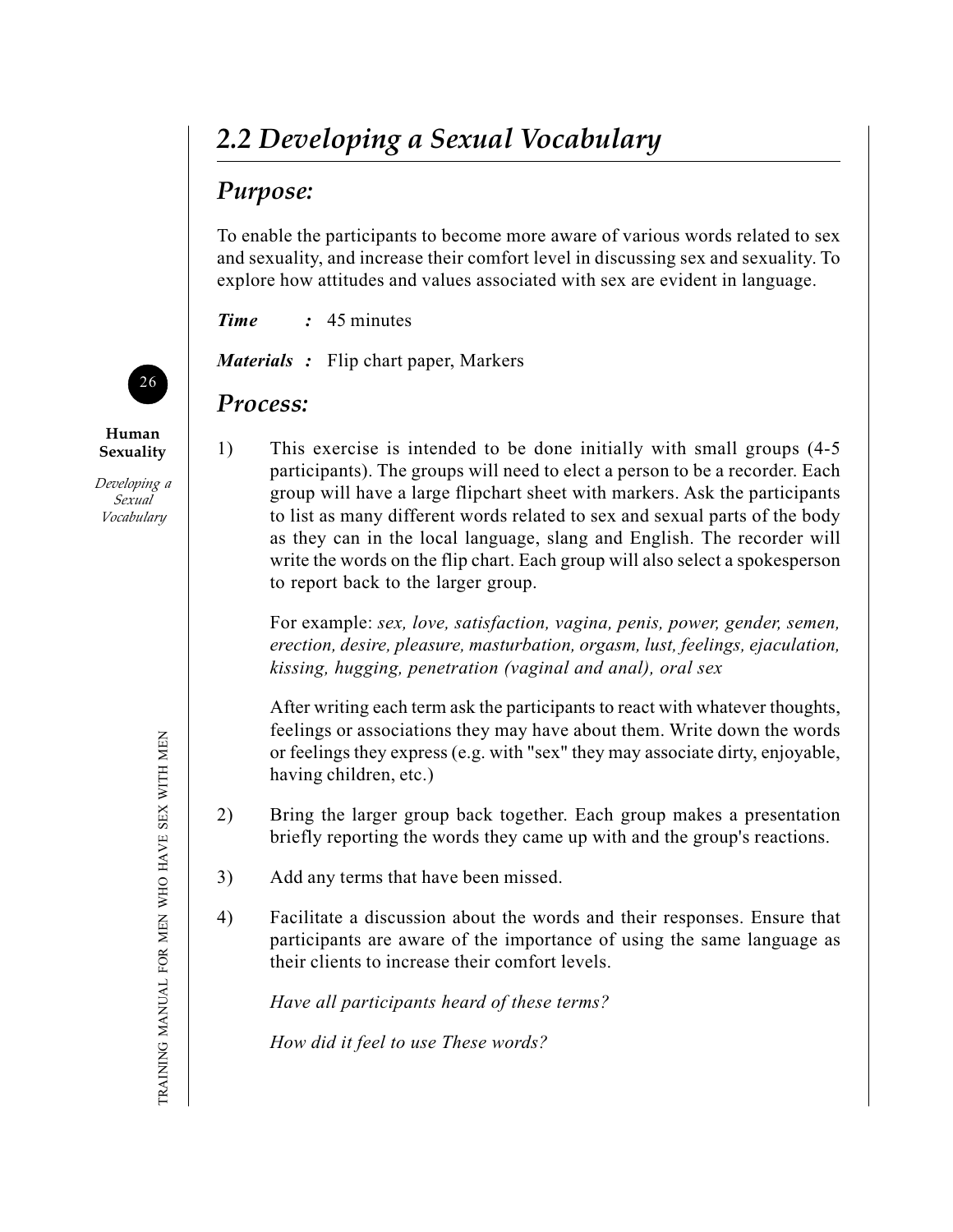*Which words were the hardest to say? Why are these so difficult?*

*Which words don't you like? Why?*

*Which words would you use? Why?*

(If applicable:) *Why are there such different? even contradictory-responses to the words?*

(If applicable:) *Why so many derogatory (negative uses) terms? In what instances are the words used as derogatory terms?*

*What kinds of people use these words?*

(Good people/bad people/Doctors/adults with each other/adults with children/ young people with each other/women/men/mixed groups)

*What are the cultural and sexual attitudes that are revealed in the language we use?*

27

**Human Sexuality**

*Developing a Sexual Vocabulary*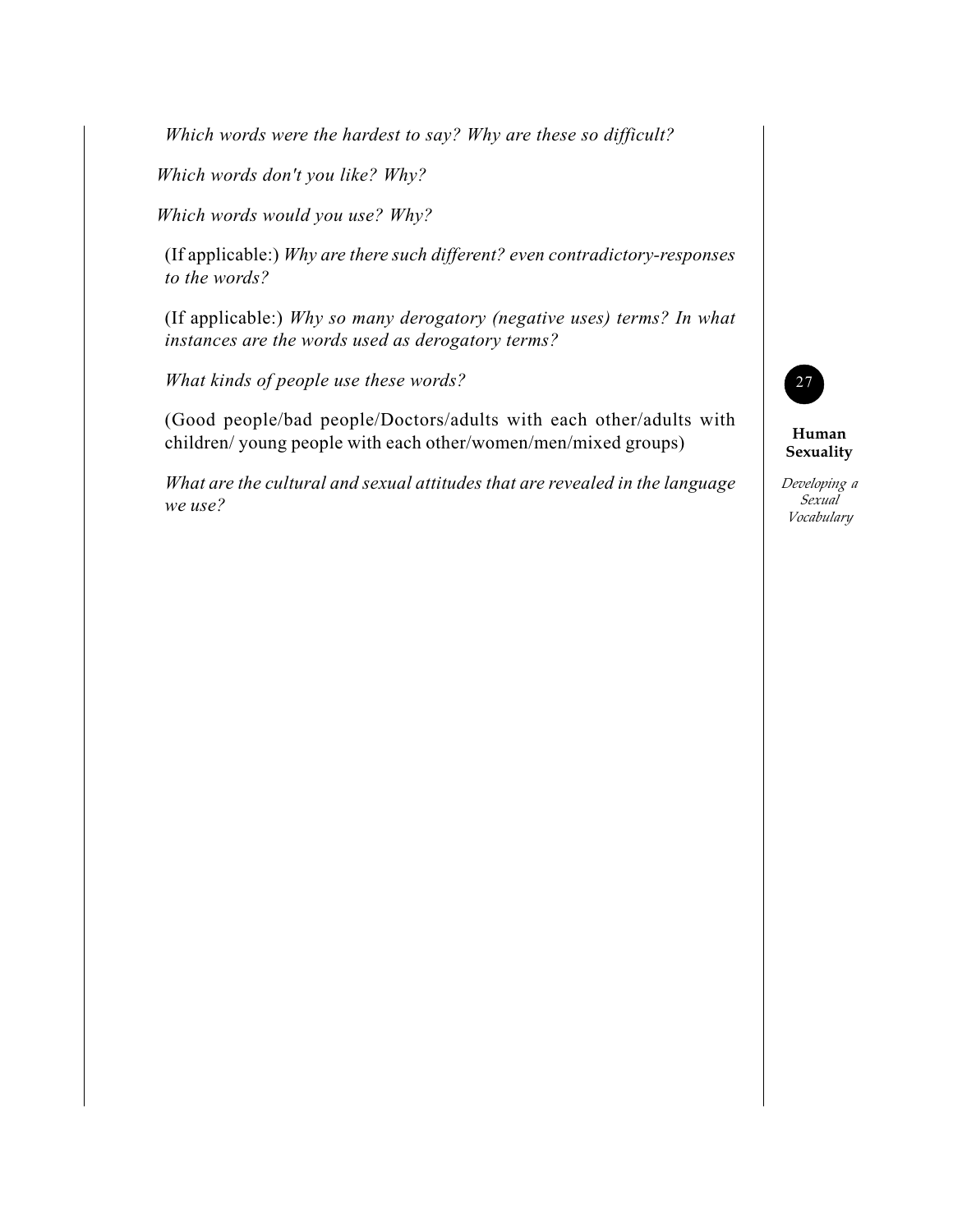# *2.3 Body Mapping*

### *Purpose:*

To increase participants' awareness of different perceptions about the sexual organs of the body, how they function, and the "erotic zones." To bring out levels of comfort and discomfort with sexual parts of the body. To increase comfort with verbalization of parts of the body related to sex.

*Time :* 1 hour and 30 minutes

*Materials :* Flip chart paper, tape, markers

### *Process:*

1) Divide the participants into two groups. Give each group several pieces of flipchart paper/newsprint, some tape and a marker pen. Ask the first group to draw a picture of a naked man and the second to draw a picture of a naked woman - for example asking someone to lie down and then asking another member of the group to trace their outline.

> *Note: In preparation for the next exercise (exercise 3.1) facilitators must make an additional outline of a man at this time or prior to the workshop.*

2) Now ask the participants to label the all the possible parts of the body that can be used for sex between a man and a woman. Ask them to either draw these directly onto the drawings or to draw them on pieces of paper and then stick them on.

The list should include, but not be limited to the following: penis, uretheral opening (men), testicles, scrotum, vagina, labia, vulva, clitoris, uretheral opening (women), pubic hair, buttocks, anus, breasts, nipples). Explain or clarify the different "sex organs" or functions.

3) When the groups have had a chance to do this, ask participants to explain what they have drawn on the map and why. Encourage others to ask questions about the drawings and to make any comments.

# *Discuss:*

Sexual practices - How to sexually stimulate a man?...a woman?

The erotic parts/zones of the body - what is "erotic" vs. "sexual"

Sensitivity - pain and pleasure of different areas



**Human Sexuality**

*Body Mapping*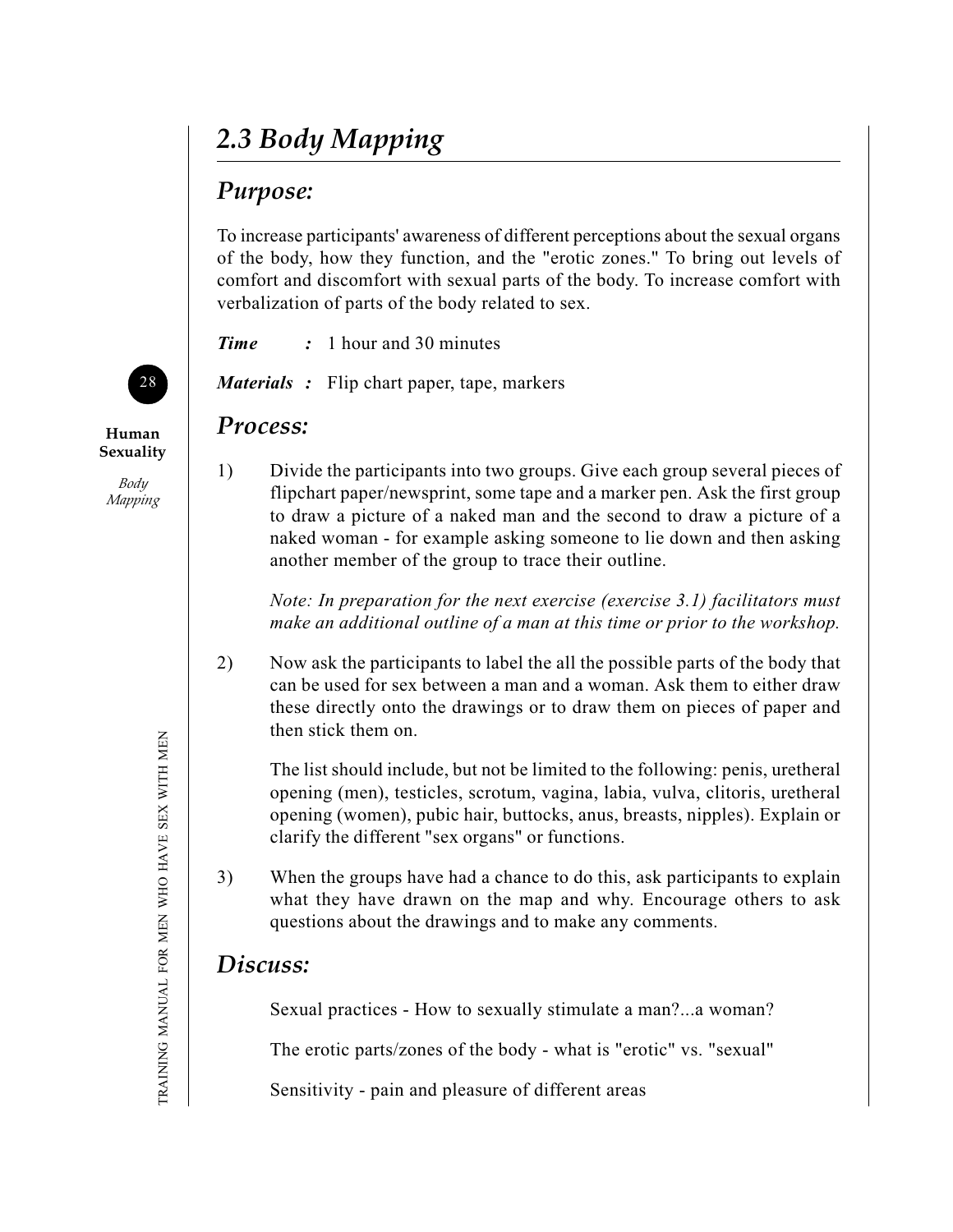stimulated. Ensure that participants list the names of heterosexual sexual acts. Write the names of these acts on a flip chart. The list should include: kissing hugging oral sex/sucking/going down on someone/fellatio/cunnilingus licking/rimming (licking the anus) touching/caressing masturbation and mutual masturbation rubbing and pressing bodies together (frottage) massage thigh sex breast sex anal sex fetishism (being sexually excited by a particular object, e.g. leather) sadomasochism (S/M) golden showers (urinating on someone else) scatting (using faeces during sex) voyeurisme exhibitionism telephone sex sex toys making videos transvestism fingering and fisting

4) Ask the larger group to further discuss how a person can be sexually

29

**Human Sexuality** *Body Mapping*

*Note: Keep this flip chart for use again in exercise 5.3*

5) Address the importance of having choices about sexual practices and erotic stimulation, particularly related to HIV/AIDS prevention.

### *Alternative Processes:*

Depending upon the group dynamic it might be fun to have men identify women's erotic zones and women do the same for the men. And then have the two groups swap diagrams and compare notes as a larger group.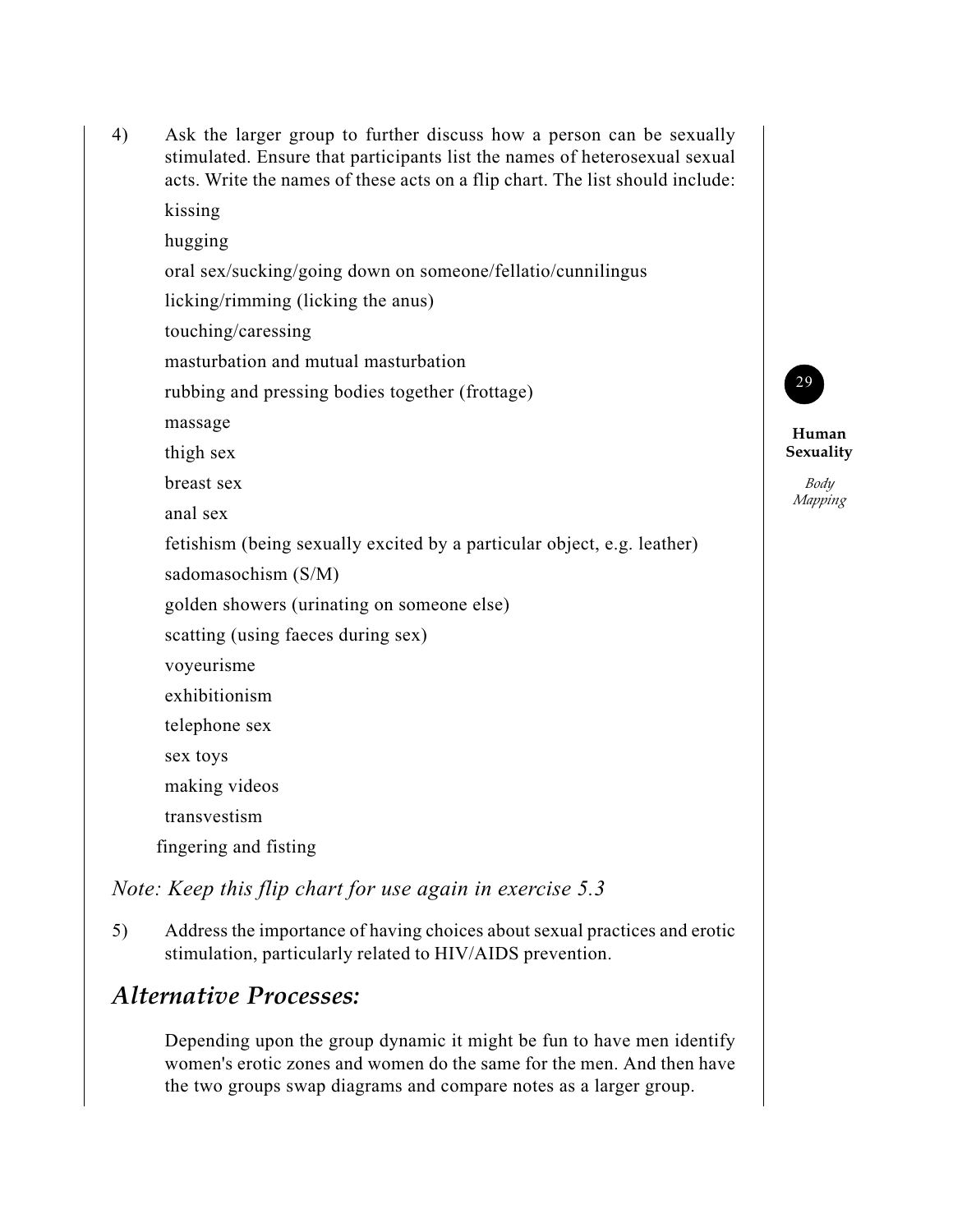# *Notes for Facilitator:*

Think carefully about how to introduce the body mapping - because it can raise sensitive issues. For example, it might be useful to divide the group according to gender - to reduce participants' embarrassment. In particular, you may want to have another woman trace the outline of the woman.

It is important for participants to be aware that many MSM (and perhaps to a lesser extent - gay men) are married or will get married. A significant number of MSM and gay men will also have sex with women. For this reason participants will also need a clear understanding of a woman's body and sexuality in order to answer questions that may arise.



**Human Sexuality**

*Body Mapping*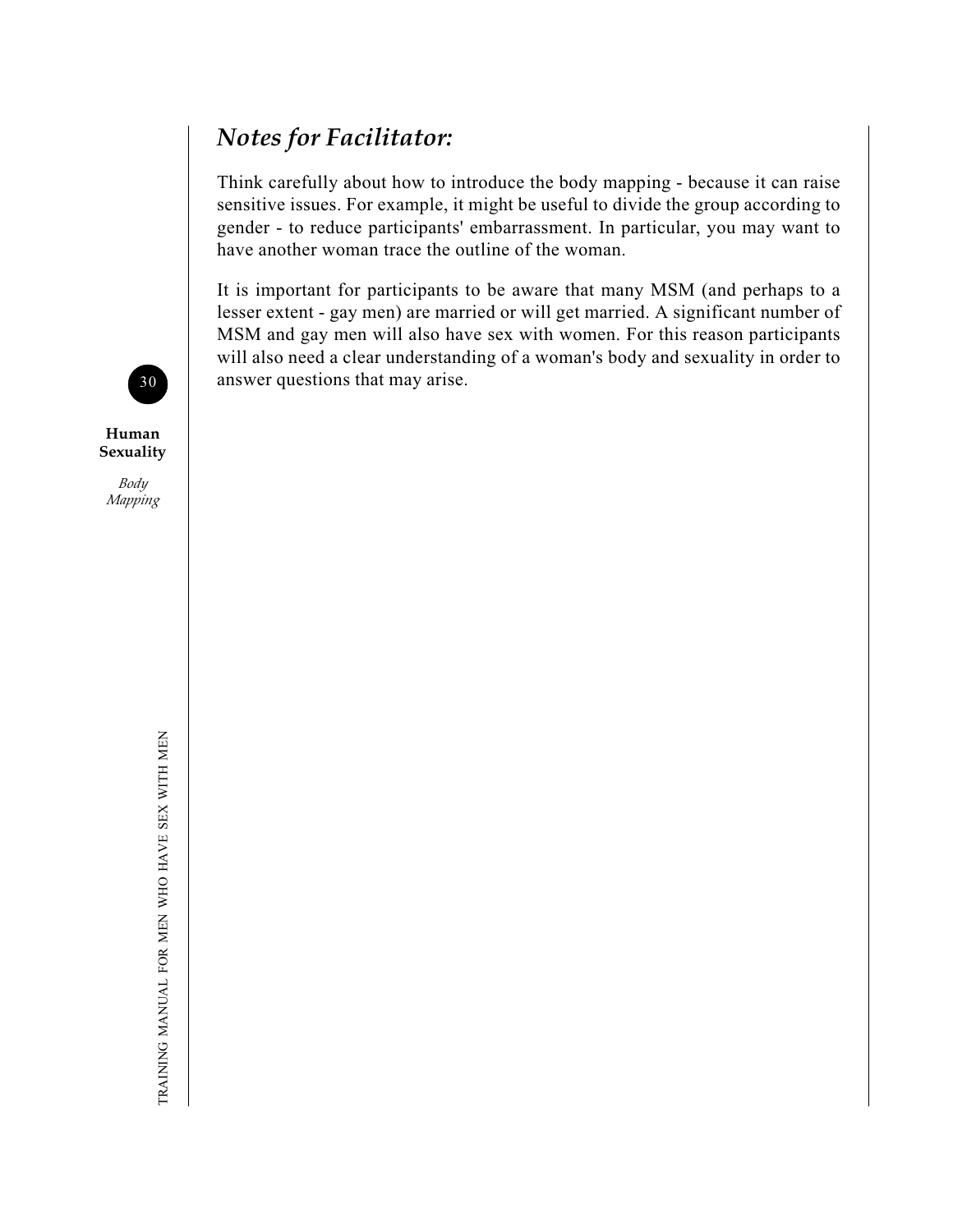# *Section 3: Sexual Behaviours of Men Who Have Sex with Men and Gay Men (Total Time 1 Hour 45 Minutes)*

To enable participants to examine the variety of MSM and gay male sexual behaviors and attitudes toward them. Through raising awareness we develop the skills to make positive lifestyle choices.

3.1 *MSM/Gay Erotic Zones:* To enable participants to gain basic knowledge about MSM and gay male sexual behaviour. To increase comfort with the sexuality of MSM and gay men.

*Time:* 45 minutes

3.2 *Attitudes Towards the Sexual Behaviours of MSM and Gay Men:* To enable participants to further explore attitudes towards the sexual activities of MSM and gay men. To create a better understanding of different sexual orientations. To raise awareness of the different responses and opinions about sexual orientation.

*Time:* 1 hour

31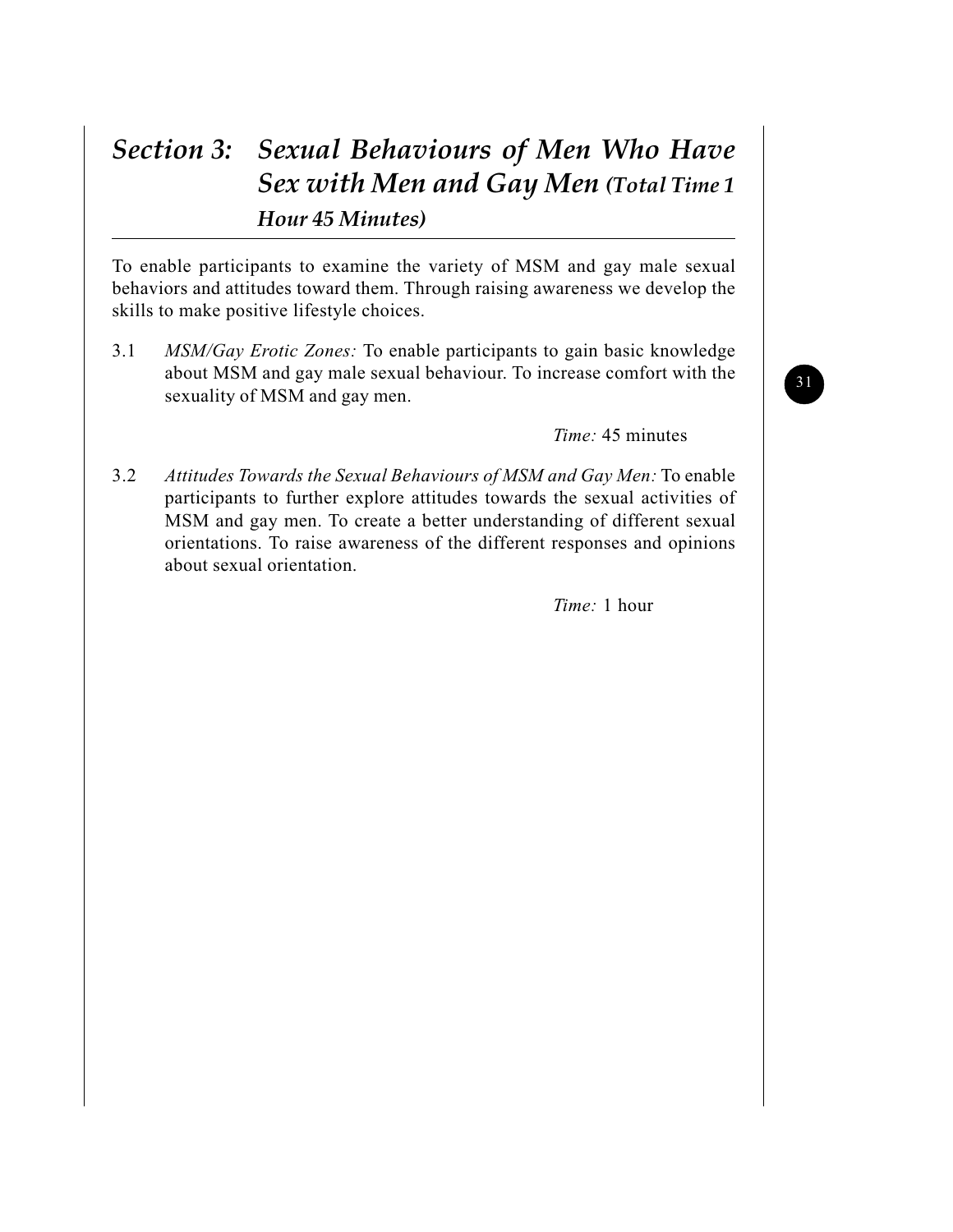# *3.1 MSM/Gay Erotic Zones*

#### *Purpose:*

To enable participants to gain basic knowledge about MSM and gay male sexual behaviour. To increase comfort with the sexuality of MSM and gay men.

*Time :* 45 minutes

*Materials :* The sketch of the naked man from the previous exercise on erotic ones (exercise 2.3), flip chart paper and markers.

#### *Process:*

1) Continuing in the large group and returning to the same sketches/overheads used in the above exercise (2.3) about erotic zones. Explain that because the training is addressing issues related to men who have sex with men and gay men, the image of the woman will now be replaced by the image of another man.



- 2) Ask the participants whether the erotic zones of men change in the context of MSM and gay men? Given what they already know about the functions of the sexual organs and the erotic zones of men generally, how might two men give each other sexual pleasure?
- 3) Reviewing the flip chart list of sexual acts from the previous exercise (2.3 part 4), have the group identify which of these acts two men can do together. Place a check beside them. Put a line through those acts they cannot do.

Allow time for questions and discussions on these issues. For example, is male orgasm the same as ejaculation? What are participants' perceptions of anal sex? Remind participants that anal sex is a sexual behavior which is also practiced by heterosexual couples and that not all men who have sex with men or gay men have anal sex.

4) Expanding on the above list, ask participants to identify any benefits – sexual and emotional ? they could see to same sex relationships. Are there any sexual behaviours that can only be enjoyed by two men?



**Sexual Behaviours**

*Erotic zones*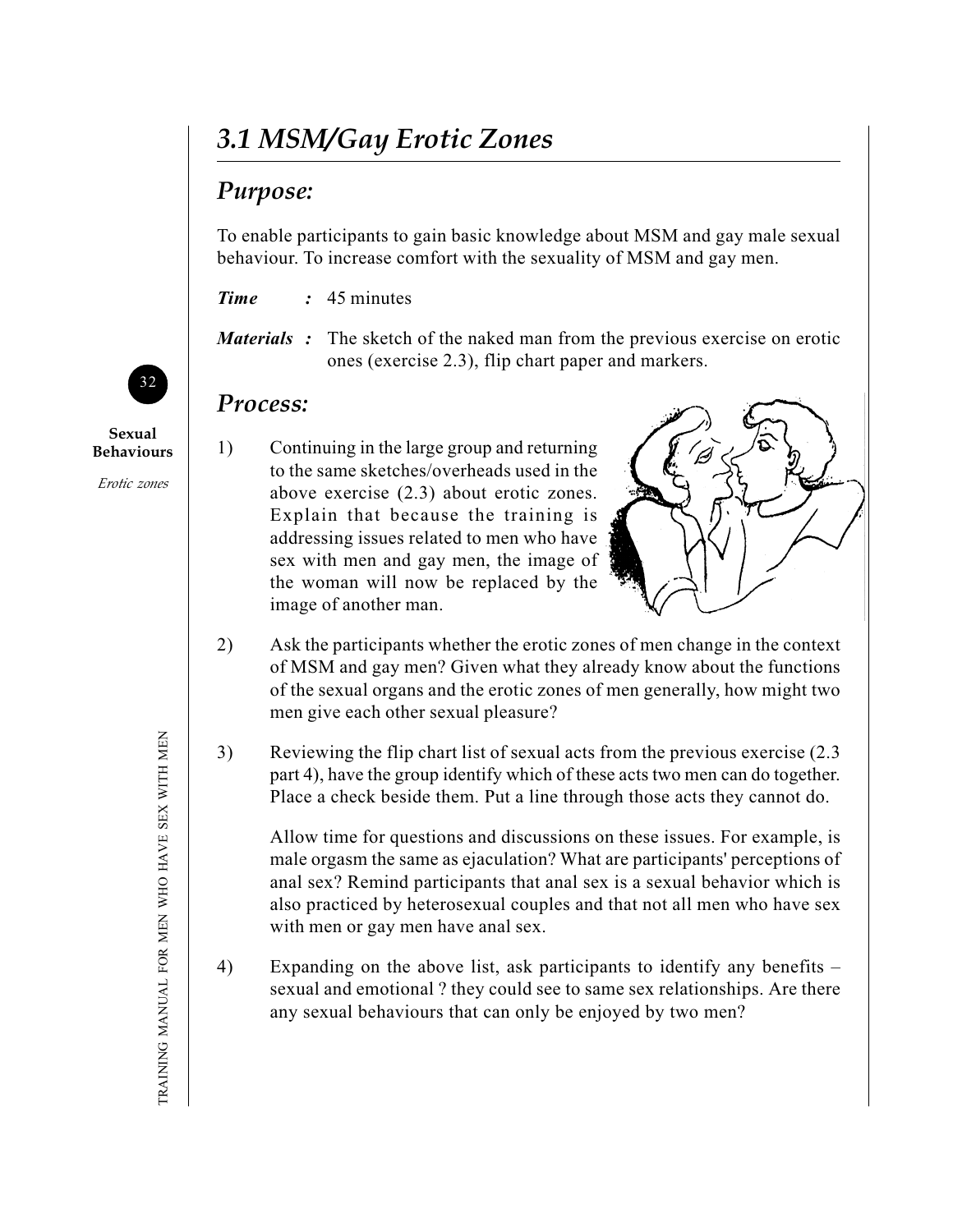- **•** *Two men can touch and rub their penises together.*
- **•** *Two men can enjoy the feeling of their hairy legs intertwined.*
- **•** *Two men can enjoy interchangeable sexual roles (i.e., both can be the receiver and the penetrator).*
- **•** *They can explore the emotional vulnerability of being penetrated during anal sex.*
- **•** *Two men can enjoy the feeling of mutual razor stubble or moustaches.*
- **•** *No fear of pregnancy.*
- **•** *They may enjoy more aggressive sexual behavior.*
- **•** *It is simply a different feeling being with someone of the same sex.*
- **•** *A man can have a better understanding of another man's erogenous zones and desires.*
- **•** *Two men can share knowledge of how things feel.*
- 5) Facilitate discussion.

*Had you ever thought before about what MSM and gay men do sexually?*

*Are you surprised by the lists?*

*After compiling these lists do you think MSM or gay men are sacrificing or limiting pleasure by having sex with others of the same sex?*

*Does it make sense that people would enjoy intimacy with other people of the same sex?*

*When do people in your community have sex with others of the same sex? Is this considered OK? What about after marriage?*

*What kinds of sexual expression are unacceptable? Why?*



**Sexual Behaviours**

*Erotic Zones*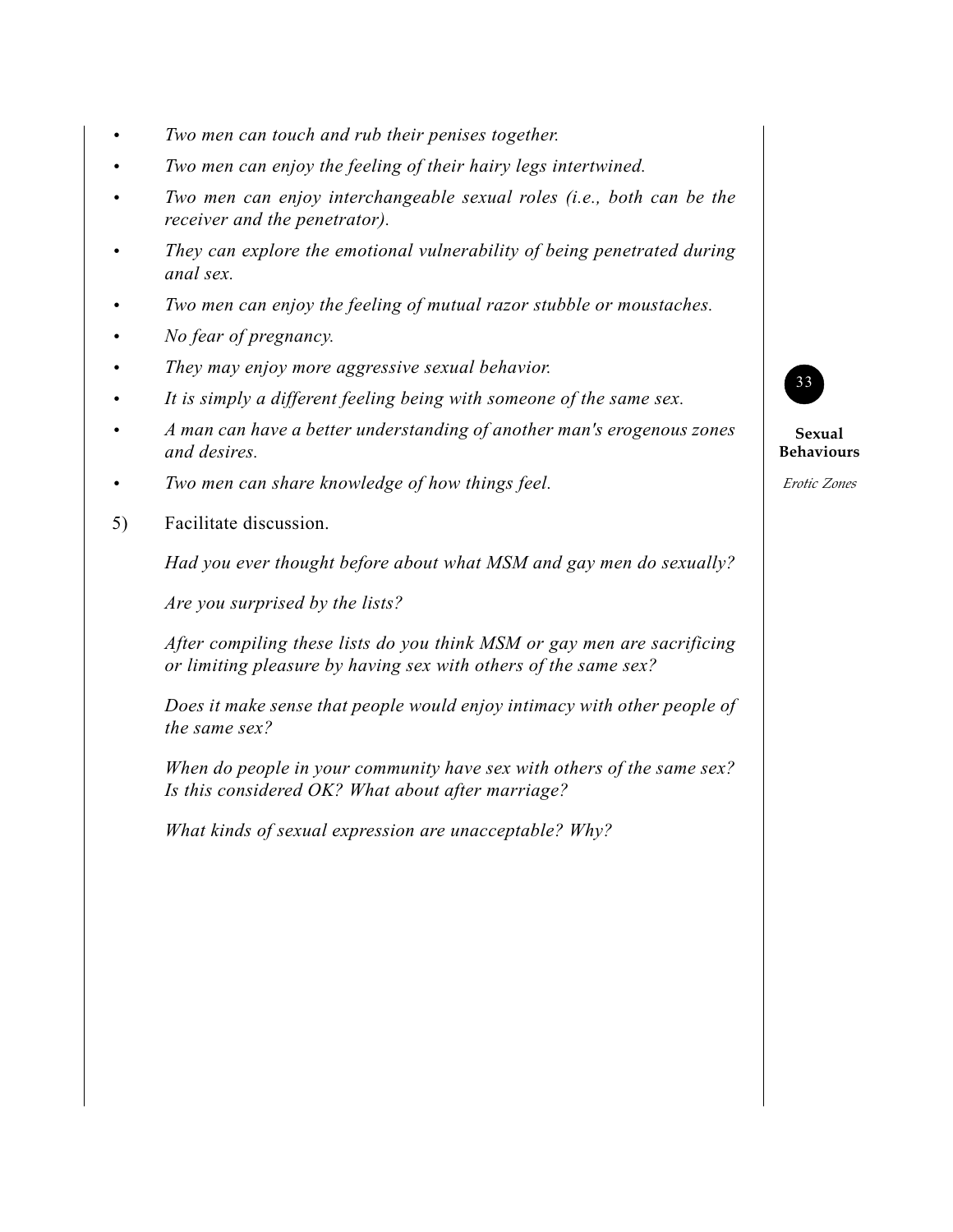# *3.2 Attitudes Towards the Sexual Behaviours of MSM and Gay Men*

#### *Purpose:*

To enable participants to further explore attitudes towards the sexual activities of MSM and gay men. To create a better understanding of different sexual orientations. To raise awareness of the different responses and opinions about sexual orientation.

*Time :* 1 hour

*Materials :* Adequate space in the room for participants to move around.

#### *Process:*

- 1) Ask participants to stand up and if necessary move chairs to make adequate space for them to walk around the room.
- 2) Explain that you are going to make a number of statements related to sex and sexuality. One end of the room is for people who strongly agree with the statement and the other end is for those who strongly disagree with the statement. If people are not sure about their response they should stand in the middle of the room. If people agree or disagree with a statement but feel less strongly about it they can place themselves accordingly between the middle and the end of the room. After each statement the participants should move to place themselves according to their feelings about the statement. A few of the participants will be asked to explain why they choose to locate themselves in a particular position in relation to the statement. If all the participants place themselves at one end of the room ask them why no one is at the other end of the room. Also, participants may question each other about the positions they have taken. They can also change their position at any time if they change their minds about their response. Try to ensure that over the course of the exercise everyone is asked to explain their position at least once.
- 3) Statements to be read out to group may be chosen from the following list (remember to ask everyone, or as many as possible, to explain their responses after each statement):

*Homosexuality is natural. Heterosexuality is natural. Homosexuality is a result of how children are raised. Heterosexuality is a result of how children are raised*



**Sexual Behaviours**

*Attitudes*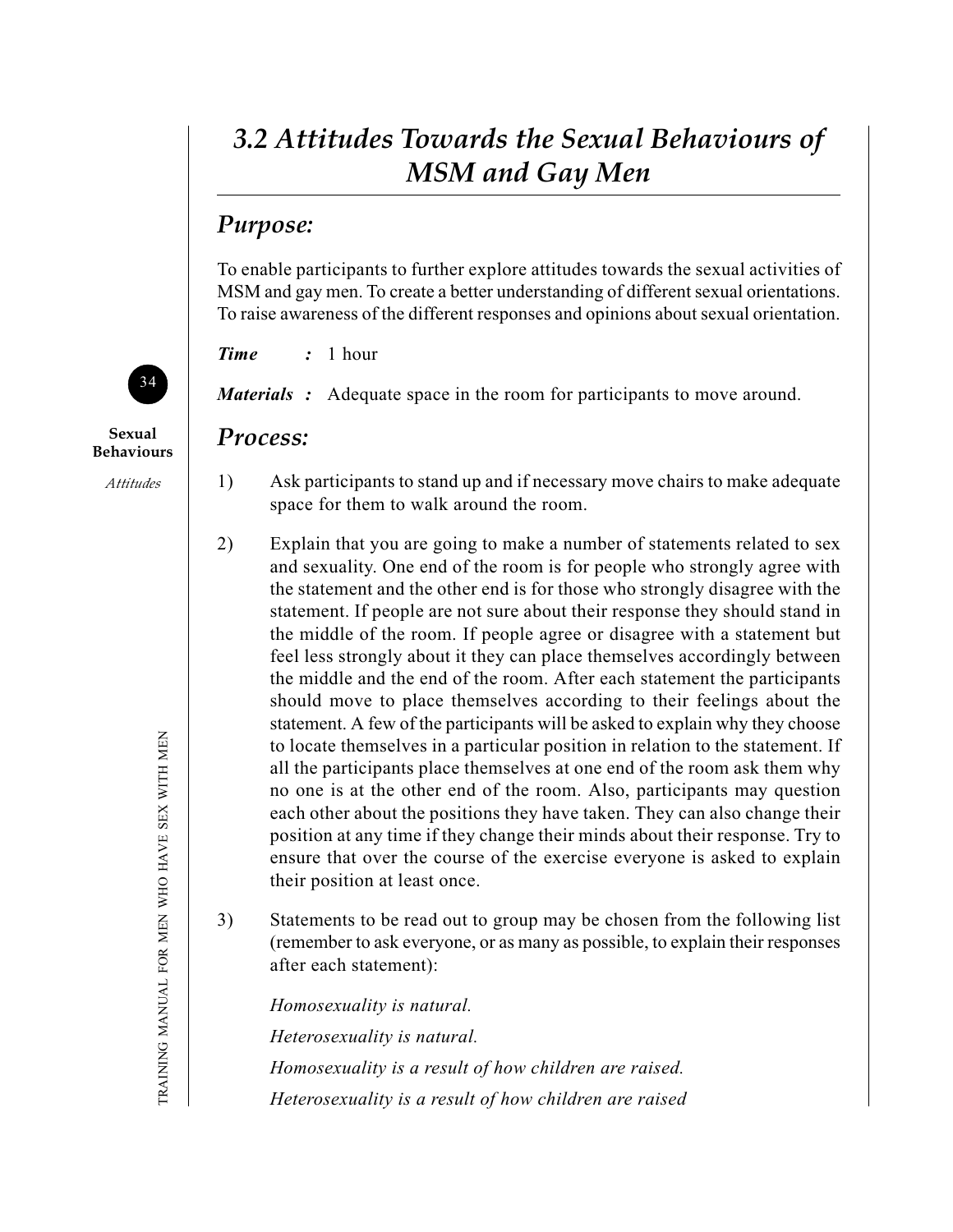*Heterosexual sex is more pleasurable than MSM or gay sex.*

*In South Asian countries, it is easier for unmarried men to have sex with other men, than with women.*

*A person only knows their true sexuality later in life.*

*Men who prefer to have sex with men should not get married to a woman.. Marriage will prevent or change MSM or gay male behaviour.*

*MSM and gay men don't need or want women in their lives.*

*Men are more likely to be homosexual than women.*

3) Ask participants to return to their seats. Facilitate a brief discussion about sexual orientations and the feelings and beliefs attached to them. Ask:

*Were you surprised how different people's opinions could be?*

*What are some of the factors which influence how we understand different sexual orientations/preferences?*

*Notes for Facilitator:*

#### *Nature or Nurture*

What makes a person homosexual or heterosexual? While nature defines chromosomal sex and anatomical sex, it need not define sex at a psychological and social level. Sexual orientation is believed to be a mixture of both nature (biology) and nurture (social conditioning).

Sexual behaviour and sexual identity depend very much on the society one lives in. Sexual behaviour and sexual identity are choices. A man with homosexual orientation can choose not to have sex with men or have sex with one man or have sex with many men. He can choose to be very energetic sexually or very passive. He may be more or less intimate with a particular sexual partner. In a society where same sex relations are accepted, people are able to express their sexuality more freely. If the society is hostile towards same sex relations a man who has sex with men may do so in private while behaving as a heterosexual in public.



**Sexual Behaviours**

*Attitudes*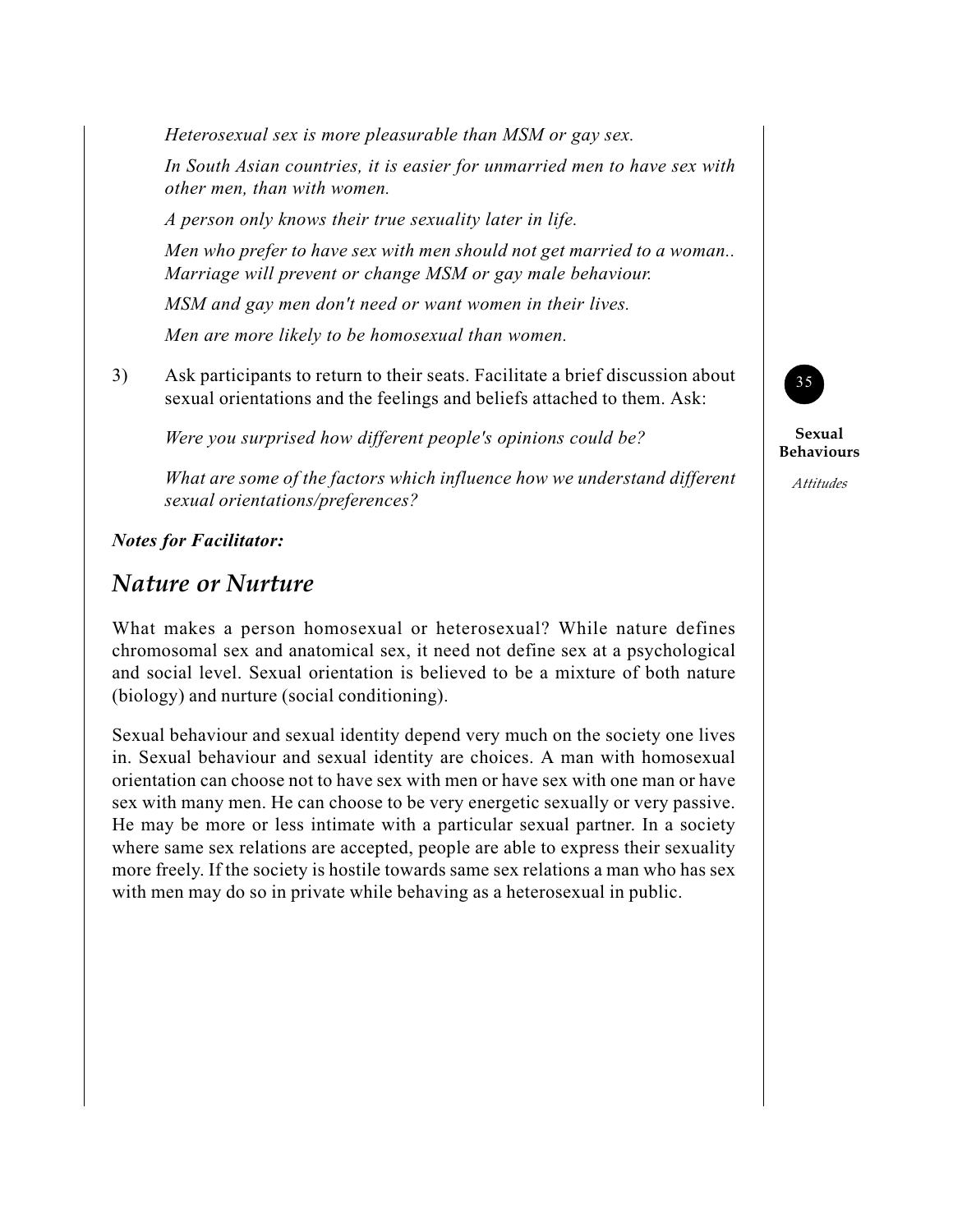## *Section 4: Social Context of Men Who Have Sex with Men and Gay Men's Sexual Behaviours/Identities* **(Total Time 5 hours 15 minutes)**

To describe and ensure an understanding of the impact of various societal factors on MSM and gay male behaviour. To discuss the cultural expectations of men and how these affect MSM and gay men. To further explore attitudes towards MSM and gay men.

4.1 *Gender Exercise:* To enable the participants to reflect on how they understand gender and sex and enable an understanding of social conditioning. To increase awareness of gender and sex and increase participants' comfort level with these issues. To begin to explore the social conditioning we go through about gender.

*Time:* 45 minutes

4.2 *Cultural and Social Expectations of Men:* To develop an understanding of how religious, cultural and societal expectations shape the roles men are asked to play. To discuss how these expectations affect MSM and gay male sexual and social behaviours.

*Time:* 1 hour 30 minutes

4.3 *MSM and Gay Men's Sexual Behaviours/ldentities:* To introduce different MSM and gay male behaviours and identities. To destigmatize behaviours and identities.

*Time:* 1 hour 30 minutes

4.4 *Race Course Game:* To explore attitudes about MSM and gay men. To raise awareness of some of the difficulties MSM and gay men face.

*Time:* 1 hour 30 minutes

36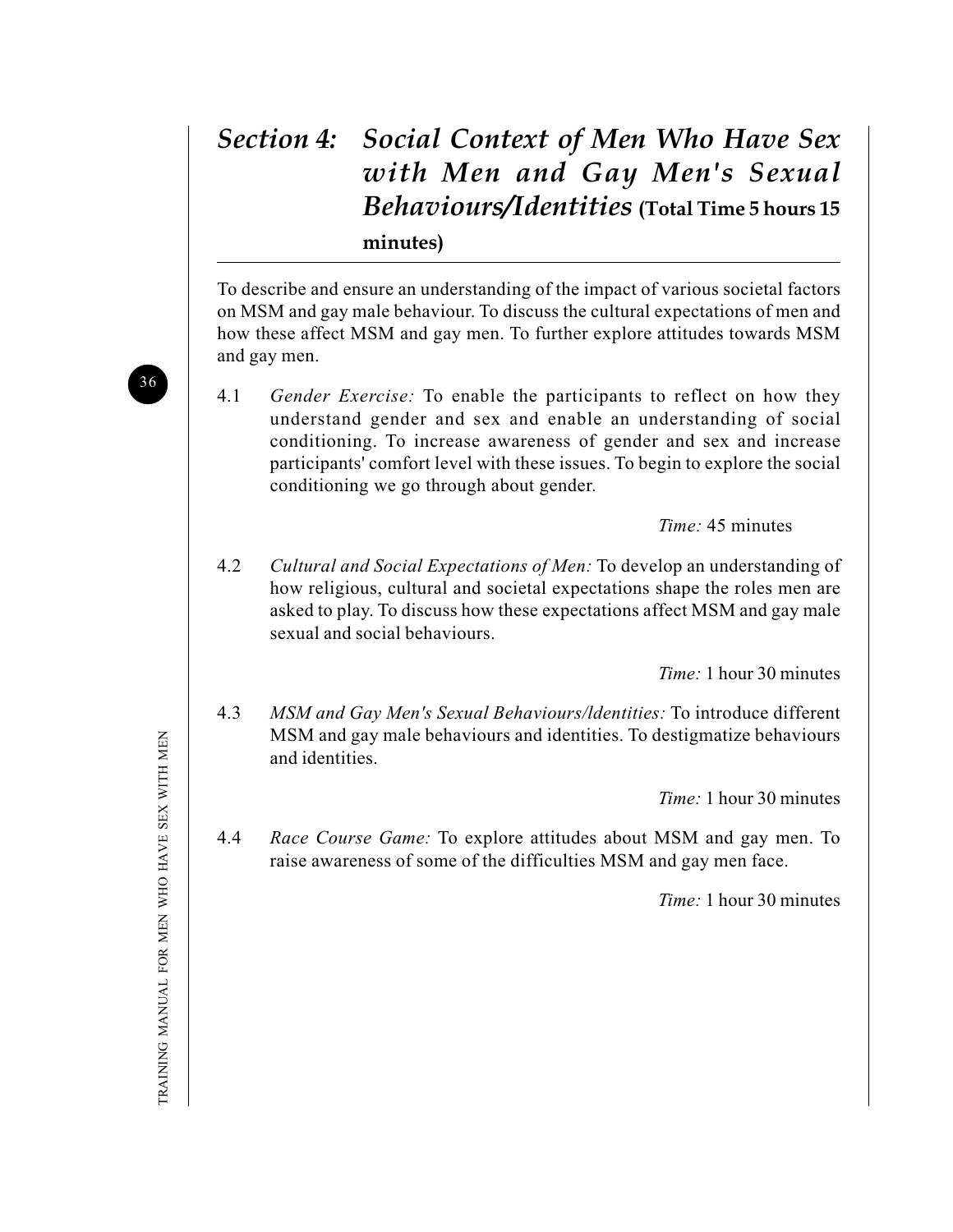## *4.1 Gender Exercise*

#### *Purpose:*

To enable the participants to reflect on how they understand gender and sex and enable an understanding of social conditioning. To increase awareness of gender and sex and increase participants' comfort level with these issues. To begin to explore the social conditioning we go through about gender.

*Time :* 45 minutes

Examples :

*Materials :* Flip Chart Paper, Markers

#### *Process:*

- 1) In the large group, draw a line down the centre of a piece of flip chart paper. On one side write "women" and on the other "men."
- 2) Now ask the group to brainstorm a list of words that they associate with women. Write the words on the flip chart. Next, do the same for men. When the group is finished listing words allow them some time to compare the two lists.

| <b>WOMEN</b> |
|--------------|
|              |
| Effeminate   |
| Caring       |
| Weak         |
| Gentle       |
| Mother       |
| Emotional    |
| Intelligent  |
| Dependent    |
| Tolerant     |
| Pregnancy    |
| Menstruation |
|              |

3) Ask the group to look at the list of words under the heading women. Which of these are only true of women. Do the same for men. Cross out the words that can be true of either men or women. What is left? (Probably only

## 37 **Social**

**Context** *Gender Exercise*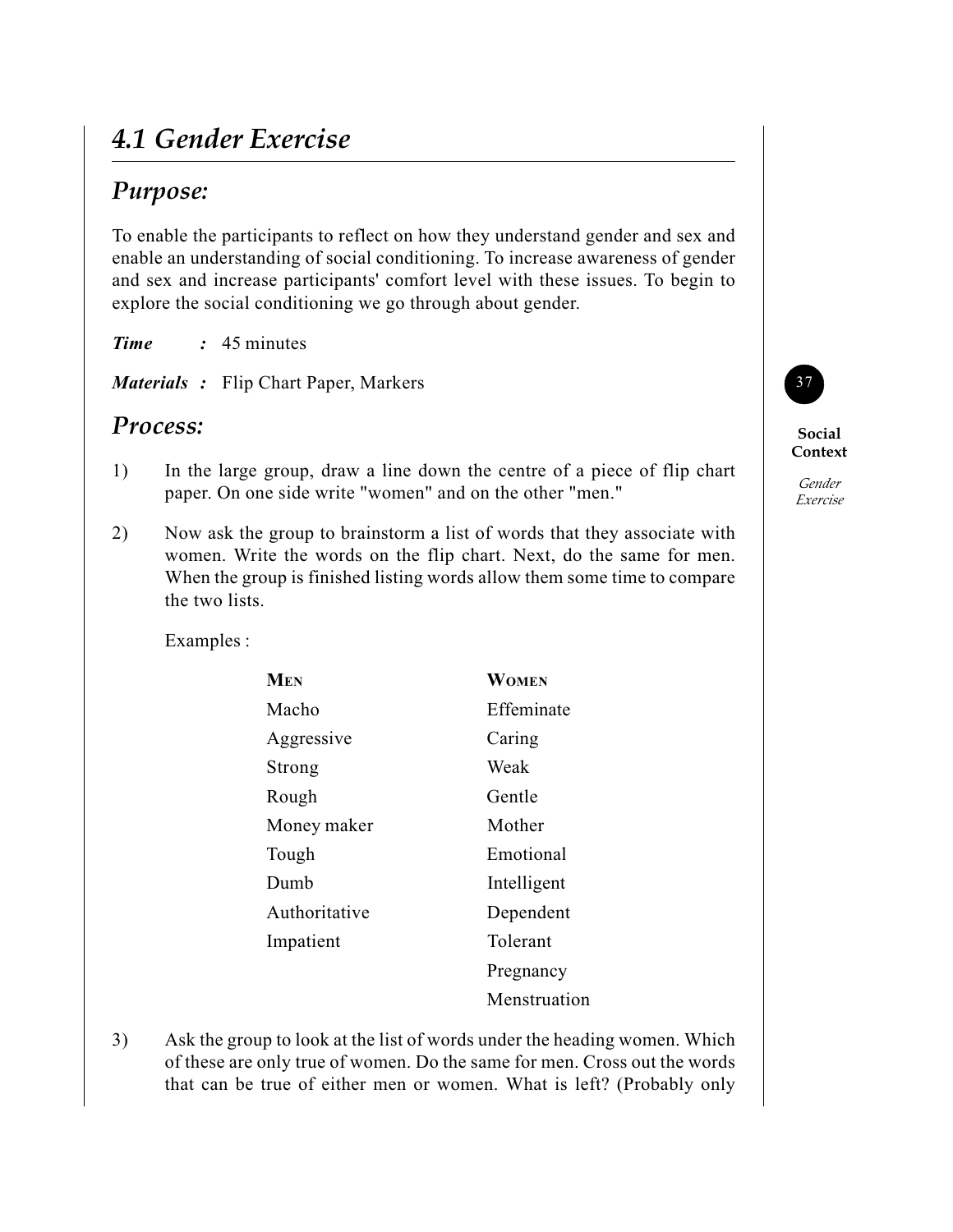reproduction/pregnancy, periods/menstruation.). Keep the discussion general - don't get caught up in too detailed an analysis.

4) Facilitate discussion about the exercise. Focus the discussion around how and why gender is constructed the way that it is.

### *Notes for Facilitator:*

Perceptions of gender and gender roles have an important influence on MSM and gay men. Some MSM may identify as being feminine or woman-like. This may be an important aspect of a person's behaviour and/or identity. It could be an important influence on vulnerability. In order to work effectively in this area it will be important to understand how people relate to gender.

Many MSM and gay men are married or have sexual relations with women. Understanding gender issues is also important given these relationships.

Gender has an important influence on vulnerability to HIV infection. To understand how gender affects vulnerability, it is important to look at women's and men's different roles in the economy, community and family. Ideal images of what men and women should be like may also contribute to vulnerability.



**Social Context**

*Gender Exercise*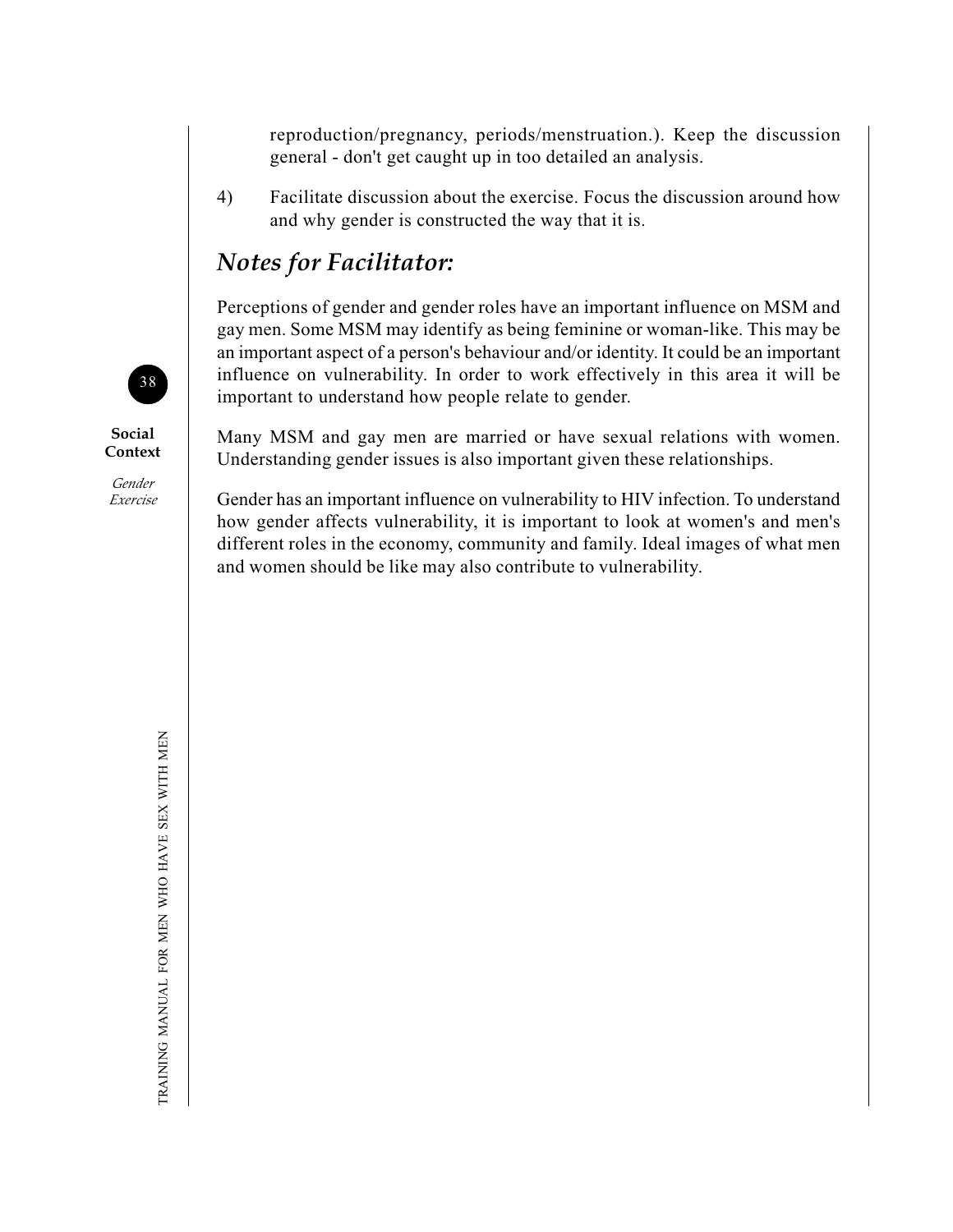# *4.2 Cultural and Social Expectations of Men*

### *Purpose:*

To develop an understanding of how religious, cultural and societal expectations shape the roles men are asked to play. To discuss how these expectations affect

MSM and gay male sexual and social behaviours.

*Time :* 1 hour 30 minutes

*Materials :* Flip chart paper, markers

#### *Process:*

- 1) Ask the participants to break into three small groups. Distribute flip chart paper to each group. Ask the group to draw a horizontal line across the middle of a large sheet of paper. This will represent the lifeline of a heterosexual man. Assign each group a man from a different religion and class background. For example, one group might consider the life of a middle class Hindu, another the life of a Buddhist with limited economic means, yet another a wealthy Muslim (use religions relevant to the local context).
- 2) Now ask the groups to consider the important events in the life of a heterosexual man from birth until death. Using symbols, drawings or words, have them mark each event along the lifeline at the appropriate age. Positive (good, happy) experiences in their lives could be marked above the line the greater the distance above the line means the more positive the experience was. Negative (bad, sad) experiences will be marked below the line ? the greater the distance below the line indicates the more negative the experience was.

Ask the groups to mark the following:

religious events and obligations customs and social expectations

education (going to school)

leaving the family home

work (starting a career)





#### **Social Context**

*Cultural and Social Expectations*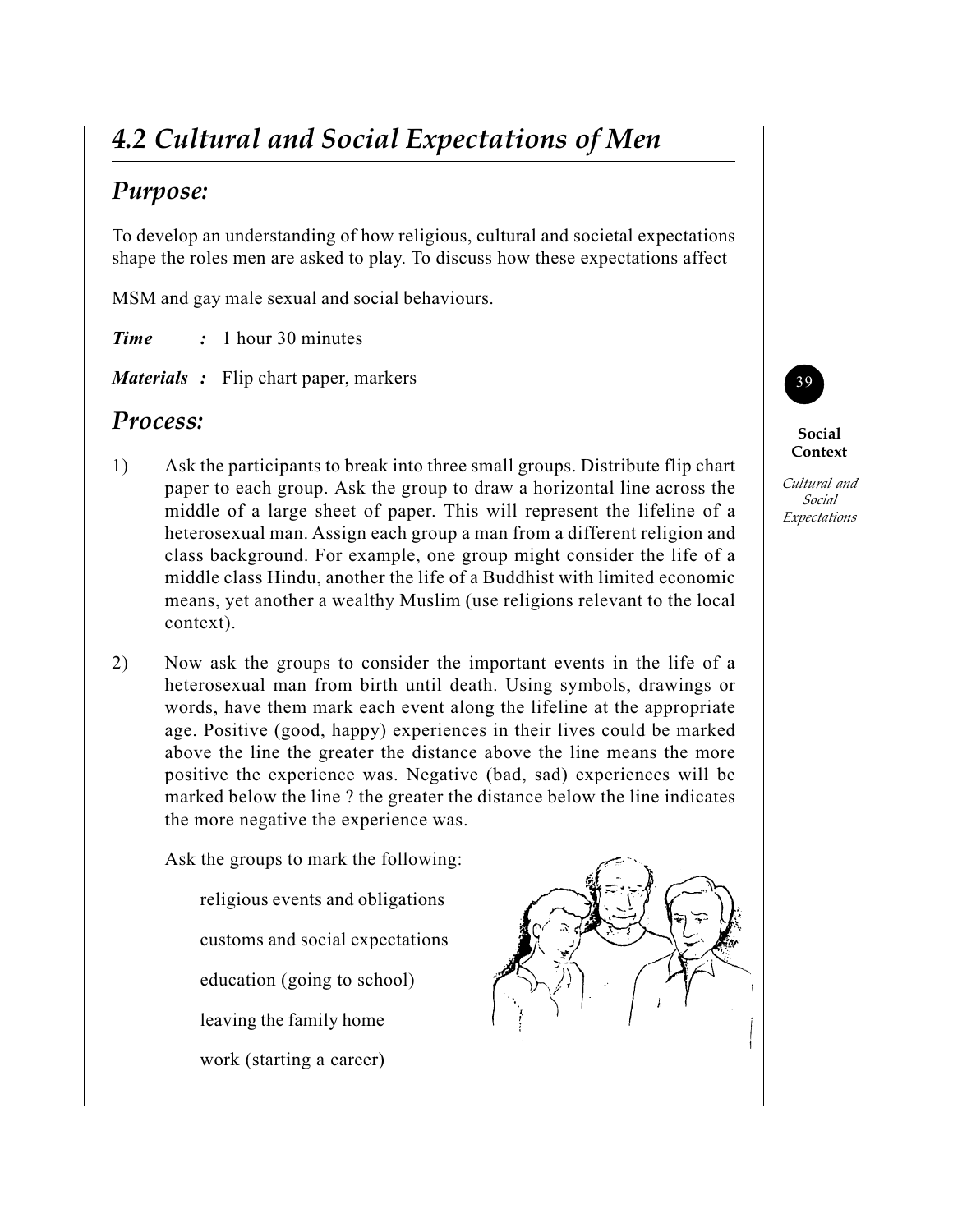family responsibilities

marriage (by what age and with whom)

children (how many and by when)

health (illnesses)

death (losing family and friends)

sexual experiences (including abuse and violence)

Ensure that all these experiences are marked on the lifeline at the appropriate age and above or below depending on how positive or negative you think they were. As each experience is marked, have the groups discuss among themselves the issues and questions in relation to that experience.

Note: Because the exercise is intended to focus on MSM and gay issues, do not spend too long on the first part. Tell the groups they have 15 minutes to do this part of the exercise.

3) Now ask the participants to consider MSM and gay men. How might their lifeline be different from that of a heterosexual man? (Other than MSM experiences the actual events will probably not be that different.) How might MSM and gay men react to some of the events or expectations along the lifeline? What are the positives and negatives? How would they feel? Have the participants add MSM experiences on the existing lifeline in a different colour marker. If the MSM experience of an existing event on the lifeline is different (positive or negative) than that of the heterosexual man, indicate this with the different coloured marker. Discuss issues such as coming out, relationships, acceptance from family and friends. Sense of community, sexual experiences, shame or guilt, loneliness, isolation, low self-esteem, vulnerability. Address vulnerability particularly in the contcxt of HIV transmission as a result of risky sexual behaviour caused by low self-esteem.

*How does a person's sexual orientation affect their behaviour and life-style? For example, how would a straight man's reasons for getting married be different or similar to a gay man?*

4) Ask the participants to come back to the larger group. Have someone from each group present their group's lifeline. Compare and discuss the impact of life events for a straight man and a MSM or gay men. Ask the preservers to address the events one-by-one in chronological order and compare the reactions of the straight man to that of the MSM or gay man as they move



**Social Context**

*Cultural and Social Expectations*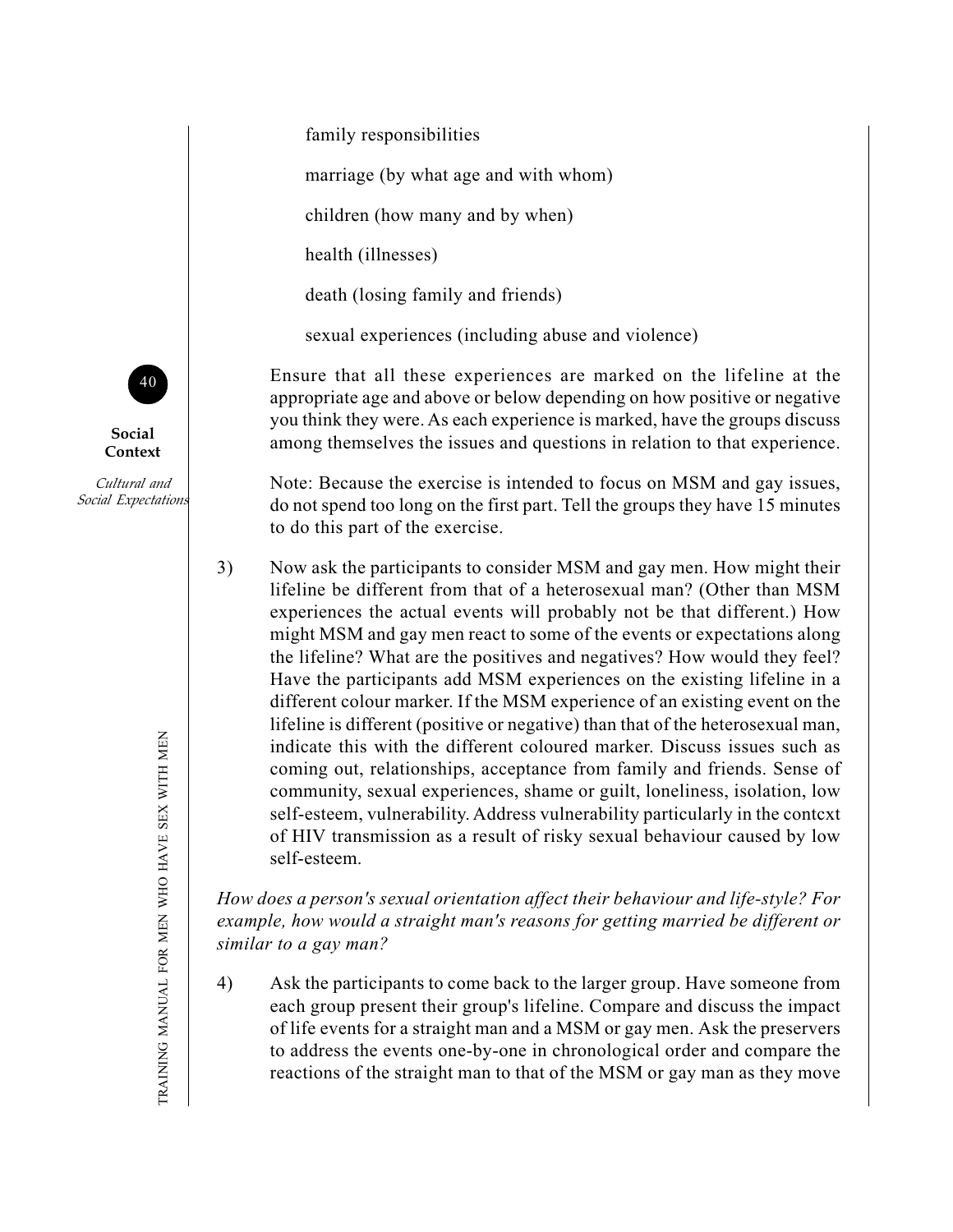along the lifeline. What are the similarities? What differences? What does it mean for the MSM or gay man if he needs to hide his identity from his family and others around him? In addition to everything else a straight man does, an MSM or gay man is also trying to have sexual experiences or relationships with other men ? how will this affect his time and emotions.

5) Ask the whole group to comment on the experiences of MSM. What did they learn?

### *Notes for Facilitator:*

**•** Ensure that groups don't get stuck for time by trying to provide too many details.



**Social Context**

*Cultural and Social Expectations*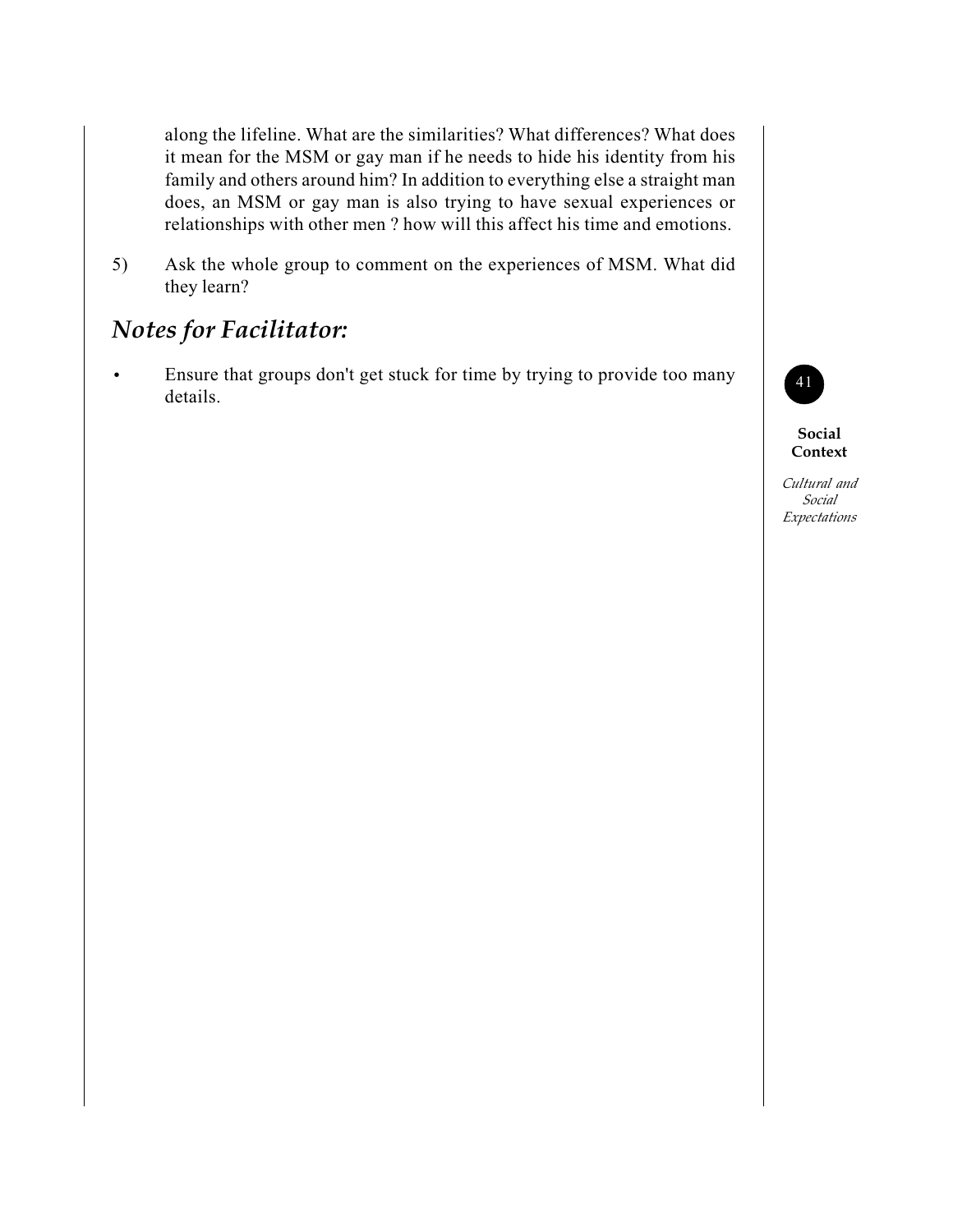## *4.3 MSM and Gay Men's Sexual Behaviours/ Identities*

#### *Purpose:*

To introduce different MSM and gay behaviours and identities. To destigmatize behaviours and identities.

*Time :* 1 hour 30 minutes

*Materials :* video, TV monitor, VCR, prepared cards, flipchart paper, markers,

#### *Process:*

### **Part I (Optional)**

- 1) Show a video, where available, that address different MSM and gay behaviours and identities in the local context if possible (e.g. "Ek our Nazariya" program on ZEE TV (Hindi) ).
- 2) Facilitate discussion about MSM and gay behaviours and identities after the video or film.

Ask the following questions:

What did you think of the video/film?

Did anything surprise you?

What behaviours or identities were represented in the video/film?

What issues did the video/film raise for you?

### **Part II**

11 Divide the participants into two groups. Distribute two sets of prepared cards. One with the terms for different types of MSM identities and behaviours. The other with the definitions of these terms. Within the small groups, the participants must match the terms with the definitions. Point out that these are very basic definitions and focus primarily on sexual behaviour. MSM and gay male behaviour and identities are in reality much more complex. Encourage group discussion. Allow 30 minutes for this.

42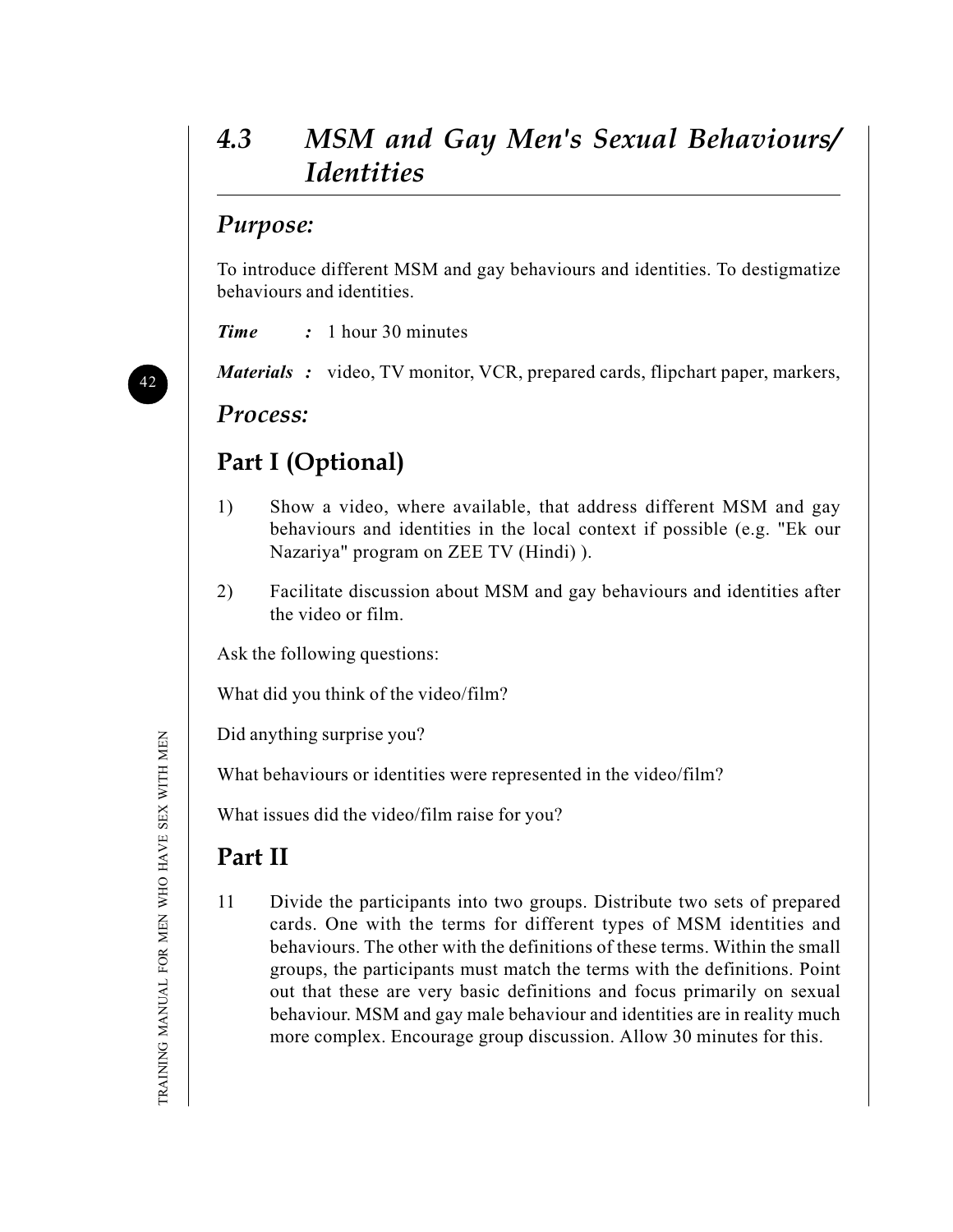- 2) Alternating between the groups, ask the groups what definitions they matched with the different terms. In several cases there may be more than one definition for a term. Again encourage discussion amongst the larger group. Raise the issue that individuals do not adhere strictly to these definitions of behaviour or identity and there is often "slippage" between them.
- 3) Ask participants if they know of any additional local terms for MSM and gay behaviours/identities. Explain that there are regional and even individual differences in the use of these terms. Some people use the same term to mean different things. Also, warn participants against generalizing - it is best to always ask clients how they identify and what it means for them.

| <b>Term</b>                            | Definition(s)                                                     |  |
|----------------------------------------|-------------------------------------------------------------------|--|
| Kotis/Dhuranis/                        | identify as women                                                 |  |
| <b>Nachchis</b>                        | effeminate men who are often penetrated<br>during sex             |  |
| Girias/Panthis/Pariks/                 | often partners with Kotis                                         |  |
| Akher/Jonsa                            | macho and usually penetrate their partner<br>during sex           |  |
| Do-paratha/double<br>decker/Duplis     | men who both penetrate and are penetrated<br>sexually             |  |
| Gay Men                                | an identity that many connect with a broader<br>social movement   |  |
| <b>Bisexuals</b>                       | men who have sex with both men and women                          |  |
| Male Sex Workers/<br><b>Beach Boys</b> | men who exchange or sell sex for money or<br>gifts                |  |
|                                        | boys or men who sell sex largely to tourists                      |  |
| Hijras                                 | males who dress as women and are sometimes<br>castrated (eunuchs) |  |
|                                        | sometimes hold important religious and<br>cultural roles          |  |

The list should include the equivalent (where relevant) of the following terms:

**Social Context**

43

*Sexual Behaviours/ Identities*

*Note: Do not use terms which are not relevant to the region.*

4) Ask each group to refer back to the different MSM and gay male behaviours and identities discussed above.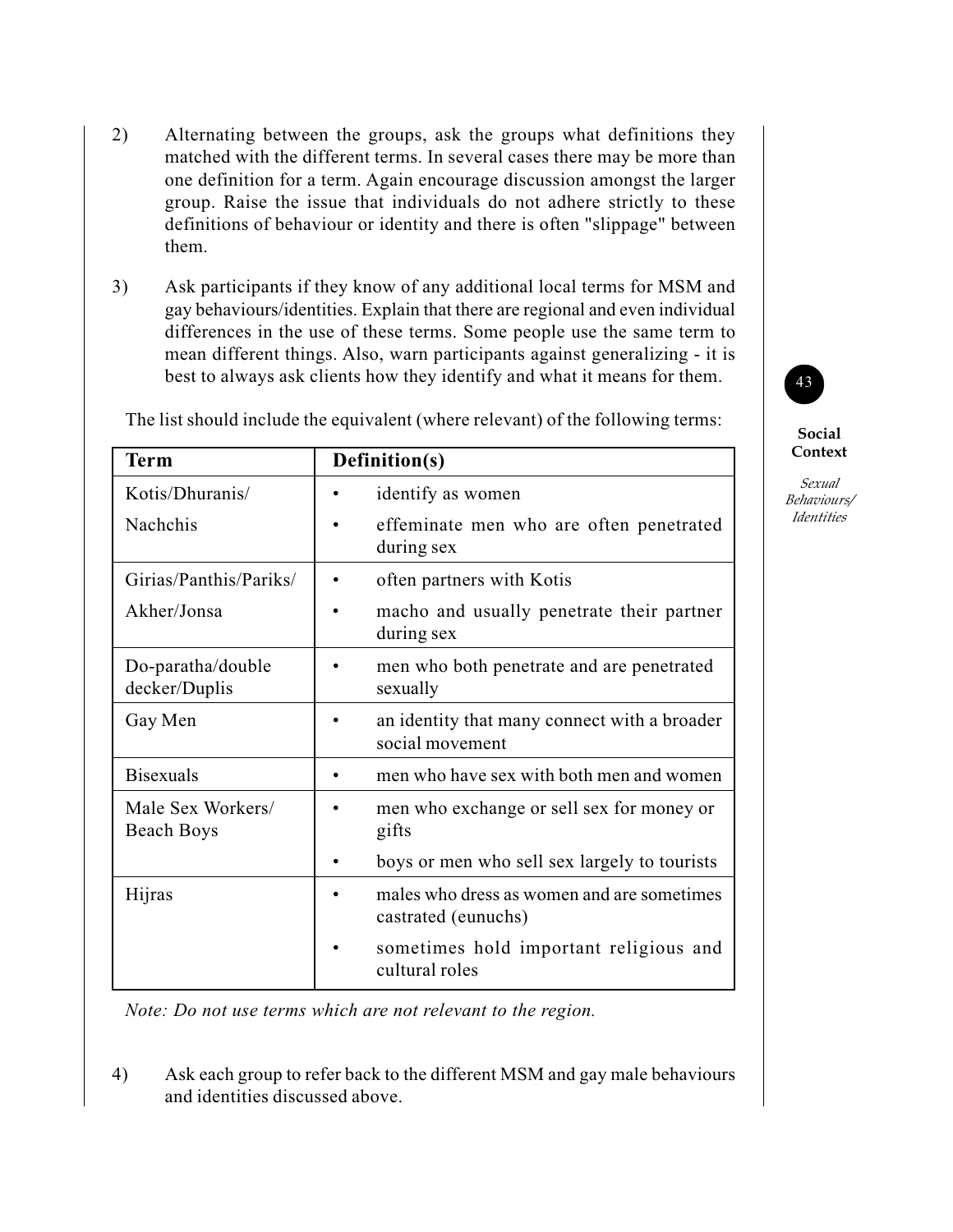#### *Ask the following questions:*

*How familiar were you with these terms and definitions?*

a) Questions related to sexual behaviour: *Who could have sex with more than one partner? Who could have sex with women? Who could sell sex? Who could buy sex? Where does MSM or gay sex take place?*

> (parks, public toilets, home, cinemas, hotels, hostels, seminaries, ashrams, alleyways, beaches, trains, railway tracks, bus depots, construction sites, behind bushes, car, massage parlours, trains, river banks, offices, hospitals, gyms, jails and prisons)

- b) Questions related to personal characteristics and/or behaviors: *What kind of clothes would they wear?*
	- *Who would be most visible?*
- c) Questions related to lifestyle/activities: *What do you think would be their level of education? What would they do in their free time? What kind of interaction would they have with the opposite sex? Who could be married? What kind of relationship would they have with their family? What kind of work would they do? What kind of relationships with other MSM or gay men might they have?*
- 6) Facilitate discussion. Refer participants to the resource material handed out on the first day (or hand it out now).

#### *Notes for the Facilitators:*

A person's sexual behaviour/identity is subjective, everyone has different ideas about who they are sexually, their desires, etc. Although some may choose different labels like those mentioned above, they may have different understandings of what these labels mean or how they are used. Many of these labels overlap. Many of these men also engage in heterosexual sex. Again, it is always best to listen closely to what the individual is telling you about his sexual behaviour/identity.

It will be important for the facilitator to challenge stereotypes.



**Social Context**

*Sexual Behaviours/ Identities*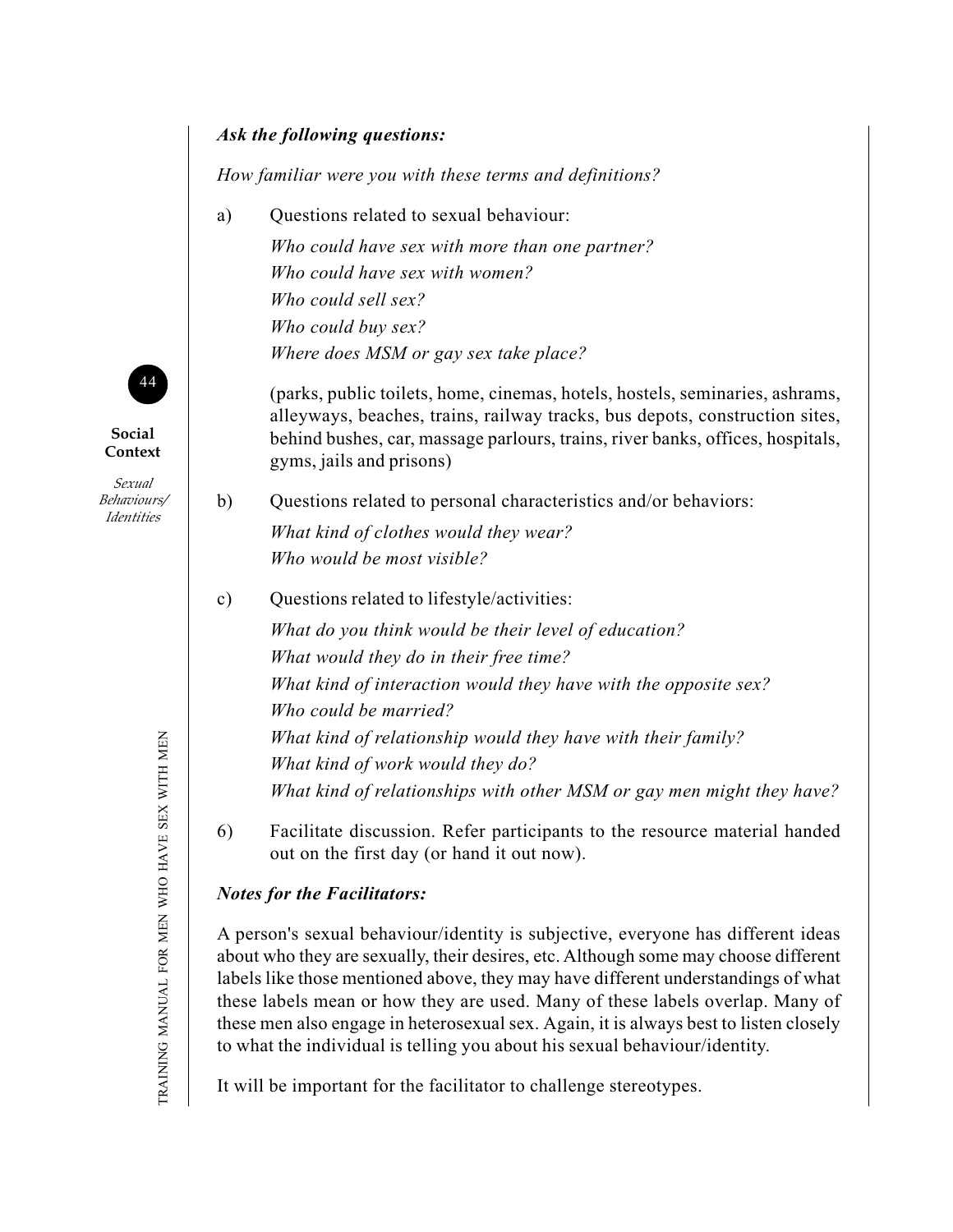## *4.4 Race Course Game*

#### *Purpose:*

To explore attitudes about MSM and gay men. To raise awareness of some of the difficulties MSM and gay men face.

*Time :* 1 hour 30 minutes

*Materials :* Enough space for participants to move freely across the room. Chalk, string, flipchart paper, pillows or some other means of marking spaces on the floor.

#### *Process:*

- 1) Create six small groups. Ask participants to number off from 1-6 until everyone knows which group she or he is in. If there are less than 12 participants use only 5 groups. Remove the character or situation which is least relevant (the heterosexual male must remain). Ask the participants to stand together in their groups along a real or imaginary line at one end of the room (could draw a start and finish line with chalk). Once the participants have broken into their small groups announce that each group will represent a different MSM or gay male behaviour or identity:
- **Group 1 -** a 12 year old street/beach boy who sells sex
- **Group 2 -** a young koti/nachchi who lives at home
- **Group 3 -** a young, out, gay male student
- **Group 4 -** a middle aged married corporate executive who occasionally goes to the park or public toilets for sex with other men
- **Group 5 -** an older military officer Who is married, but occasionally has sex with other officers.
- **Group 6 -** an exclusively heterosexual male who is unmarried, and comes from a liberal, upper middle class family
- *Note:* Group 5 is optional. If there is less than 12 people participating in the *exercise it may be advisable to leave out the military officer.*

Discuss briefly as a large group what each behaviour/identity means. Make any clarifications needed.



#### **Social Context**

*Race Course Game*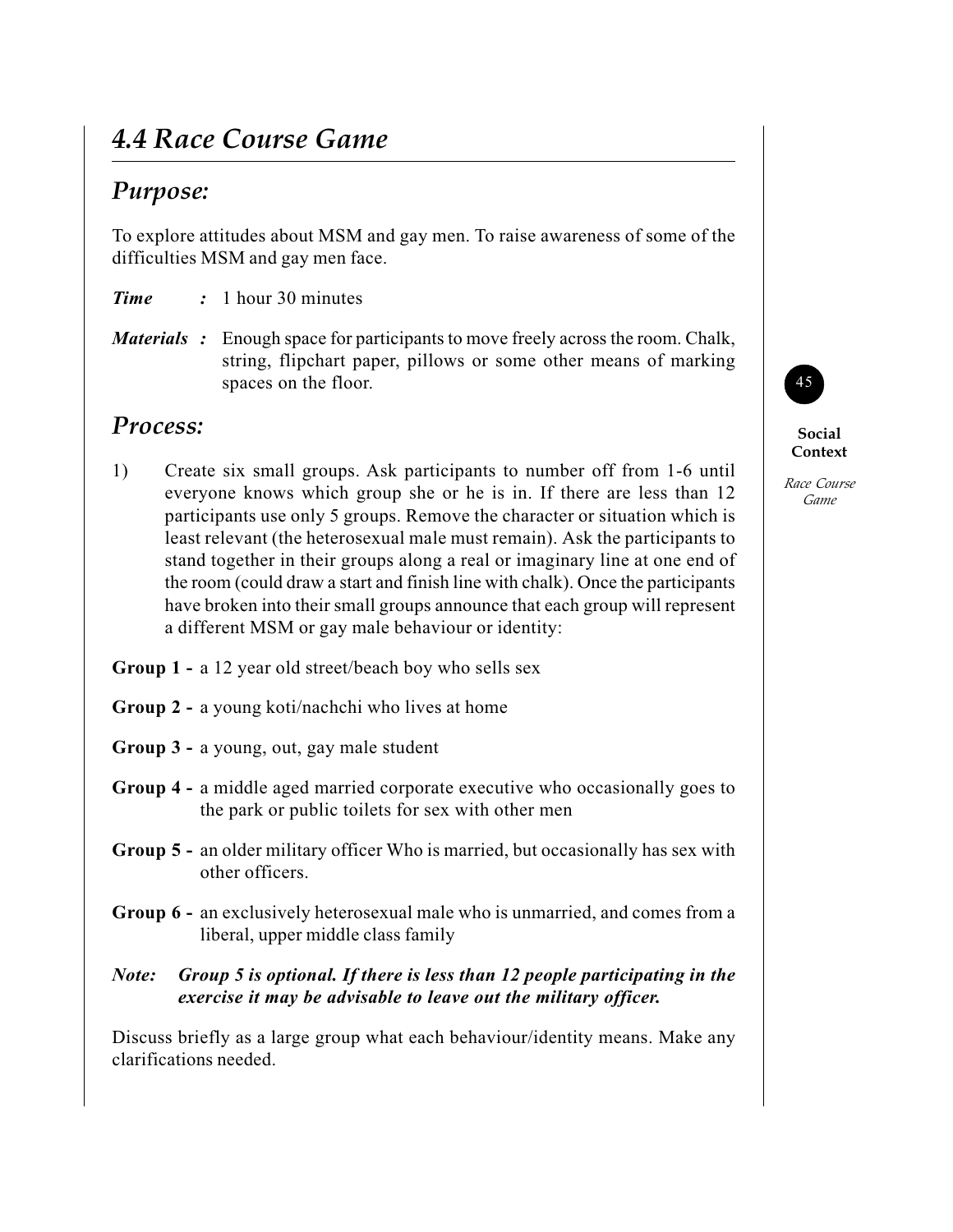Note: This exercise could also be done as a "board game" using flip chart paper if there is not enough room for the groups to move around. Make six columns on the flip chart, one for each group, and then add rows according to the number of questions being asked (12 questions).

2) Each group assumes the assigned behaviour or identity. The facilitator asks a series of questions. Each group is asked to briefly discuss amongst themselves how they think their MSM/gay male behaviour or identity would respond to the question. For each question it is only possible to answer: YES or NO. If the answer to a question is YES, then the group may take one step forward. If the answer is NO then the group stays where it is. The groups will be asked to explain their responses to the rest of the participants. Any of the groups may comment or question another group's response. The group that has advanced the most by the end of the questions will have won the race.

To ensure that each group takes equal steps forward use chalk, string, flipchart paper, pillows or other objects to mark spaces for the 12 questions.

3) All questions are related to the levels of empowerment and marginalization of the characters in the race. To help the participants understand the exercise you may use the first question as an example and help the teams to work out their responses. If their response is YES make sure that they lake a step forward.

#### *Question:*

a) Someone threatens to blackmail you by exposing your MSM/gay sexual activities to your family, people at your workplace or your neighbours. Can you respond with confidence that it doesn't matter to you?

(The heterosexual male will probably answer YES because this situation does not apply to him. In this instance the street youth and the openly gay man might similarly answer YES. They have nothing to lose - one because he is homeless and the second because of the fact he is already out about his sexuality to everyone around him. They move forward a step while the others answer NO and stay put.)

- b) Would it be easy for you to seek police assistance if you were being blackmailed about your sexual behaviour'?
- c) Are you friends with other people who share similar sexual behaviour or identity?
- d) Can you talk comfortably to everyone you know about what you are feeling regarding your sex behaviour or identity?



**Social Context**

*Race Course Gam*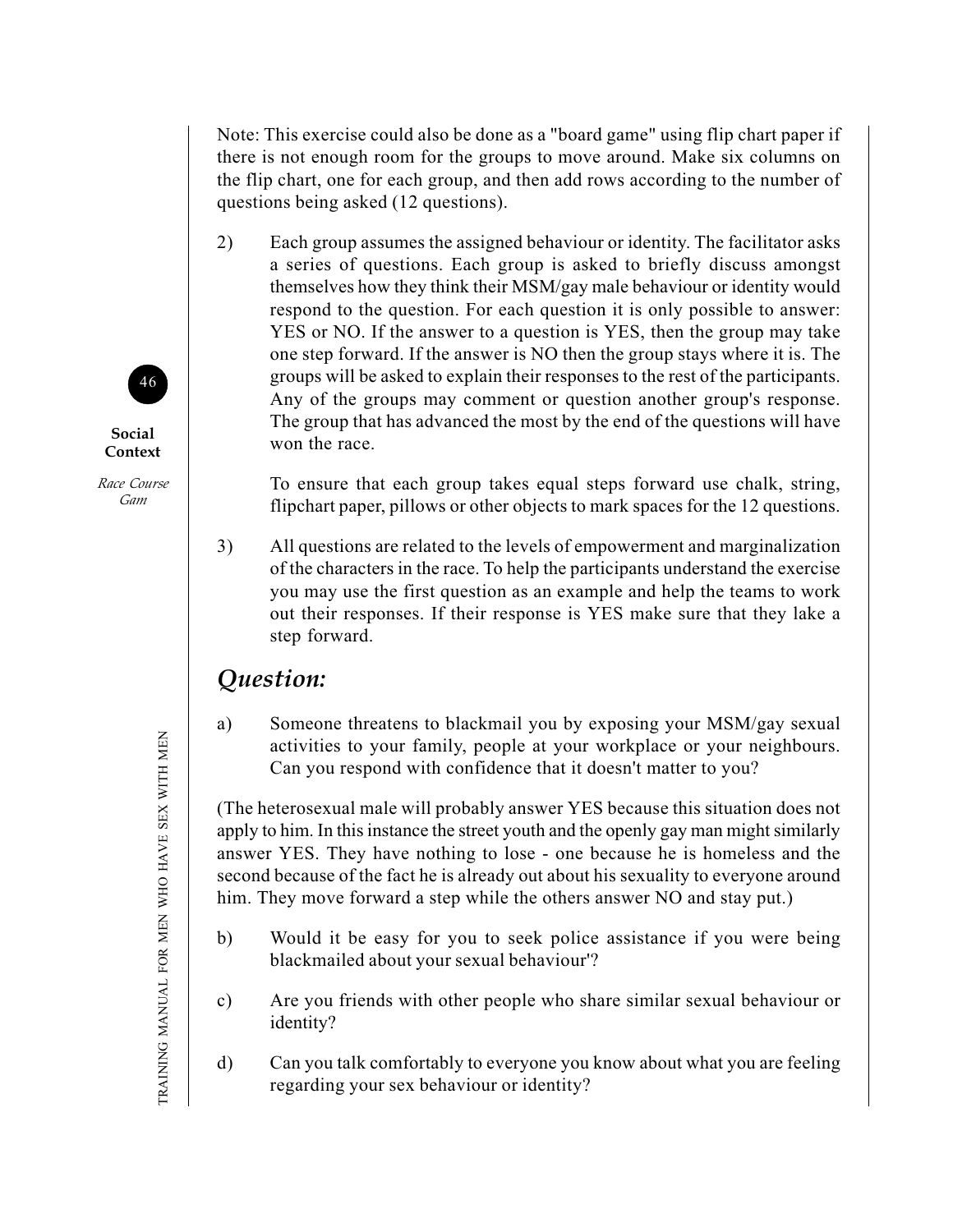- e) Could you tell your family about your sexual behaviour or identity?
- f) Would it be easy for you to find relevant information (brochures, posters, etc.) about sexual health in a government clinic?
- g) Are there social spaces (other than NGOs?) such as discos, bars, cafes, where you can meet other people who share the same sexual behaviour or identity?
- h) Would it be easy for you to insist that a condom be used during sex?
- i) Could you have a long term relationship? (With another man for the MSM characters.)
- j) Could you live with that person?
- k) Do you think you could give up MSM/gay sexual behaviour and still be happy?
- l) Would most people you meet assume that you are heterosexual'? (Can you pass as a heterosexual person in public?)
- 4) Upon completion of the game ask participants to come back to the larger group. How did the different groups feel about the position of the individual they were representing? Did they feel happy, unhappy, frustrated, discriminated against, etc.? Were participants surprised by the outcome? Facilitate a discussion regarding the various factors that make MSM socially disempowered or marginalized and how discrimination can have an effect on their emotions, sexual behaviour and sexual health status. How might these situations affect MSM? How would they feel? Can feelings affect sexual behaviours? If so how?

#### *Notes for Facilitator:*

Encourage the teams to discuss their responses together as a team and also to question the other teams about their responses.



**Social Context**

*Race Course Game*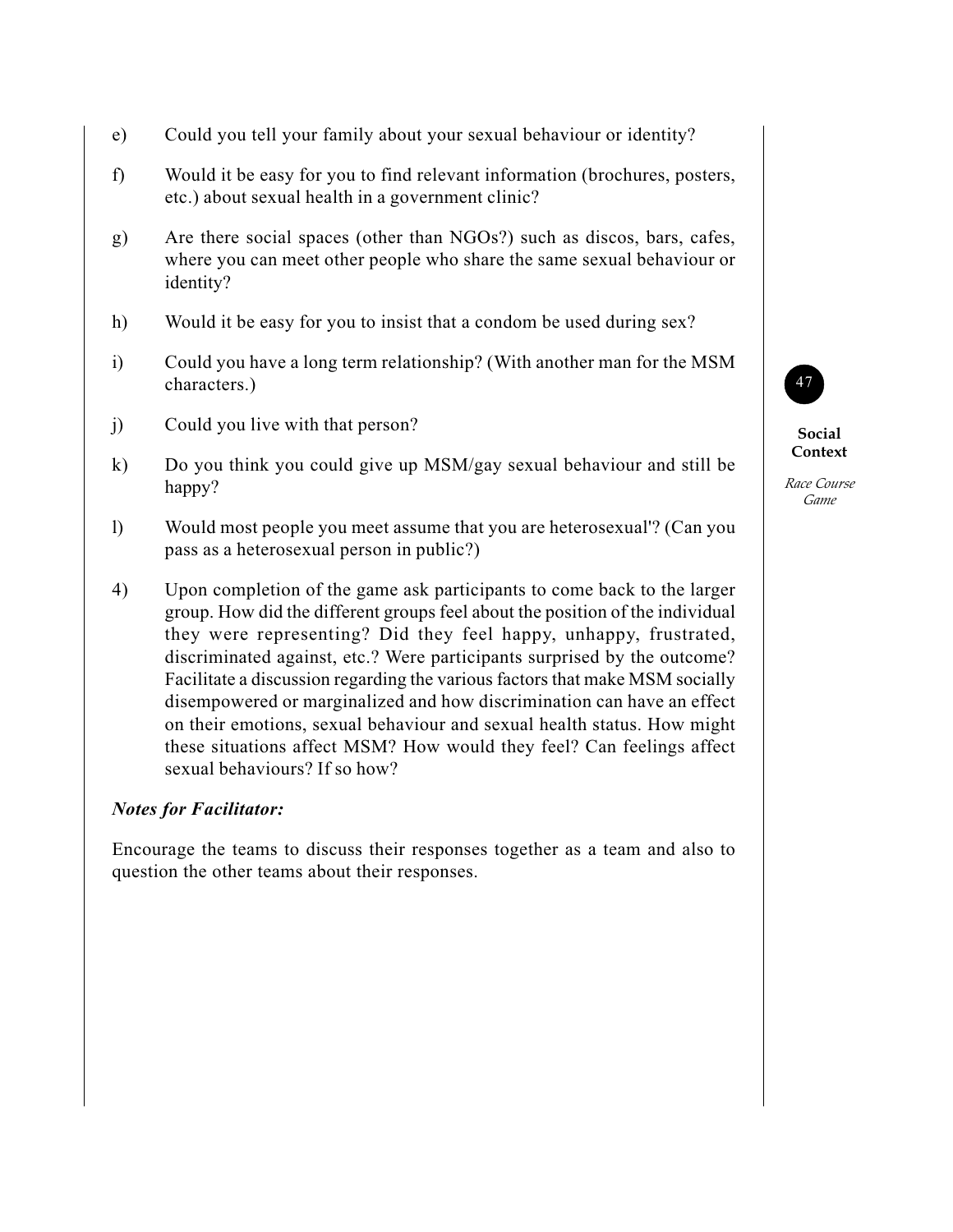# *Section 5: Sexual Health of Men Who Have Sex with Men and Gay Men (Total Time 5 hours 45 minutes )*

This section addresses ways in which men who have sex with men, gay men and their partners are vulnerable to STIs and HIV. It identifies specific STIs that men who have sex with men and gay men often get, introduces information about prevention of transmission of STIs and IIIV and raises a number of issues about vulnerability. The section introduces emotional and psycho-sexual issues that affect the sexual health of MSM and gay men.

- *Note: This section assumes that participants have some basic knowledge about sexual health. STIs and HIV.*
- 5.1 *What is Sexual Health?:* To ensure that participants have an understanding that sexual health encompasses physical, emotional, intellectual and social aspects of well-being.

*Time:* 30 minutes

5.2 *Transmission of STls and HIV:* To ensure that participants understand the major means of transmission of STIs and HIV.

*Time:* 45 minutes

5.3 *Brainstorming Knowledge of STls:* To review participants' knowledge of STIs including HIV.

*Time:* 1 hour

5.4 *Prevention of STIs and HIV:* To ensure that participants understand the major means of prevention of STIs and HIV.

*Time:* 1 hour

5.5 *Vulnerability and Risk Taking:* To explore the vulnerability of MSM and gay men to STIs and HIV as it relates to a number of economic and social issues. Also to explore risk taking as it pertains to particular sexual behaviours. Raises issue of vulnerability of female partners of men who have sex with men and gay men.

*Time:* 1 hour 30 minutes



TRAINING MANUAL FOR MEN WHO HAVE SEX WITH MENTRAINING MANUAL FOR MEN WHO HAVE SEX WITH MEN

48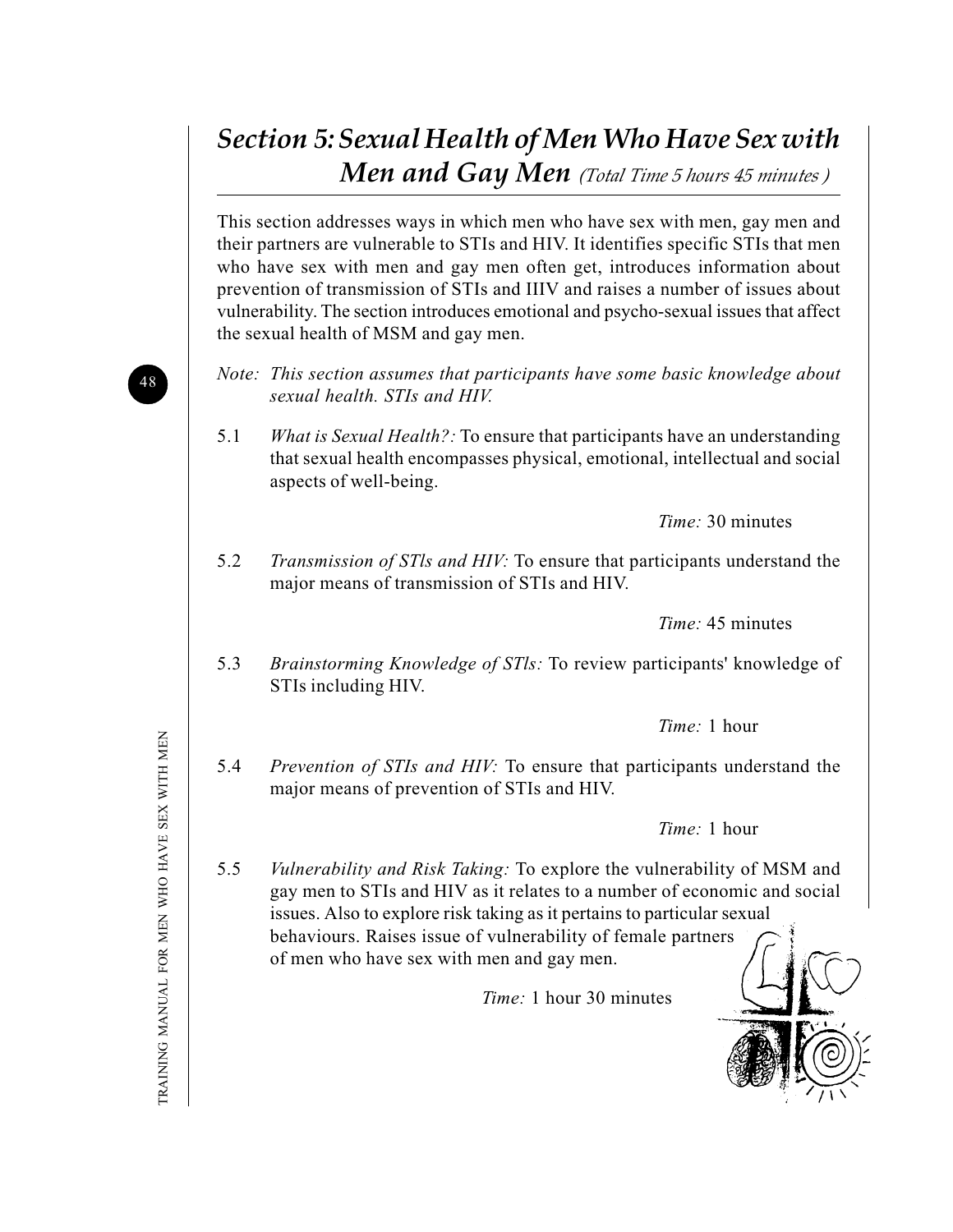# *5.1 What is Sexual Health?*

### *Purpose:*

To ensure that participants have an understanding that sexual health encompasses physical, emotional, intellectual and social aspects of well-being.

- *Time :* 30 minutes
- *Materials :* none

#### *Process:*

- 1) Ask the participants to think about what sexual health means to them personally. Write the response on flip chart paper.
	- For example:
	- healthy ways of having sex
	- healthy functioning of sexual organs
	- not having sexually transmitted infections (STIs)
	- knowledge and practice of safer sex
	- knowledge of sexual organs
	- experiencing sexual pleasure
	- mental peace about sex and sexuality
	- positive attitude about sexuality
- 2) Ask the group how they would define sexual health?

## *Notes for Facilitator:*

Facilitators should have a good understanding of the various aspects of sexual health and how these might impact on vulnerability to STIs and HIV.

WHO defines sexual health as the integration of physical, emotional, intellectual and social aspects of sexuality in a way that positively enriches and promotes personality, communication and love.



**Sexual Health**

*What is Sexual Health?*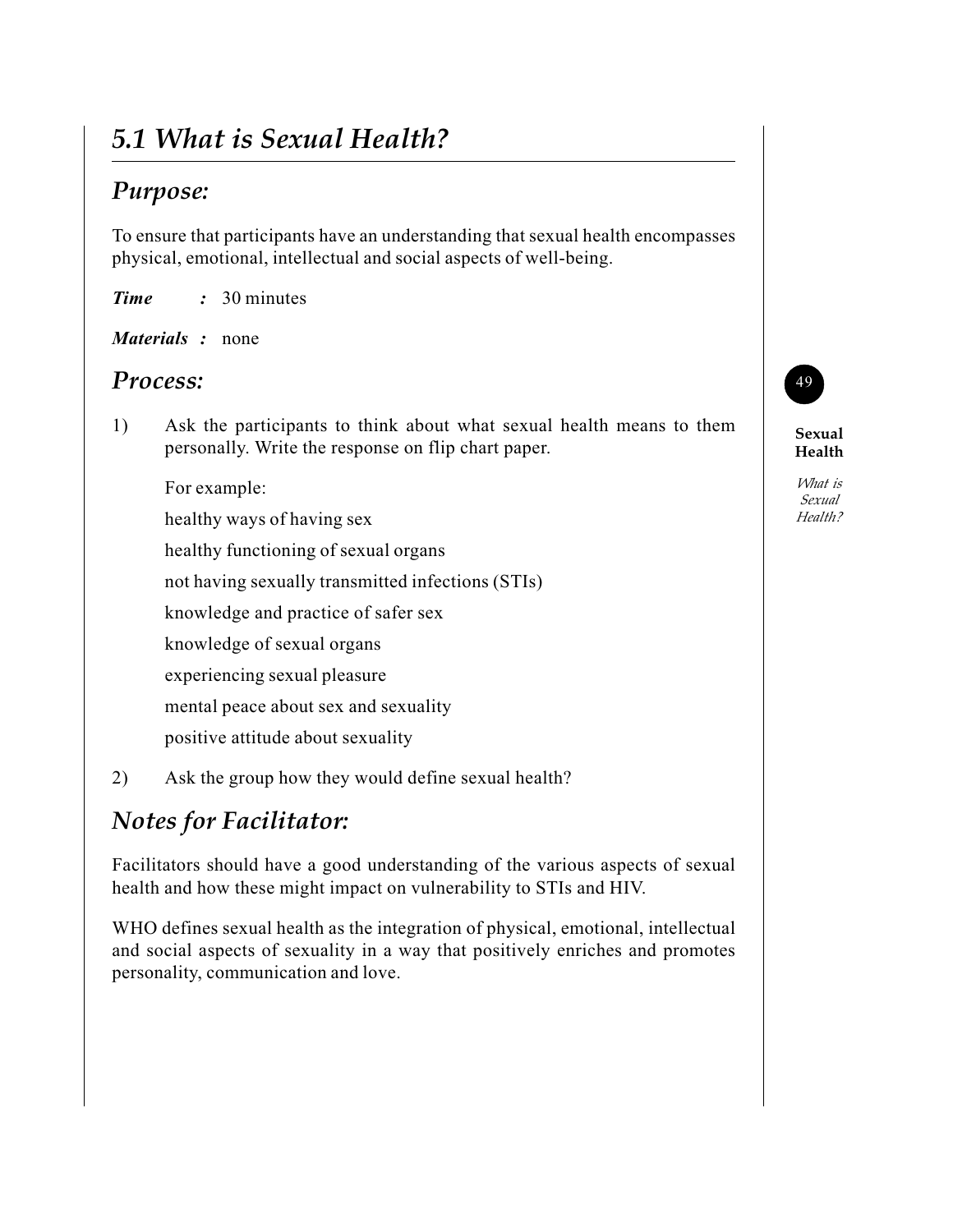# *5.2 Transmission o f STls and HIV*

### *Purpose:*

To ensure that participants understand the major means of transmission of STIs and HIV.

*Time :* 45 minutes

*Materials :* flip chart or whiteboard, flip chart of different sexual acts from Exercise 2.3, cardboard cards, marker pens, condoms, dildo or substitute, lubricant, blindfold

#### *Process:*

- 1) Ask the whole group to refer back to the list of sexual acts from Exercise 2.3. (Put the flip chart back up on the wall. Ask participants to identify all the sexual acts between two men that can lead to HIV and STI transmission. In addition to the exchange of body fluids ensure that the group includes different types of direct contact with the skin, sore or parasite.
- 2) Facilitate a discussion about. the level of risk associated with each sexual act. Include which MSM sexual partner is at greater risk for infection.
- 3) Invite questions for clarification. How big is the gap between the "reality" of risk and people's "perceptions" of risk? Where do we get our information from? How can we improve access to accurate, appropriate and timely sexual health information? What factors affect the level of risk? What can we learn from this about the factors that might increase vulnerability?
- 4) Finish by summarizing the basic facts about HIV transmission.

### *Notes for Facilitators:*

Discussion should be generated in a way that is sex positive.

During the brainstorm, you may need to add any suggestions of your own, if you think that important risk behaviours have been missed by the group.



**Sexual Health**

*Transmission of STIs and HIV*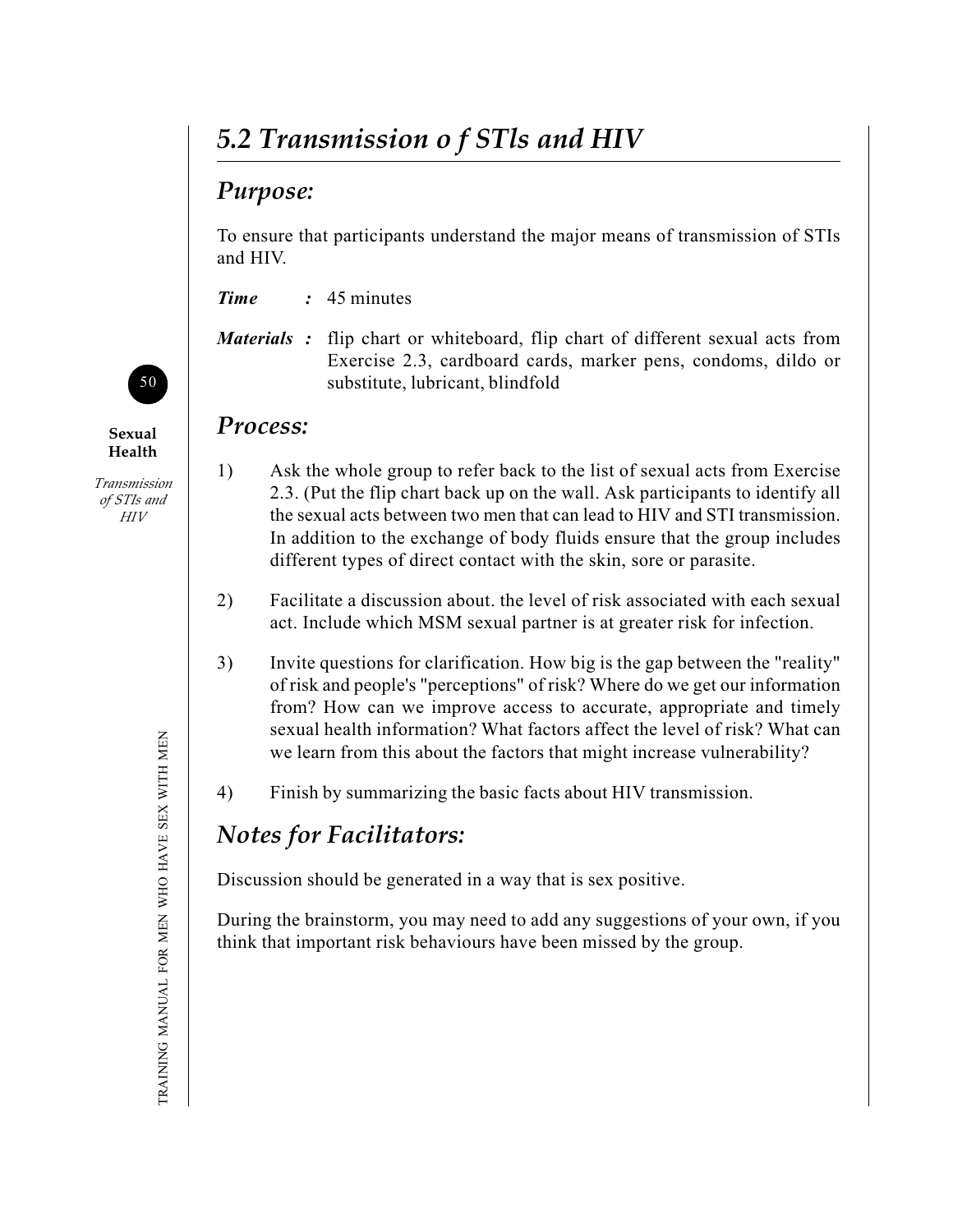# *5.3 Brainstorming Knowledge of STls*

#### *Purpose:*

To review participants' knowledge of STIs including HIV.

#### *Time :* 1 hour

*Materials* : whiteboard or flip chart & markers, prepared cards, handouts of completed grids

#### *Process:*

- 1) Having just discussed the sexual routes of transmission of HIV and STIs with the group, ask them now to identify the names of STIs they are aware of Guide discussion to which STIs are common amongst MSM and gay men and ensure that discussion refers to anal and oral sex. What STIs are associated with which sexual behaviours?
- 2) Beforehand prepare two sets of cards or flip charts. One set will have the name of the STI on it. The other will have the symptoms of the STI. Arrange the cards or flip charts with the names of the STIs on it so that all the participants can clearly see them. It might be helpful to stick them on the wall. Ensure that there is adequate space beside them so that participants can match up the symptoms for each STI.
- 3) Ask each participant to take one or more cards or flip charts with a list of symptoms and match it with the appropriate STI. The card or flip chart with the symptoms on it should be placed to the right of the card or flip chart with the STI name on it. The facilitator should provide clarification where necessary – ensure that the difference between HIV and AIDS is understood.

| <b>Name</b> | <b>Description/symptoms</b>                                                                                                                                                                                                            | <b>Treatment / Risk reduction</b>                                                         |
|-------------|----------------------------------------------------------------------------------------------------------------------------------------------------------------------------------------------------------------------------------------|-------------------------------------------------------------------------------------------|
| Syphilis    | • Hard painless single clean<br>ulcer / lesion on penis,<br>inside rectum or mouth<br>• Persistent fever<br>• Sore throat<br>• Patches of hair loss<br>Rashes on palms, soles,<br>$\bullet$<br>chest and back<br>(Bacterial infection) | Anti-Bacterial treatment<br>$-A$ ntibiotic<br>Penicillin / Tetracycline<br>/ erythromycin |



**Sexual Health**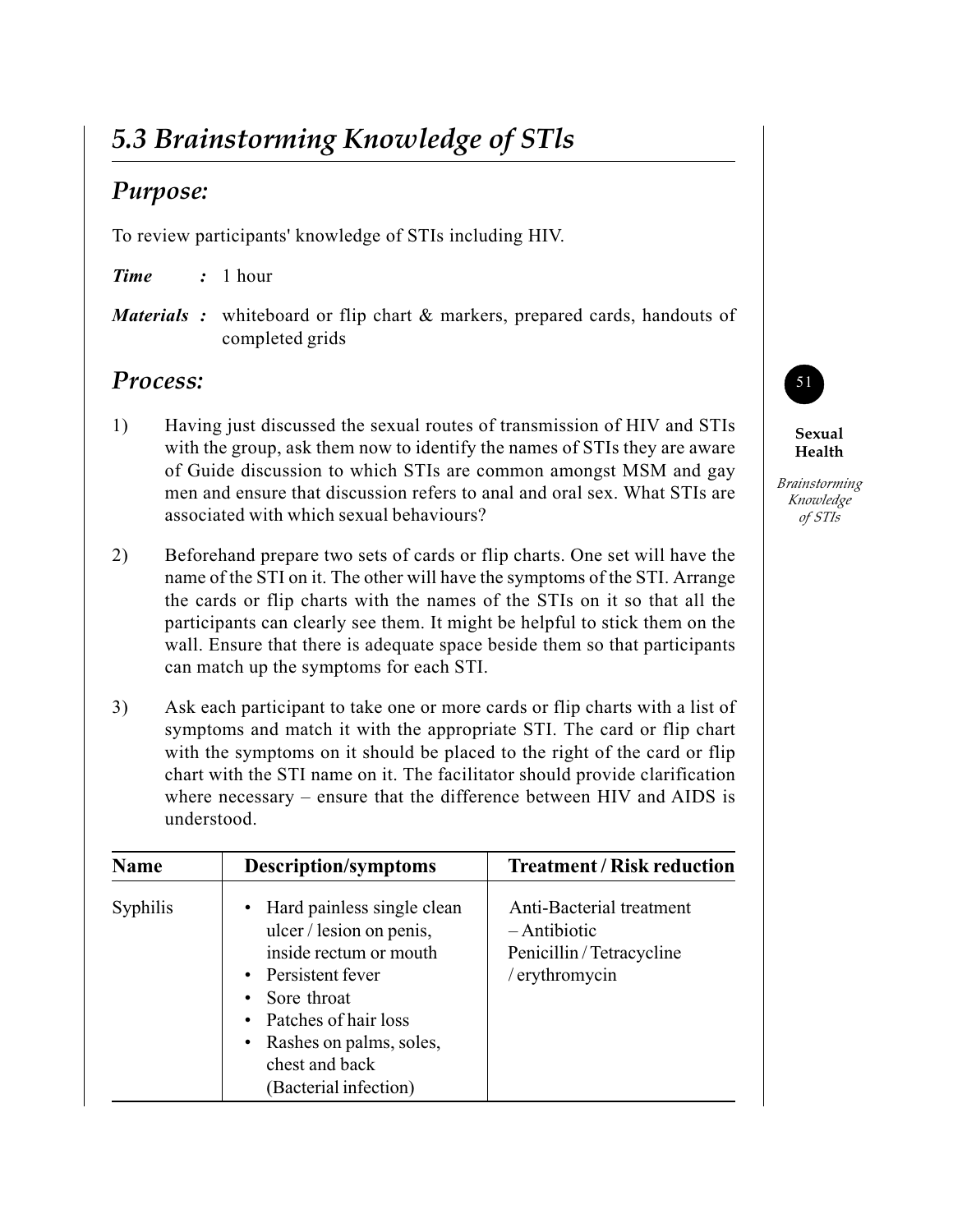| Chancroid           | Ulcers – Painful,<br>$\bullet$<br>multiple, soft                                                                                                                              | Antibiotics                                                                                   |
|---------------------|-------------------------------------------------------------------------------------------------------------------------------------------------------------------------------|-----------------------------------------------------------------------------------------------|
|                     | Painful swelling of<br>lymph nodes(one side)<br>(Bacterial Infection)                                                                                                         | Injections, ceftriaxone,<br>Erythromycin, septron                                             |
| Herpes<br>Genitalis | Multiple ulcers<br>Shallow erosions<br>Incurable<br>Severe pain<br>Fever<br>Difficulty urinating<br>Tenderness on the<br>$\bullet$<br>inside of the legs<br>(Viral Infection) | <b>Anti-Viral Treatment</b><br>Tab Acyclovir<br>L-lysine<br>Monolauren                        |
| Gonorrhea           | Thick yellow discharge<br>from penis<br>Pain in urination /sex<br>(Bacterial infection)                                                                                       | Antibiotics<br>Injection Cefteriaxone<br>Norflox, Ciproflox<br>Spectinomycin,<br>tetracycline |
| Chlamydia           | Abnormal discharge<br>from penis (also infertility)<br>Bleeding / pain during<br>intercourse<br>Pain while urinating<br>(Bacterial infection)                                 | Antibiotics                                                                                   |
| Hepatitis B         | Severe infection shows<br>Loss of appetite<br>Nausea / vomiting<br>Fever Joint pains<br>Jaundice symptoms<br>Dark urine<br>Pain in the abdomen<br>(Viral Infection)           | <b>Anti-Viral Treatment</b>                                                                   |
| Urethritis          | Mild / severe pain<br>while urinating<br>Pus/mucous discharge<br>from penis                                                                                                   | Antibiotics<br>Ampiciliin                                                                     |
|                     | (Bacterial infection)                                                                                                                                                         | Tetracycline                                                                                  |



**Sexual Health**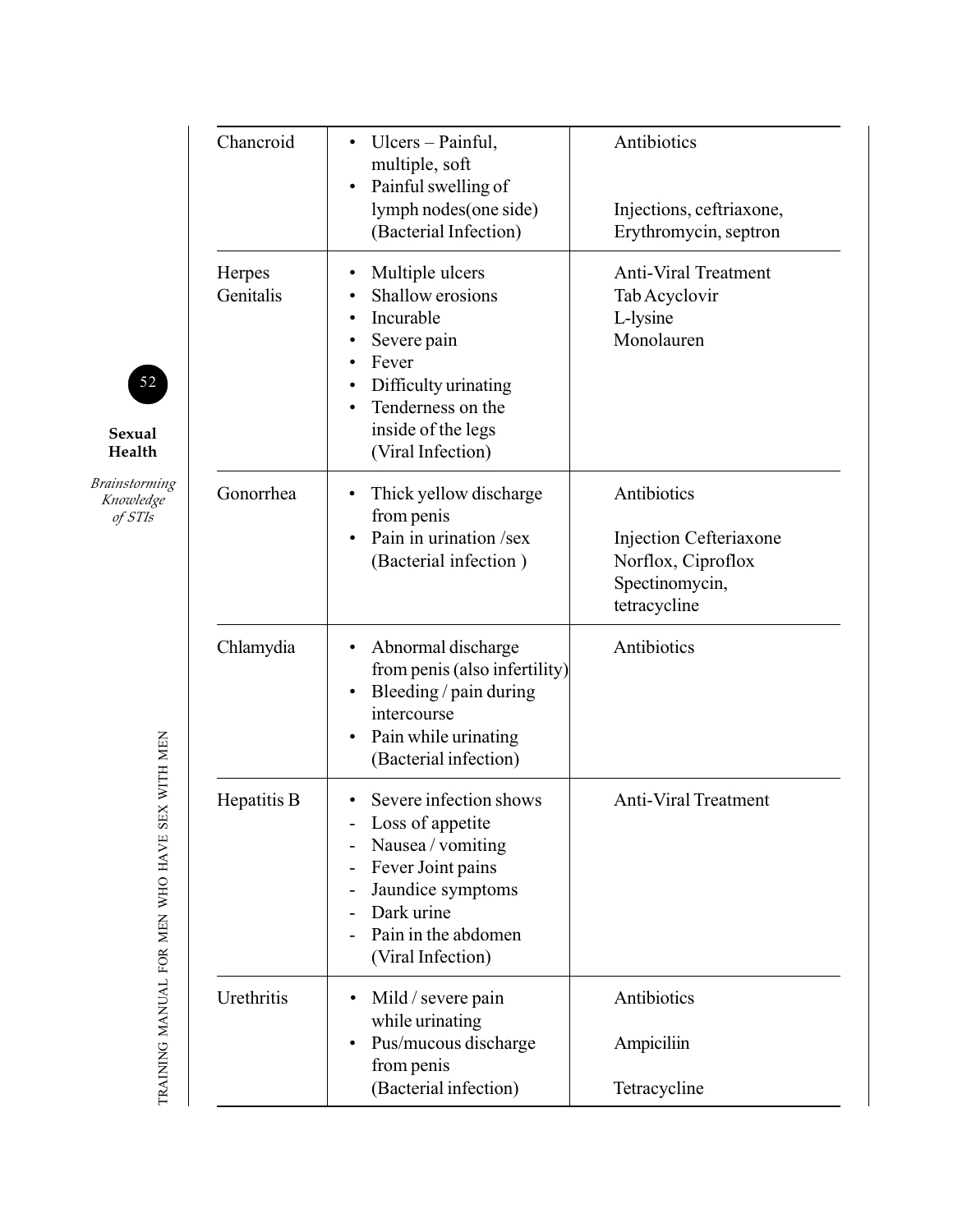| Proctisis                                                | Itching/burning<br>٠<br>around anus                                                                                                                     | Antibiotics                                                         |
|----------------------------------------------------------|---------------------------------------------------------------------------------------------------------------------------------------------------------|---------------------------------------------------------------------|
|                                                          | Pus/mucous discharge<br>in stools                                                                                                                       | Ampicillin                                                          |
|                                                          | Mild/severe pain during<br>bowel movements<br>Occasional diarrhoea<br>or fever<br>3 out of 10 men infected<br>show no symptoms<br>(Bacterial Infection) | Tetracycline                                                        |
| <b>Genital Warts</b>                                     | <b>External Warts around</b><br>anus or penis                                                                                                           | <b>Anti-Viral Treatment</b>                                         |
|                                                          | (Viral Infection)                                                                                                                                       | Podophyllin<br>Bi-chloracetic                                       |
| Crabs                                                    | Lice in the hairy parts<br>$\bullet$<br>of the body                                                                                                     | Lindane                                                             |
|                                                          | Itching, mainly at night<br>(Parasite)                                                                                                                  | Special shampoos<br>and lotions                                     |
| <b>Scabies</b>                                           | Itchy red spots or rash<br>on wrists, ankles, penis,<br>hands, chest and back<br>(Parasite)                                                             | <b>Special Lotions</b>                                              |
| Intestinal<br>Parasites                                  | • Foul smelling stools<br>and diarrhoea<br>Blood and mucus in stools<br>Abdominal cramps.<br>$\bullet$<br>and gas<br>(Bacterial infection)              | Antibiotics<br>Depends on type<br>of parasite found in stool        |
| <b>HIV</b> Human<br><i>lmmuno</i><br>deficiency<br>Virus | Damages immune system<br>Incurable<br>Leads to AIDS<br>Viral Infection                                                                                  | <b>Anti-Viral Treatment</b><br>Antiretroviral Therapy<br><b>AZT</b> |

4) Brainstorm an additional list of physical damage that can result from anal sex.

**Sexual Health**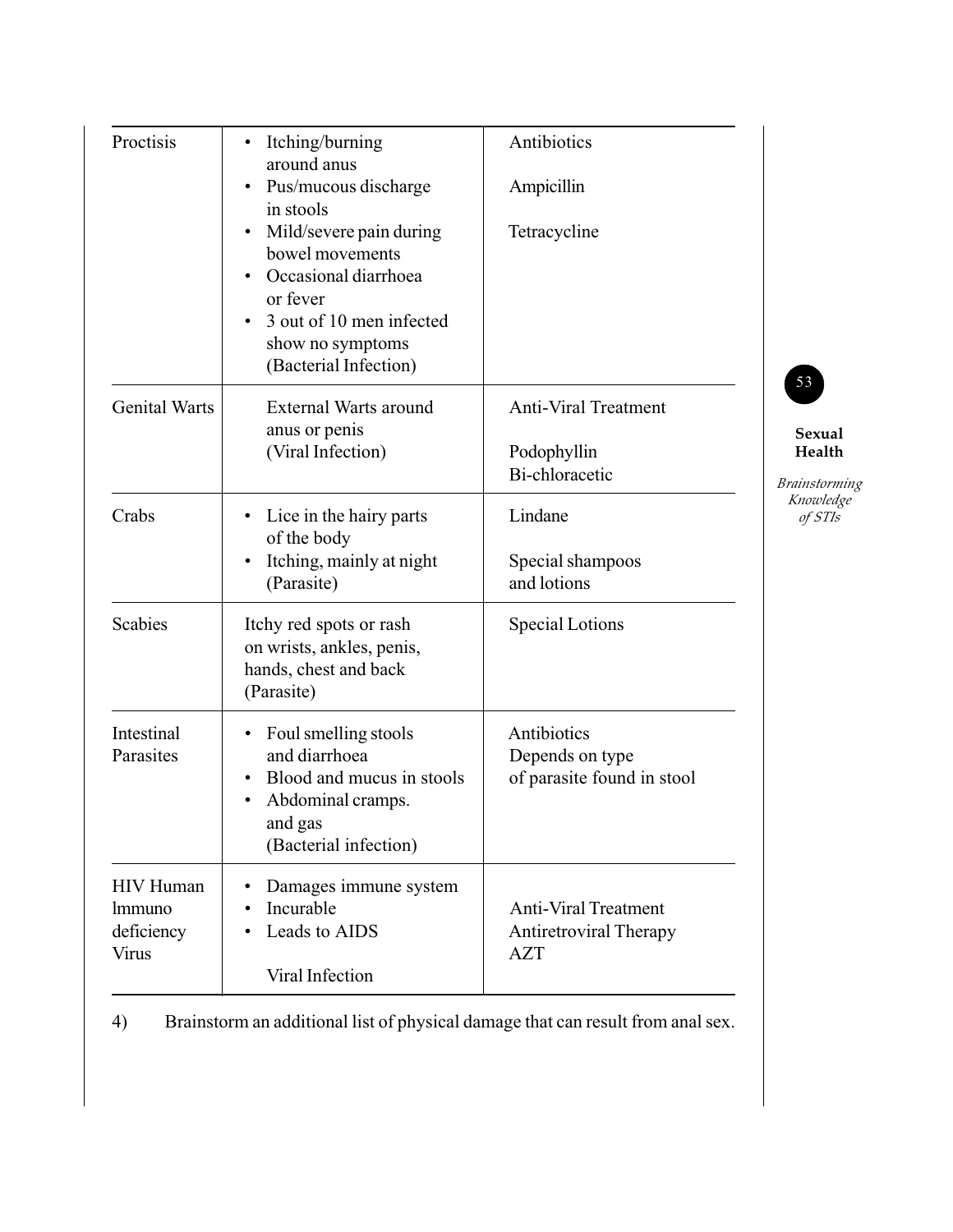#### *Notes for Facilitator:*

Focus on keeping this exercise experiential by exploring what health problems people associate with male to male and gay sex. Explore perceptions of health problems associated with MSM and gay sex.

This should not be an exhaustive session to provide a lot of new information - it should be refreshing knowledge and pointing people to information in the resource section - the main point is to begin to get participants to make links between MSM or gay men and specific STIs and with tearing of internal tissue associated with anal intercourse including:

- hepatitis
- giardiasis
- anal and oral gonorrhea
- anal prolapse
- tearing rectum tissue
- hemorrhoids

TRAINING MANUAL FOR MEN WHO HAVE SEX WITH MEN TRAINING MANUAL FOR MEN WHO HAVE SEX WITH MEN



**Sexual Health**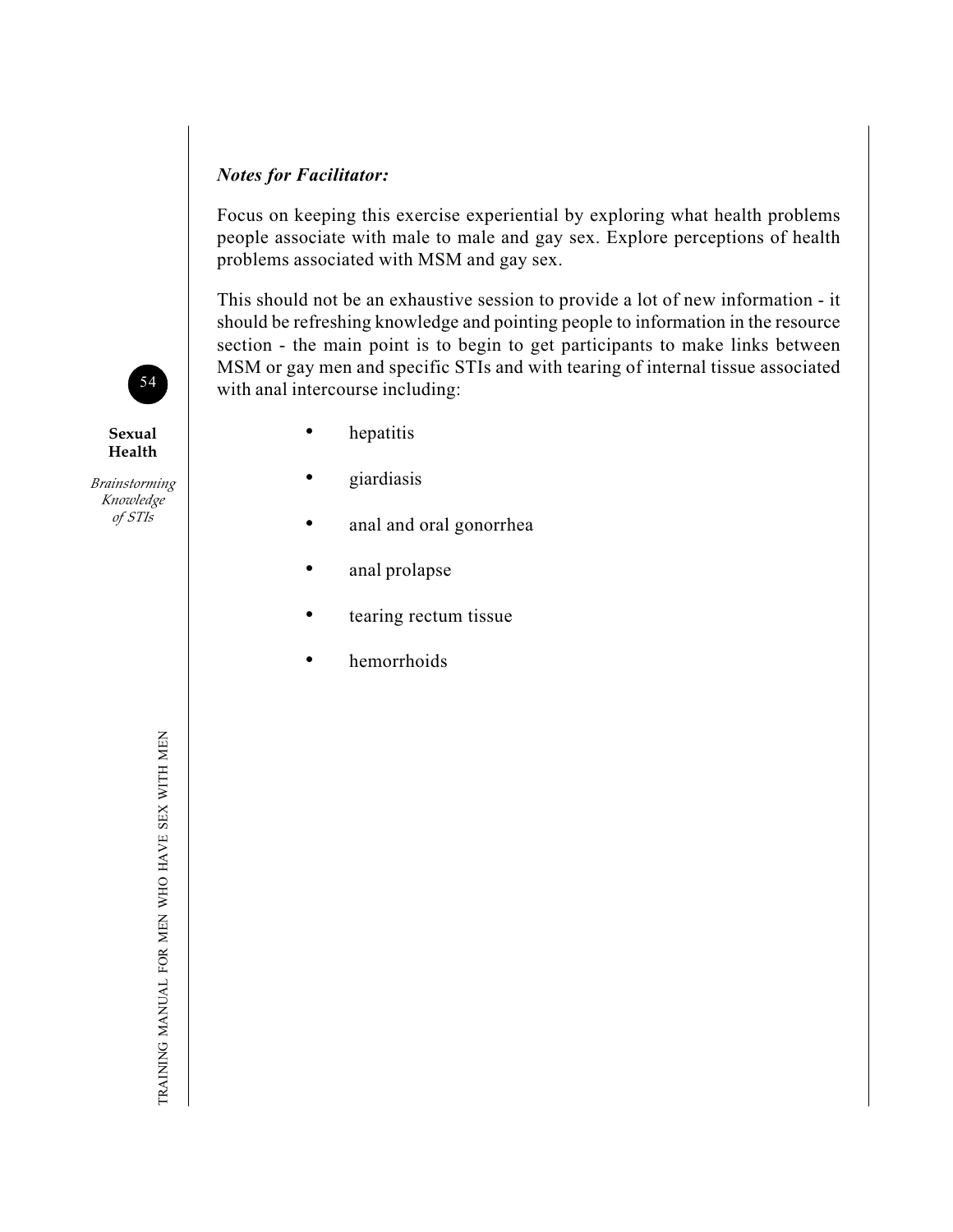# *5.4 Prevention of STls and HIV*

### *Purpose:*

To ensure that participants understand the major means of prevention of STls and HIV.

*Time :* 1 hour

*Materials :* flip chart or whiteboard, flip chart of different sexual acts from Exercise 2.3, cardboard cards, marker pens, condoms, dildo or substitute, lubricant, blindfold

#### *Process:*

### *Prevention*

- 1) Referring back to the different sexual acts between MSM, ask participants to list ways of preventing the transmission of HIV and STIs.
- 2) Explore issues about non-penetrative sex, use of condoms, reducing numbers of partners, IIIV testing as a prevention tool and not having sex (e.g. how realistic is it to ask people not to have sex?). What other sexual practices are considered safer sex?
- 3) What is the role of the condom in safer sex? Invite one person to demonstrate correct use of a condom using dildo or substitute.
- 4) Repeat the above exercise with one person blindfolded.
- 5) Discuss ways in which to ensure the condom will remain effective.
	- Avoid tearing the package with your teeth or a sharp object
	- Check the date of expiry
	- Do not keep condoms in the back pocket where they risk being damaged from being sat on regularly
- 6) Discuss use of water-based lubricant as a part of efficient condom use especially for anal sex.



**Sexual Health**

*Prevention of STIs and HIV*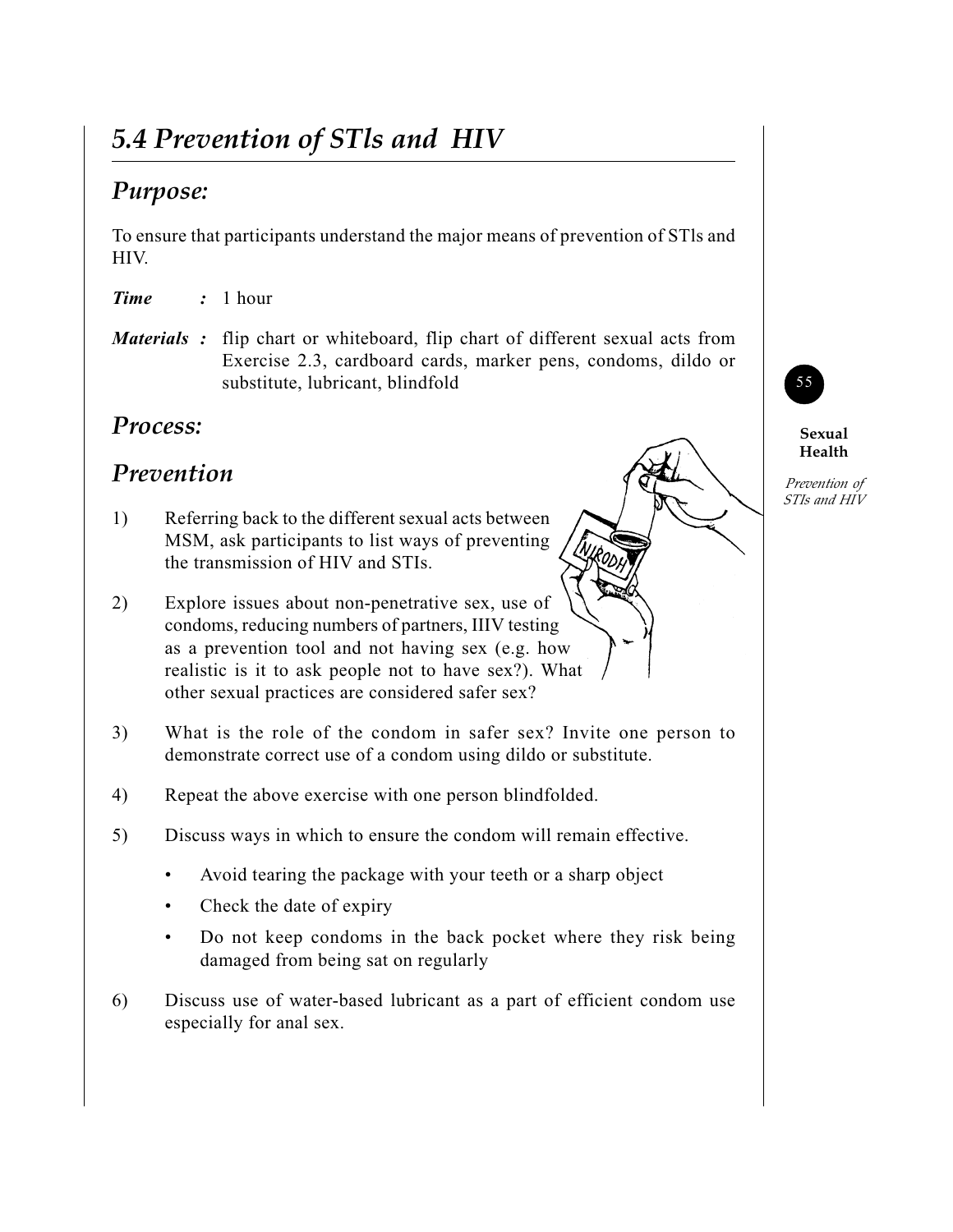## *Notes for Facilitators:*

Discussion should be generated in a way that is sex positive.

This activity usually brings up a lot of questions and concerns that people have about how HIV and STIs are prevented. Make sure that you are comfortable with the basic facts of transmission and prevention. Remember that there is still a lot of research being carried out on HIV and that there is still much that we do not know. It is OK to say that you do not know an answer to a particular question as long as you make a commitment to try to find out.

Ensure that there is identification of

- non-penetrative sex perhaps refer to the body mapping from earlier section
- use of condoms note need for strong condoms for anal sex

Generate discussion about the possibility of achieving these forms of safer sex

• the extent to which negotiating safe sex is realistic and what it means – negotiated safety

In discussion of reduction of number of partners be sure to be clear that this only reduces risk in a mathematical sense - it does not remove risk - only sex where there is no exchange of bodily fluids removes risk.

In discussion of abstinence be sure to discuss realism of this choice and reinforce sex positive messages



**Sexual Health**

*Prevention of STIs and HIV*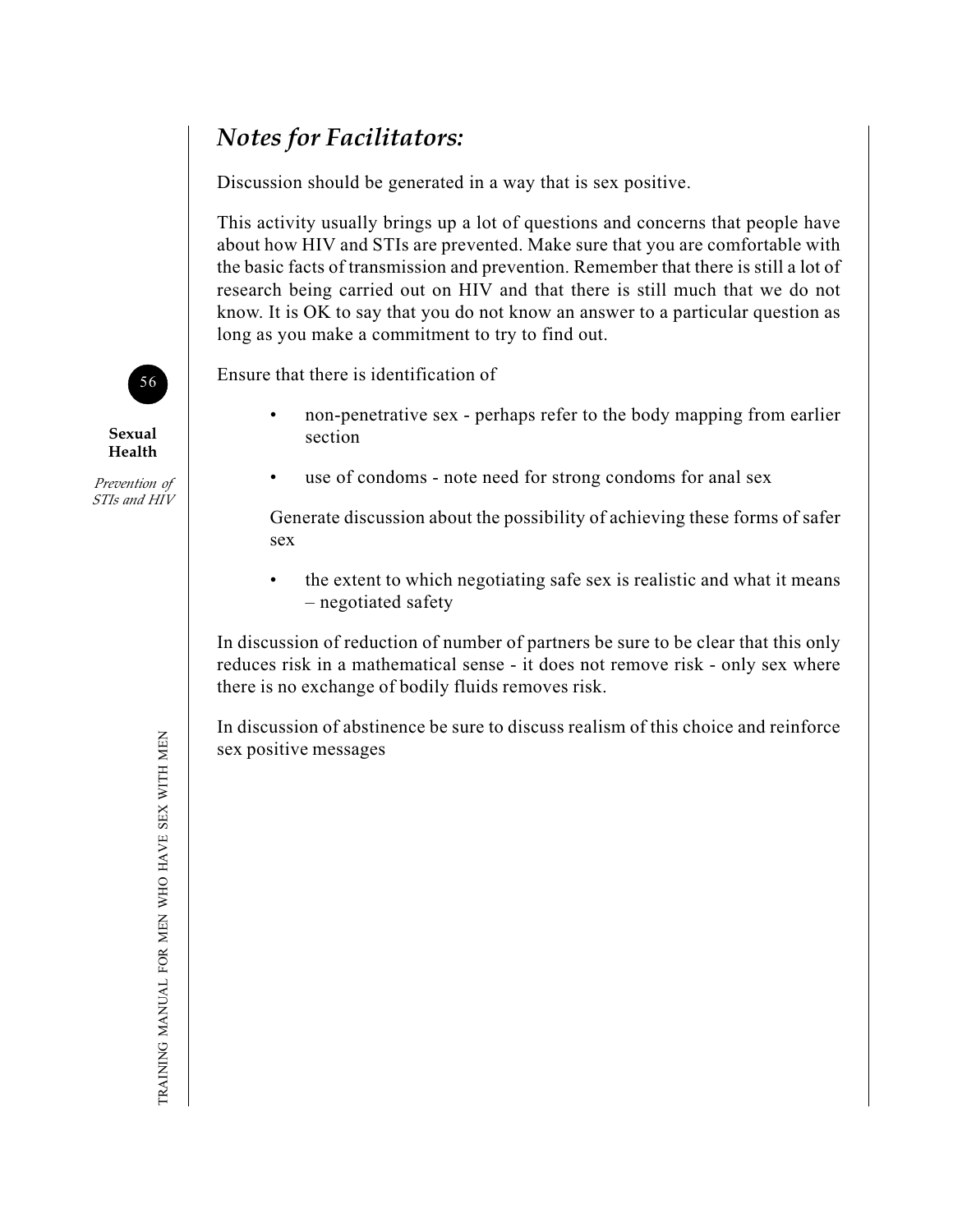# *5.5 Vulnerability and Risk Taking*

### *Purpose:*

To explore the vulnerability of MSM and gay men to STIs and HIV as it relates to a number of economic and social issues. Also to explore risk taking as it pertains to particular sexual behaviours. Raises issue of vulnerability of female partners of men who have sex with men and gay men.

- *Time :* 1 hour 30 minutes
- *Materials :* Flip chart paper, markers and case studies on separate sheets for handout

#### *Process:*

1) Ask the participants to break into three small groups. Each group will receive a different role-play scenario related to vulnerability and risk taking among MSM and gay men. Ask each group to consider the scenario they are given. Make sure all scenarios are used. The group should discuss the dynamics of the situation and the vulnerability and/or risk taking of the characters related to STIs and HIV transmission.

*Note: A copy of these role play scenarios appears in the Appendix. It can be photocopied and then cut in three for distribution to the three groups.*

- 2) Ask each group to prepare to act out the scenario with two members playing the roles. They should provide an ending which results in unsafe sex. Inform the groups that they only have 10 minutes to present the role play. They should keep their preparations general to enact the situation described. The dialogue should be simple. Avoid having the groups spend too long scripting dialogue. Monitor the groups to ensure that the instructions and time frame are understood.
- 3) Participants return to the large group and the scenarios are briefly enacted. Ensure that participants stick to the time frame.
- 4) Facilitate discussion about the issues involved and the probability of the outcomes. What were some of the factors affecting the character's vulnerability? Which of these were examples of individual factors (referring to aspects of an individual's life) and which are social factors (referring to aspects of family, institutions, etc)? What was the relative importance of individual factors as compared to social causes of vulnerability? What examples were there of risk taking?

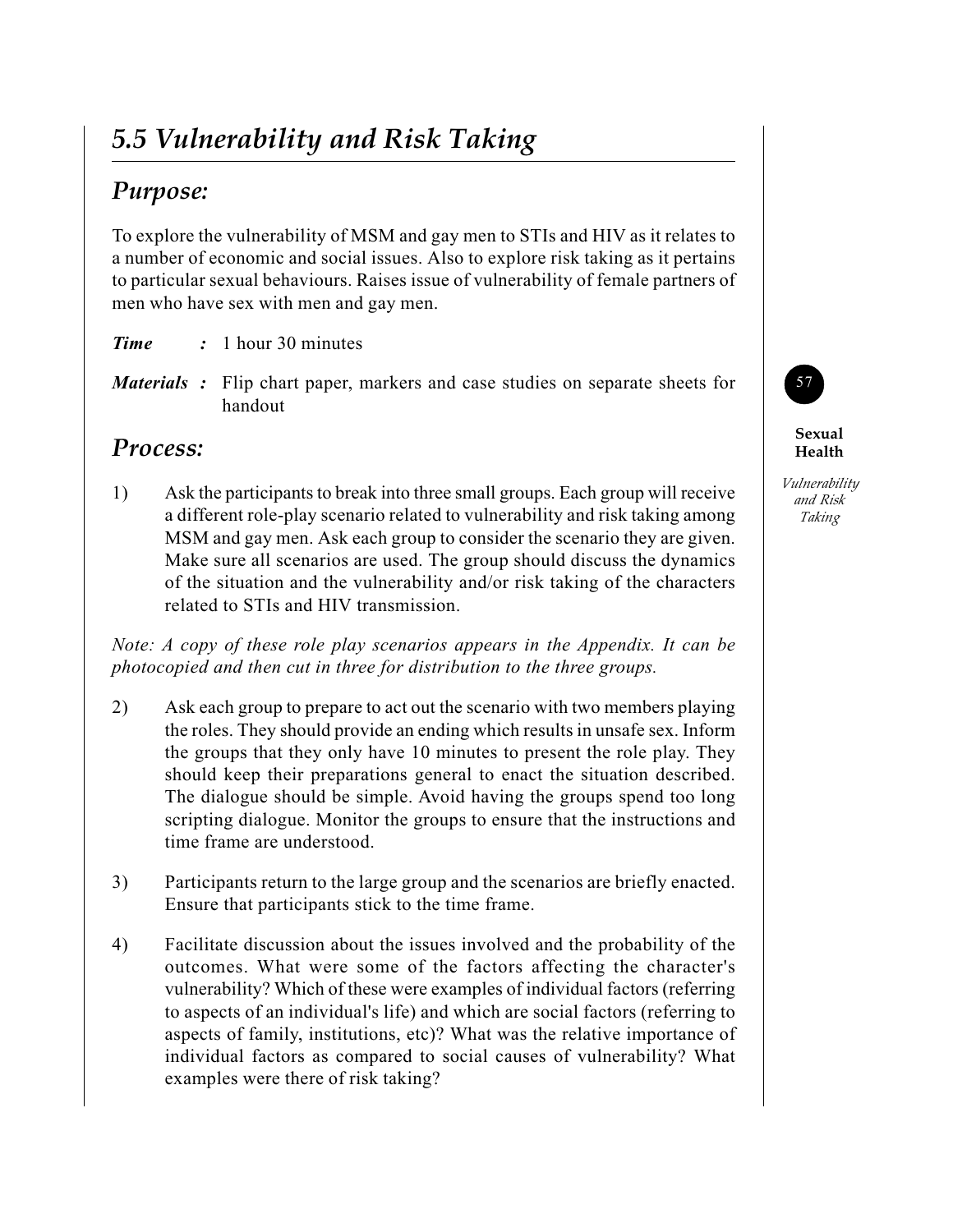*Note: The "risk taking" will he determined by the participants in how they choose to enact the unsafe sexual encounters.*

Examples of individual contexts affecting vulnerability:

- Levels of knowledge about safer sex
- Perceptions of personal risk
- Attitudes about oneself (sense of self worth/self esteem)
- Power
- History of sexual abuse

Examples of social contexts affecting vulnerability:

- Norms about relations between men and women (and how this can be projected onto male partners)
- Social attitudes towards sexuality and MSM/gay men (homophobia)
- Economic conditions (unemployment, poverty)
- Racism
- Accessibility of HIV and STI prevention education and relevant services
- Lack of safe spaces where safer sex can be practiced
- Political and legal climate
- 5) Ask participants to consider the notion of risk taking. How do they understand the term? How is it different from vulnerability? How is it related?

Generally speaking, risk taking is associated with personal choice regarding sexual behaviour. Vulnerability is associated with social conditions, institutional structures or personal experiences/histories that may affect sexual behaviour. It is not always clear that risk taking can be easily differentiated from vulnerability. People have based on their experiences and social situation - different perceptions about what choices they can make about sexual behaviour. Social and individual factors limit choices available to people or reduce people's ability or willingness to make safe choices. Understanding the range of factors that affect people's vulnerability to becoming infected with HIV or a STI is vital in order to design effective HIV prevention services.



**Sexual Health**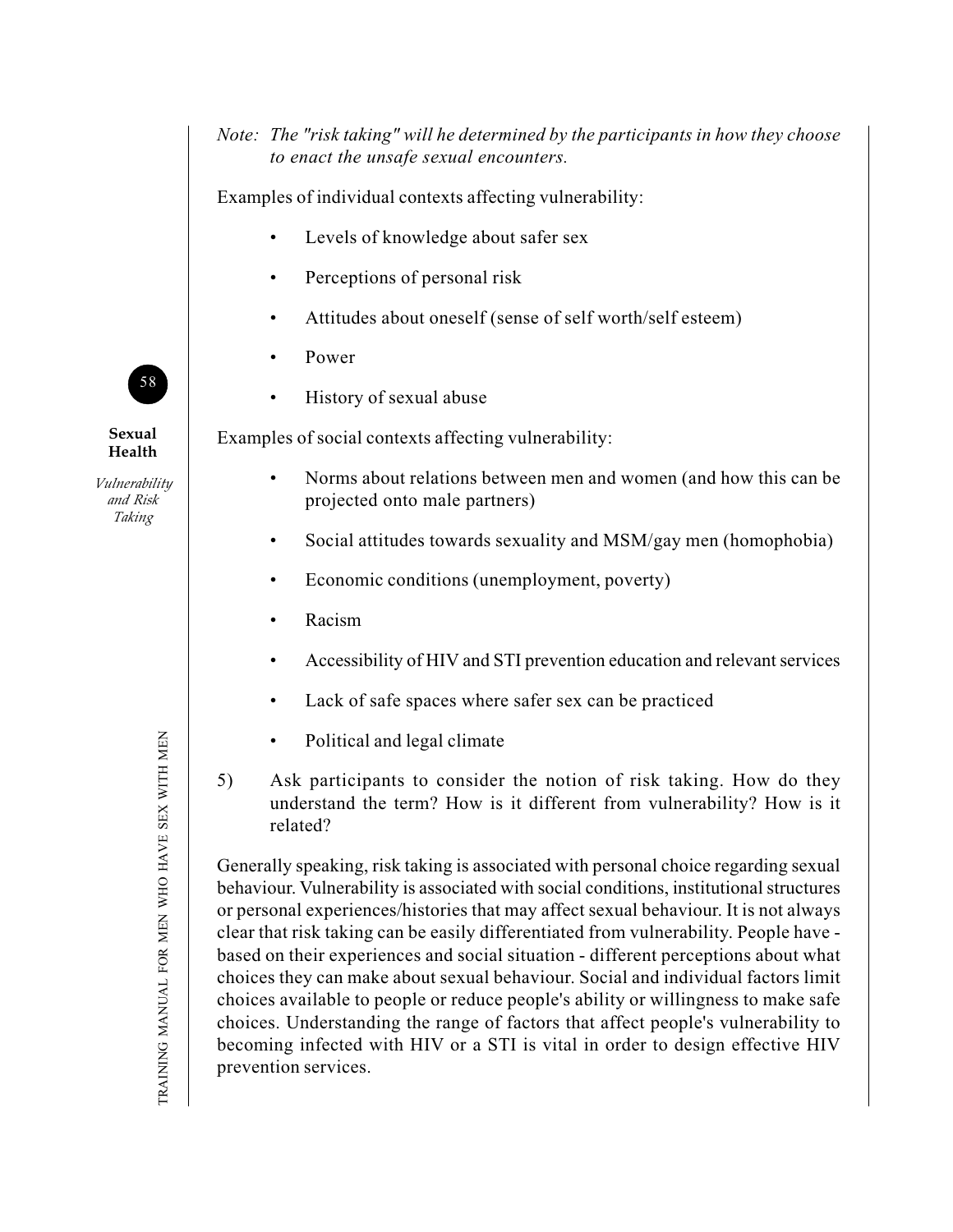6) Have the participants brainstorm a list of different forms of risk taking among MSM and gay men.

Examples of risk taking:

- not using a condom
- not using water-based lubricants with a condom
- having sex when using drugs or alcohol
- having sex in a dangerous environment
- assuming that the sexual partner is not HIV positive
- having multiple partners (for STIs)

## *Role Play Scenarios:*

#### *Scenario 1.*

Vinod is 19, a koti and male sex worker who works mainly in parks at night. He is not very proud of his work but feels he has no choice because he has no other professional skill or training. He is completely out of money this day. Kumar is 37, a businessman who is married but sometimes looks for sex with men and will pay for it when he has to. Kumar is not very comfortable with his sexuality and can be rough. Vinod is not physically very strong. Kumar knows about STIs and HIV but assumes this does not really relate to him. He doesn't enjoy using condoms. 'tonight he is a bit unhappy. Kumar visits the park and meets Vinod - he wants him badly.

*Scenario 2.*

Suresh and Sachin are in their early twenties, graduating from university and in love. Sachin is happy with his sexuality but is very private about it. Suresh is very confused. Recently the pressure has increased from Suresh's family for him to marry. In a fight with his father he told him lie thought he was a homosexual and his father threw him out of the house. Suresh went and had a few drinks and now has gone to Sachin's house. He is in his room and wants to have sex to wash away the fight with his





#### **Sexual Health**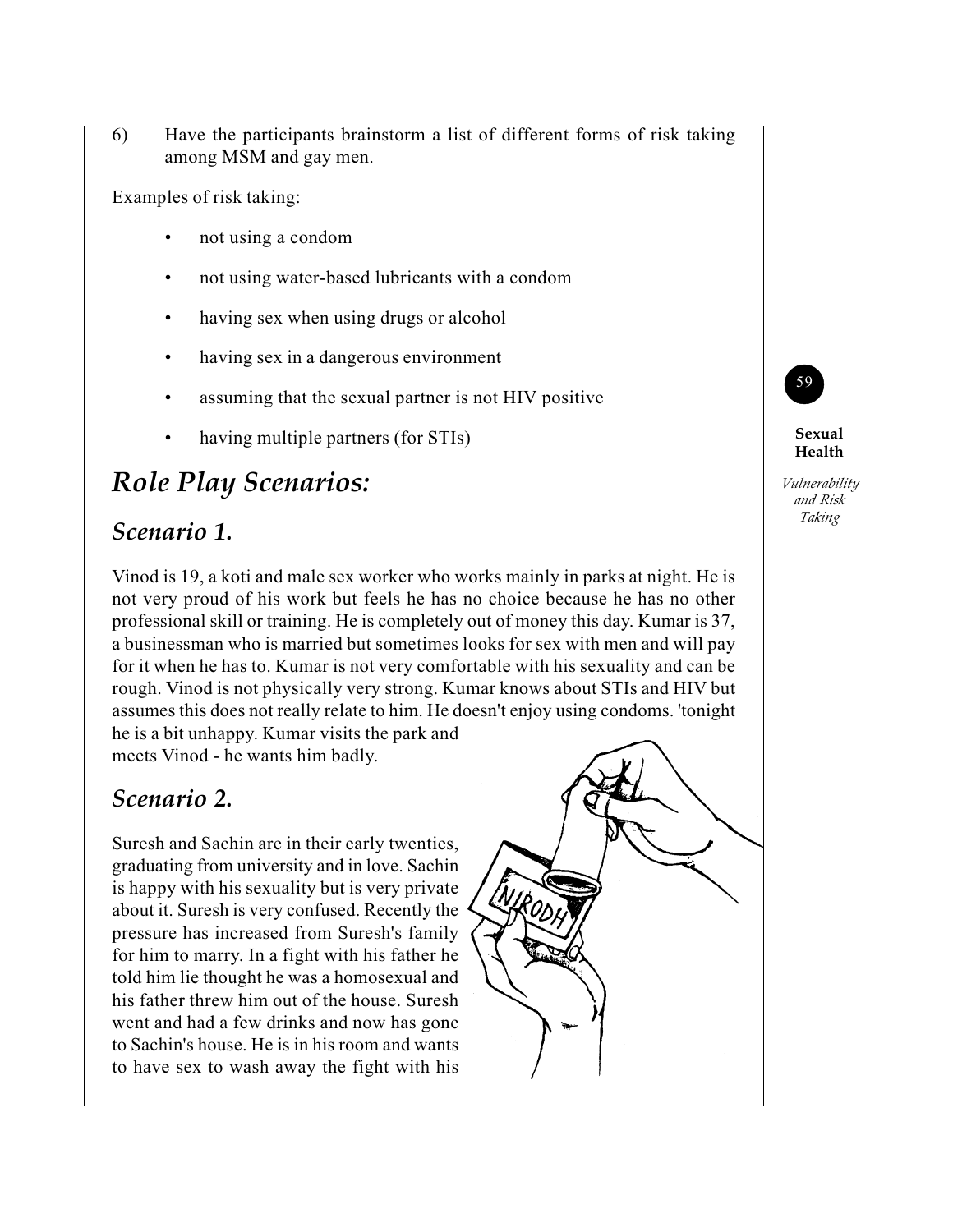father. He doesn't want to use a condom because he wants Sachin to prove his love for him. He gets a bit noisy from time to time and Sachin is worried about his family hearing what is going on.

#### *Scenario 3.*

Ashok and Geeta are newly married - arranged by their families. Ashok prefers sex with men but he likes and respects Geeta and is happy to marry and raise a family. Soon after the marriage he learns that an old partner of his has tested HIV positive. Ashok has never had an HIV test. He knows he may have been exposed to HIV. Geeta is very keen to start a family and enjoy her new married life. Sex had been going OK since the marriage but suddenly has stopped. She is very strong willed and determined that things should get moving again!

#### *Notes for Facilitator:*

Issues that the facilitator should ensure are raised include the link between:

- economic status and vulnerability and risk, (Scenarios 1  $\&$  3) violence and vulnerability and risk, (Scenarios 1 & 2)
- confusion about sexual identity and emotional security and vulnerability and risk (Scenarios 1, 2 & 3)
- impact of family pressure, expectations and vulnerability and risk (Scenarios 2 & 3)
- the vulnerability of female partners of men who have sex with men (Scenario 1 & 3)



**Sexual Health**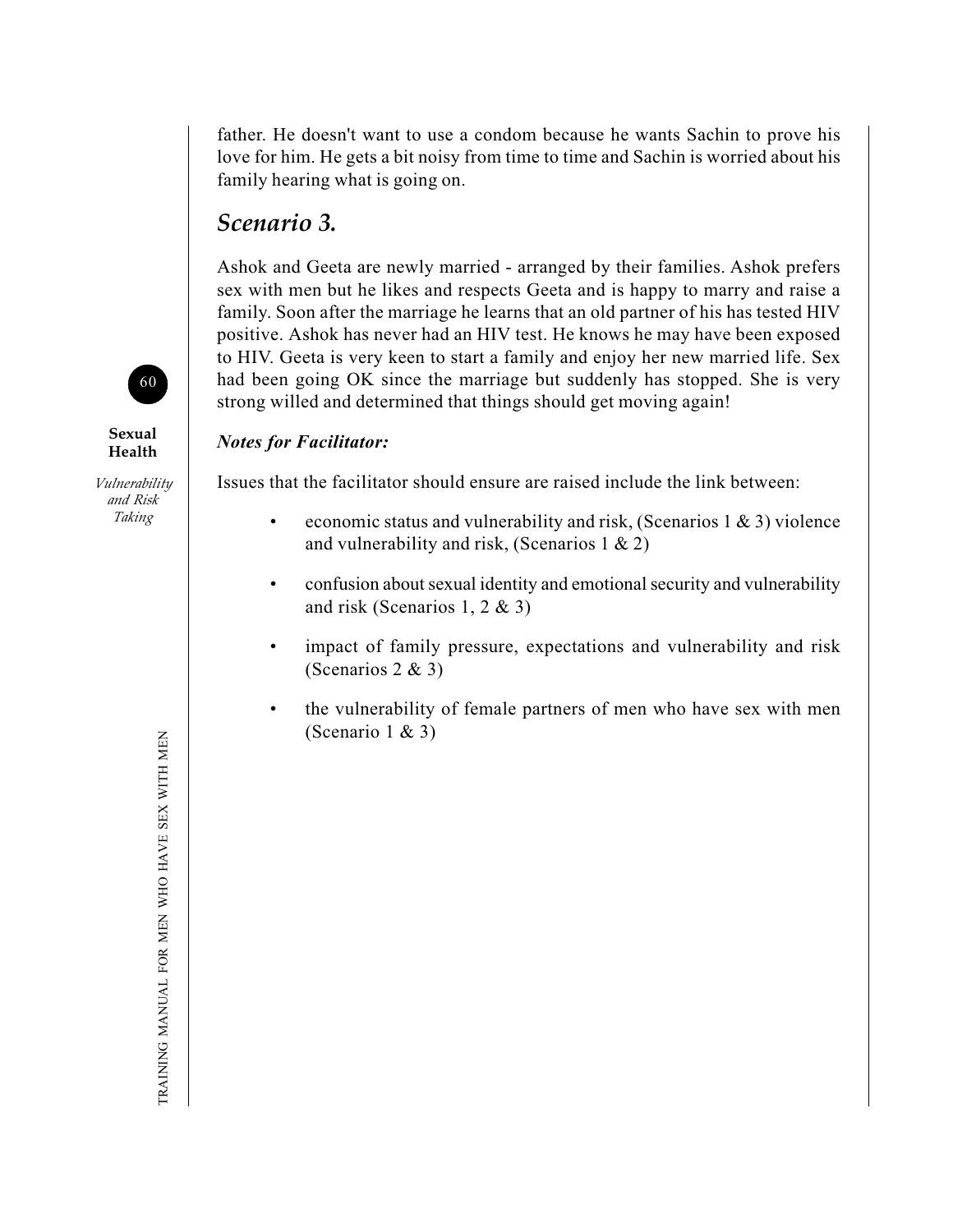# *5.6 Reducing Vulnerability to STIs and HIV*

### *Purpose:*

To ensure that MSM and gay issues are appropriately integrated into programs that promote sexual health through awareness raising, provision of information and education, encouraging safer sexual behaviour and condom promotion.

*Time :* 1 hour

*Materials :* markers, flip chart paper and case studies from exercise 5.4

#### *Process:*

- 1) Put the following two questions on flip chart paper. Ask the participants to get up and put their responses on different pieces of flip chart paper.
	- What do MSM need to help them to reduce vulnerability and risk taking in relation to STIs and HIV?

**Discuss:** Referring to the previous exercise, what were the needs of the different MSM/gay male characters? What did they need to know about their bodies, HIV/ STI transmission, etc.?

How do you deliver these services?

**Discuss:** What strategies could be used? How can we increase access to services? What limitations are there to various strategies/services? What are the limitations of the NGO's role? Where else can MSM/gay men go for assistance?

2) Ask the group as a whole to brainstorm two lists - one that lists as many possible components of effective programs that help people reduce their vulnerability to HIV/STIs and risk taking (see list below) and another list of activities/approaches which are often used but which we know are ineffective in really helping people reduce vulnerability and risk (see list below). The groups should also identify if any of the elements listed are of particular relevance or importance in relation to sexual health of MSM and gay men. Have the group refer back to the flip charts from exercise 5.4 to ensure that different strategies are identified to address all the causes of vulnerability and risk taking identified. Emphasize how the NGO's involvement and services can assist in decreasing vulnerability and risk taking?

A guided discussion on any issues – with increasing focus on issues particularly relevant to sexual health of MSM and gay men.



**Sexual Health**

*Reducing Vulnerability to STIs and HIV*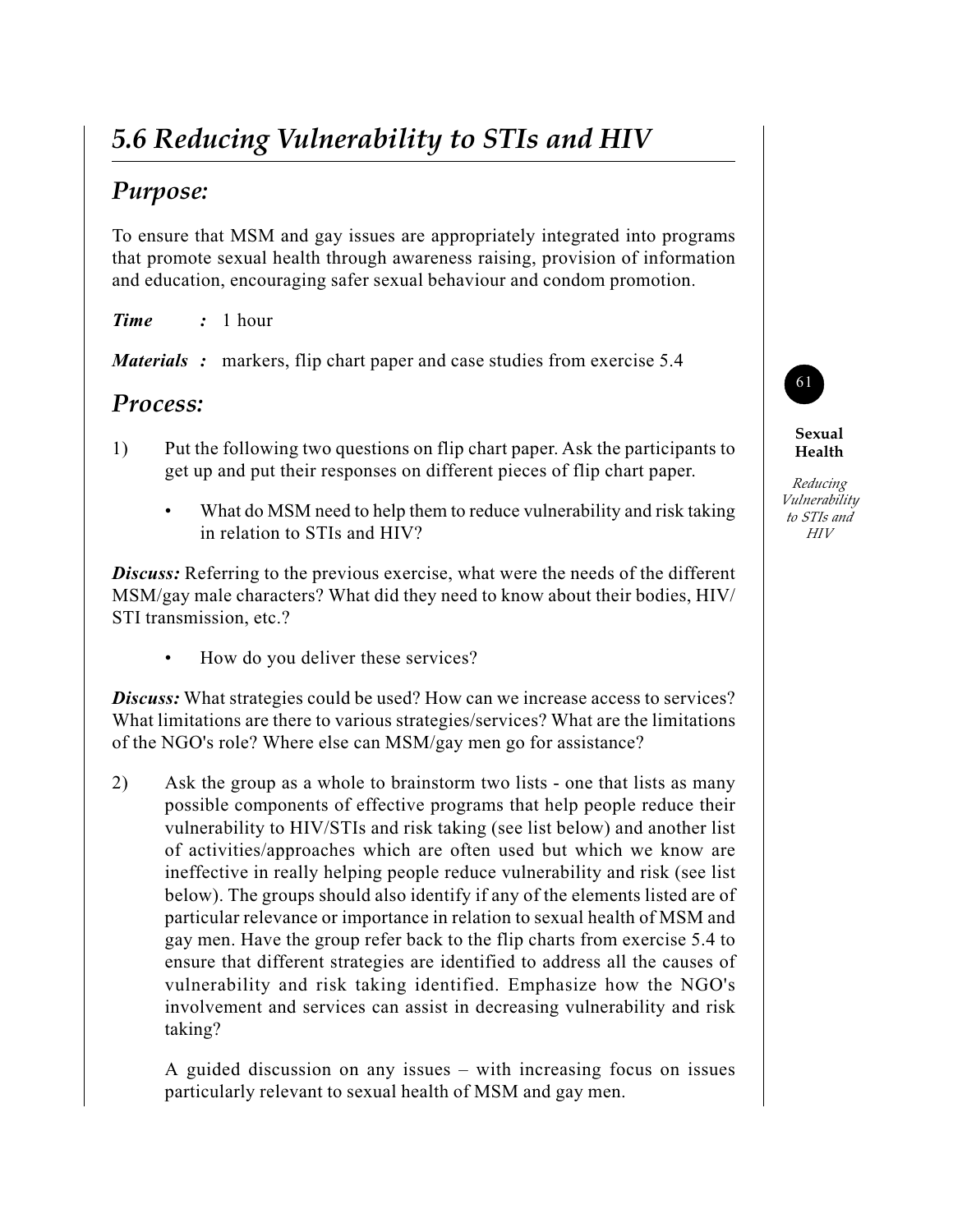3) Facilitate group discussion. Encourage the group to draw their own conclusions.

### *Optional:*

4) Reintroduce the role plays from Exercise 5.4. Ask five participants to volunteer to represent the MSM/gay male characters in Exercise 5.4. Ask five additional participants to volunteer to portray NGO workers who would then identify and act out different ways of addressing the situation with one of the MSM/gay men resulting in a positive outcome (e.g. telephone counselling, park outreach, in-person counselling, education campaign, etc.). Ensure that a diversity of different strategies and services are addressed.

Address:

- building negotiation skills to talk about sex and safety (all scenarios)
- where realistic and possible, building capacity to say no (all scenarios)
- 5) Ask the groups to quickly enact the role plays with different NGO interventions.
- 6) Facilitate a discussion about the following:
	- What does this suggest about the kinds of strategies that might be effective in responding to vulnerability? How can NGO's services (education, etc.) assist in decreasing vulnerability and risk taking? To what extent do people have "choice" about behaviour?

# **Notes for Facilitator:**

The discussion should be introducing general issues and not trying to produce a detailed design for programs

## *Effective approaches should be including things like:*

- provision of explicit sex positive information about behaviour, transmission and prevention-that includes information relevant to MSM and gay men
- counselling
- non-discriminatory statements about sex, sexual preference and gender.



**Sexual Health**

*Reducing Vulnerability to STIs and HIV*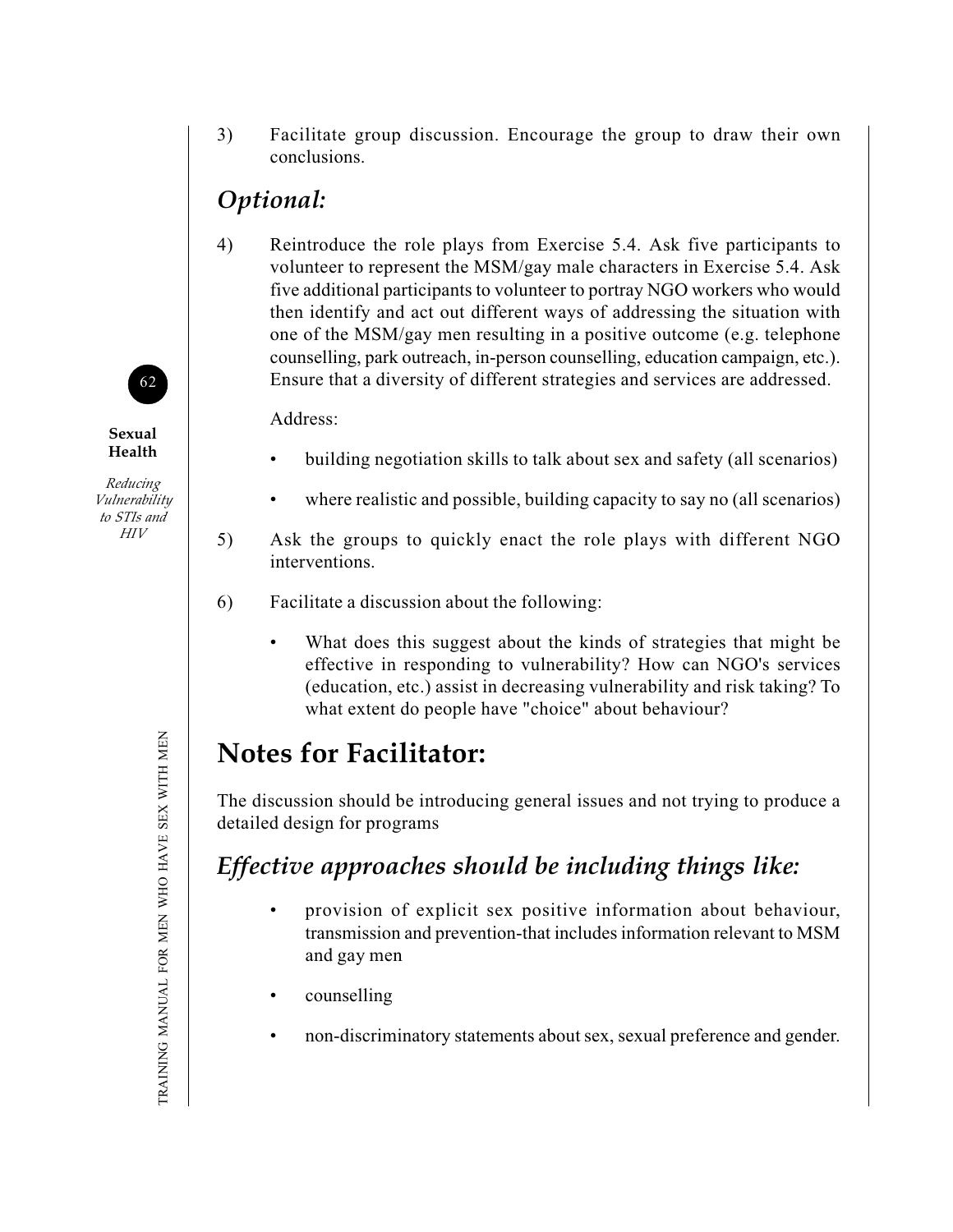- a mix of public information, inter-personal activities, counselling, high quality STI care, availability and accessibility of good quality condoms & lubricant
- inclusion of people affected by STI and HIV in developing responses
- addressing issues related to gender inequality, poverty  $&$  mobility
- sensitive and strong policy leadership from government
- partnership between government, community, medicine and research
- building skills in negotiating sex when possible
- working on specific issues concerning young gay men and their self esteem.
- peer based approaches where appropriate
- incorporating a component of training and income generation

#### *Ineffective programming could include:*

- using primarily fear based approaches without any context
- blaming anyone
- dictating behaviour saying "no" "don't"
- concentrating only on an individual responsibility to change behaviour without paying attention to factors that limit choice or capacity to do this
- promoting condoms but not having good quality condoms available, affordable and accessible
- speaking in generalities about sexual behaviour not being explicit and direct
- advocating sexual abstinence/no sex
- not involving MSM and gay men



**Sexual Health**

*Reducing Vulnerability to STIs and HIV*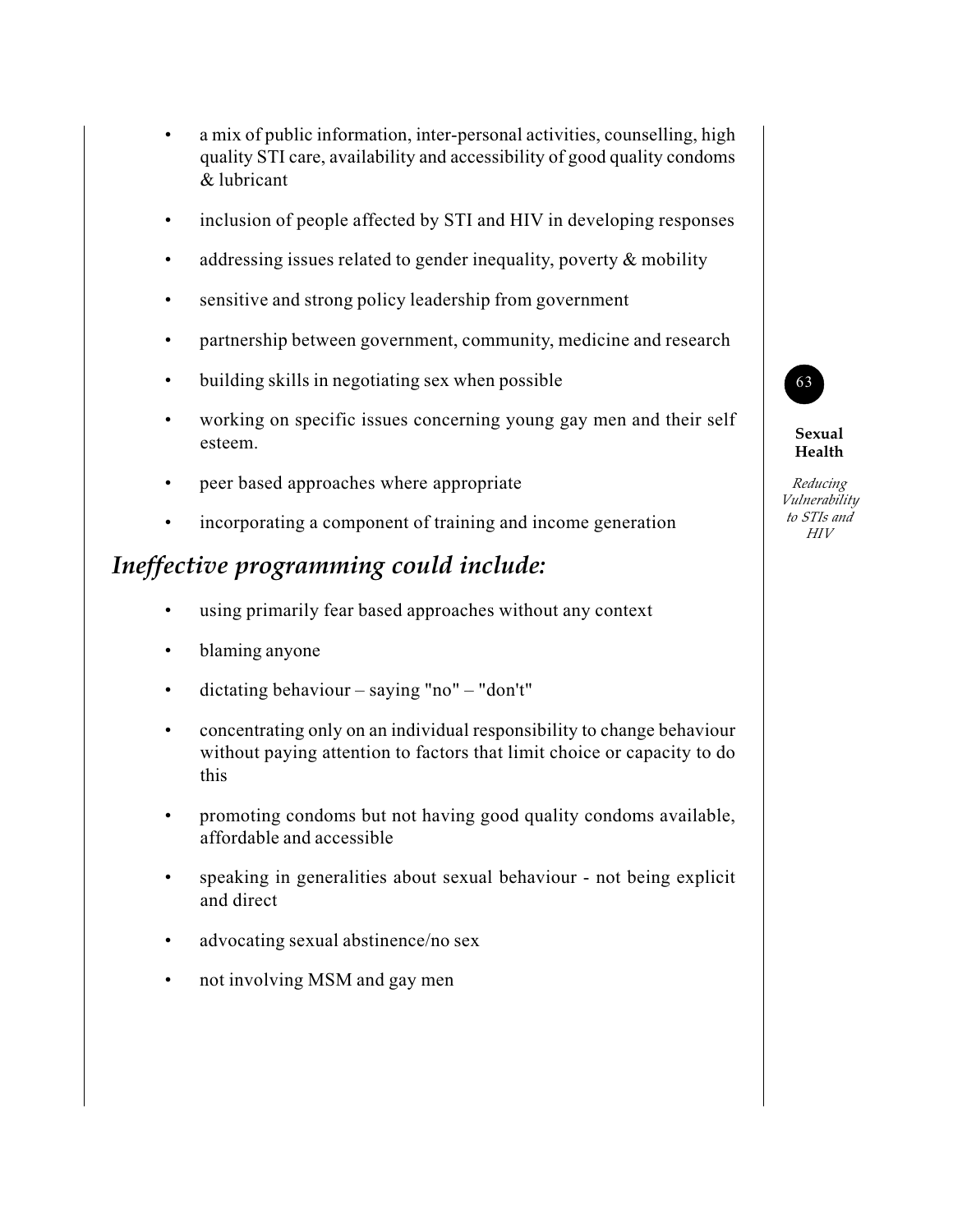64

# **PART 2: INTRODUCTION TO PROGRAMMING ISSUES AND APPROACHES**

TRAINING MANUAL FOR MEN WHO HAVE SEX WITH MEN TRAINING MANUAL FOR MEN WHO HAVE SEX WITH MEN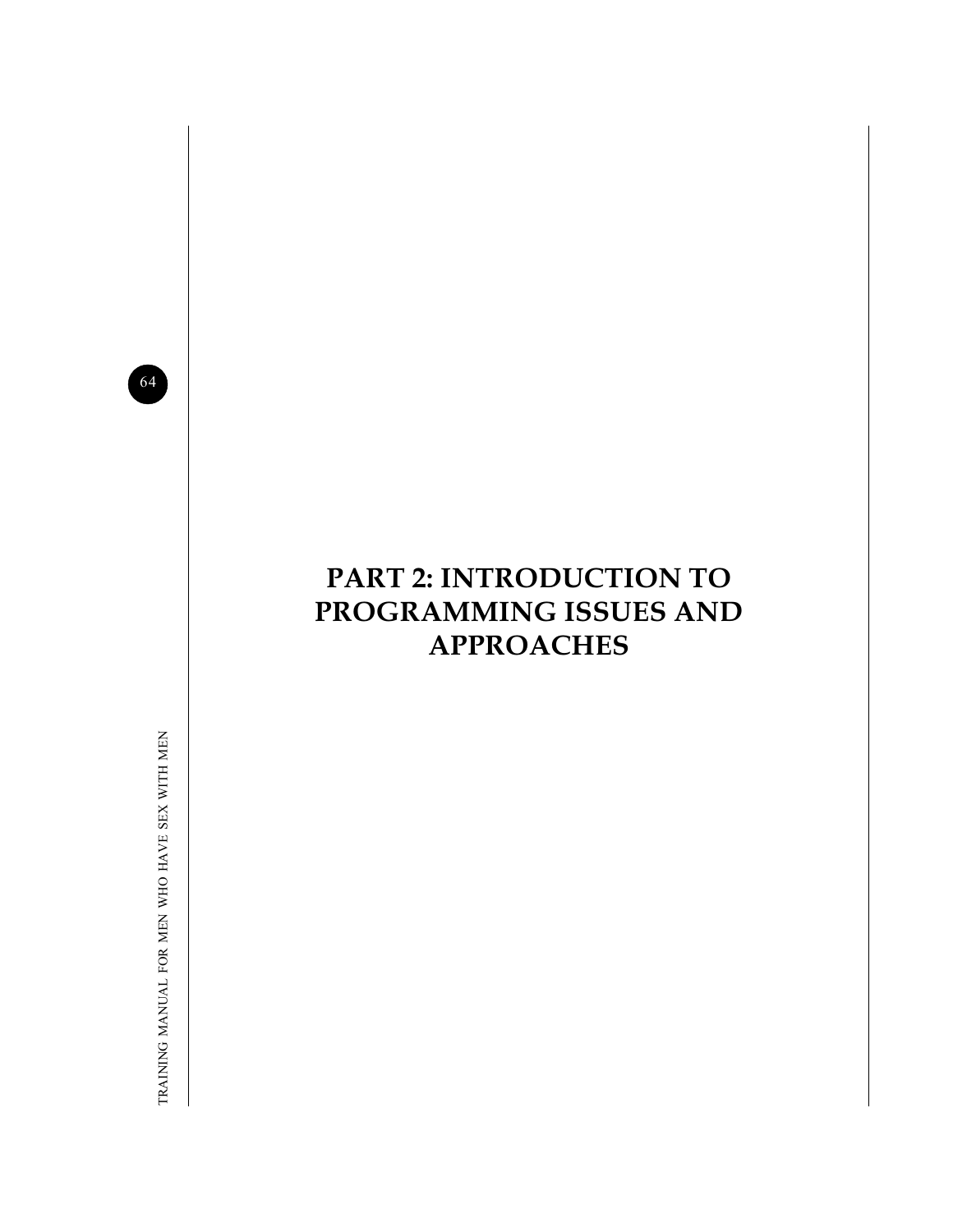## **PART 2: INTRODUCTION TO PROGRAMMING ISSUES AND APPROACHES**

This part of the manual addresses why it is important to make programs for, or sensitive to, MSM and gay men. It also explores whether the participating NGOs are ready to commit to this. It challenges organizations to think about their relationships with MSM and gay men. Finally, it introduces issues that organizations may need to address if they are to either integrate issues related to MSM behaviour or gay men into existing programs or if they are considering establishing new programs specific to MSM and gay men.

The manual does not attempt to build complex skills. It describes common approaches used in MSM and gay male sexual health work and identifies skills that organizations should develop if they are considering working in this area.

This part of the manual has four sections:

- Section 6: **Integrating Services for Men Who Have Sex with Men and Gay Men into Existing Programs**
- Section 7: **Developing Programs Specific to Men Who Have Sex with Men and Gay Men**
- Section 8: **Networking**
- Section 9: **Short Term Action Plan**

The activities are designed assuming that the participants in this training are from a number of agencies rather than just one agency. If the manual is used with staff from only one agency its activities can be amended slightly to go into greater depth.

#### 65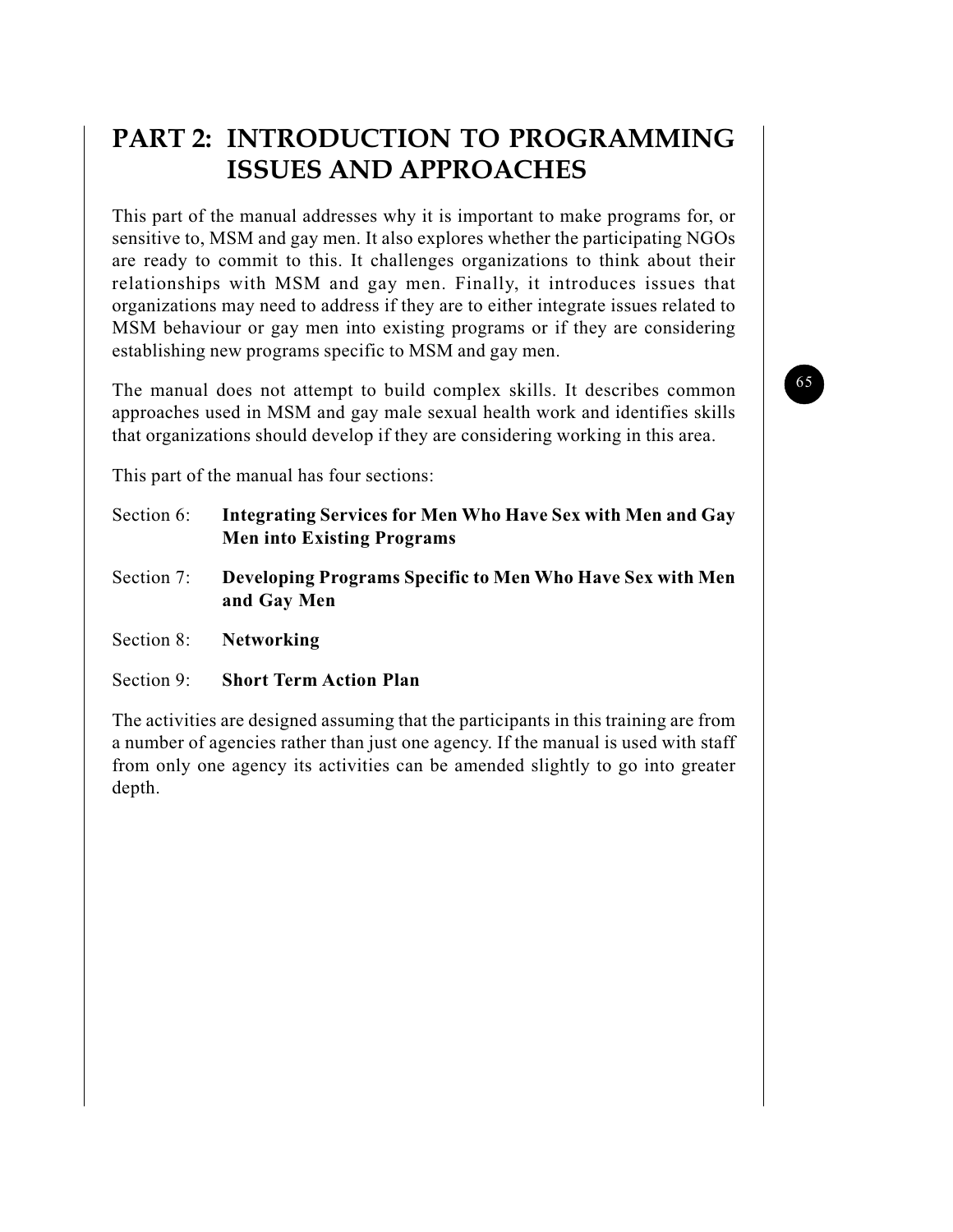## *Section 6: Integrating Services for Men Who Have Sex with Men and Gay Men into Existing Programs (Total Time 2 hours 45 minutes)*

This section addresses aspects of agency vision, mission, policy, and programming which can be strengthened to integrate issues related to MSM and gay men.

There are three activities in this section:

6.1 *Why Have Services for MSM and Gay Men?:* To have participating organizations answer for themselves why they might have services for MSM and gay men.

*Time:* 1 hour

6.2 *Reviewing Major Services of the Organization:* To identify if services are already structured and operated in a way that is inclusive of men who have sex with men and gay men and where they are not, flag this as requiring attention.

*Time:* 45 minutes

6.3 *Diagnosis, Treatment and Care:* To ensure that any agency service related to diagnosis, treatment and support for sexual health is sensitive and responsive to specific needs of MSM and gay men.

*Time:* 1 hour

66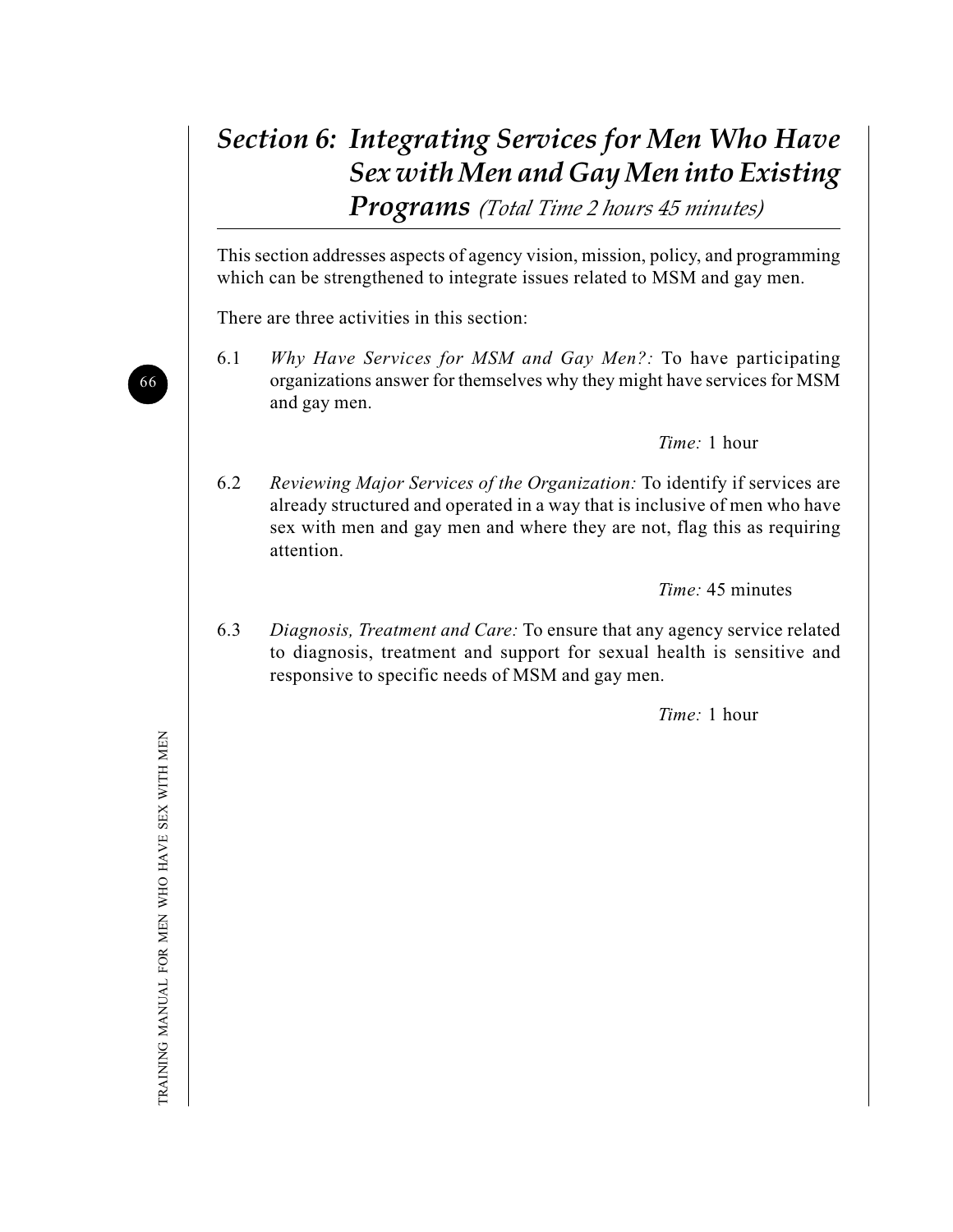# *6.1 Why Have Services for MSM and Gay Men?*

#### *Purpose:*

To have participating organizations answer for themselves why they might have services for MSM and gay men.

*Time :* 1 hour

*Materials :* Flip charts, markers

#### *Process:*

- 1) Ask the participants to break into smaller groups. If there are a number of participants from the same NGO, group them together. If all the participants are from the same NGO, then group them together according to the different programs they work in.
- 2) Ask participants to consider the following: "Given that there are already sexual health programs, why do we need specific programs for MSM and gay men?" Ask each group to brainstorm a number of different responses. Ask a recorder from each group to write down the responses on a piece of flip chart paper. Give the small group an opportunity to discuss their responses.

Potential responses may include:

- The sexual behaviours of MSM and gay men put them at risk for STI and HIV infection.
- Their sexual behaviour also puts women and children at risk.
- MSM and gay men may need specific kinds of information and specific services.
- Young gay men need positive role models to tackle issues around selfesteem.
- Doing what the funder or government asks.
- Funding is available.
- Expressed need from MSM and gay men.
- MSM and gay men testing HIV positive or having a high rate of STIs.
- MSM and gay men have a right to services and might be excluded from the mainstream.



**Integrating Services into Existing Programs**

*Why Have Services for MSM and Gay Men?*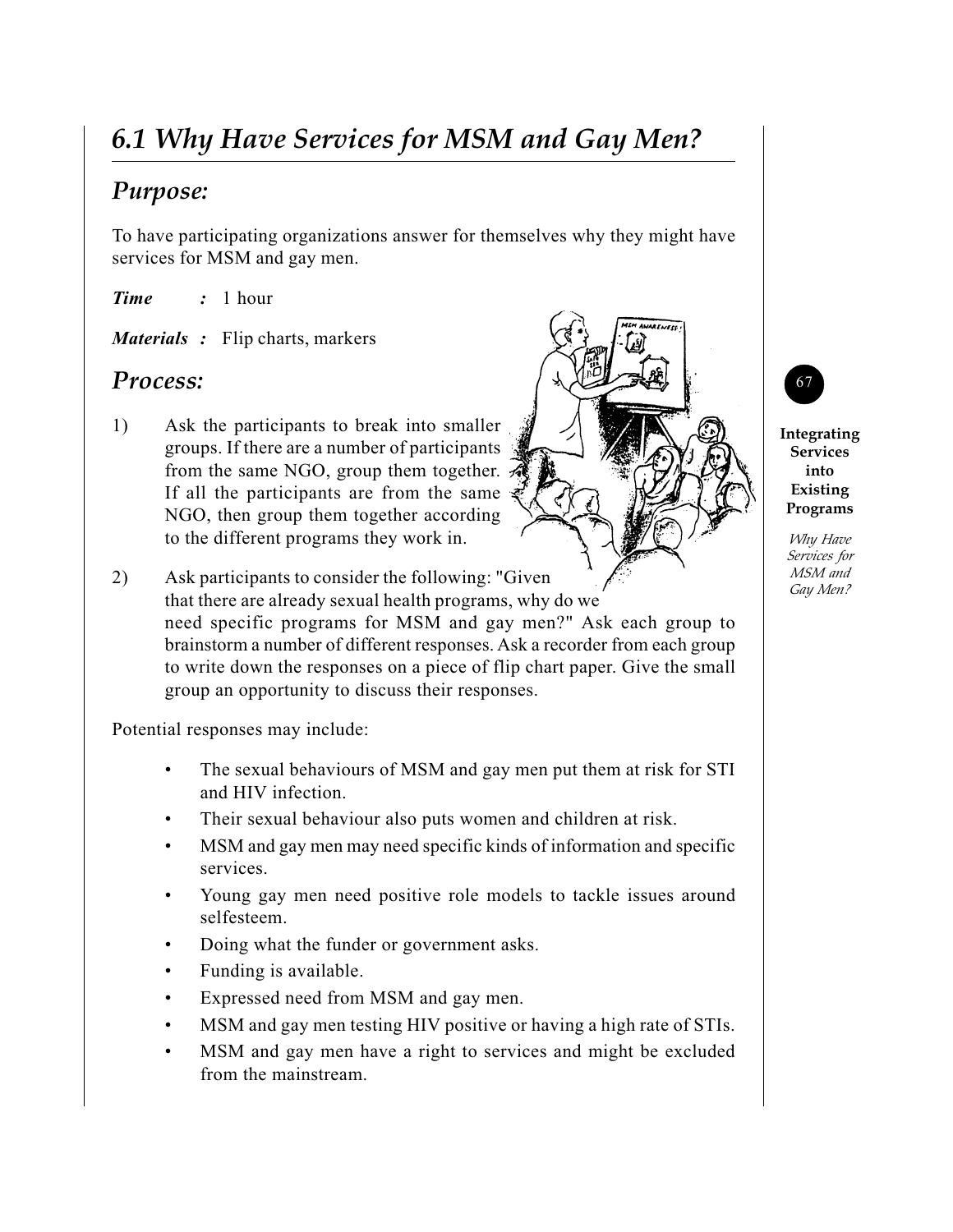- May be the right time for the organization to expand its services to include other populations.
- Media attention to the issue.
- MSM and gay men are more likely to have multiple partners.
- 3) Next ask the participants in the small groups to consider whether their respective agencies will be willing to provide programs and services for MSM and gay men. Why and why not? Do you think it is appropriate that your agency provide such services? Why and why not? Again have someone record the responses and allow for discussion.

### **Potential responses may include:**

#### **Negative**

**Integrating Services into Existing Programs**

68

*Why Have Services for MSM and Gay Men?*

- May be inappropriate because the organization focuses on work with families.
- The religious bias of the organization may impact its work with MSM and gay men.
- Concerns that work with this population is too political.

#### **Positive**

- We already run a clinic and could easily expand the hours to accommodate MSM and gay men.
- We are already working with MSM and gay men in different capacities.
- We are geographically well situated to serve this community.
- We have a good reputation for providing high quality and nonjudgmental services/information.
- 4) Bring the groups back together. Ask each smaller group to report what they discussed. Compare the responses from the different groups. Discuss.
- 5) To discover potential resistance ask, "What problems do you think your colleagues might face in working with MSM and gay men?" This may also get at the participants' own concerns?

#### **Potential responses may include:**

- homophobia
- pressure from the person's family
- problems with funder
- problems with other clients or the community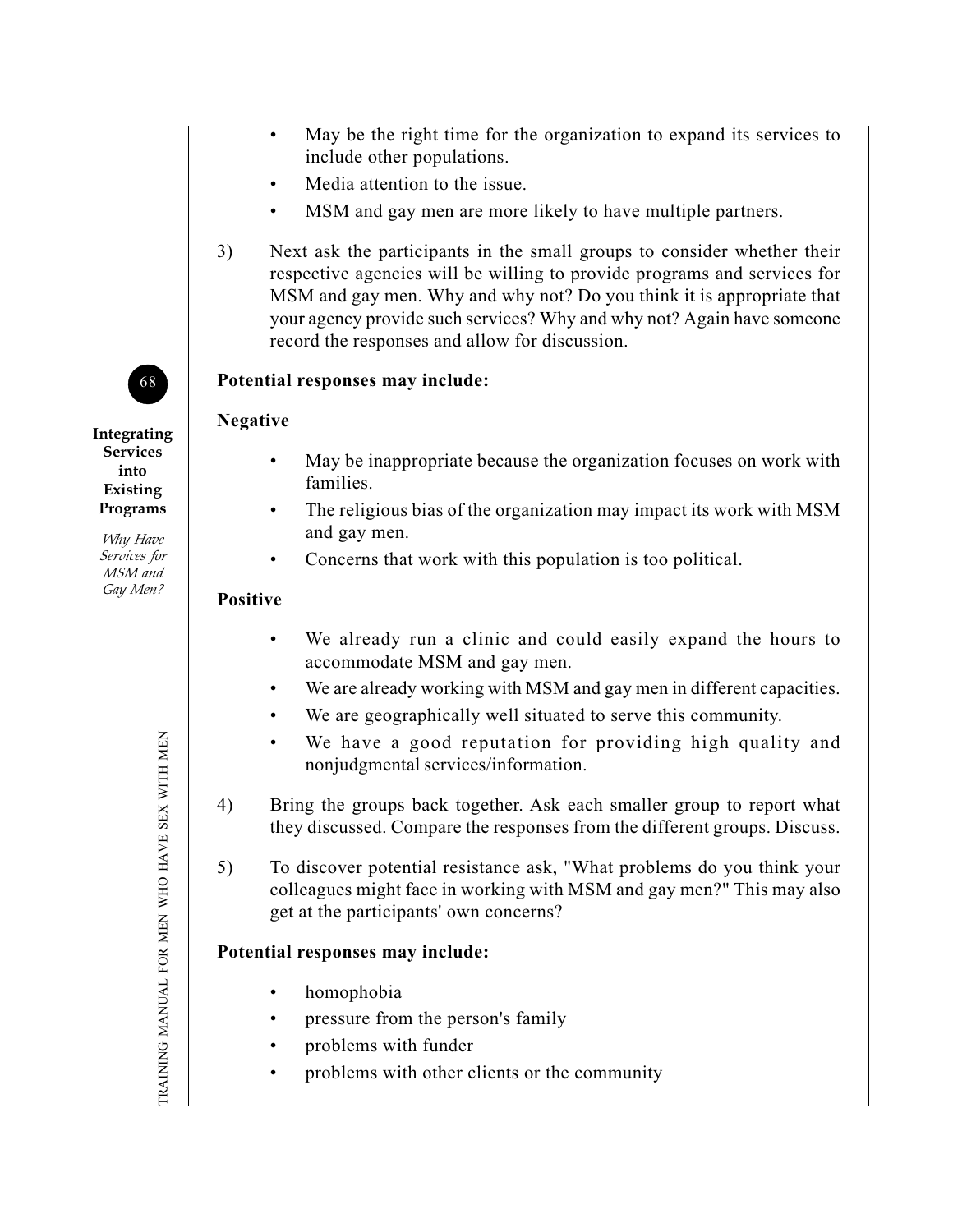- concerns about sexual harassment police harassment
- fear
- already overworked
- why give special attention to this group

#### *Notes for the Facilitator:*

It will be important to facilitate the discussion in such a way that participants are not left with the feeling that working with MSM and gay men is an impossible task. Recognize that there are important barriers that need to be addressed, but that (as with any unfamiliar issue) people will require time and education to understand.



**Integrating Services into Existing Programs**

*Why Have Services for MSM and Gay Men?*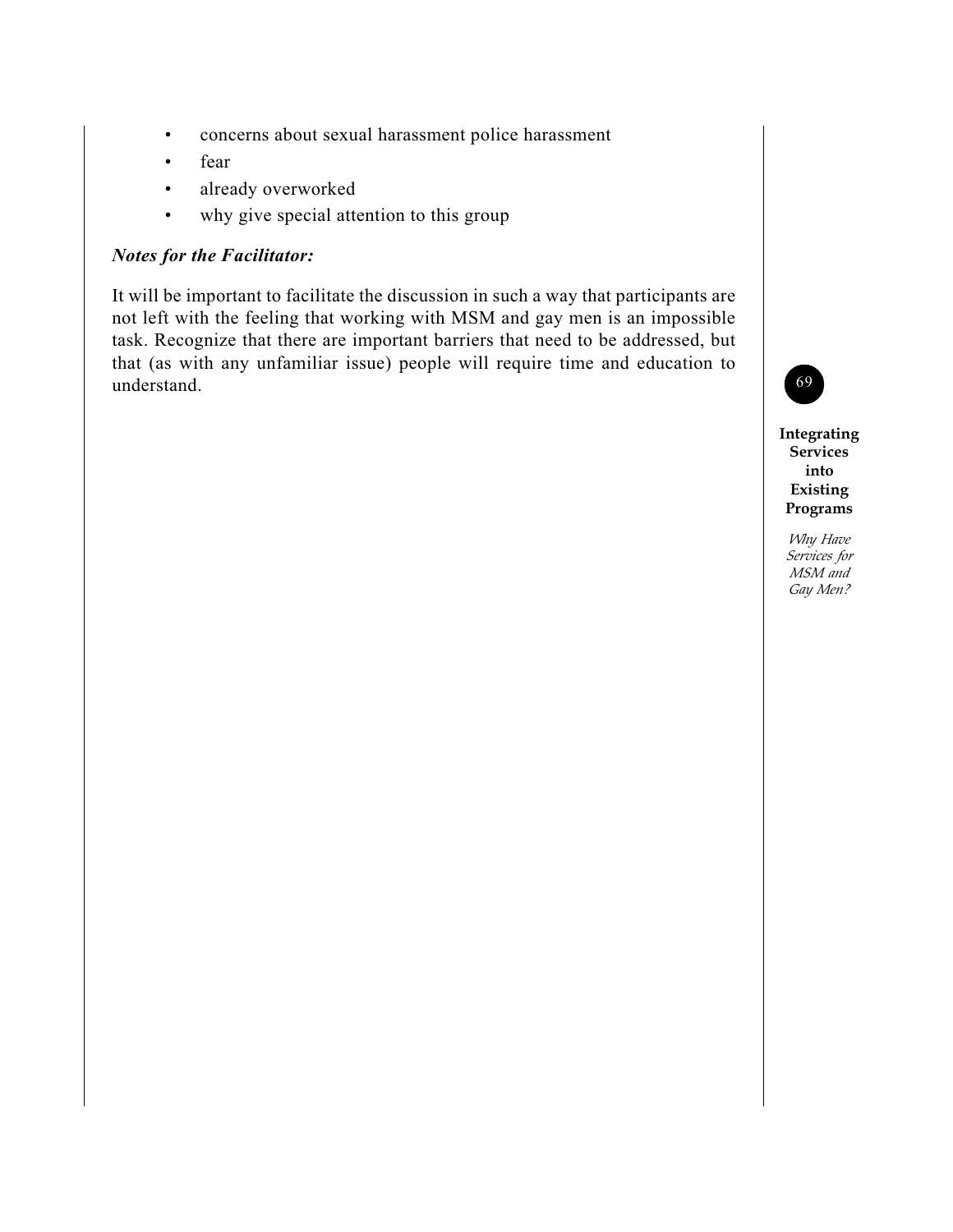# *6.2 Reviewing Major Services of the Organization*

## *Purpose:*

To identify if services are already structured and operated in a way that is inclusive of men who have sex with men and gay men arid where they are not flag this as requiring attention. Also, initiate a discussion on possible strategies to do the same.

**Ropped & R** 

*Time :* 45 minutes

*Materials :* Flip chart paper and markers

### *Process:*

1) Have the larger group brainstorm a list of tools and strategies that organizations can use to determine how to include MSM in their services. Record the responses on flip chart paper.

For example:

Needs Assessment

Community based Research

Consulting with other organizations

Community Forum

Advisory Committees

- 2) Returning to the same groups as in the previous exercise. If the participants are from more than one agency, group them according to their agencies - if they are from the same agency, group them according to the programs they are in. Quickly list the major agency programs and services. Next have the groups rate them with either a 1) MSM and gay men are included adequately; 2) MSM and gay men not included but should be; or 3) not appropriate to include MSM or gay men.
- 3) Ask the group how MSM and gay men can be included in the services with a 2) beside them. Quickly list tools and strategies from the list on the flip . chart indicating how MSM and gay men could be included. Address any questions that are raised about how to include MSM and gay men.



**Integrating Services into Existing Programs**

*Reviewing Major Services of the Organization*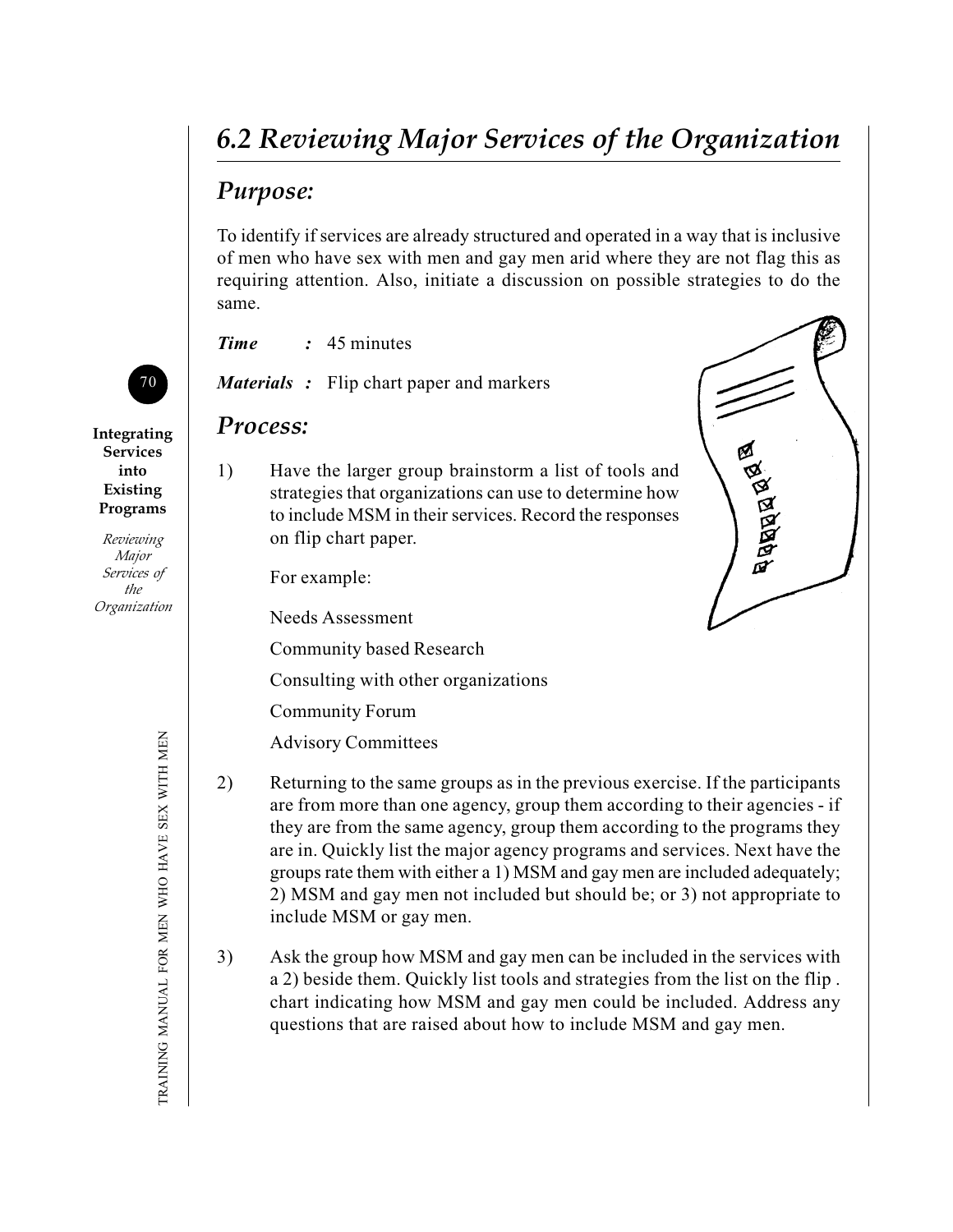- 4) Report back to the larger group and discuss the issues raised.
- *Alternative Process:* if all the participants are from the same organization create one checklist of all the programs/activities and quickly assess the major programs using the checklist.

#### *Notes for Facilitator:*

The main point to is to raise issues, questions and possibilities - not to do detailed design work. Encourage the agencies to plan a systematic review of all programs and activities to see whether MSM and gay male related sexual health needs can be responded to. Also, ask participants to brainstorm and suggest initiatives, which can address some of the issues.



**Integrating Services into Existing Programs**

*Why Have Services for MSM and Gay Men?*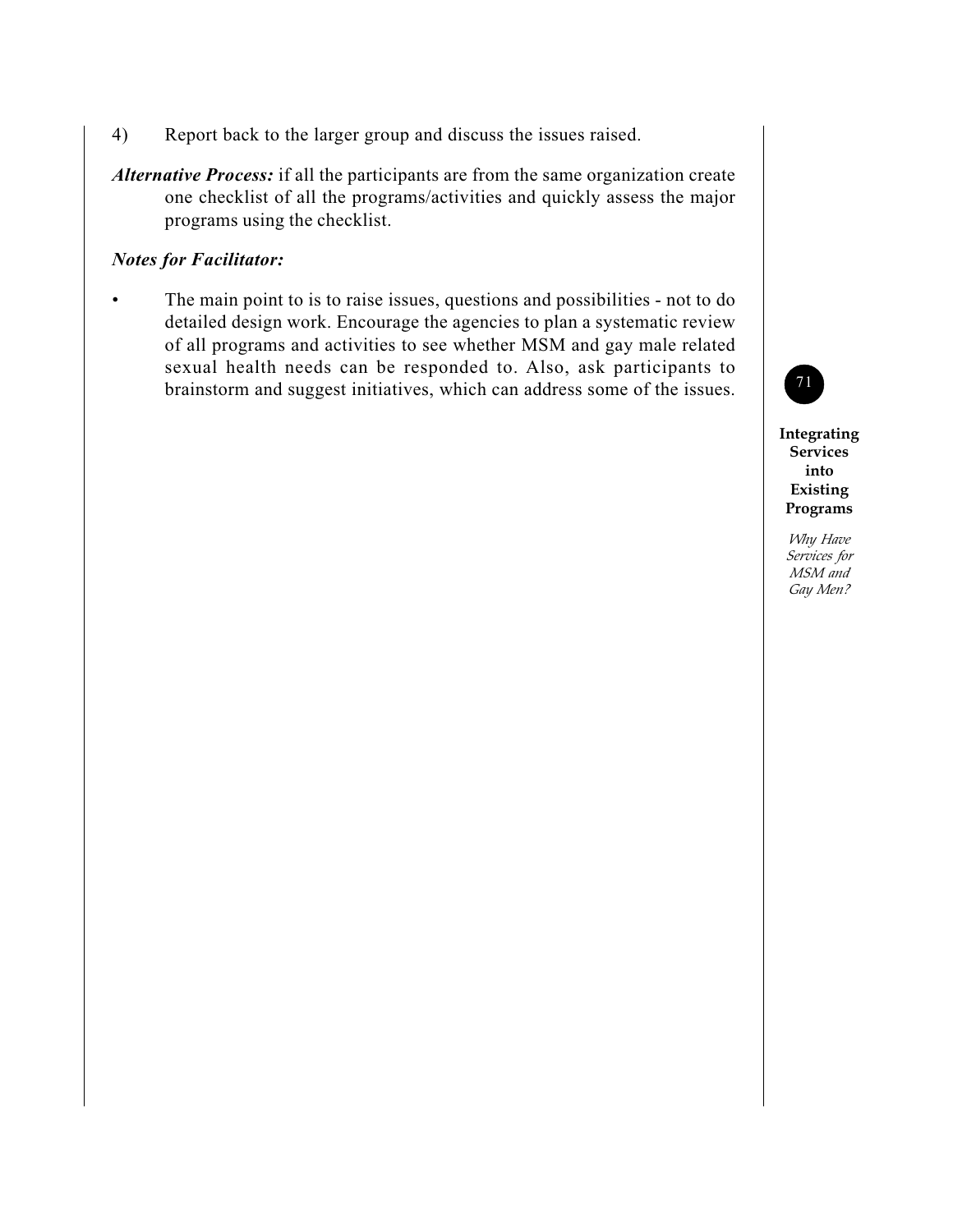# *6.3 Diagnosis, Treatment and Care*

## *Purpose:*

To ensure that any agency service related to diagnosis, treatment and support for sexual health is sensitive and responsive to specific needs of MSM and gay men.

*Time :* 1 hour

*Materials :* paper and pens, flip chart paper and markers

## *Process:*

**Integrating Services into Existing Programs**

72

*Diagnosis, Treatment and Care*

1) Explain to participants that the example of a clinic consultation will be used to get them thinking about how services can be made more inclusive or appropriate for MSM and gay men. For introduction use a rather lighthearted role play to satirize some of the worst aspects of STI and HIV care settings - the facilitator will have planned this before hand and given the two key characters some time to prepare -set it up with role play in the centre surrounded by the rest of the group (fishbowl).

#### *Scenario*

*Part I:* client has been casually referred (but not accompanied) to a consultation in a busy noisy STI clinic in a public hospital. The dialogue takes place between a fairly traditional uncomfortable male doctor and a married MSM or gay man who definitely has gonorrhea (penile - possible oral, anal) and is very concerned that he needs an HIV test. There is a busy nurse coming in and out. The consultation should show failures in sensitivity, confidentiality, counselling, information delivery, appropriate investigation to the point where the client is very uncomfortable but going along with it. (10 min)

*Part 2:* three weeks later when the client returns for the results of the HIV test. The doctor delivers the results fairly brutally and fails to give appropriate post-test counselling. The nurse is coming in and out. (10 min)

2) During the role play have the rest of the group to be observing and writing down on a checklist provided to them any positive and negative aspects of the consultation.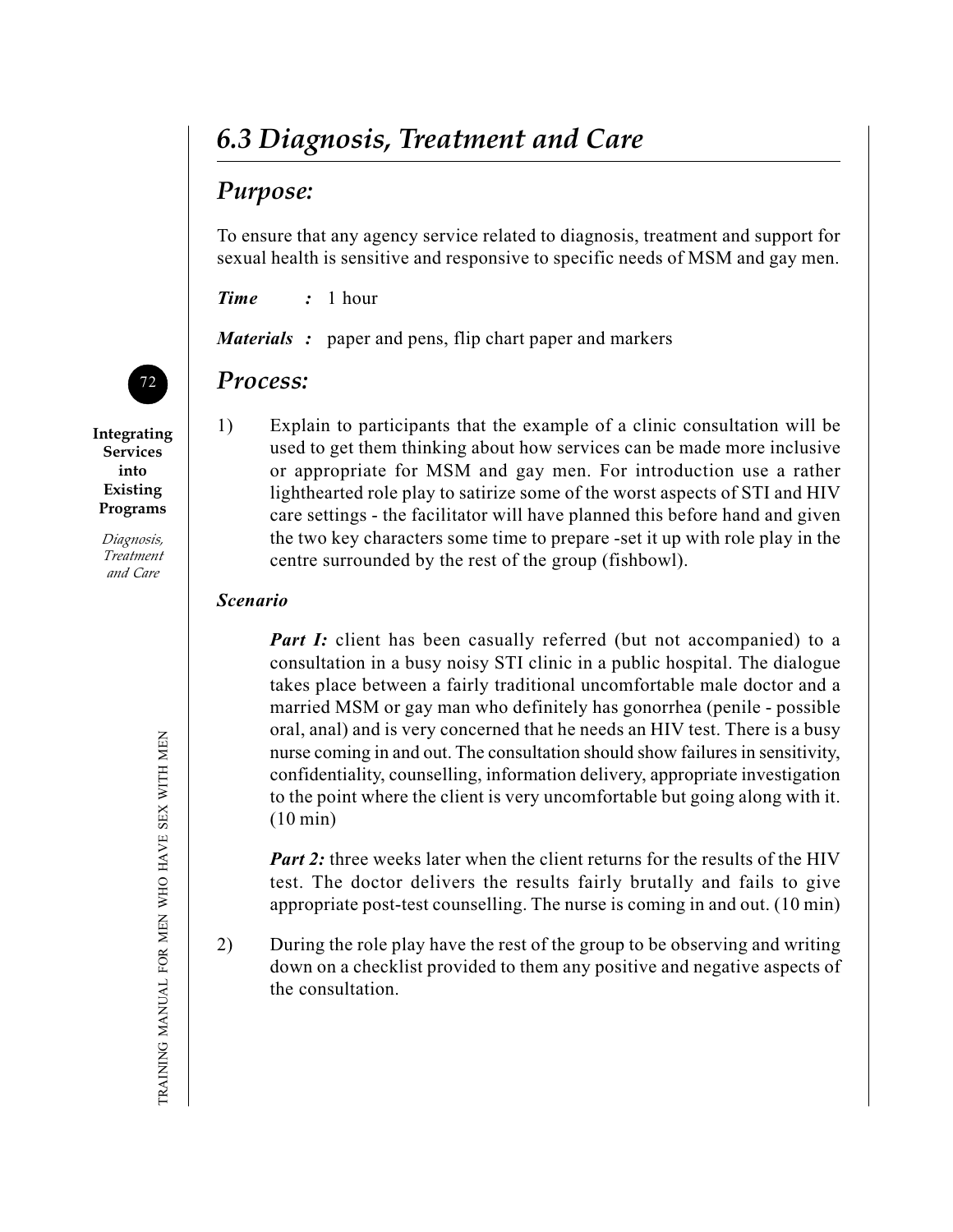| <b>ASPECT OF THE</b><br><b>CONSULTATION</b> | <b>COMMENTS</b> |
|---------------------------------------------|-----------------|
| Setting for the consultation                |                 |
| Doctors attitude                            |                 |
| Quality of the examination                  |                 |
| Confidentiality                             |                 |
| Referrals                                   |                 |
| Professionalism                             |                 |
| Pre-test counselling                        |                 |
| Information about STIs/HIV                  |                 |
| Other                                       |                 |

Other aspects could include:

- Quality of provision of education about safer sex, condom use ...
- Quality of interaction around partner notification
- Other..... (Have group add to the list)
- 3) After the role play is completed have the client, doctor and nurse talk very briefly about how they felt.
- 4) Ask observers for their main comments about the key aspects of the consultation.
- 5) Identify key issues for clarification explore as far as possible. Have participants identify areas where capacity building and monitoring referrals and services can take place.
- 6) Briefly brainstorm on flipchart paper a list of key elements and qualities of MSM and gay sensitive STI & HIV diagnostic and treatment service delivery
- 7) Brainstorm a list of the main HIV and STI service providers in this location.

#### *Optional*

- 8) Guide discussion to see if the services listed are able to provide the elements / qualities listed in the first part of the activity.
- 9) Brainstorm what can be done to address any gaps or mis-matches identified in the previous parts of the activity.

**Integrating Services into Existing Programs**

73

*Diagnosis, Treatment and Care*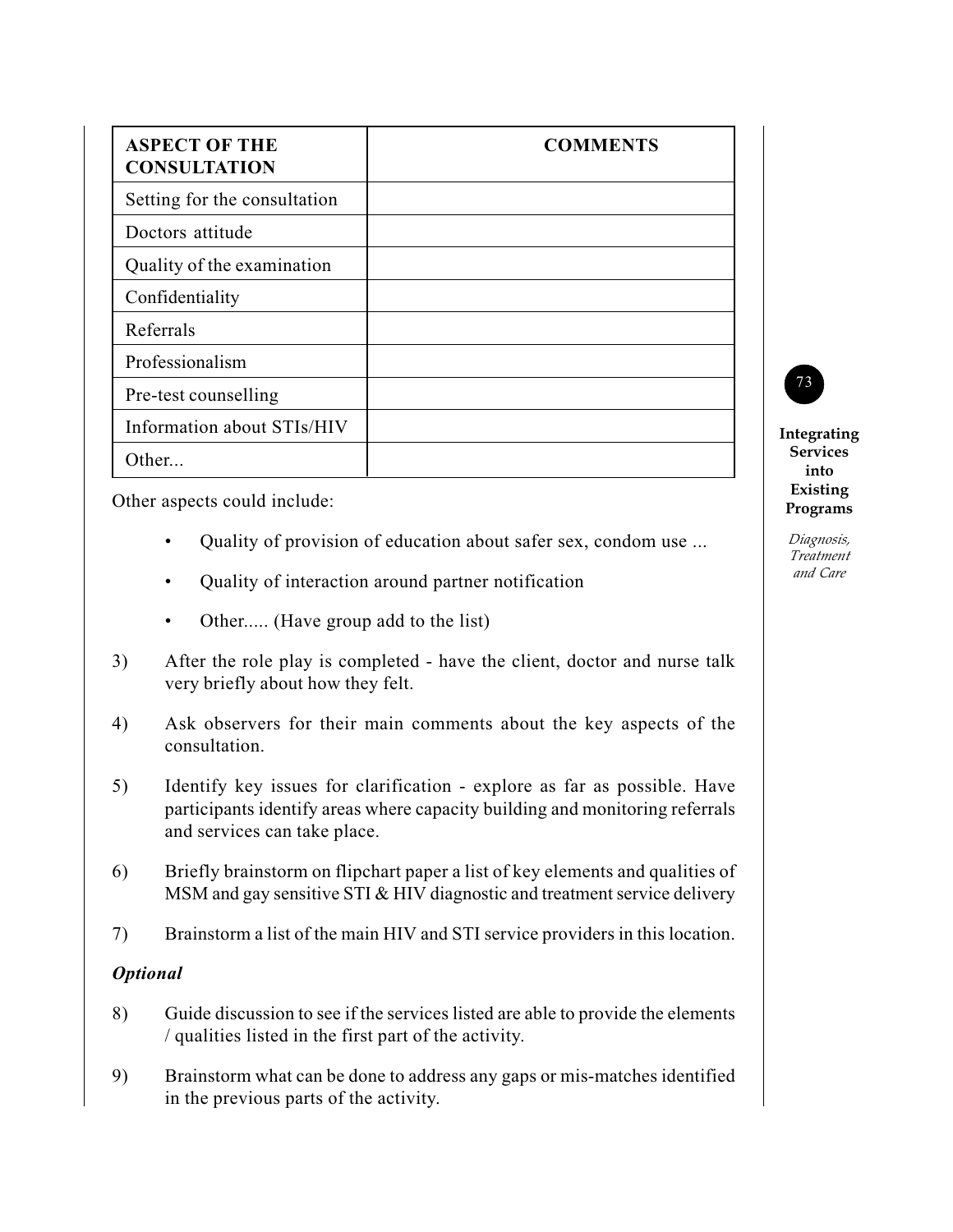#### *Notes for Facilitator:*

Discussion should raise issues such as:

- non-judgmental service provision
- confidentiality
- appropriate time and space
- provision of counselling (that shows awareness of MSM and gay issues)
- inclusion of anal and oral examination
- inclusion of syndromic approaches for oral and anal STIs
- addresses sensitivity of contact tracing & partner notification in MSM and gay male context
- provision of sex positive STI/HIV prevention education
- low cost
- government clinics, community-based clinics & private service providers

#### *Other points:*

- This is an opportunity to introduce key points about provision of a range of services that are needed for appropriate STI and HIV diagnosis, treatment and care. It is not an attempt to design such a program - it should be raising important issues.
- Make sure the role play is well set up in advance so the actors have time to think about issues they know need to be planted in the role play - written instructions to the actors could be very explicit about the type of behaviour and actions that should occur.
- Even though the role play may be a satire, make sure that the actors and the observers concentrate and complete the activity
- Make sure that the actors are "debriefed" as per item 3 above.
- By the time this activity occurs in the training there may be one or two key issues that have arisen and you could ask the actors to highlight those issues.
- Not all issues have to be resolved or discussed fully -but they need to be raised as issues that the agency will have to ensure are dealt with in any service, which they are a part of providing.

74

**Integrating Services into Existing Programs**

> *Diagnosis, Treatment and Care*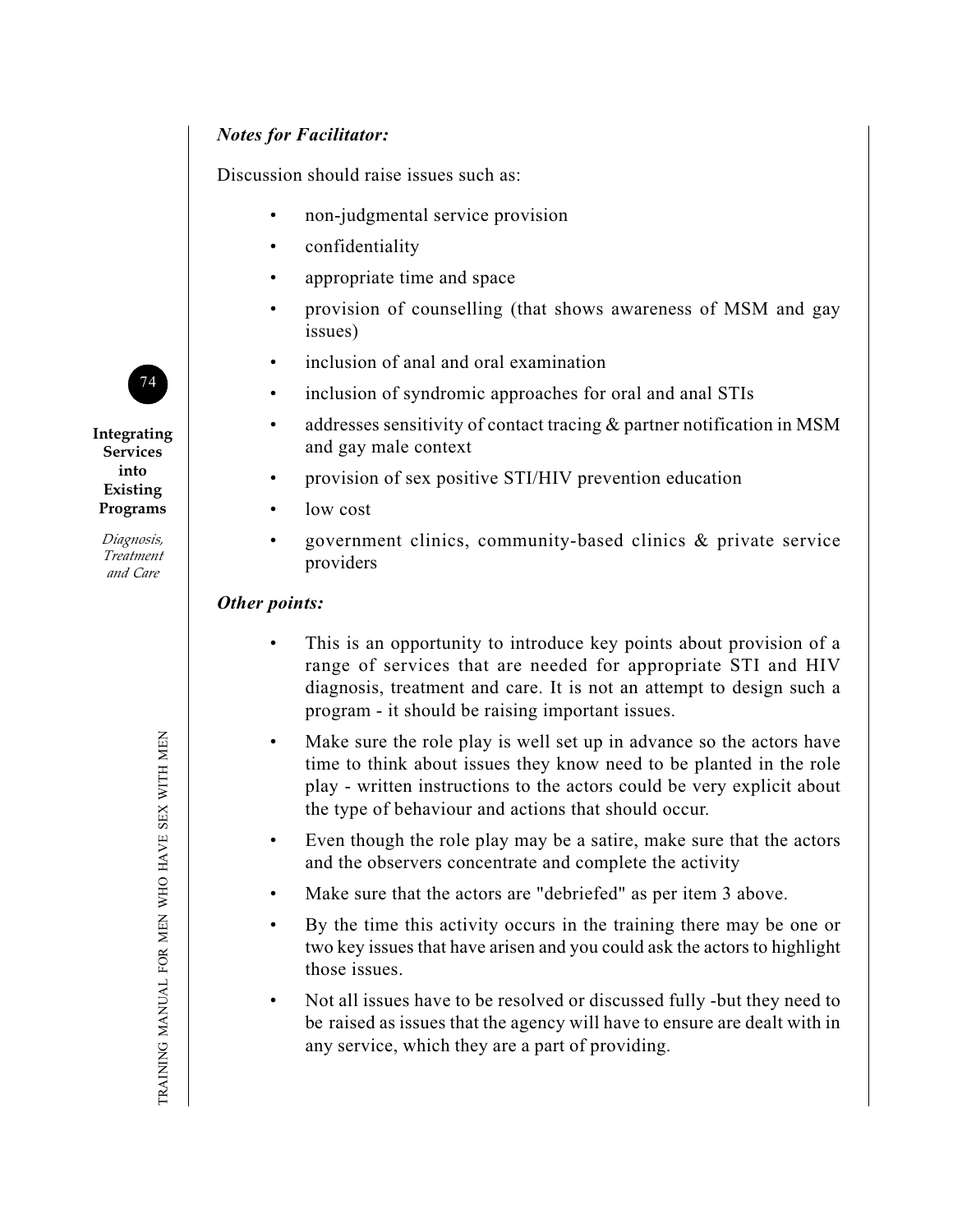# *Section 7: Developing Programs Specific to MSM and Gay Men (Total Time 4 hours 30 minutes)*

This section introduces effective approaches to working with MSM and gay men and raises questions for the agency about skills and capacity required to implement these kind of programs.

There are three activities in this section:

7.1 *Working with MSM and Gay Men in a Community Context:* To explore whether the organization understands its relationship to the MSM community.

*Time:* 1 hour

7.2 *Advocacy:* To introduce advocacy skills and tools.

*Time:* 1 hour

7.3 *Involvement of MSMand Gay Men:* To ensure that men who have sex with men and gay men are involved in the preparation and implementation of any program.

*Time:* 1 hour 30 minutes

7.4 *Peer-Based Programs:* To introduce the intention and elements of peerbased education and health service delivery for MSM and gay men. To give examples of effective practice.

*Time:* 1 hour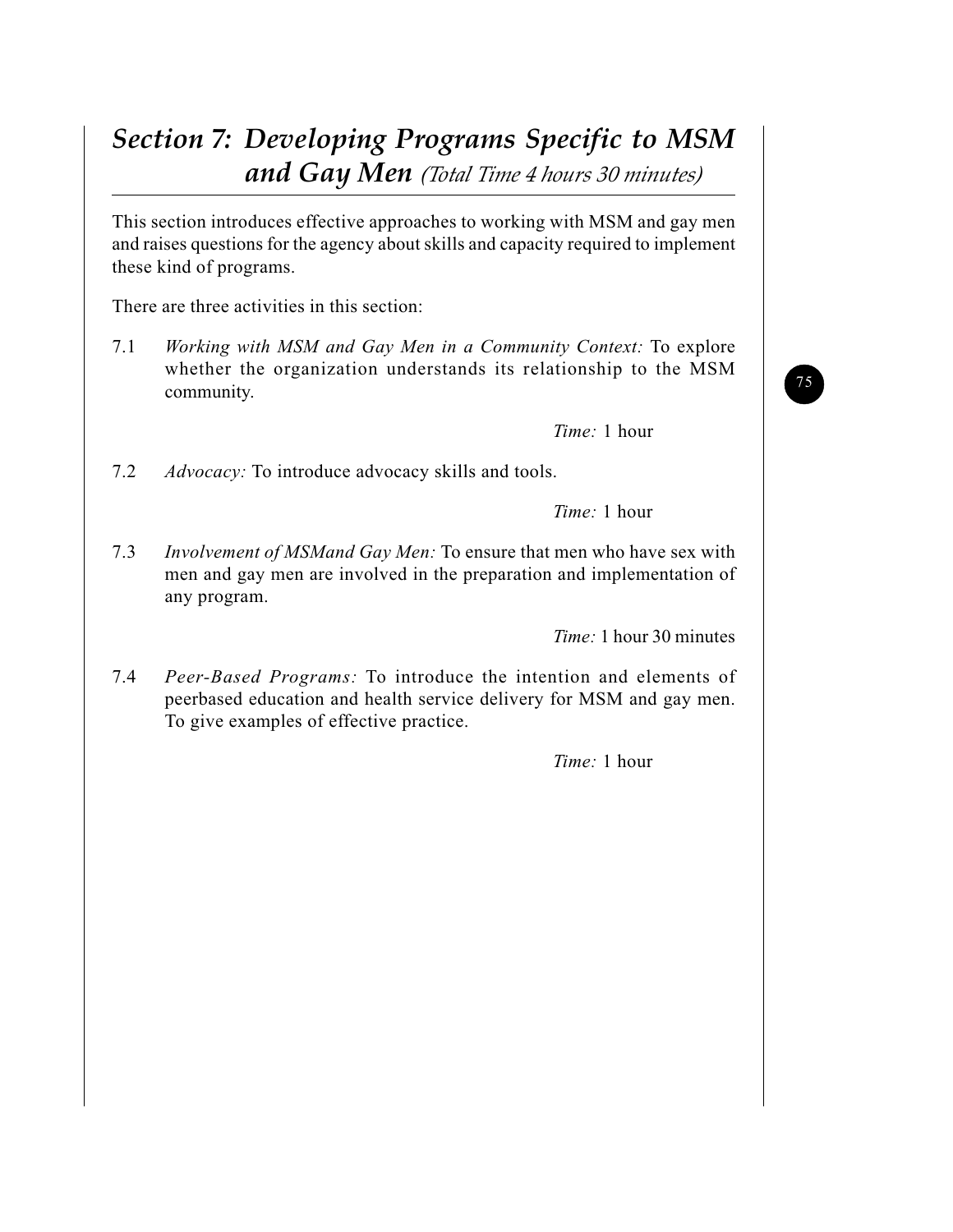# *7.1 Working with MSM and Gay Men in a Community Context*

## *Purpose:*

To explore whether the organization understands its relationship to the MSM community.

*Time :* 1 hour

*Materials :* Flip chart paper and markers

### *Process:*

1) Explain to participants that the example of a clinic consultation will be used to 1) Divide the participants into two groups. One group will represent a specific type of NGO (eg. legal rights, sexual health, etc.) the other will represent MSM and gay men. Give the two groups a topic or problem related to a local issue affecting MSM and gay men. The group representing MSM and gay men will identify the MSM community's concerns in relation to the problem and the NGO group will identify its own concerns and interests in responding to the problem.

For example:

The topic could be police arrests of MSM and gay men.

### *Community concerns:*

safety

fear of arrest and exposure

release

loss of earnings

abuse in custody

supporting those in custody

wanting support for their family while they are in custody

concerns about media attention

protect their identity

trust - reintegration into community

losing a space for social interaction



**Developing Programs**

*Working with MSM and Gay Men*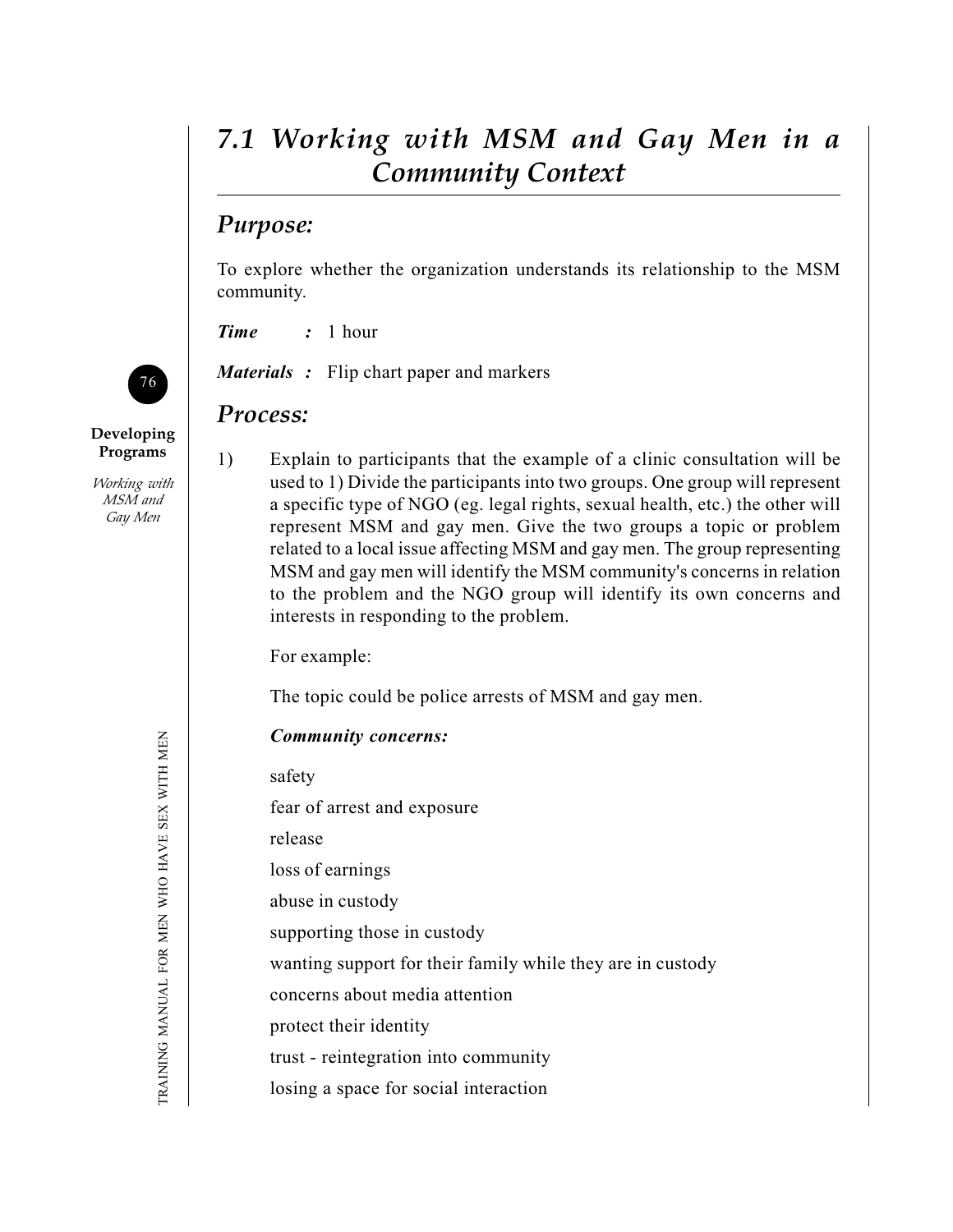#### *Legal Rights NGO concerns:*

whether strategic to intervene (systemic vs. individual advocacy) are we the right organization to be involved? bail

well being of those arrested

legal representation

safety for workers

how best to serve MSM and gay men

exploring long term legal advocacy

not lose funding

advocacy role with police

media relations - get appropriate coverage (feature NGO)

involving other NGOs

violation of human rights or legal rights

state violence

lack of respect

- 2) Return to the larger group. Ask the two groups to present their concerns. What similarities exist? What differences? flow can these be accounted for?ss How will the community react if it perceives that its concerns and goals are not being supported by the NGO?
- 3) Remaining in the larger group, ask participants to analyze the situation. Ask them to think about their own organizations. Do their organizations understand the issues affecting MSM and gay men? How would or could they commit to support MSM? What are some ossf the limitations?
	- How does your organization identify and reach an understanding of the needs of the community?
	- How relevant are your organization's services to the community? How is the community involved? And to what degree?
	- How does your organization communicate with the community? What mechanisms are used?
	- Is the community's response to services monitored? How closely?
	- Are responses from the community taken into account and are programs/ services developed or modified accordingly?
	- How flexible is the organization to respond to new needs? What constraints are there? (Governmental, funding, partnership agreements, etc.)



#### **Developing Programs**

*Working with MSM and Gay Men*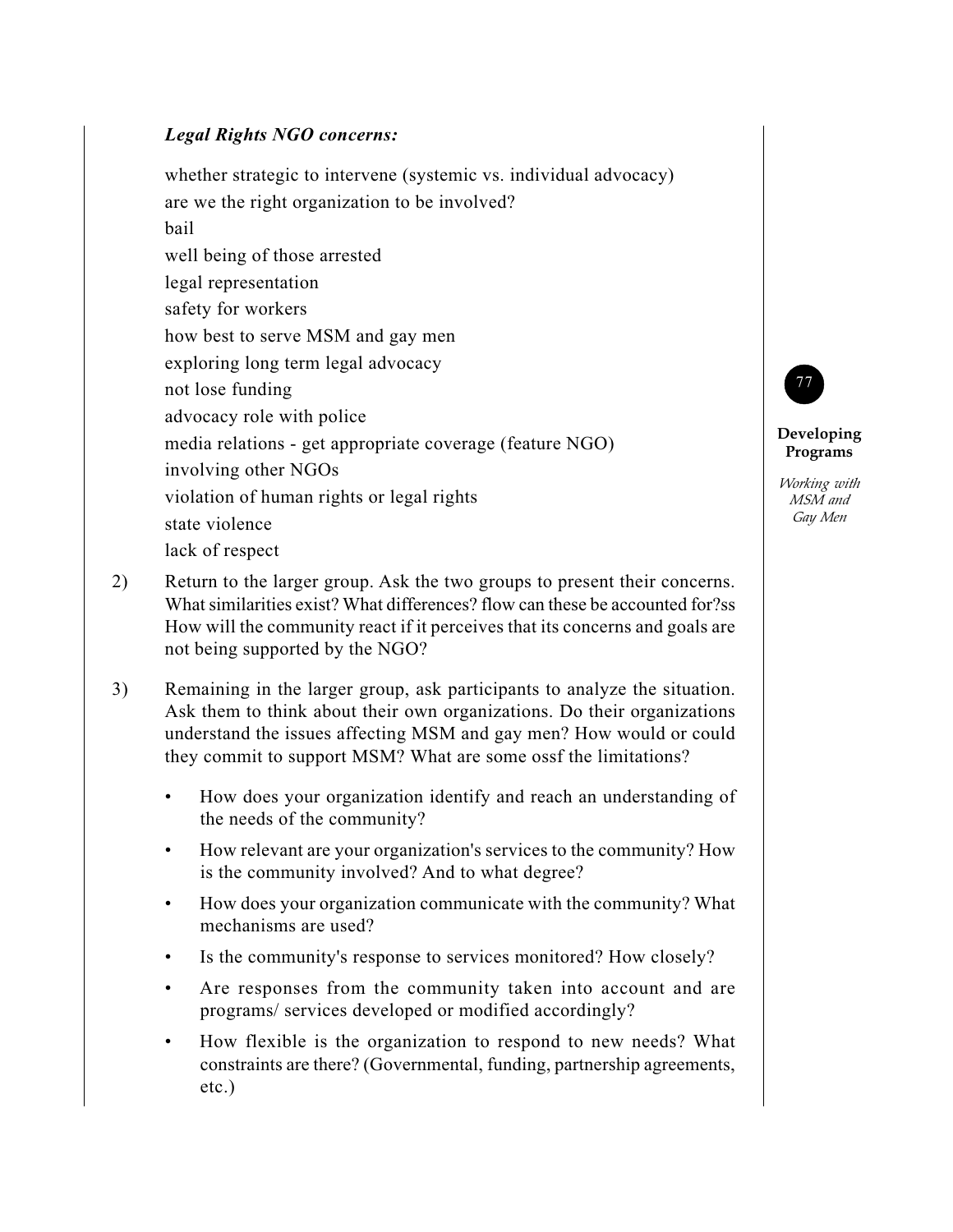# *7.2 Advocacy*

## *Purpose:*

To introduce advocacy skills and tools.

*Time :* 1 hour

*Materials :* Flip chart paper and markers

### *Process:*

1) Ask the larger group to discuss the term "advocacy." What does it mean? What are various examples of advocacy? What are different tools of advocacy? (For example, media, lobbying, direct action, legal case, education, etc.)

Record the main points on flip chart paper.

2) Next ask the participants to break into the same two groups as in exercise 7.1. Referring back to the same local incident used in that exercise, have the two groups discuss which advocacy strategies could be developed to address the concerns of - in the case of group 1 - the community and - in the case of group 2 - the NGO. What advocacy tools could be used? Have them record the main points on flip chart paper.

| <b>Community</b>               | NGO                          |
|--------------------------------|------------------------------|
| community meeting              | lobbying                     |
| seek help from various NGOs    | media campaign               |
| use media                      | public interest litigation   |
| protests                       | documentation                |
| community security initiatives | awareness/education programs |

3) Each group will then quickly develop a role play which demonstrates one advocacy strategy or initiative related to the scenario from exercise 7.1. The groups should identify the problem(s), its origin, what strategies would be most effective (given resources available), what partnerships would be useful, use of media, etc.



**Developing Programs**

*Advocacy*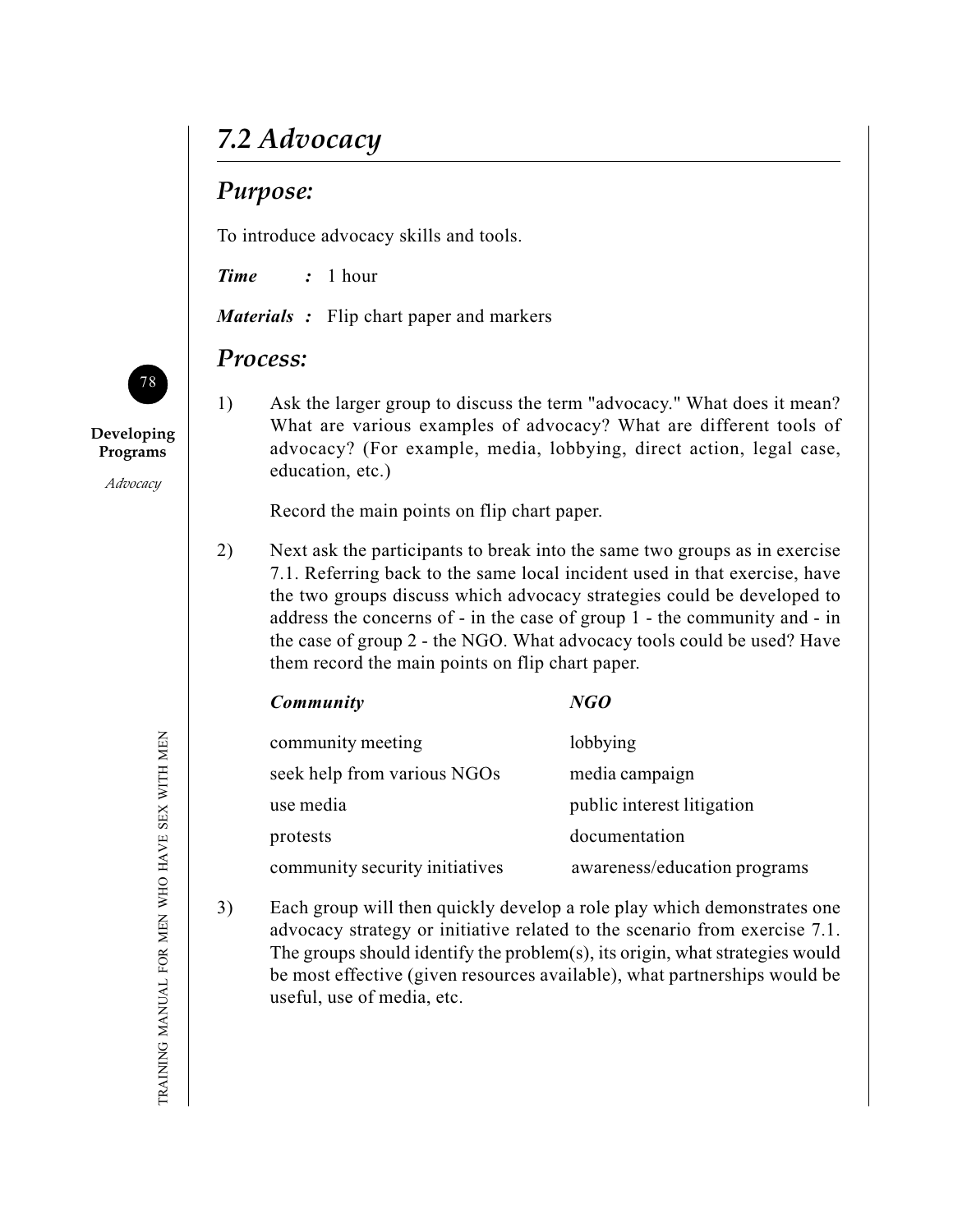4) Ask the participants to return to the larger group to present their role plays. Ask participants to discuss the two role plays and give each other feedback. Include a discussion of when it is strategic and/or safe to pursue advocacy.

#### *Notes for Facilitator:*

Differentiate between individual advocacy (e.g. getting an HIV test for an individual) and systemic advocacy (e.g. increasing availability of confidential HIV testing sites).



**Developing Programs**

*Advocacy*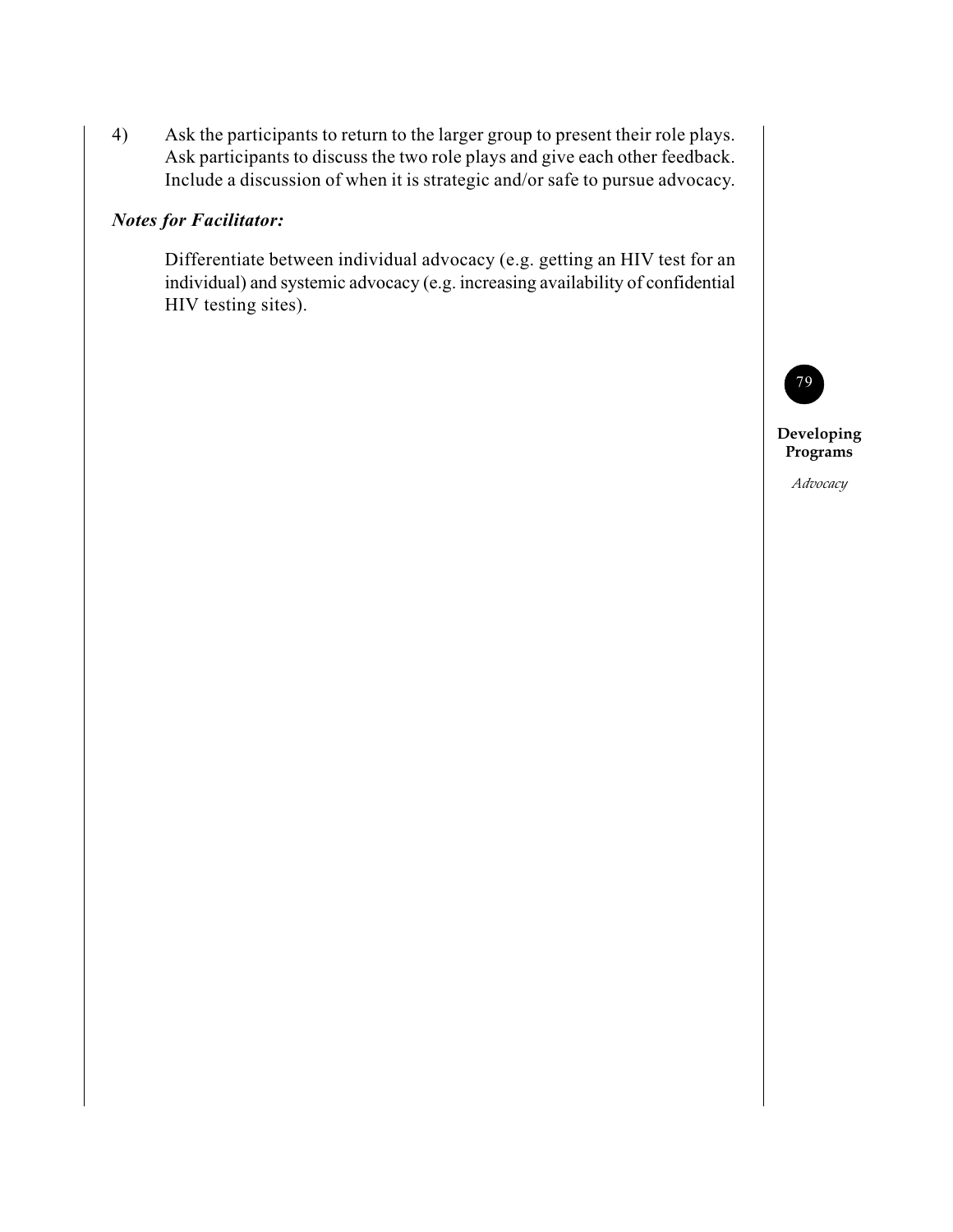# *7.3 Involvement o f MSM and Gay Men*

## *Purpose:*

To ensure that MSM and gay men are involved in the preparation, planning and implementation of any program.

*Time :* 1 hour 30 minutes

*Materials* : Flip chart paper, pieces of smaller paper, markers and pencils

## *Process:*

- 1) Ask the entire group the following questions:
	- How will involving MSM and gay men in the NGO's MSM services make programs more effective?

List responses on flip chart paper and facilitate discussion.

### **Potential responses:**

- helps to better identify the actual location of clients (mapping)
- MSM have insider knowledge/they know the situation best
- MSM can best relate to other MSM
- they are the group that is affected
- gain trust of community
- can be role models for the community
- can help to build the MSM and gay community
- demonstrates commitment to working with the community (using a community-based approach)
- shows level of commitment
- builds collaboration
- can help to educate other staff about MSM



**Developing Programs**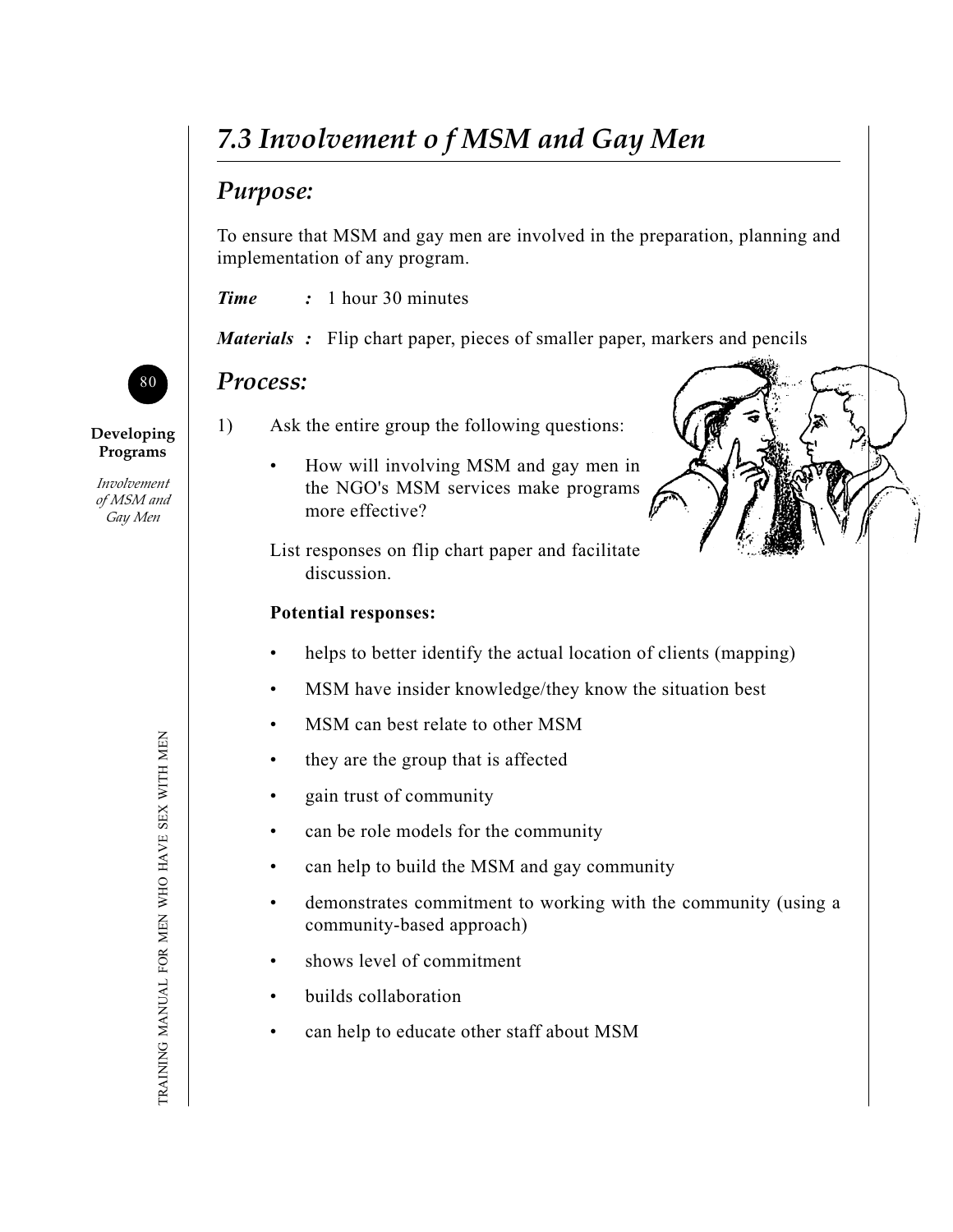2) Ask participants to make a list of the different ways in which MSM and gay men can be involved in their organization on a piece of flip chart paper.

#### **Potential responses:**

- through peer outreach and counselling
- sitting on the board of directors or an advisory body or planning committees
- community needs assessment
- running skills building or trainings for MSM and gay men
- targeted for services invited as clients
- assist with marketing services word of mouth, etc.
- running support groups
- safe space
- members of committees and task forces
- invited to community forums organized by the NGO
- hiring MSM and gay men as staff
- volunteer opportunities for MSM and gay men
- consulting with MSM and gay men formally about services, program design, evaluation
- positive incentives for community participation recognition, honourariums
- involvement in research
- involved in program monitoring and evaluation
- 3) Next ask participants to pair off. Split the pairs evenly into two large groups so that one half of the pairs stand together on one side of the room and the other half stand in the other.
- 4) The first group is going to be "vendors." They are selling community (MSM and gay male) involvement in their NGO. It is their job to develop a package consisting of four different items from the above list of how MSM and gay men can be involved in their NGO. Each pair of vendors must develop their package separately from the other vendors. They must keep the contents of their packages a secret from the other vendors. They are in competition to have the best package for the potential "buyers" - the MSM



#### **Developing Programs**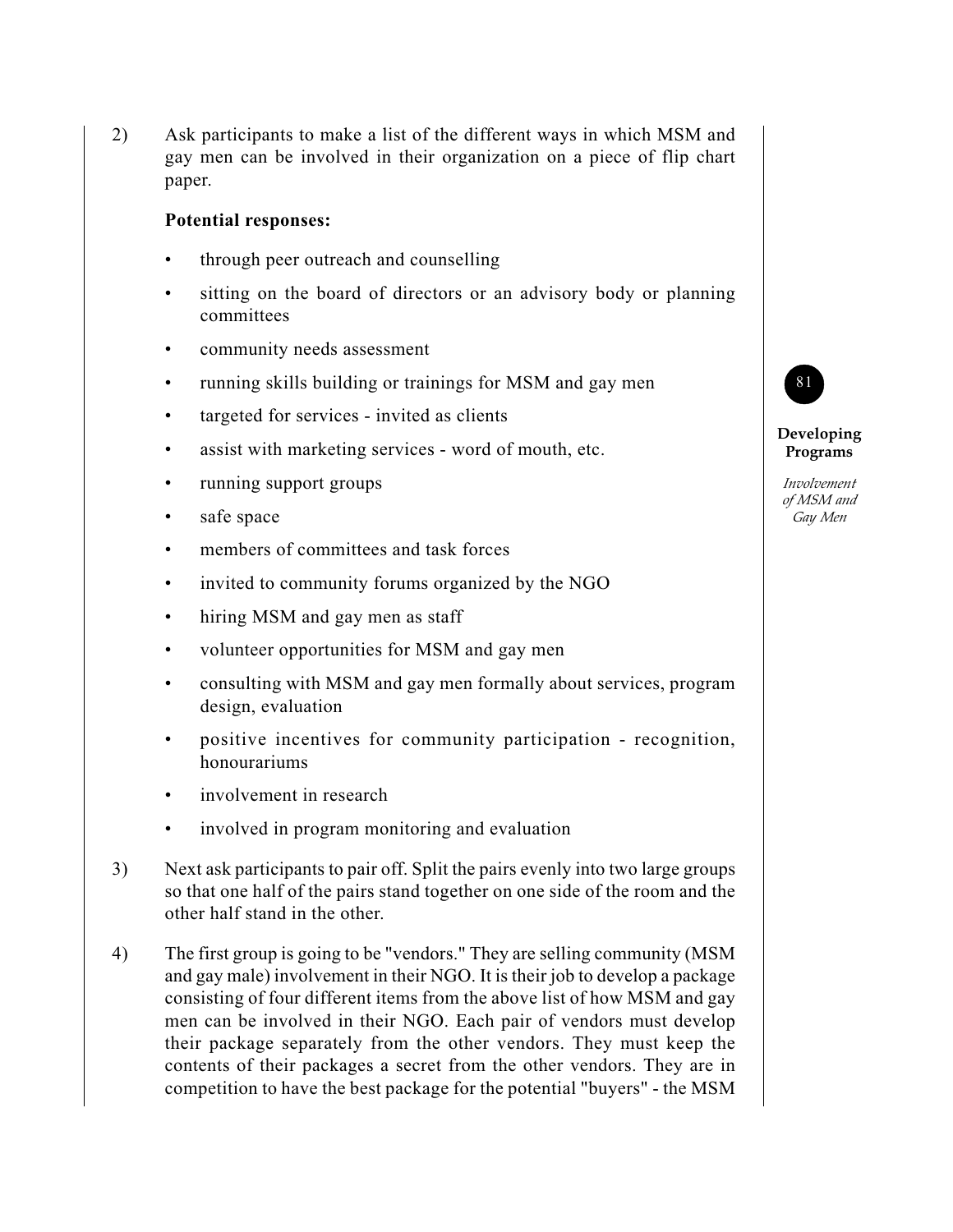and gay men. Once the vendors have determined their package they can spend some time thinking about how they will market it to their buyers. The pairs of vendors should form a large circle while remaining in their pairs. There should be enough distance between each pair of vendors to allow for discussions with the buyers without too much distraction from neighbouring groups. Ask the vendors to write the four different items in their package on a piece of flip chart paper.

- 5) The second group the buyers or MSM and gay men can begin planning what they are seeking from the vendors. They should make a shopping list also with three priorities while the vendors are planning. They will then be asked to go from one group of vendors to the next until they have heard what each pair of vendors has to offer. They should ask questions of the vendors to try and determine what each is really offering and how closely it matches the priorities they identified. The groups should rotate in a circle to ensure that everyone meets with a new group each time. Again, there should be enough space between the vendors to allow for as little distraction from other groups as possible. Once the buyers have met with all the vendors they must decide which package best suits their needs. Each group of buyers must determine their own criteria for assessing the packages being offered.
- 6) While the buyers are making up their minds about the different packages ask the vendors to quickly write up the contents of their packages on flip chart paper.
- 7) Bring the buyers together at the front of the room. Ask each pair to report which package/vendors they chose and why. What were their criteria in choosing that particular package- Ask the vendors why they chose to sell the packages that they did.

#### *Potential responses:*

- community involvement in planning and/or implementation
- decision making power
- monetary compensation
- most sincere vendors/NGOs
- peer positions
- flashiest or most articulate vendors
- least tokenistic



**Developing Programs**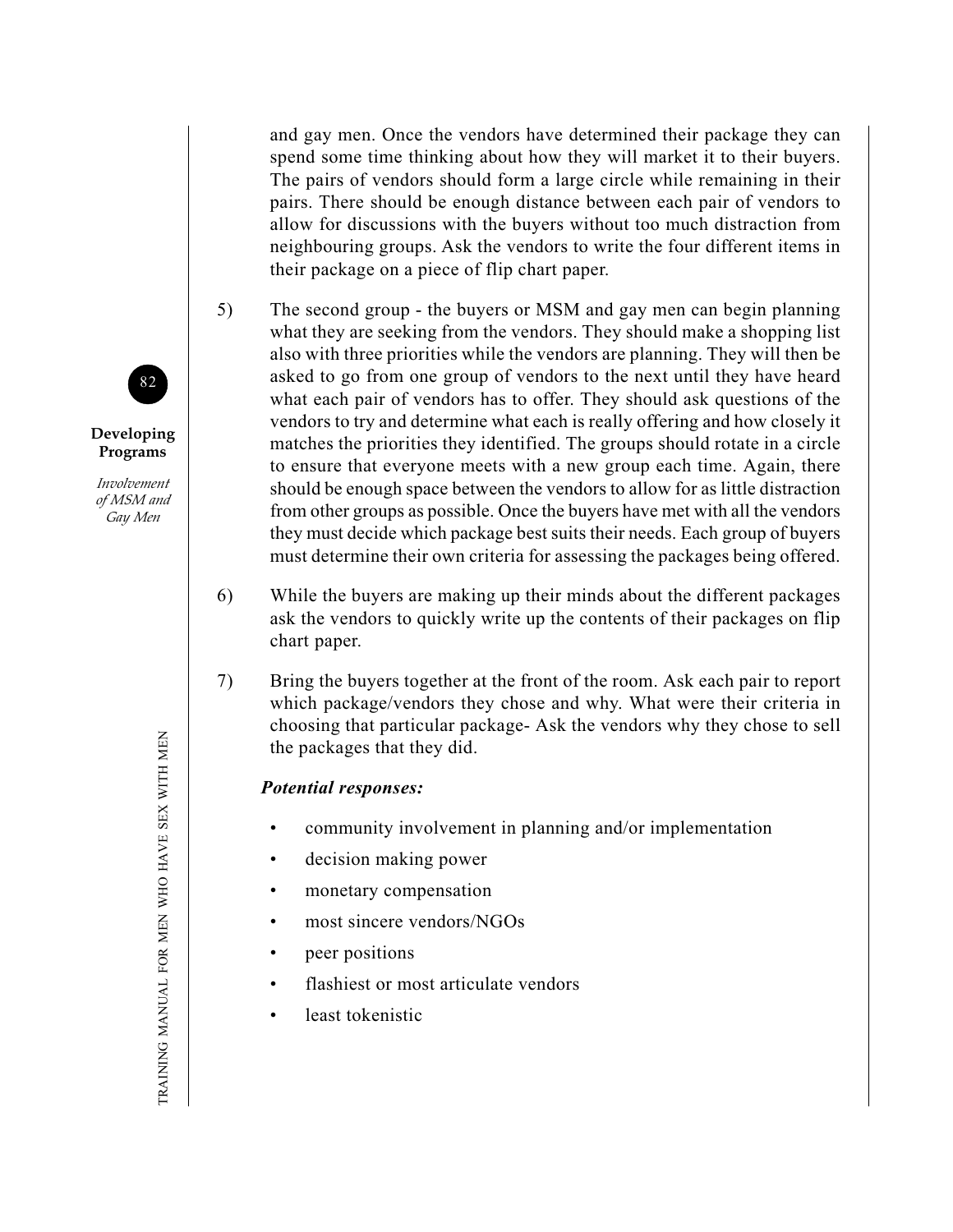#### *Notes for Facilitator:*

- The intention here is to ensure that an agency does not think of MSM and gay- men as "them" or the "other" but assumes from a policy point of view that if it is going to operate MSM and gay specific programs it should ensure that MSM and gay men are at least "consulted" in identifying needs and devising ways to respond to the needs. One way this is done is through MSM and gay men being involved as staff/volunteers in both planning and implementation of programs. Public forums and need assessments are other means for soliciting input.
- Address what "community involvement" and "accountability" to the community mean and how to manage them so that they are not tokenistic discussion should include identifying a continuum of involvement (consultation with community, volunteers, staff, management) and establishing principles and ethics (e.g. confidentiality, non-discrimination, terms of reference and contracts for volunteers).



#### **Developing Programs**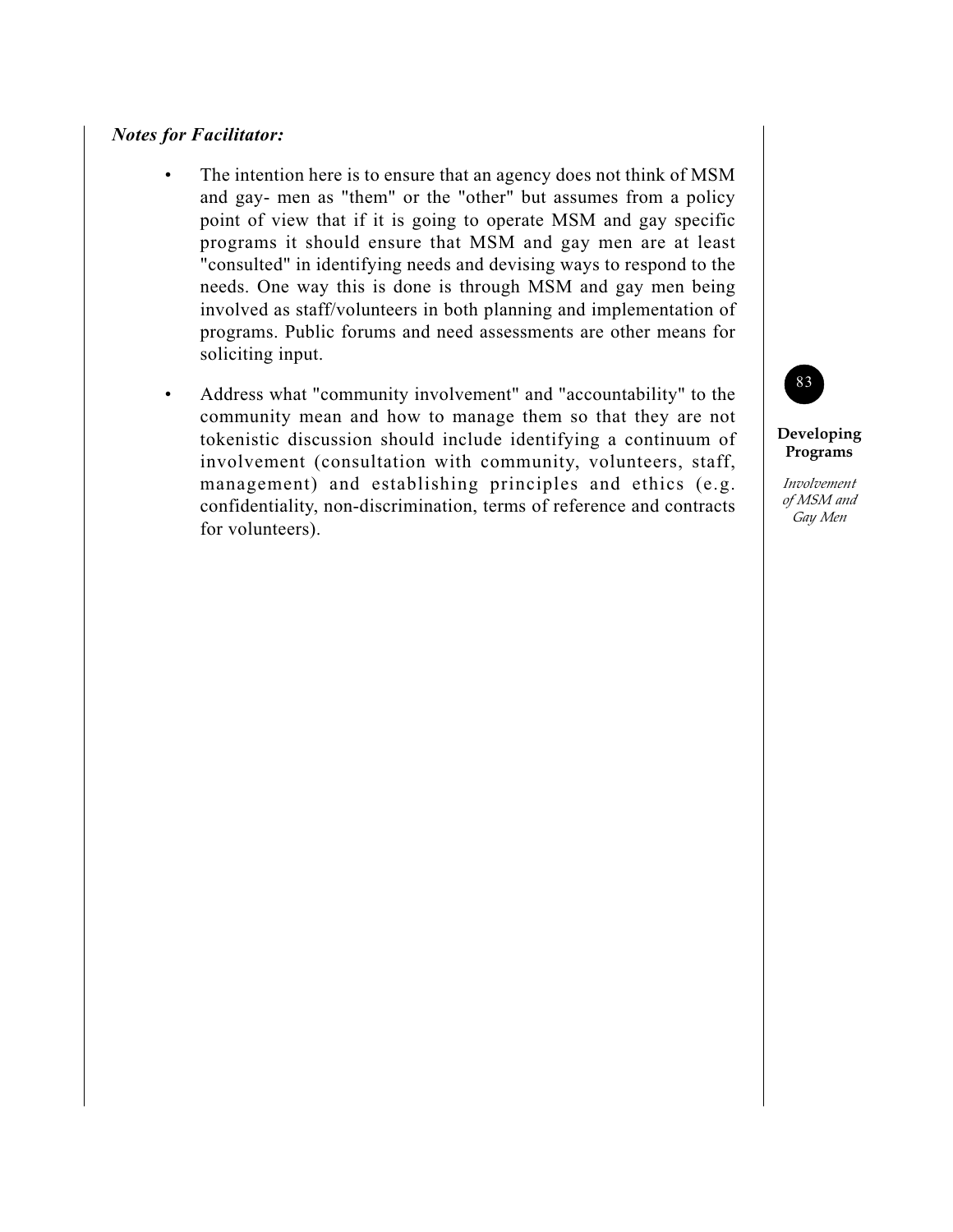# *7.4 Peer-Based Programs*

## *Purpose:*

To introduce the intention and elements of peer-based education and health service delivery for MSM and gay men. To give examples of effective practice.

*Time :* 1 hour

*Materials :* Flip chart paper and markers

## *Process:*

1) Ask the participants to break into 3 small groups. Give cach group one of the following :ase studies to analyze.

*Note: Copies of the Case Studies are also found in the Appendix. They can be photocopied and distributed to the groups.*

2) Ask the groups to identify the main components of MSM related peerbased service delivery that appears in the following case studies and any lessons learned.

Focus discussion on:

- What is peer-based service delivery
- What are its advantages and disadvantages
- What issues might arise in MSM peer-based service delivery (for example, being taken seriously/having authority, personal vs. work boundaries, confidentiality, sexual harassment, etc.)
- 3) Ask the participants to return to the larger group. Have a reporter from each group briefly present the case study and the group's discussion.

# *Case Studies:*

# *Case Study 1- Outreach*

The Outreach program of a particular organization was designed keeping in mind the needs of the MSM community. This was followed by a recruitment process in which community workers were chosen depending on skills and interest. Faisal was chosen as an outreach worker for the ST1 and HIV/AIDS risk reduction project. Faisal is from the MSM community. His selection was based on his sincerity, interest and enthusiasm. He is 29, single and Muslim.



**Developing Programs**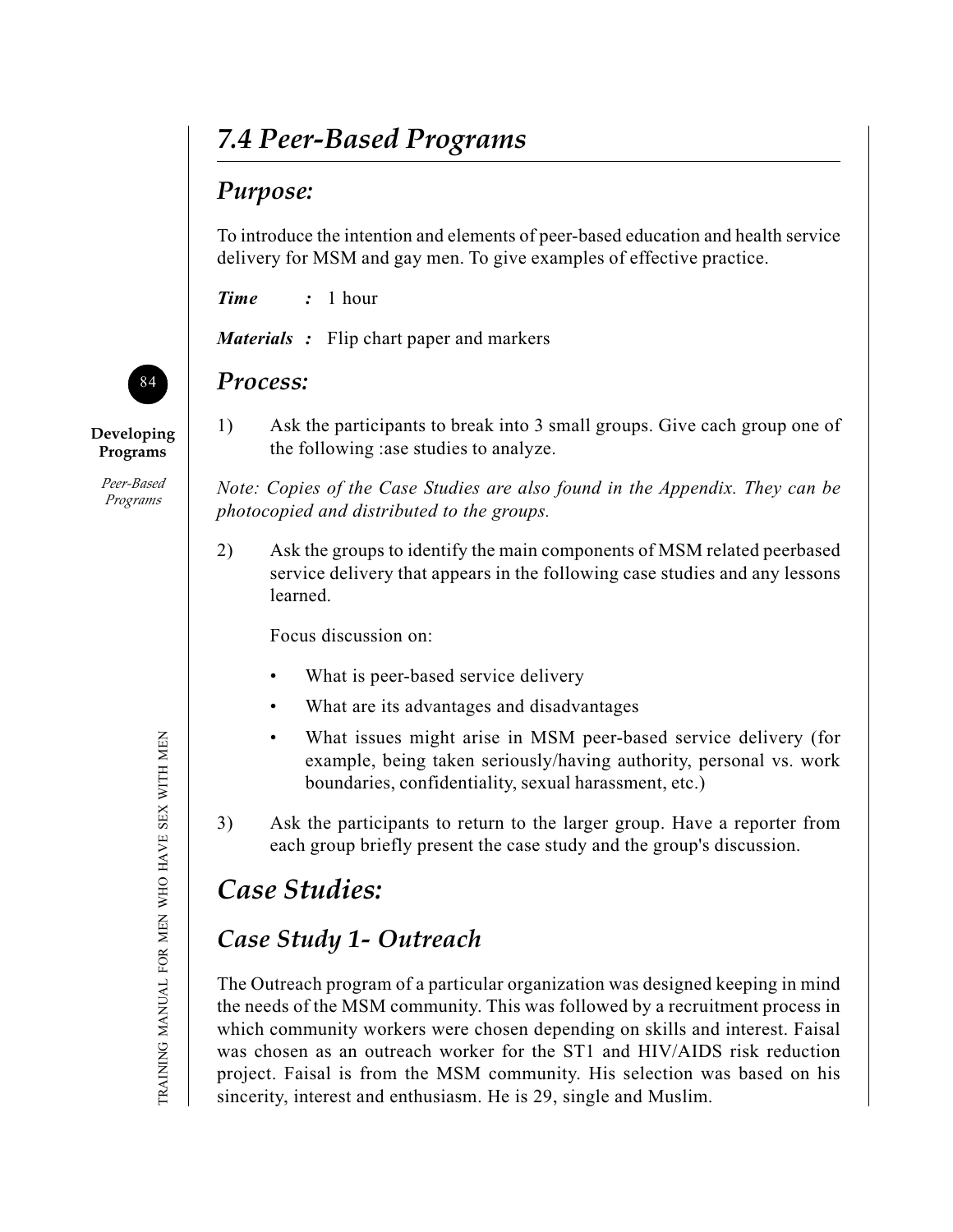The Outreach program began with Faisal identifying the cruising spots for the kotis. There was an initial reluctance from the side of the kotis to Faisal's efforts thinking his presence might harm their daily activities in these spots. He also had to deal with opposition from police constables and goondas (professional hoodlums). However, he was persistent. He started developing good relations with others members of the community, specially the Gurus of the kotis (leaders in the community).

He started with one Guru and gave him all the information about safer sex, STIs and HIV/AIDS transmission and prevention. The Guru in turn passed on this information to the kotis. Soon, many kotis started meeting Faisal individually to get education and training on these issues. Faisal also started doing home visits with kotis. He was soon accepted as a part of the community.

Faisal now works 6 days a week, shares experiences, files reports. He also refers STI cases to a nearby clinic. Besides kotis, Faisal has developed good relations with `Pariks' as well. Ile often counsels them on their relationships with the kotis. Some kotis, however, have expressed concern that Faisal is meeting privately with their sex partners (Pariks).

Faisal has to struggle very often against sexual overtures that kotis make towards him. He is considered attractive and his highly sought after by the kotis who want him to be their `Parik'. Sometimes he feels awkward about this.

Faisal's efforts to start the sexual health intervention in the MSM community have been innovative and speak of his initiative and persistence.

# *Case Study 2 - Support Group*

The man was one of the first to start attending this support group meeting. He had earlier come for counseling. He is a married gay man. For many years he has been unable to deal with his feelings of attraction towards men. Through his youth he was in denial and refused to acknowledge his sexual preference for men. When later he did he thought of it as a sin and himself a sinner.

Around three years ago a strange thing started to happen. Often at work, the man would be unable to focus on work and got overwhelmed by a sense of loss and depression.

The man was counseled for a period of time, during which he was told about issues such as denia , guilt, camouflage etc. as feelings many gay men struggle with while growing up and that these were not unique to him. While he understood the logic, he could not get past his state of emotional disturbance. Over a period of time the counselor realized he had never met other people like him and discussed issues common with them. He was referred to a support group.

85 **Developing**

> *Peer-Based Programs*

**Programs**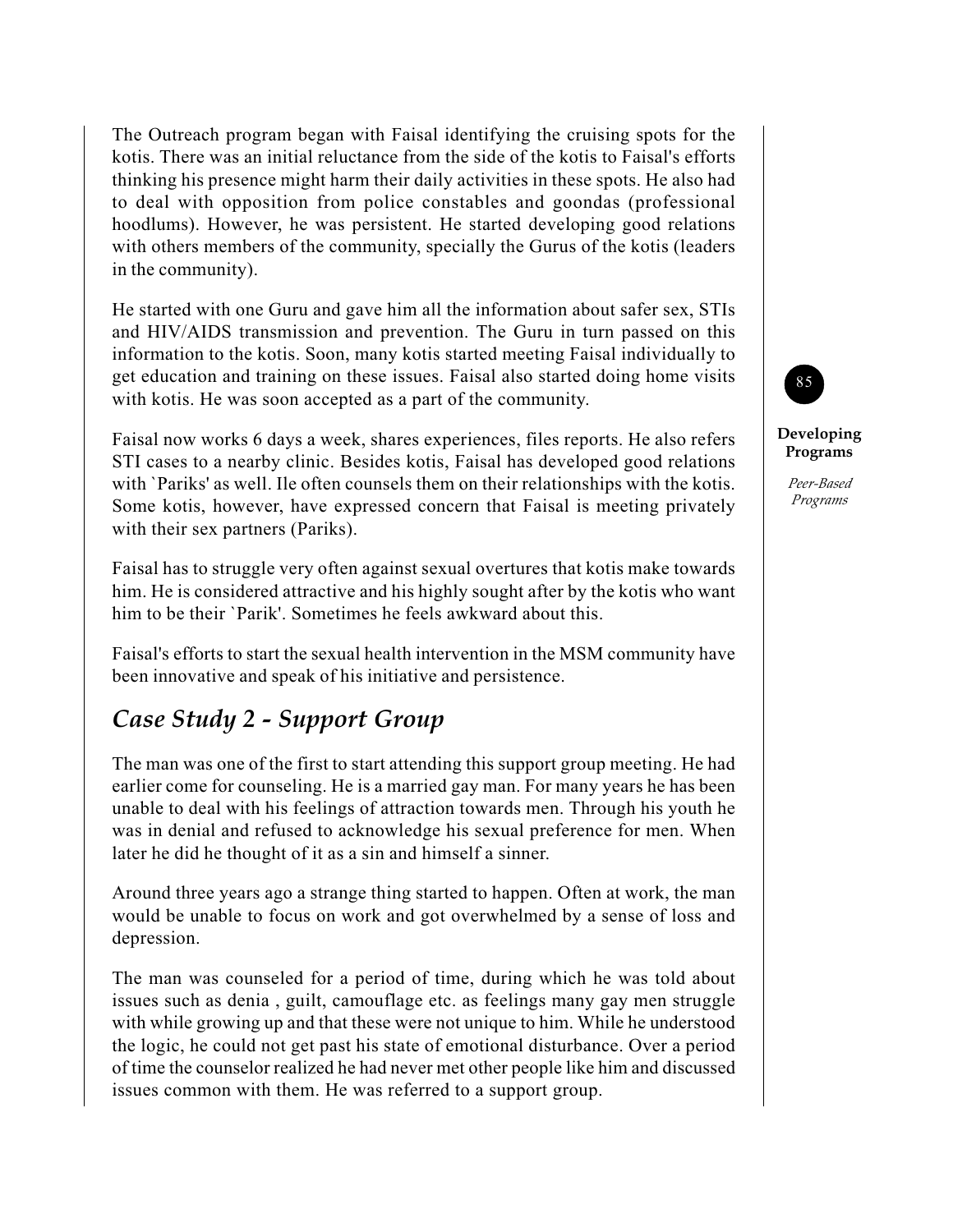After he started attending the support group, he got the opportunity to express his anguish and helplessness openly in front of other gay men. This eased off the pressure a bit. He gradually became a regular and active member of the group. He takes the meetings very seriously and uses them as an opportunity to express himself, as also to hear other people and connect with their experiences.

Around seven months after starting to attend the support group, the man is almost totally free of his depression. He continues to come regularly for the meetings and acknowledges the role of a support group in helping him overcome his problem.

Recently however, the man got caught up in a difficult situation. He was traveling in a State transport bus with his brother in law and suddenly came face to face with the counselor. The counselor expressed great enthusiasm at this surprise encounter and asked the man how he was doing emotionally and why he had not attended the support group meeting the previous week. The man was at a loss for words since his brother in law was standing besides him. He avoided the questions as best he could and bid the counselor a quick farewell.

## *Case study 3 - Outreach*

At one of the well known public parks in the city an outreach worker approached a man who was in his late twenties. The man was looking and acting extremely tough but was obviously cruising. He seemed hesitant and uncomfortable when approached by our outreach  $(O/R)$  staff. The  $O/R$  worker started initiated a discussion with this man and the conversation slowly drifted to the subject of homosexuality.

The O/R staff asked the man if he was homosexual. At this suggestion, the man jumped and looked really offended. He said, " Do I look like a Chakka (eunuch) to you? For your information, I am happily married with kids. I'm a man." He went on to ask," Do you know what a man is?" He said, "A man is the one who penetrates. I penetrate all these boys in the park", he explained happily, trying to drive home the point that he was a `real man'. He went on to ask, "Do you know what a woman is?" He said, "A woman is the one who gets penetrated. All these boys here who are effeminate and get penetrated are the ones who are the Chakkas." The O/R worker felt quite uncomfortable about the man referring to people in the park as "Chakkas". He was also concerned at this point how seriously this man would take him since the O/R worker himself is a koti.

The O/R worker overcame his initial hesitation and gave the man information about safer sex specifically, condom usage during anal sex. The man was a bit concerned after speaking to the O/R worker. He was worried if the O/R worker would speak about this interaction to anyone else who visits the park. After listening to the O/R worker for a while, the man excused himself and left the park hurriedly.



**Developing Programs**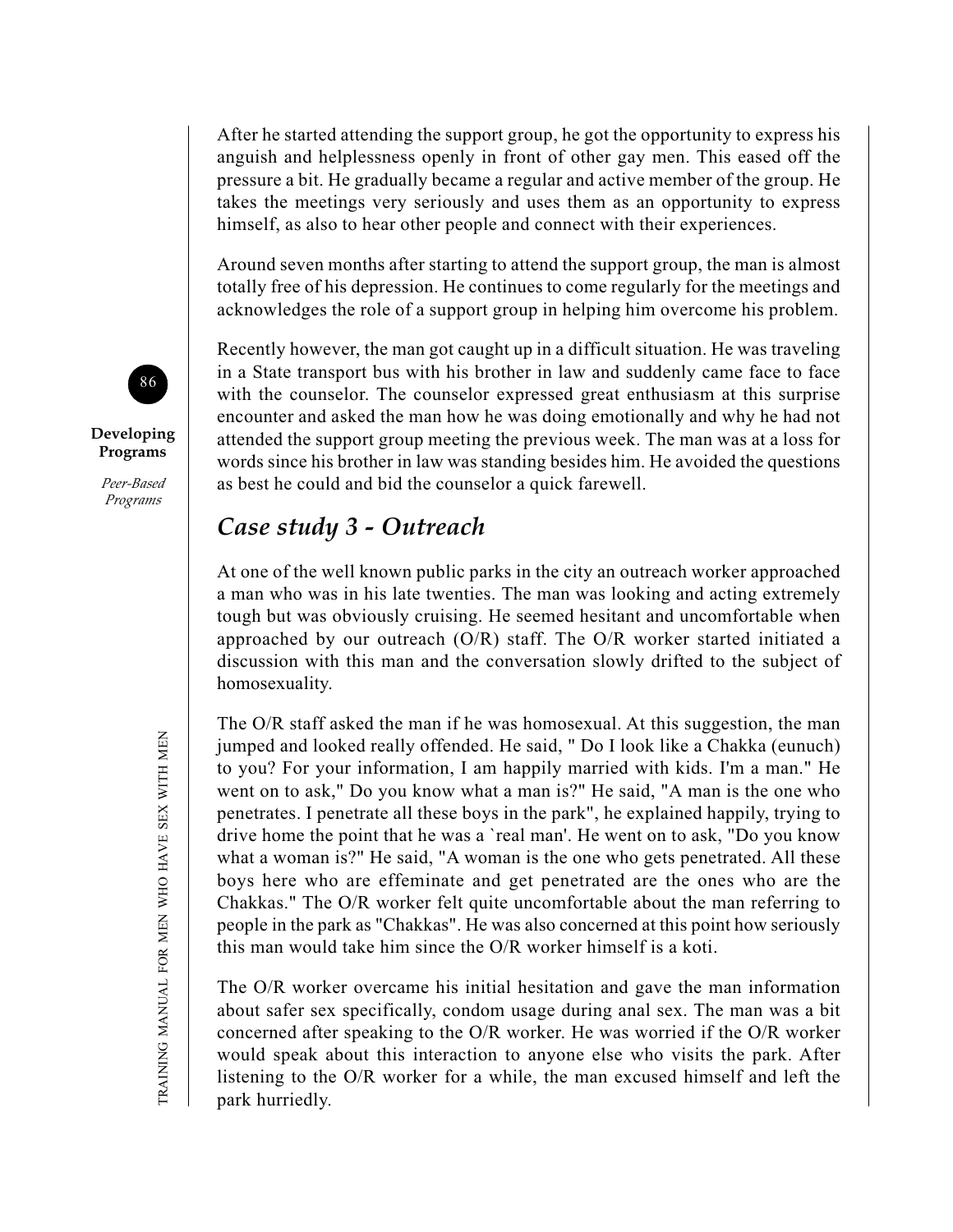#### *Notes for Facilitator:*

- It may not be necessary for the small groups to report back the point is to generate some thinking amongst the participants - not to reach agreed conclusions. The intention is to explore what peer-based service delivery is and when it is effective to use it and when it may not be effective to use it.
- If the agency does not have experience in outreach then it is important to introduce key elements of needs assessment, mapping, rapport building, providing services, referral to other services, monitoring, creativity in maintaining interest - with specific reference to MSM and sexual health requirements (information, condoms, counseling, access to STI services).



**Developing Programs**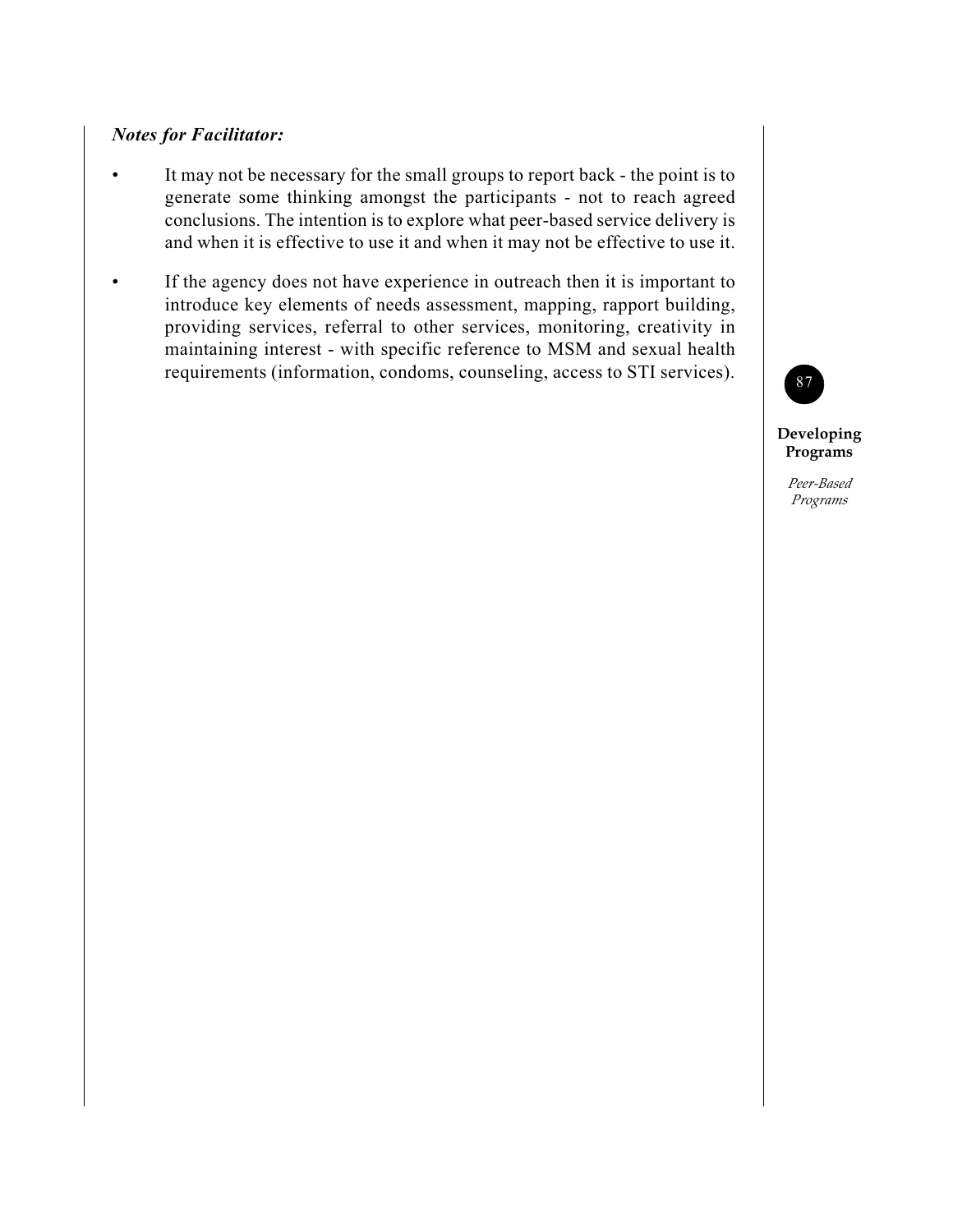# *Section 8: Networking (Total Time 1 hours)*

This section addresses ways in which an agency can coordinate their activities with others to strengthen a combined response to the sexual health needs of MSM and gay men.

8.1 *Building Networks and Partnerships:* To increase awareness of the importance of starting networks of agencies that work in the area of the sexual health for men who have sex with men and gay men.

*Time:* 1 hour



**Developing Programs**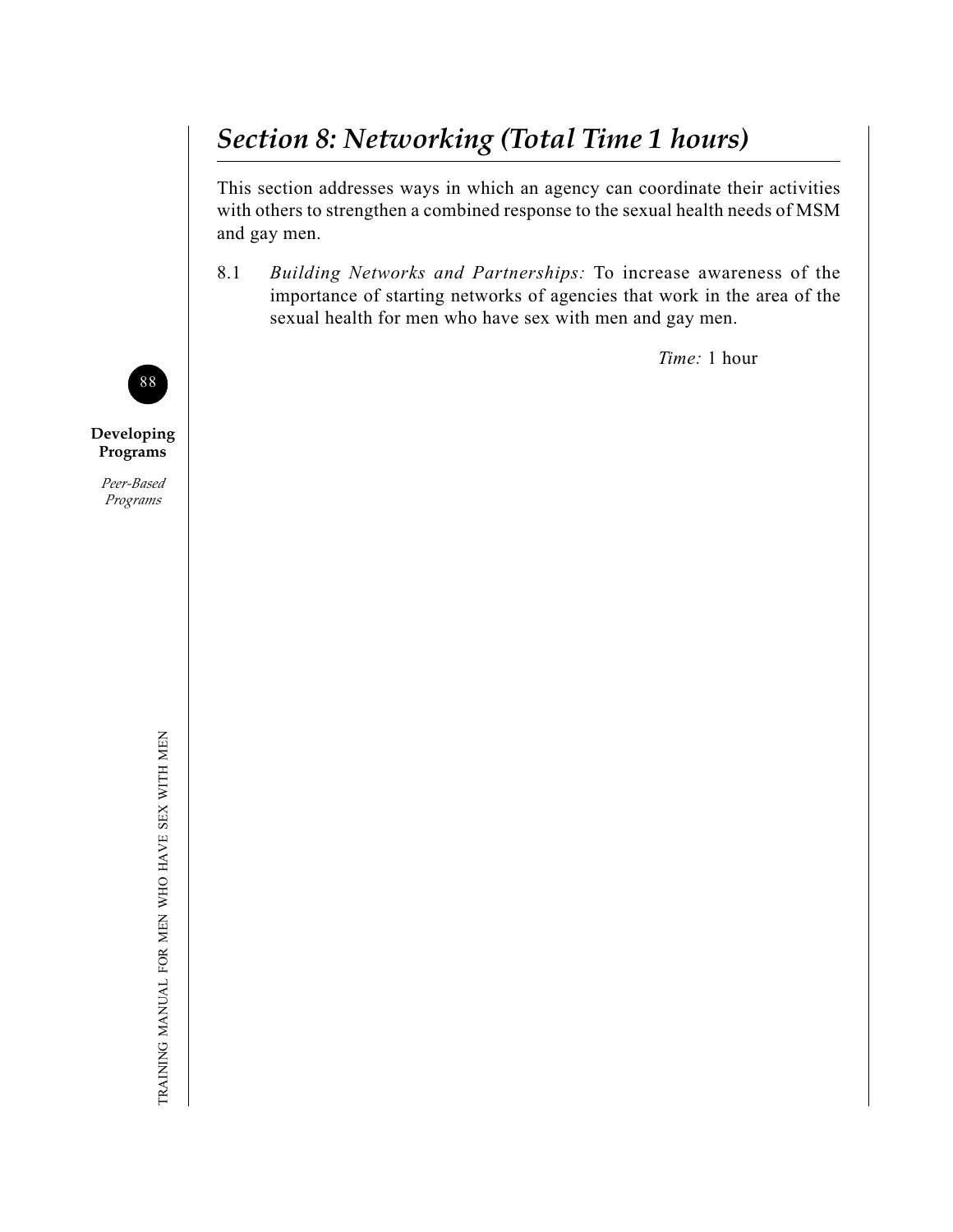# *8.1 Building Networks and Partnerships*

# *Purpose:*

To increase awareness of the importance of starting networks of agencies that work in the area of the sexual health for men who have sex with men and gay men.

*Time :* 1 hour

*Materials :* Flip chart paper and markers

## *Process:*

1) In the larger group, facilitate an informal discussion about how to build partnerships and/or network.

Address the following:

Why build networks? What are the objectives?

With whom do you network?

What will be the activities of the network?

With what resources do you build a network?

What are the different roles within the network? What are the strengths and weaknesses of each member agency?

How does the network communicate - meetings, e-mail, etc.?

- 2) Draw a diagram of four concentric circles, with a small circle in the centre, and three circles around it, each one larger than the last. In the centre circle write the name of the NGO(s) represented in the training. (If participants belong to more than one NGO they could be separated into smaller groups according to their agencies.)
- 3) In the second circle, ask the participants to write or draw the communities their NGOs work with - including current and/or future work with MSM, gay men and sexual health.
- 4) In the outside circle, ask them to write or draw the opportunities and challenges which influence (or will influence) their work with MSM, gay men and sexual health.
- 5) In the empty third circle, ask them to write or draw the partners (other agencies working with MSM, gay men, feminist organizations, hospitals, religious organizations, police, media, government departments, etc.) that could help the NGO address the opportunities and challenges.



#### **Networking**

*Building Networks and Partnerships*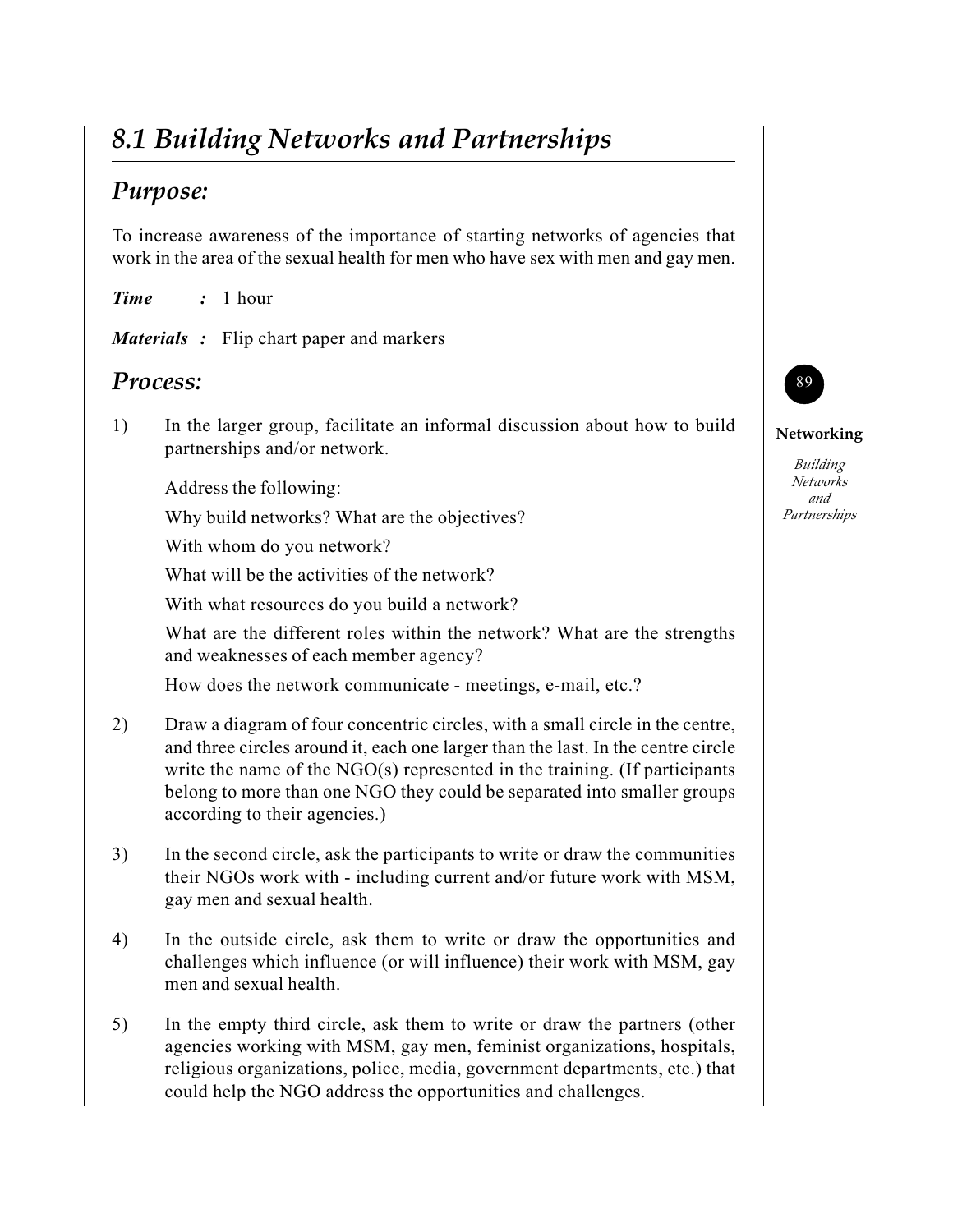6) Ask the following questions to generate discussion:

*What does the diagram show about the number of people and organizations that influence the NGO's work?*

*Which challenges identified in the outer circle most affect the communities the NGO works with (with specific attention to MSMand gay men)? Why have these challenges arisen? What people and organizations influence them?*

*Which partners has the NGO worked with before?*

*What are the advantages and disadvantages of networking?*

*How will the participants' organization( s) be perceived by others (MSM and gay men, funders, partner agencies, other NGOs, etc.) after increasing work with MSM and gay men?*

#### *Notes for Facilitator:*

- Emphasize the difference between the communities an NGO works with in its programs (in the second circle) and the groups it works with in its partnerships (in the third circle). It is important that participants are clear about this difference.
- Encourage participants to be imaginative about partners not just mapping conventional ones (such as donors and government), but others as well (such as lawyers and night club owners). Encourage participants to be creative in drawing their partnerships (draw a picture when possible).

#### **ABCs of Networking**

- Planning a framework for networking
- Setting goals for networking
- Who to network with and what to do with them
- Appreciate different perspectives
- Benefits and constraints
- Negotiation

What type of networks

- Issue driven network
- Service driven network
- $\blacklozenge$  Location driven network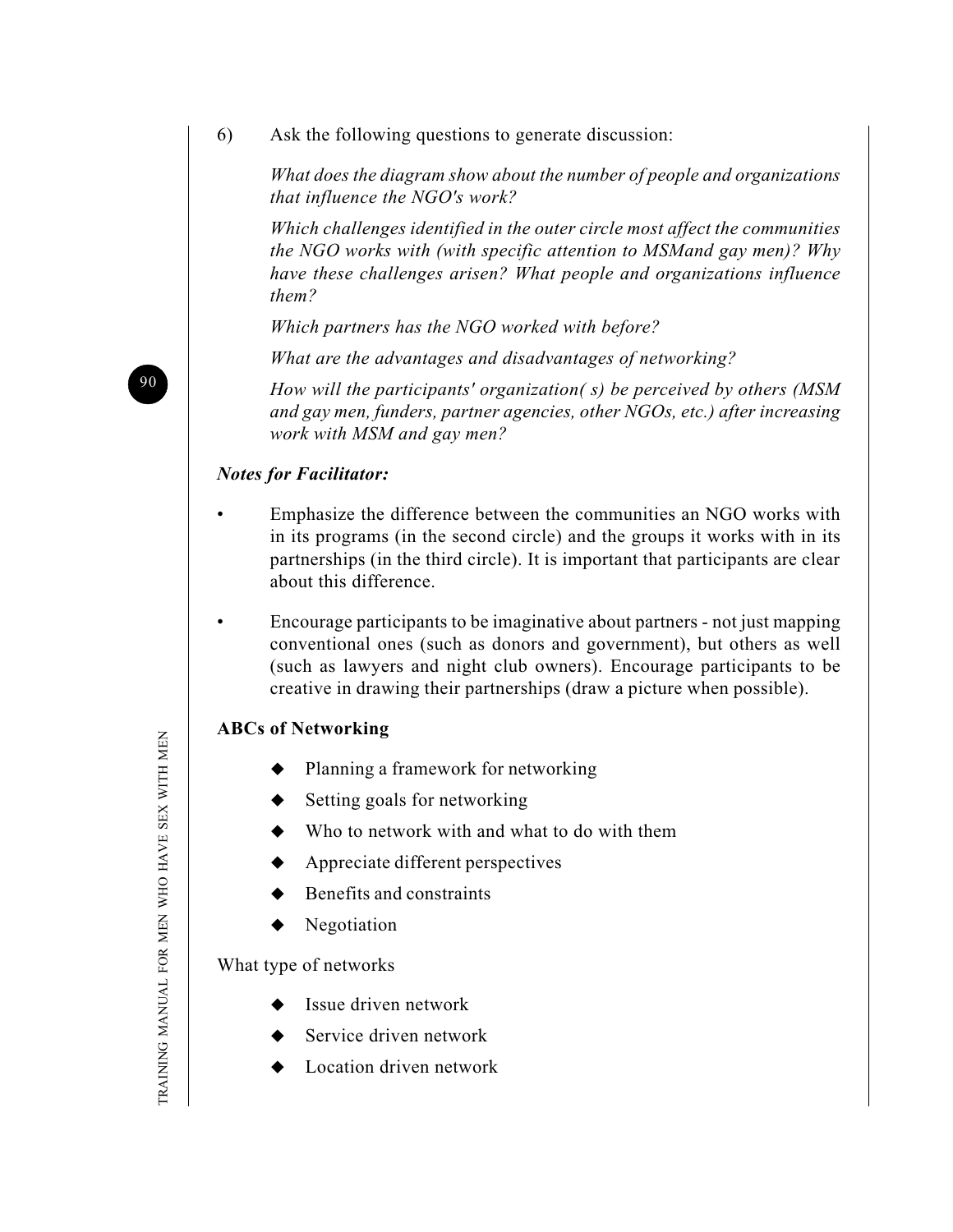# *Section 9: A Short Term Action Plan* **(Total Time 1 hour 30 minutes )**

This section provides the opportunity for staff to prepare a draft of initial ideas for a short-term action plan for the agency to identify what it can or will do in relation to sexual health of MSM and gay men.

There are two activities in this section:

9.1 *Developing a Short Term Action Plan:* To devise objectives, activities and a time-line for a short term action plan for an agency to move forward from this training and implement some kind of action in regard to the sexual health of MSM and gay men.

*Time:* 1 hour

9.2 *Wrap Up/Closure:* To bring the training to a closure by enabling participants to share their feelings about the training and other participants.

*Time:* 30 minutes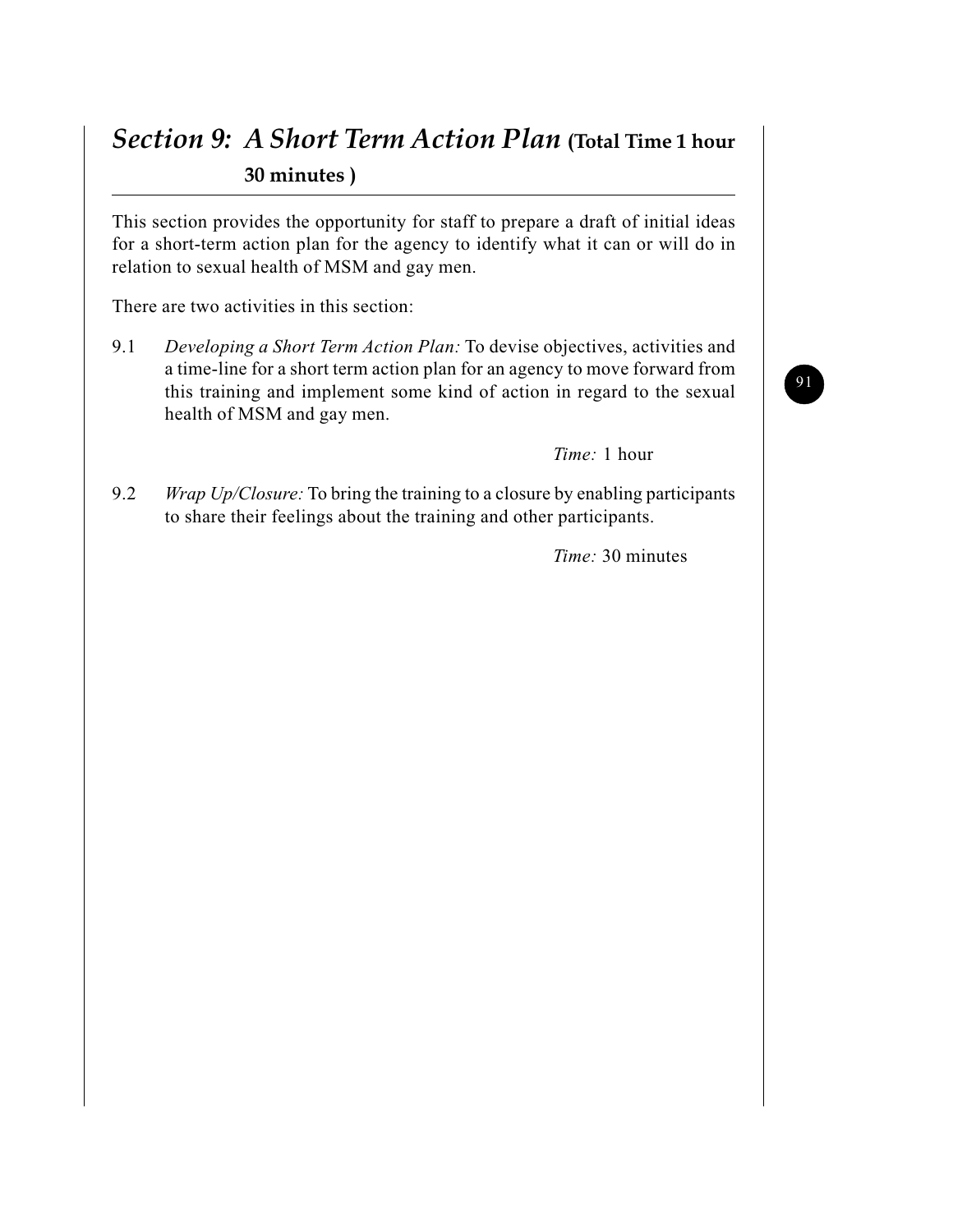# *9.1 Developing a Short Term Action Plan*

## *Purpose:*

To devise objectives, activities and a timeline for a short-term action plan for an agency to move forward from this training and implement some kind of action in regard to the sexual health of MSM and gay men.

*Time :* 45 minutes

Materials : Flip chart paper and markers

## *Process:*

**A Short Term Action Plan**

92

*Developing a Plan*



that their NGOs need to do in order to begin. or improve services to MSM and gay men on separate bits of paper.

- 2) The groups then draw timelines for each NGO on flipchart paper on the floor. Participants can then place the bits of paper according to whether they should be done now, soon or later.
- 3) Using the timeline, facilitate a discussion about the specific steps that their agency can take over a 3 - 6 month period that will keep momentum and learning going. What activities from this section could they begin with their agency- For example, reviewing policy, assessing programs, identify possible areas the agency can initiate work over time - make links with other agencies working in this field, doing additional training, etc. What are some of the different resources, skills development and capacity building the NGOs' require to carry out their planned activities? Make a list. Ensure that the lists are attached to a specific activity to ensure that they are useful.

Examples:

training on various issues (advocacy, documentation, etc.) assistance setting up the service/program seeking funds

research

resource material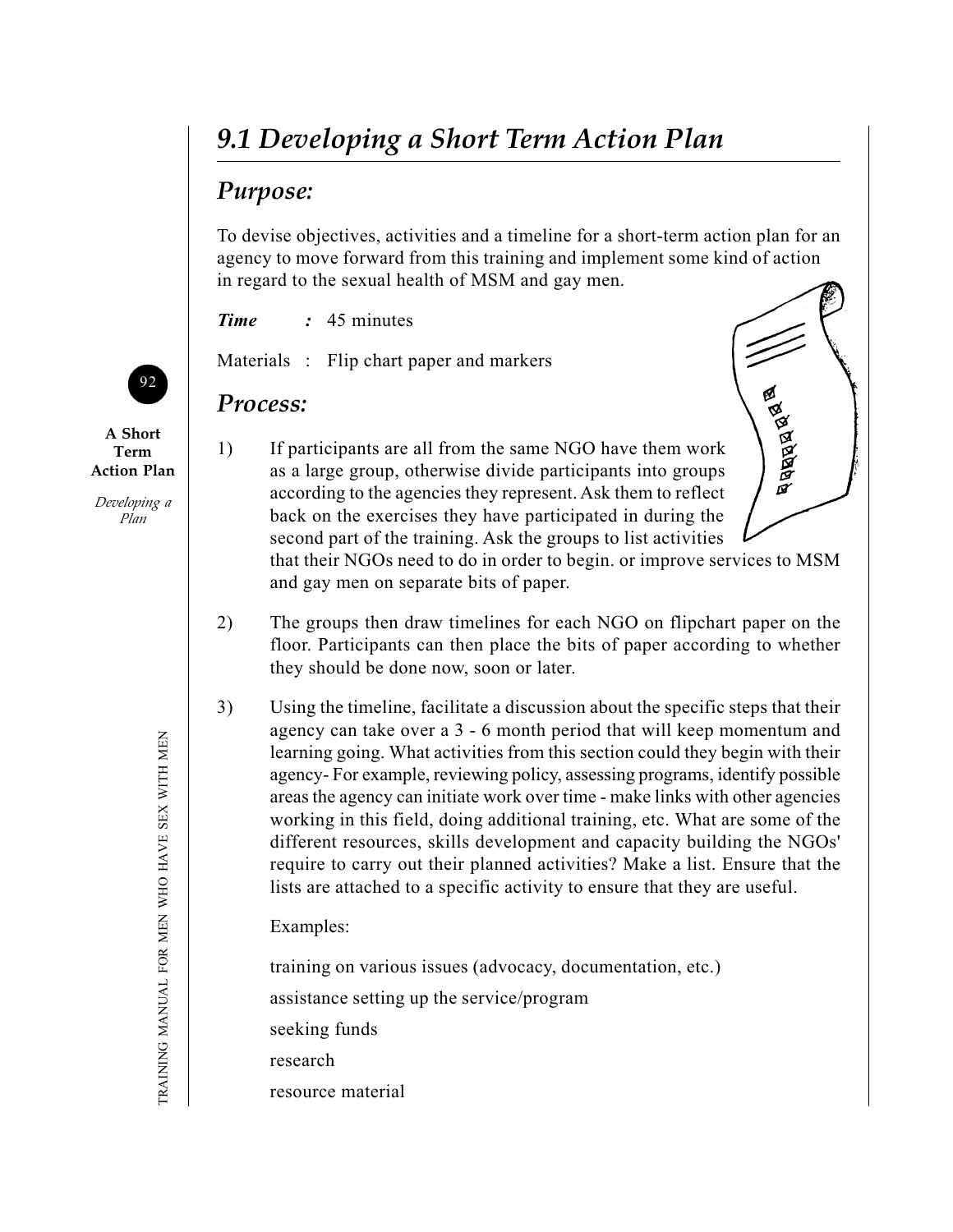space support from the local community consultation with MSM and gay groups monitoring and evaluation staff and/or volunteers networks

4) Ask the entire group to brainstorm a list of different organizations that can assist their agency in working with MSM, gay men and sexual health. Where can they go to access support for further capacity building? Where can they go for information? What resources are available - other agencies working with MSM and gay men, organizations doing similar work, health care facilities, the Internet, etc.

#### *Notes for Facilitator:*

Participants should be realistic and not try to go too far too fast.

93

**A Short Term Action Plan**

*Developing a Plan*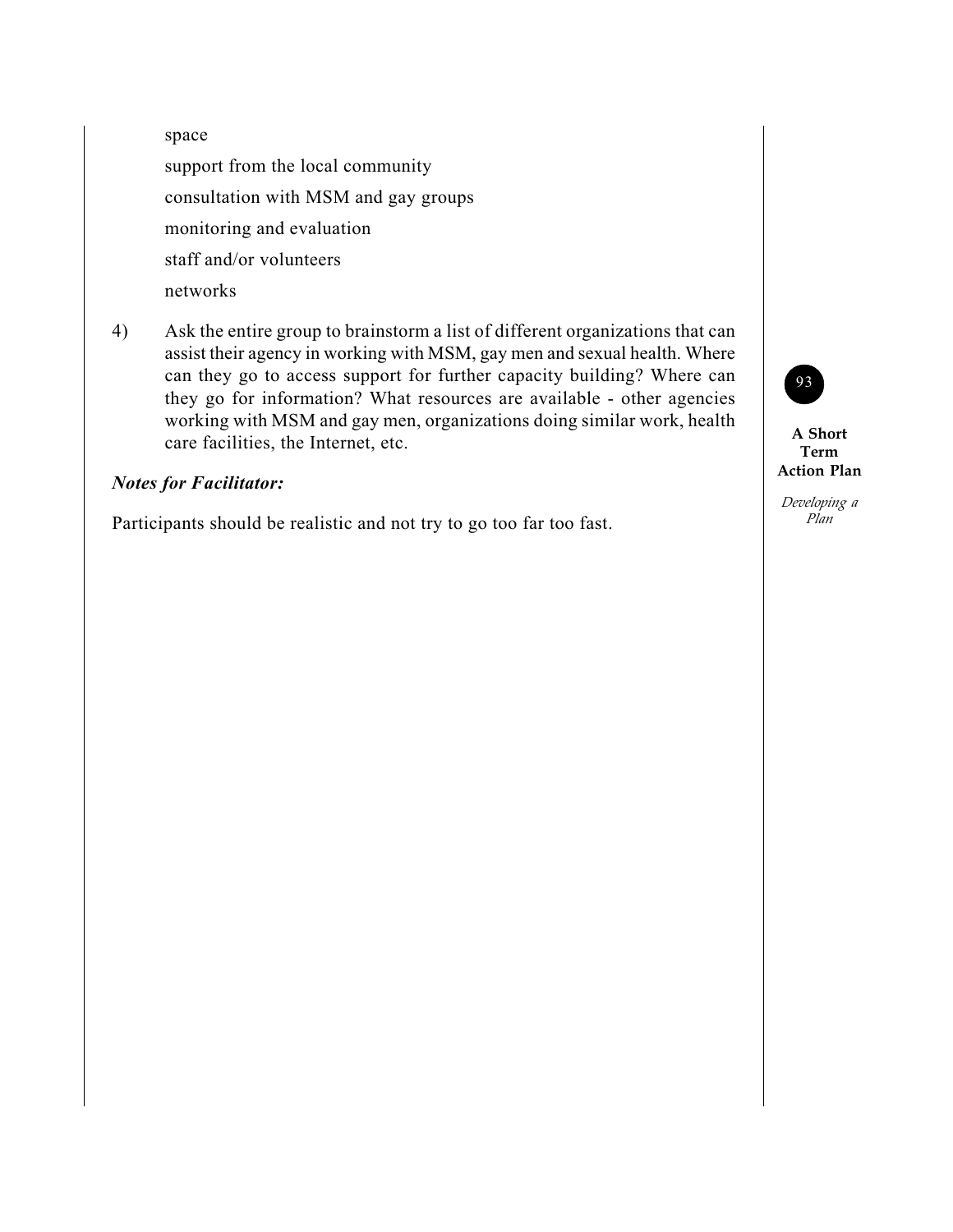# *9.2 Wrap Up/Closure*

## *Purpose:*

To bring the training to a closure by enabling participants to share their feelings about the training and other participants.

*Time: :* 30 Minutes

*Materials :* a spool of string

## *Process:*

**Warp up/ closure**

- 1) Ask the participants to stand in a circle. One of the facilitators will start by tying the string around her or his finger. After doing so, the facilitator will explain that everyone must share one thing that they have learned from the training.
- 2) Then they must choose someone in the circle (who does not already have the string tied around her or his finger) and say the participant's name and one thing they have learned from that person. They must then pass the spool of string to that person. Each person will do the same until everyone in the circle (including the facilitators) have tied the string and spoken.
- 3) In closing, the facilitator will comment on the "web" of learning and relations that has been created during the training. The facilitators will thank the participants for their participation.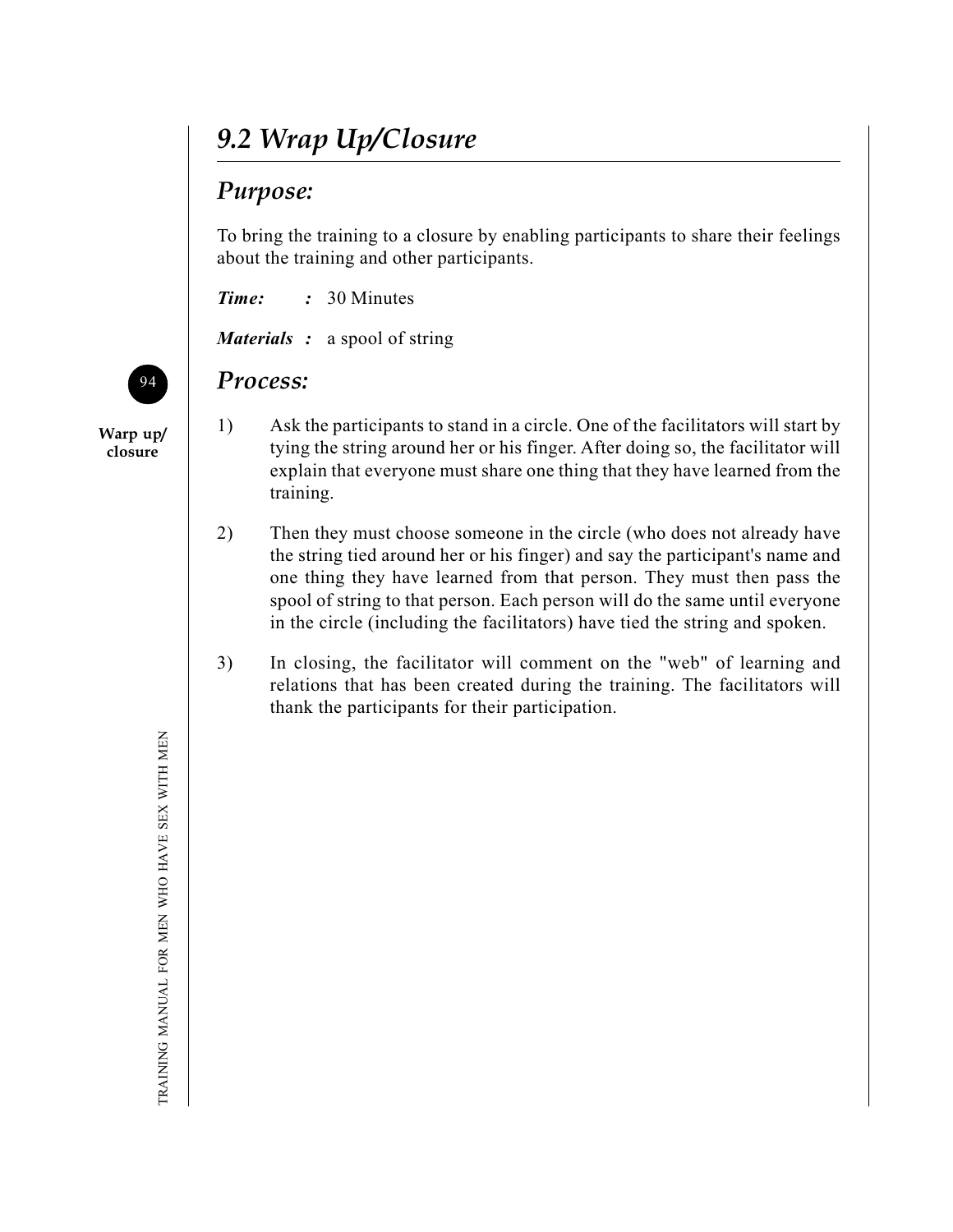# *Appendix 1*

# *Organizations working with MSM and Gay Men*

### **The Milan Project**

C/o Naz Foundation India Trust P.O. Box 3910 Andrews Gunj New Delhi-110049 Ph: 6567049/3929 E-mail: milanproject@hotmail.com *For Gay, Bisexual & Transgender men*

### **Sangini**

C/o Naz Foundation India Trust PO Box 3910 Andrews Gunj New Delhi 110049 Helpline: Tuesday and Friday 6 to 8 PM, Tel: 6851970/71 E-mail: sangini97@hotmail.com *For Lesbian, Bisexual and transgender women & women exploring their sexuality*

### **Bombay Dost**

105A, Veena Beena Shopping Center Opposite Bandra Station Bandra (W) Bombay 400 050 *For gay men and lesbians.*

### **Humsafar Center**

P.B. No. 6913 Santa Cruz (W) Bombay 400 054 Voice mail: (22) 972-6913 Drop-in center operated by Humsafar Trust for gay men and lesbians. Meets Fri 6-9 pm.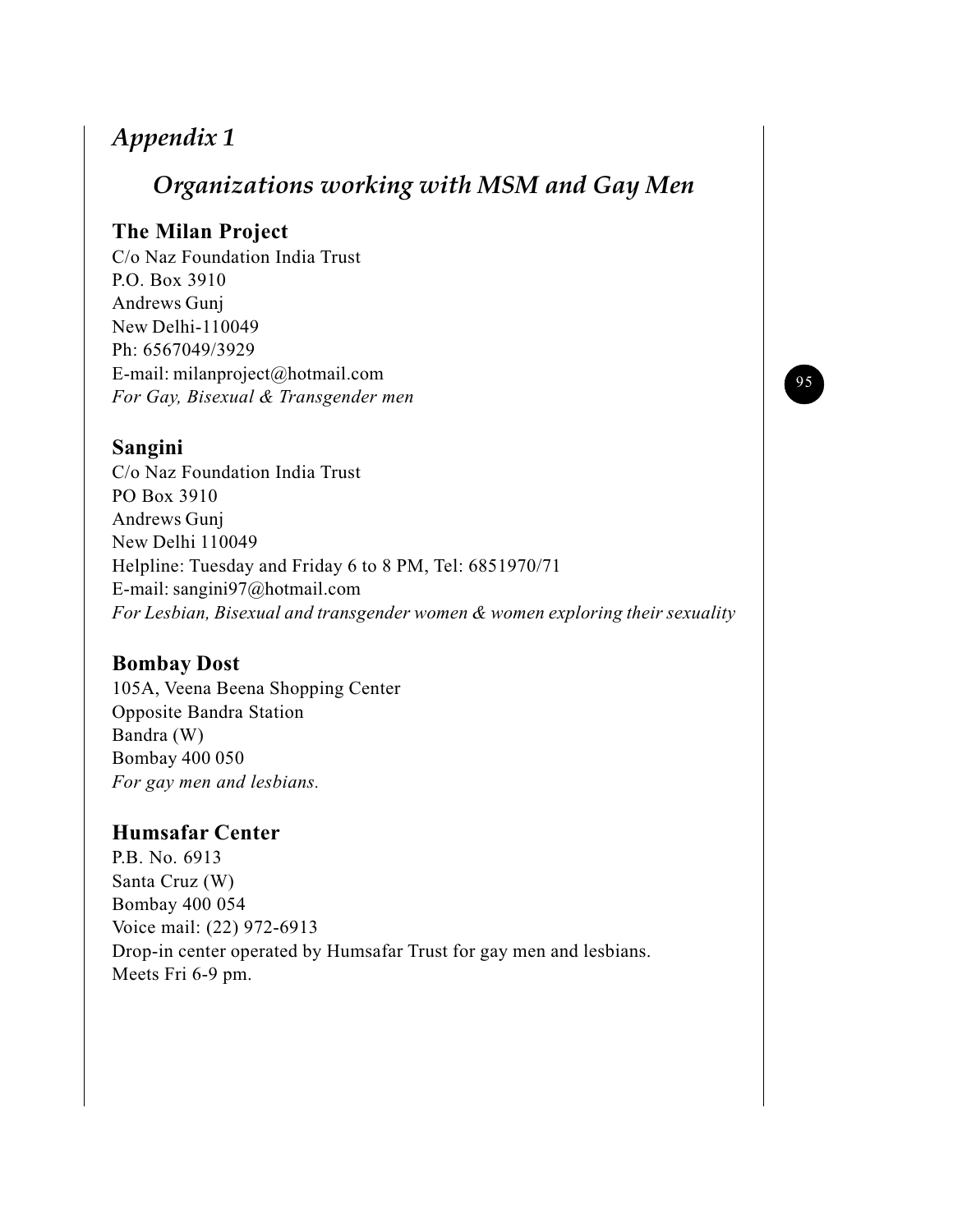### **Praajak Welfare Society**

468 A Block K New Alipur Calcutta 700 053 *HIV/AIDS, sexualities and sexual health action group.*

### **Pratyay**

Gay men's support group E-mail: pratyay@hotmail.com, anindya\_hajra@rediffmail.com



## **Sahodaran**

C/o Prakriti 6, Jaganathan Road, Nungambakkam, Chennai, TN 600 034 E-mail : sahodaragmd3.vsnl. net. in

### **Friends India**

Post Box 366 GPO Lucknow UP 226 001 Ph:(522)275-905

### **Bharosa Project**

21 /6/5 Peerpur House 8 Tilak Marg Lucknow UP 226 OOlPh: (522) 275-905 Daily 4-6 Pm except Thur E-mail: bharosatrust@usa.net

## **Udaan Trust**

P.O. Box No. 6793, Sion Mumbai - 400 022 Maharashtra E-mail : udaanpanchis@yahoo.com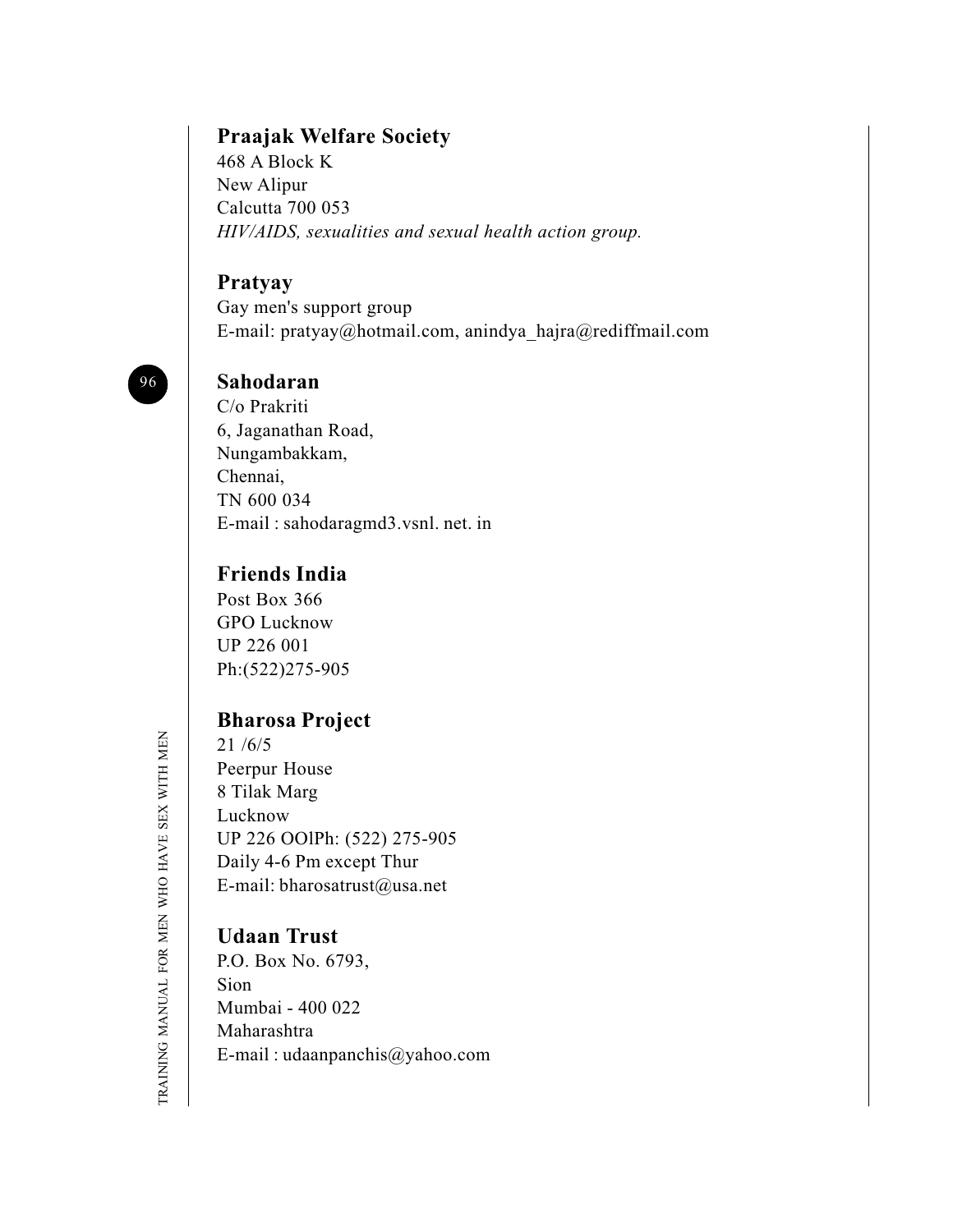### **HASAB**

3/18 lqbal Road Mohammadpur Dhaka Bangladesh E-mail: hasab@bdmail.net

### **Bandhu Social Welfare Organisation**

E-mail: shale\_a@hotmail.com

## **Alliance Lanka**

100/1 D.S. Senanaygke mawelha Colombo-08 Sri Lanka E-mail: alliance@sri.lanka.net

## **Companions On a Journey**

PO Box 48 Wattala Sri Lanka E-mail: coj@sri.lanka.net

## **Alliance for South Asian AIDS Prevention**

(ASAP) 20, Carlton Street, Suite 126, Toronto Canada E-mail: aids@interlog.com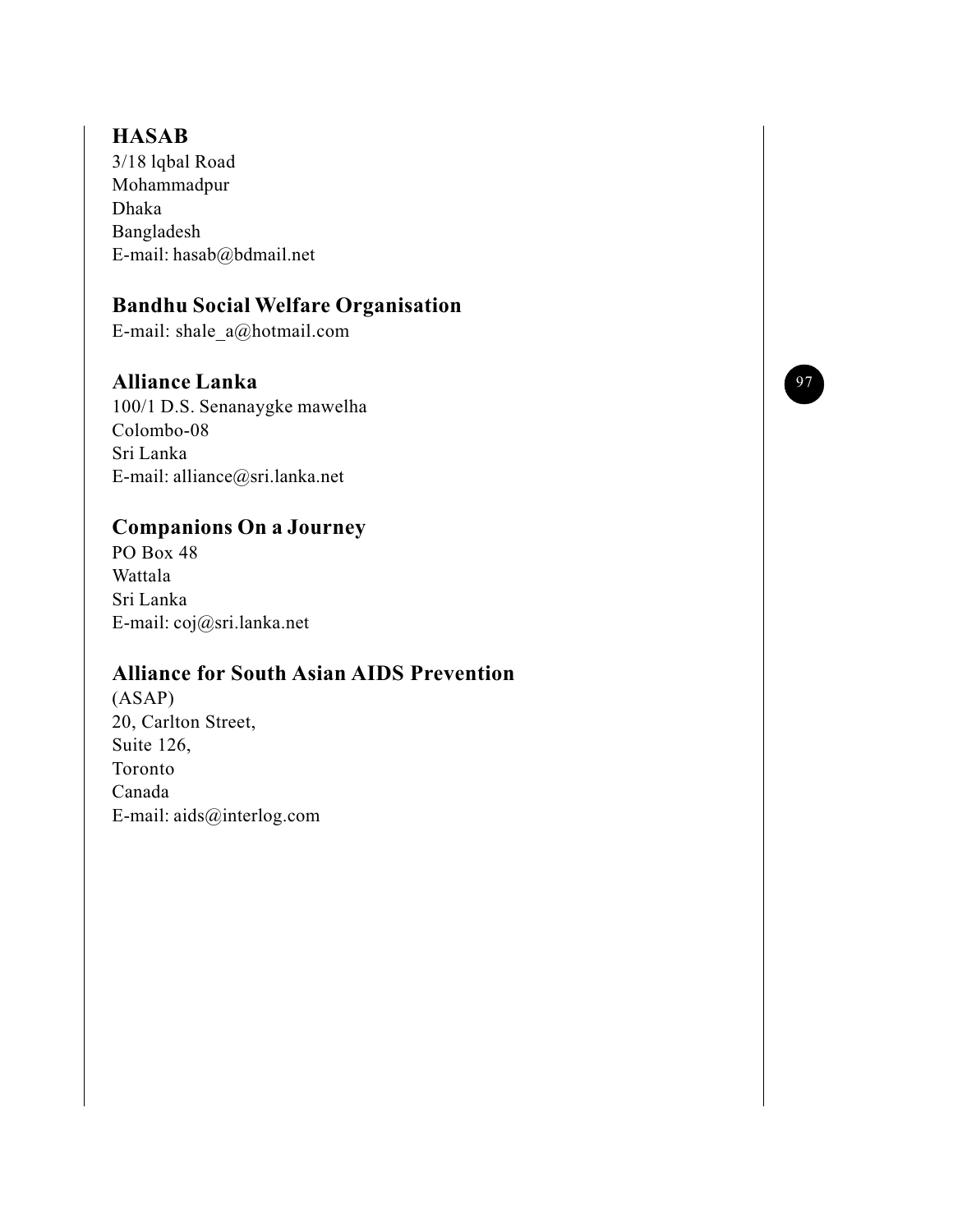# *Appendix 2*

# *AGENDA*

# *Day 1*

| 10:00 | Welcome and Introduction      |
|-------|-------------------------------|
| 10:15 | Logistics                     |
| 10:20 | Ice Breaker                   |
| 11:00 | Expectations                  |
| 11:30 | Tea Break                     |
| 11:45 | Goals of Training             |
| 11:55 | Outline of Training           |
| 12:05 | <b>Ground Rules</b>           |
| 12:35 | Lunch                         |
| 1:45  | Energizer                     |
| 2:10  | <b>Sexuality Circle Game</b>  |
| 3:30  | Tea Break                     |
| 3:45  | Sexual Vocabulary             |
| 4:30  | Feedback                      |
| Day 2 |                               |
| 10:00 | Recap                         |
| 10:15 | <b>Body Mapping</b>           |
| 11:45 | Tea Break                     |
| 12:00 | <b>MSM Gay Erotic Zones</b>   |
| 12:45 | Lunch                         |
| 1:45  | Energizer                     |
| 2:00  | Attitudes                     |
| 3:00  | Gender                        |
| 3:45  | Tea Break                     |
| 4:00  | Cultural, Social Expectations |
| 5:30  | Feedback                      |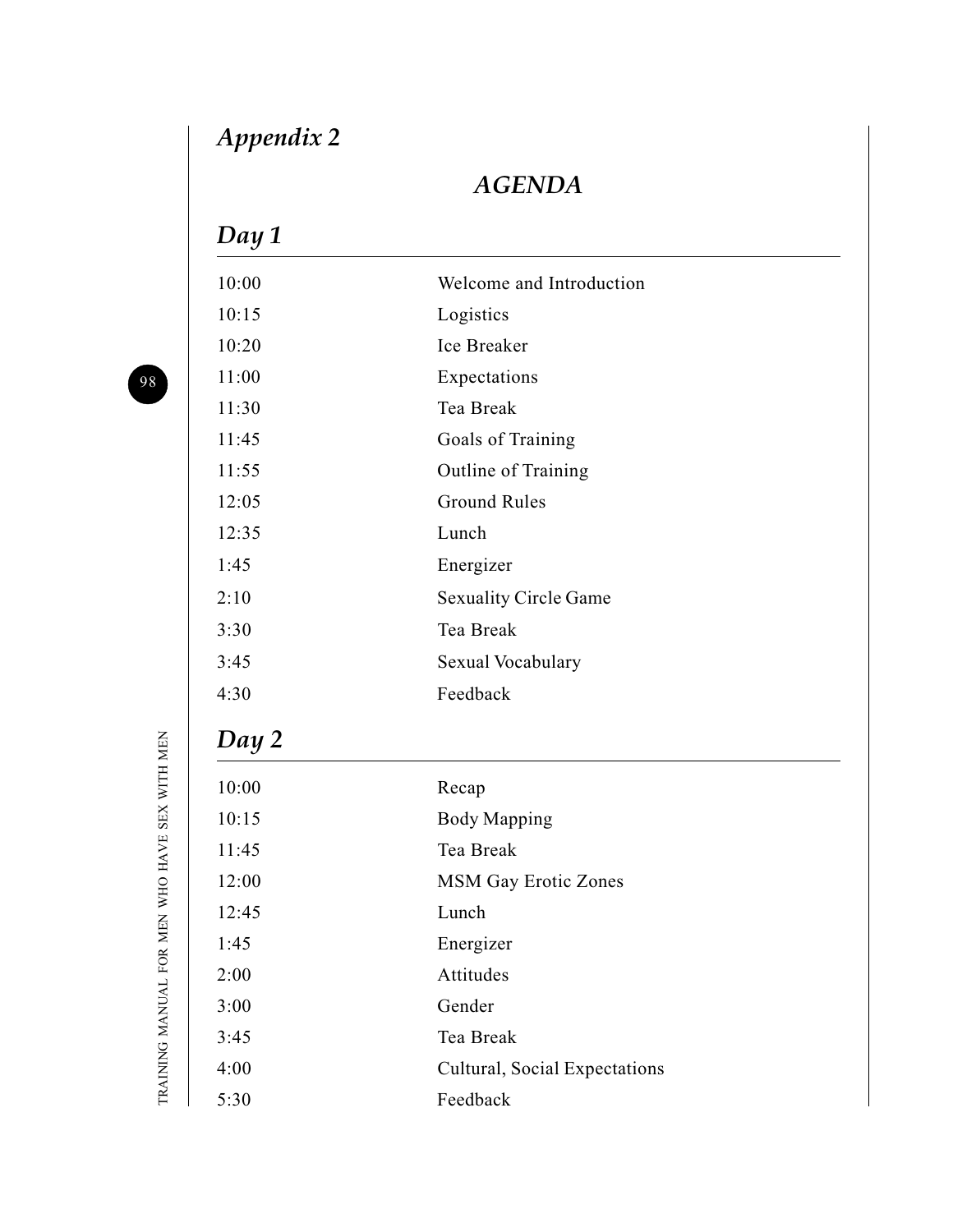# *Day 3*

| 10:00 | Recap                        |
|-------|------------------------------|
| 10:15 | MSM and Gay Men's Behaviour  |
| 11:45 | Tea Break                    |
| 12:00 | Race Course Game             |
| 1:15  | Lunch                        |
| 2:15  | Energizer                    |
| 2:30  | What is Sexual Health?       |
| 3:00  | Transmission of STIs         |
| 3:45  | Tea Break                    |
| 4:00  | <b>Brainstorming of STIs</b> |
| 5:00  | Prevention of STIs           |
| 6:00  | Feedback                     |
|       |                              |

# *Day 4*

| 10:00 | Recap                           |
|-------|---------------------------------|
| 10:15 | Vulnerability and Risk Taking   |
| 11:45 | Tea Break                       |
| 12:00 | Reducing Vulnerability          |
| 1:00  | Lunch                           |
| 2:00  | Energizer                       |
| 2:15  | Why Have Services for MSM       |
| 3:15  | <b>Reviewing Major Programs</b> |
| 4:00  | Tea Break                       |
| 4:15  | Diagnosis, Treatment and Care   |
| 5:15  | Feedback                        |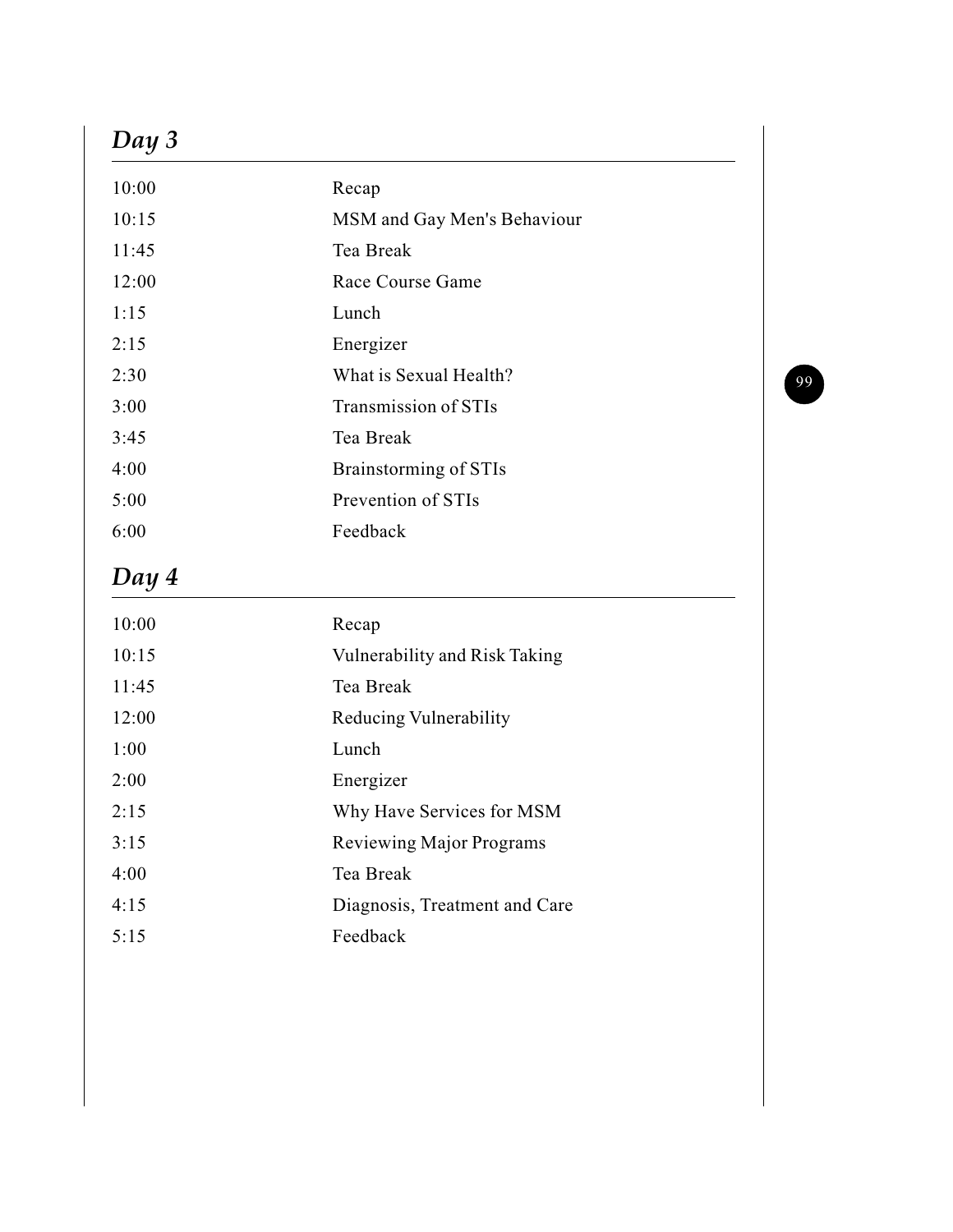# *Day 5*

| 10:00 | Recap                         |
|-------|-------------------------------|
| 10:15 | Working with MSM in Community |
| 11:15 | Tea Break                     |
| 11:30 | Advocacy                      |
| 12:20 | Involvement of MSM            |
| 1:30  | Lunch                         |
| 2:15  | Energizer                     |
| 2:30  | Peer-Based Programs           |
| 3:30  | <b>Building Networks</b>      |
| 4:20  | Tea Break                     |
| 4:30  | <b>Short Term Action Plan</b> |
| 5:15  | Wrap Up                       |
|       |                               |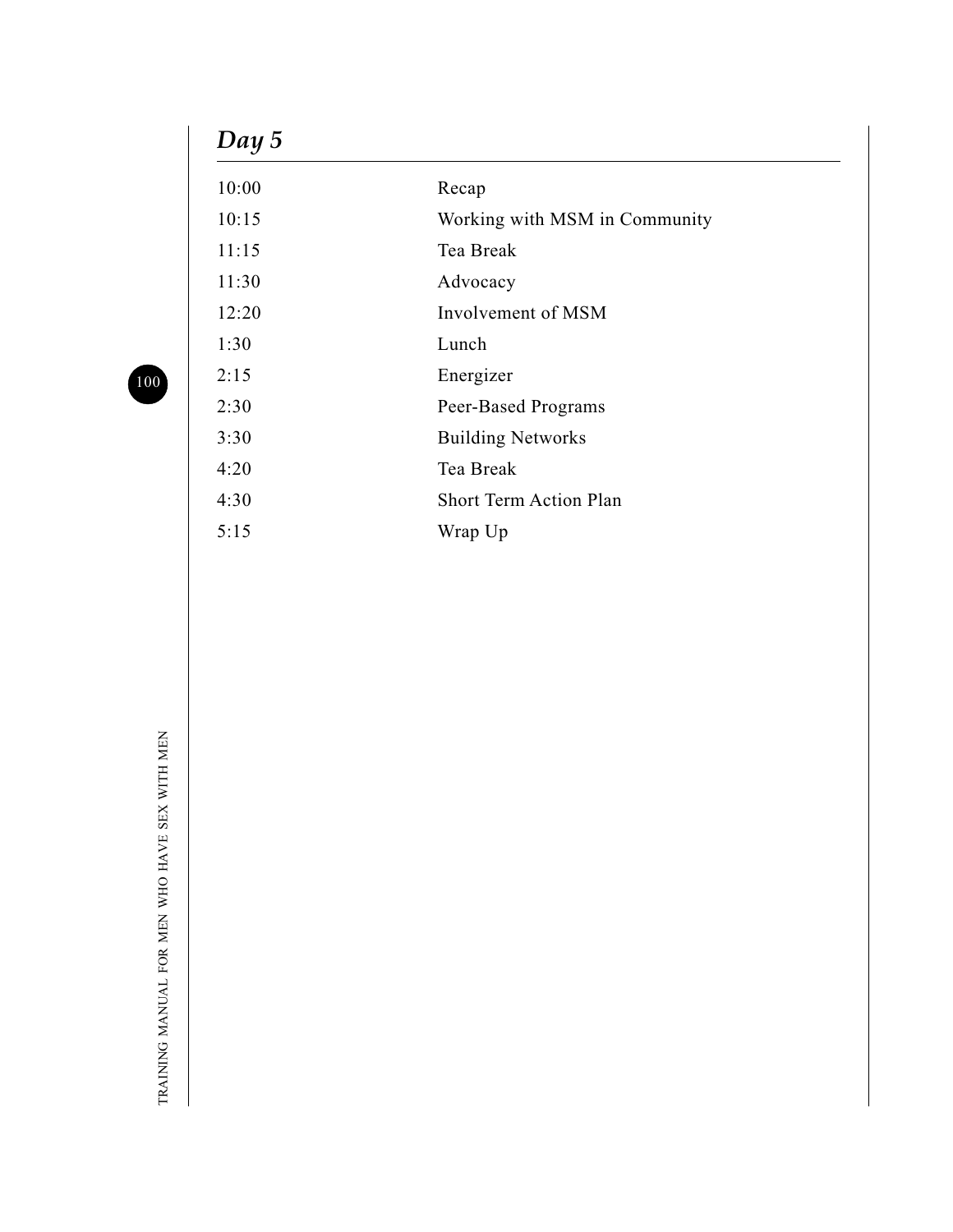# *Appendix 3*

# *Role Plays for Exercise 5.4*

### *Scenario 1.*

Vinod is 19, a koti and male sex worker who works mainly in parks at night. He is not very proud of his work but feels he has no choice because he has no other professional skill or training. He is completely out of money this day. Kumar is 37, a businessman who is married but sometimes looks for sex with men and will pay for it when he has to. Kumar is not very comfortable with his sexuality and can be rough. Vinod is not physically very strong. Kumar knows about STIs and HIV but assumes this does not really relate to him. He doesn't enjoy using condoms. Tonight he is a bit unhappy. Kumar visits the park and meets Vinod - he wants him badly.

### *Scenario 2.*

Suresh and Sachin are in their early twenties, graduating from university and in love. Sachin is happy with his sexuality but is very private about it. Suresh is very confused. Recently the pressure has increased from Suresh's family for him to marry. In a fight with his father he told him he thought he was a homosexual and his father threw him out of the house. Suresh went and had a few drinks and now has gone to Sachin's house. He is in his room and wants to have sex to wash away the fight with his father. He doesn't want to use a condom because he wants Sachin to prove his love for him. He gets a bit noisy from time to time and Sachin is worried about his family hearing what is going on.

### *Scenario 3.*

Ashok and Geeta are newly married - arranged by their families. Ashok prefers sex with men but he likes and respects Geeta and is happy to marry and raise a family. Soon after the marriage he learns that an old partner of his has tested HIV positive. Ashok has never had an HIV test. He knows he may have been exposed to HIV. Gceta is very keen to start a family and enjoy her new married life. Sex had been going OK since the marriage but suddenly has stopped. She is very strong willed and determined that things should get moving again!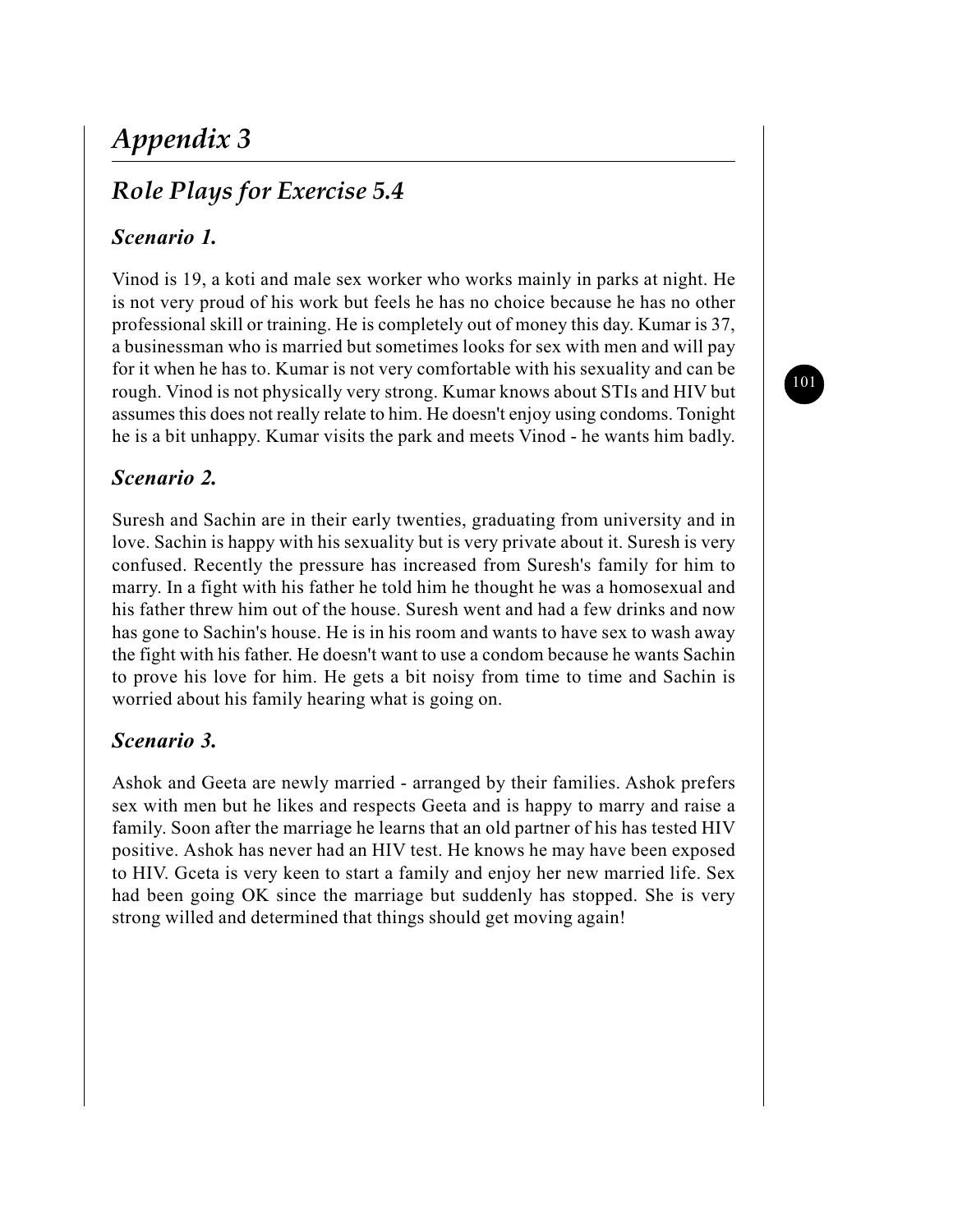# *Appendix 4*

## *Case Studies for Exercise 7.4*

### *Case Study 1 - Outreach*

The Outreach program of a particular organization was designed keeping in mind the needs of the MSM community. This was followed by a recruitment process in which community workers were chosen depending on skills and interest. Faisal was chosen as an outreach worker for the S TI and HIV/AIDS risk reduction project. Faisal is from the MSM community. His selection was based on his sincerity, interest and enthusiasm. He is 29, single and Muslim.

The Outreach program began with Faisal identifying the cruising spots for the kotis. There was an initial reluctance from the side of the kotis to Faisal's efforts thinking his presence might harm their daily activities in these spots. He also had to deal with opposition from police constables and goondas (professional hoodlums). However, he was persistent. He started developing good relations with others members of the community, specially the Gurus of the kotis (leaders in the community).

He started with one Guru and gave him all the information about safer sex, STIs and HIV/AIDS transmission and prevention. The Guru in turn passed on this information to the kotis. Soon, many kotis started meeting Faisal individually to get education and training on these issues. Faisal also started doing home visits with kotis. He was soon accepted as a part of the community.

Faisal now works 6 days a week, shares experiences, files reports. He also refers STI cases to a nearby clinic. Besides kotis, Faisal has developed good relations with `Pariks' as well. He often counsels them on their relationships with the kotis. Some kotis, however, have expressed concern that Faisal is meeting privately with their sex partners (Pariks).

Faisal has to struggle very often against sexual overtures that kotis make towards him. He is considered attractive and his highly sought after by the kotis who want him to be their `Parik'. Sometimes he feels awkward about this.

Faisal's efforts to start the sexual health intervention in the MSM community have been innovative and speak of his initiative and persistence.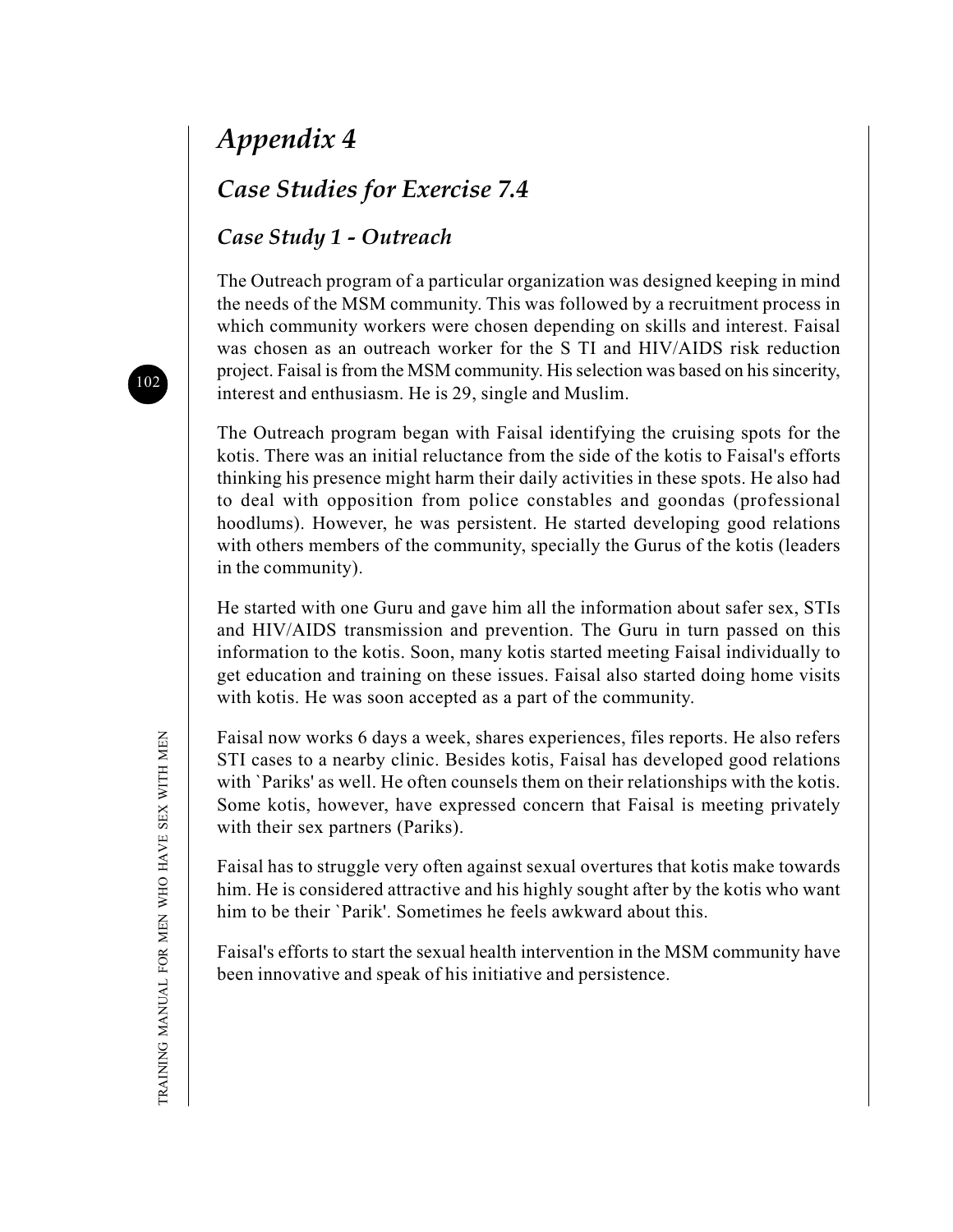### *Case Study 2 - Support Group*

The man was one of the first to start attending this support group meeting. He had earlier come for counseling. He is a married gay man. For many years he has been unable to deal with his feelings of attraction towards men. Through his youth he was in denial and refused to acknowledge his sexual preference for men. When later he did he thought of it as a sin and himself a sinner.

Around three years ago a strange thing started to happen. Often at work, the man would be unable to focus on work and got overwhelmed by a sense of loss and depression.

The man was counseled for a period of time, during which he was told about issues such as denial, guilt, camouflage etc. as feelings many gay men struggle with while growing up and that these were not unique to him. While he understood the logic, he could not get past his state of emotional disturbance. Over a period of time the counselor realized he had never met other people like him and discussed issues common with them. He was referred to a support group.

After he started attending the support group, he got the opportunity to express his anguish and helplessness openly in front of other gay men. This eased off the pressure a bit. He gradually became a regular and active member of the group. He takes the meetings very seriously and uses them as an opportunity to express himself, as also to hear other people and connect with their experiences.

Around seven months after starting to attend the support group, the man is almost totally free of his depression. He continues to come regularly for the meetings and acknowledges the role of a support group in helping him overcome his problem.

Recently however, the man got caught up in a difficult situation. He was traveling in a State transport bus with his brother in law and suddenly came face to face with the counselor. The counselor expressed great enthusiasm at this surprise encounter and asked the man how he was doing emotionally and why he had not attended the support group meeting the previous week. The man was at a loss for words since his brother in law was standing besides him. He avoided the questions as best he could and bid the counselor a quick farewell.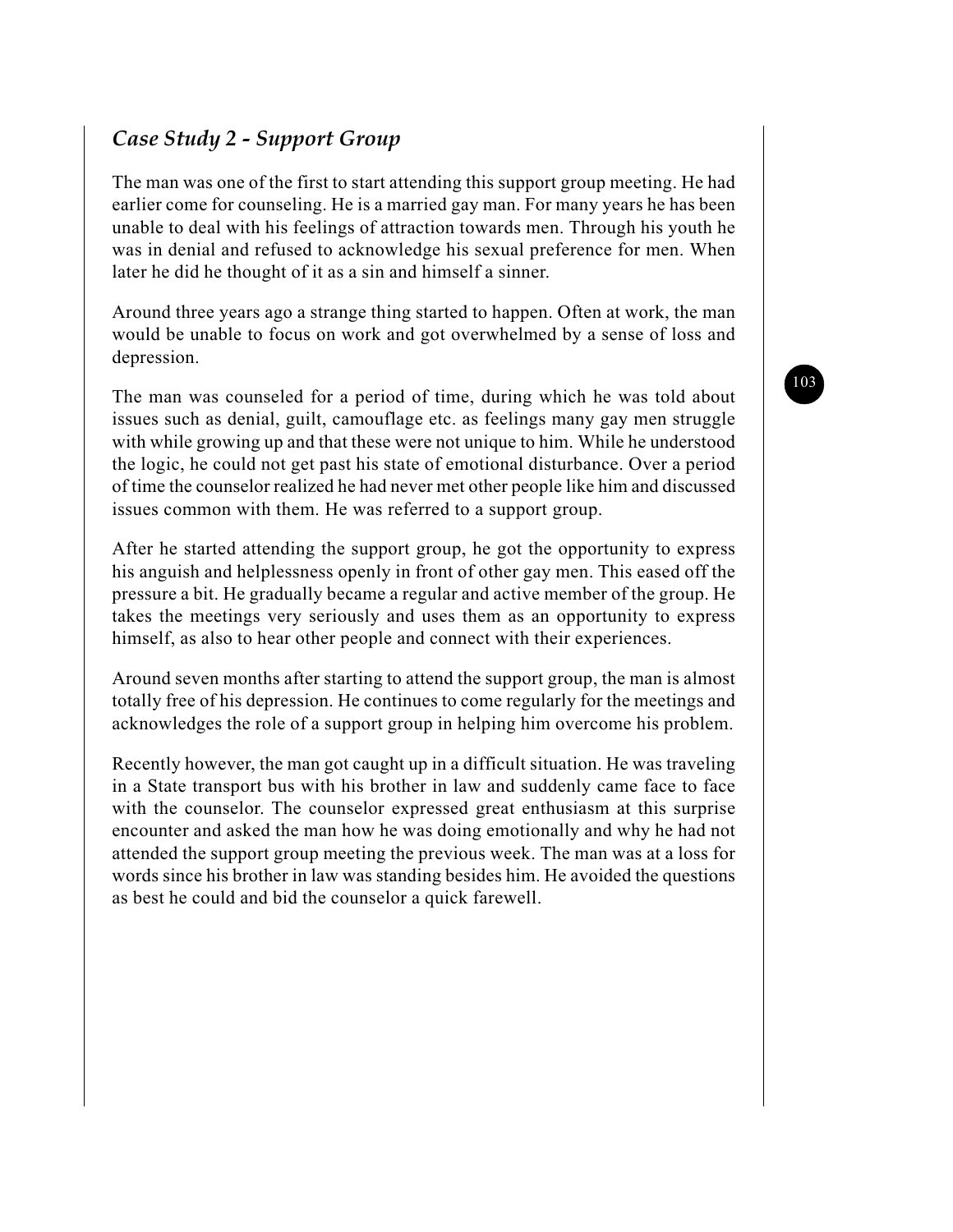#### *Case study 3 - Outreach*

At one of the well known public parks in the city an outreach worker approached a man who was in his late twenties. The man was looking and acting extremely tough but was obviously cruising. He seemed hesitant and uncomfortable when approached by our outreach (O/R) staff. The O/R worker started initiated a discussion with this man and the conversation slowly drifted to the subject of homosexuality.

The O/R staff asked the man if he was homosexual. At this suggestion, the man jumped and looked really offended. He said, " Do I look like a Chakka (eunuch) to you? For your information, I am happily married with kids. I'm a man." He went on to ask," Do you know what a man is?" He said, "A man is the one who penetrates. I penetrate all these boys in the park", he explained happily, trying to drive home the point that he was a `real man'. He went on to ask, "Do you know what a woman is?" He said, "A woman is the one who gets penetrated. All these boys here who are effeminate and get penetrated are the ones who are the Chakkas." The O/R worker felt quite uncomfortable about the man referring to people in the park as "Chakkas". He was also concerned at this point how seriously this man would take him since the O/R worker himself is a koti.

The O/R worker overcame his initial hesitation and gave the man information about safer sex specifically, condom usage during anal sex. The man was a bit concerned after speaking to the O/R worker. Ile was worried if the O/R worker would speak about this interaction to anyone else who visits the park. After listening to the O/R worker for a while, the man excused himself and left the park hurriedly.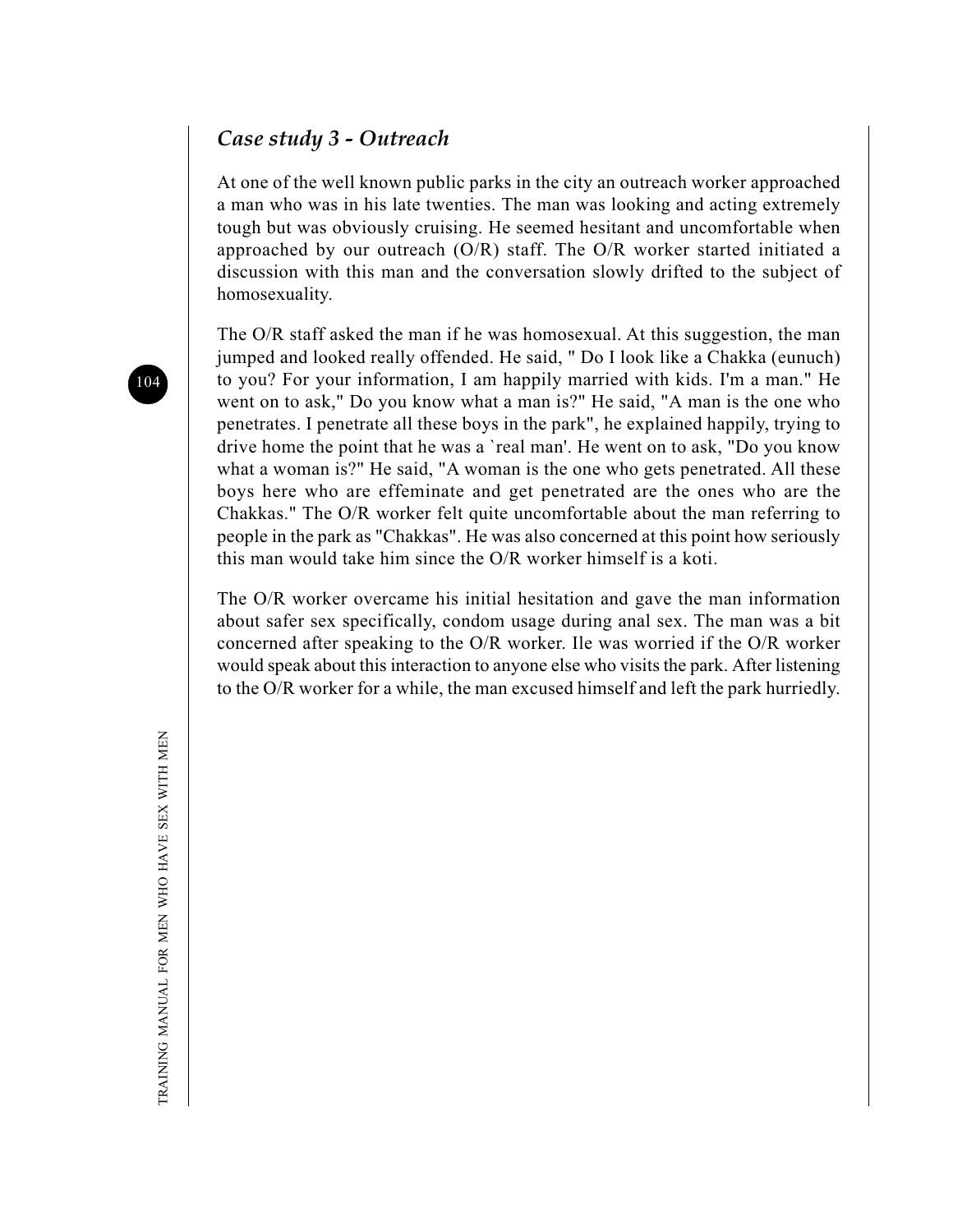# *Appendix 5*

## *Energizers*

# *#1 Bottle's Up*

## *Purpose:*

To have fun and make people loosen up and interact with one another

*Time :* 15 minutes

*Material :* A plastic bottle

### *Process:*

- 1) Ask the participants stand in a large circle.
- 2) Pass a plastic bottle around the group.
- 3) Everyone should do something different with the bottle.
- 4) When everyone had done an action with the bottle, tell the group to now turn to the person on their right and do what ever they did with the bottle to their neighbour.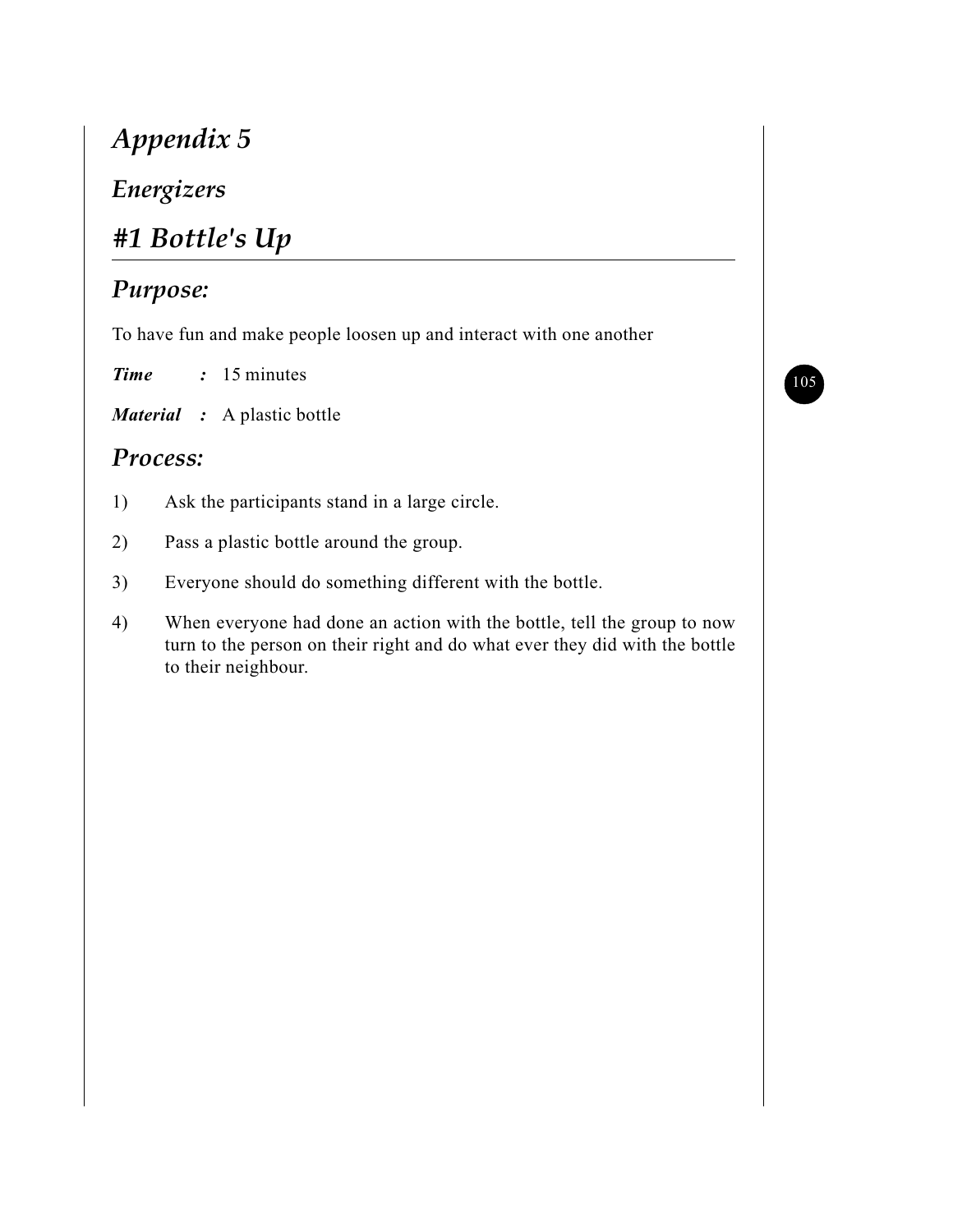## *# 2 The Trust Exercise*

### *Purpose:*

To allow participants to loosen up and start getting to know and trust the other people in the workshop.

*Time :* 15 minutes

*Material :* None

#### *Process:*

- 1) Ask participants stand in a close circle
- 2) Ask a volunteer to stand in the center of the circle
- 3) The volunteer needs to close his/her eyes and fall in any direction
- 4) Other members in the group should catch the volunteer and prevent him/ her from falling
- 5) Pass the volunteer around by gently pushing him/her in another direction
- 6) Continue until the volunteer feels completely at ease doing this
- 7) Repeat with other volunteers

#### *Notes for Facilitator:*

Initially the facilitator may want to volunteer to start this game.

It is important to clearly explain the process to avoid injury.

Initiate a discussion in the end to emphasize the importance of trust in talking about sensitive issues like sexuality.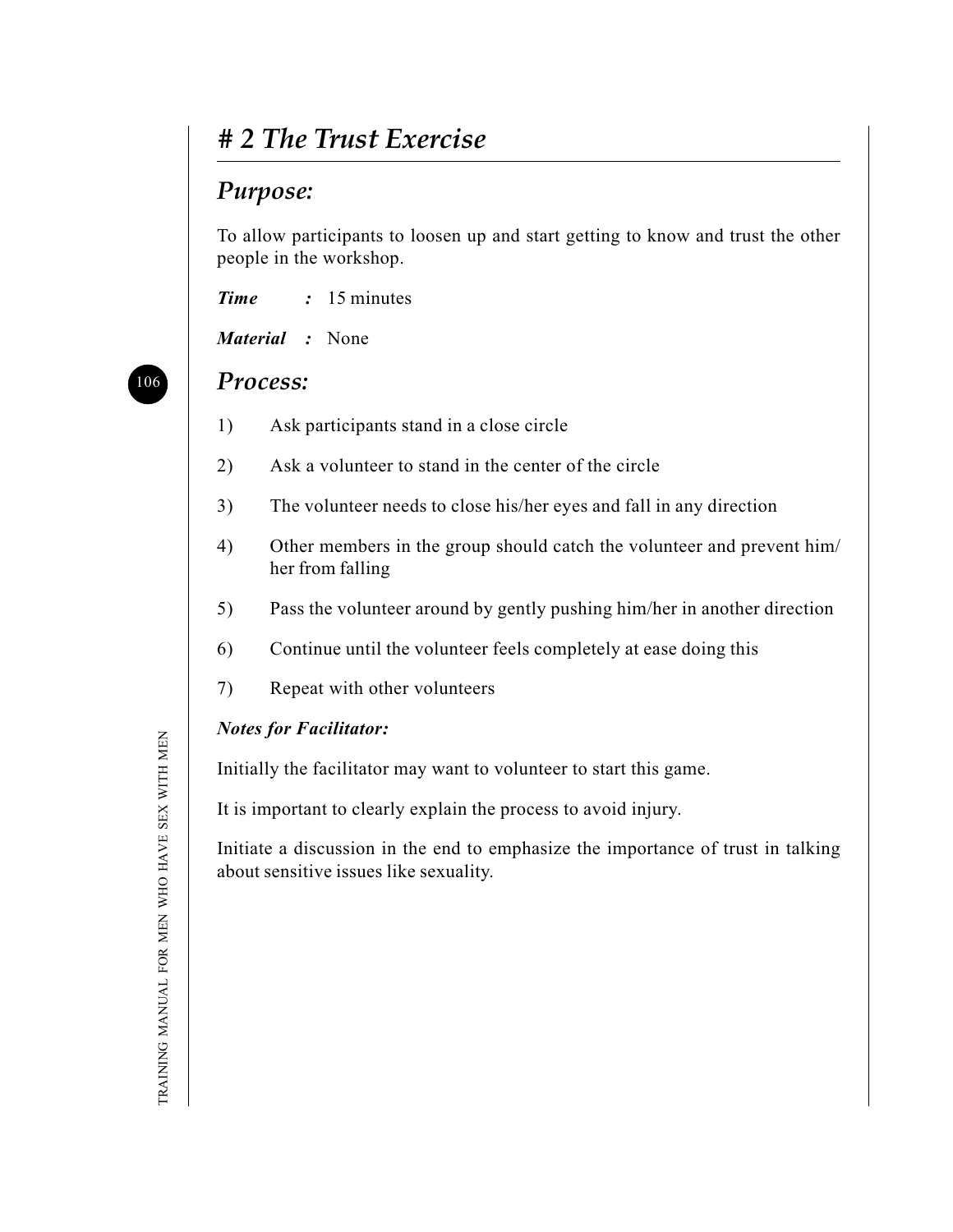# *# 3 The Knotty Game*

## *Purpose:*

To demonstrate to participants that groups empowered to solve their own problems are much more successful than if instructed by outsiders or managers working on their own.

| 20 minutes |
|------------|
|            |

| Material |  | None |
|----------|--|------|
|----------|--|------|

### *Process:*

- 1) Select one participant to act as a "manager". Ask the manager to leave the room while you instruct the rest of the group.
- 2) Ask the remaining participants to hold hands in a circle and tie themselves into as entangled a knot as possible. They must not let go of each other's hands at any point.
- 3) Inform participants to follow the manager's instructions literally and not make it easier for him/her by doing what they have not been told to do.
- 4) Once the knot is complete, the manager is asked to return and to unravel the knot within five minutes, using verbal instructions only.
- 5) The first attempt is generally not successful and sometimes even produces a more complex knot. Now repeat the exercise with the manager participating in the knot. When the knot is ready, simply ask the participants to "get out of the knot yourselves". This shows how effective teamwork can be.

#### *Notes for Facilitator:*

- $\Box$  The second untying process is usually much quicker. Ask the participants to comment on what relevance this has to the real world. You can raise various issues.
- $\Box$  What does the game tell us about the role of 'outsiders/managers' and 'insiders' (in the knot')?
- $\Box$  What does the exercise tell us about the effectiveness of `outsiders' and `managers' in organizing people?
- $\Box$  What does the game imply for facilitating participation in community development?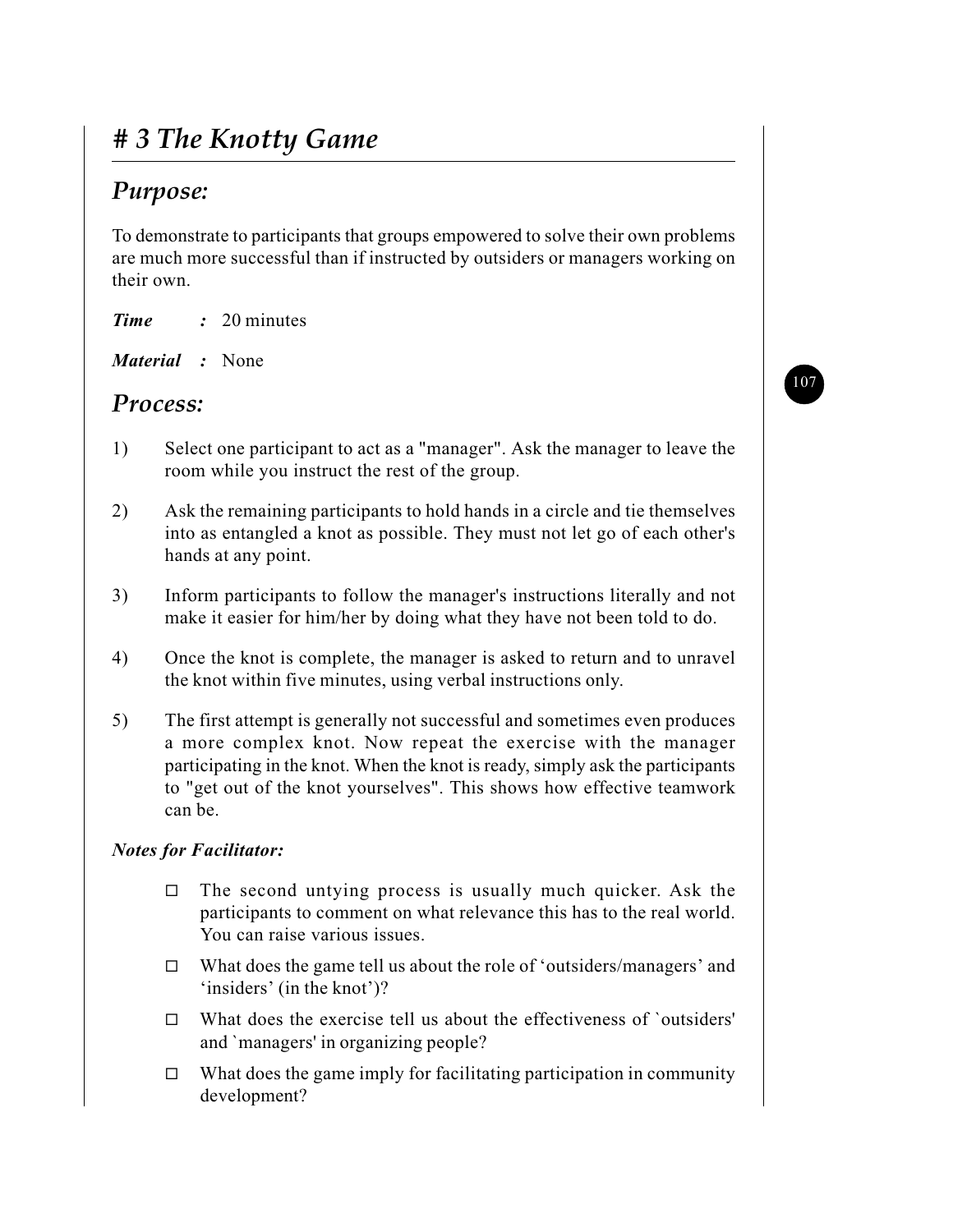# *# 4 The Greetings Game*

### *Purpose:*

To make everyone in the group feel at ease and get to know one another. Also, for everyone to loosen up and have fun.

*Time :* 15 minutes

*Material :* None

### *Process:*

- 1) Ask the participants stand in a group.
- 2) Each person has to greet the person beside them using a specific body part, which will be specified by the facilitator.
- 3) Go around the circle to achieve this.
- 4) Repeat with other body parts which are specified by the facilitator

#### *Notes for Facilitator:*

Make sure people who stand next to each other feel comfortable doing this, specially if they're of the other gender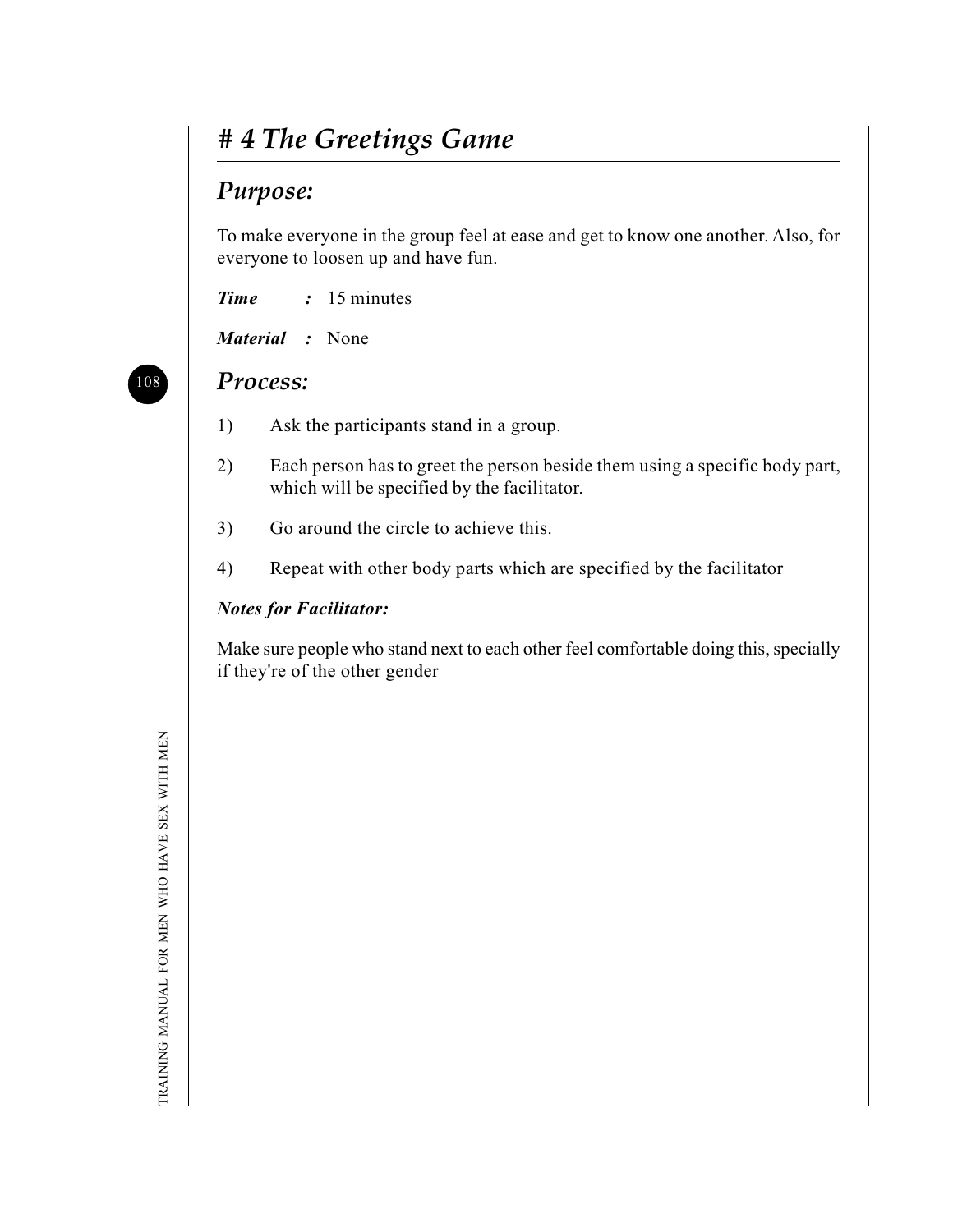# *# 5 Mime the Lie*

## *Purpose:*

To build a sense of affinity and camaraderie among the participants.

*Time :* 15-20 minutes

*Material :* None

### *Process:*

- 1) Ask the group to form a circle.
- 2) Ask one person to start to do something (physically e.g.: he/she starts jogging).
- 3) The next person on the right side should then ask the person who is jogging what their name is.
- 4) After that the same person will also ask what the person on their right is doing. The person on the right should respond with a lie-he/she is jogging but says instead that he/she is crying.
- 5) Now the person who asked the questions should start to cry.
- 6) The person on the right side of the person crying repeats the process. First he/she ask the other his/her name and what he/she is doing. Then that person will lie and say he/she is doing something else (e.g. swimming).
- 7) The exercise should rotate from person to person until the last person is moving.

#### *Notes for Facilitator:*

Encourage the participants to be creative in thinking of the actions they will do to make the game more interesting.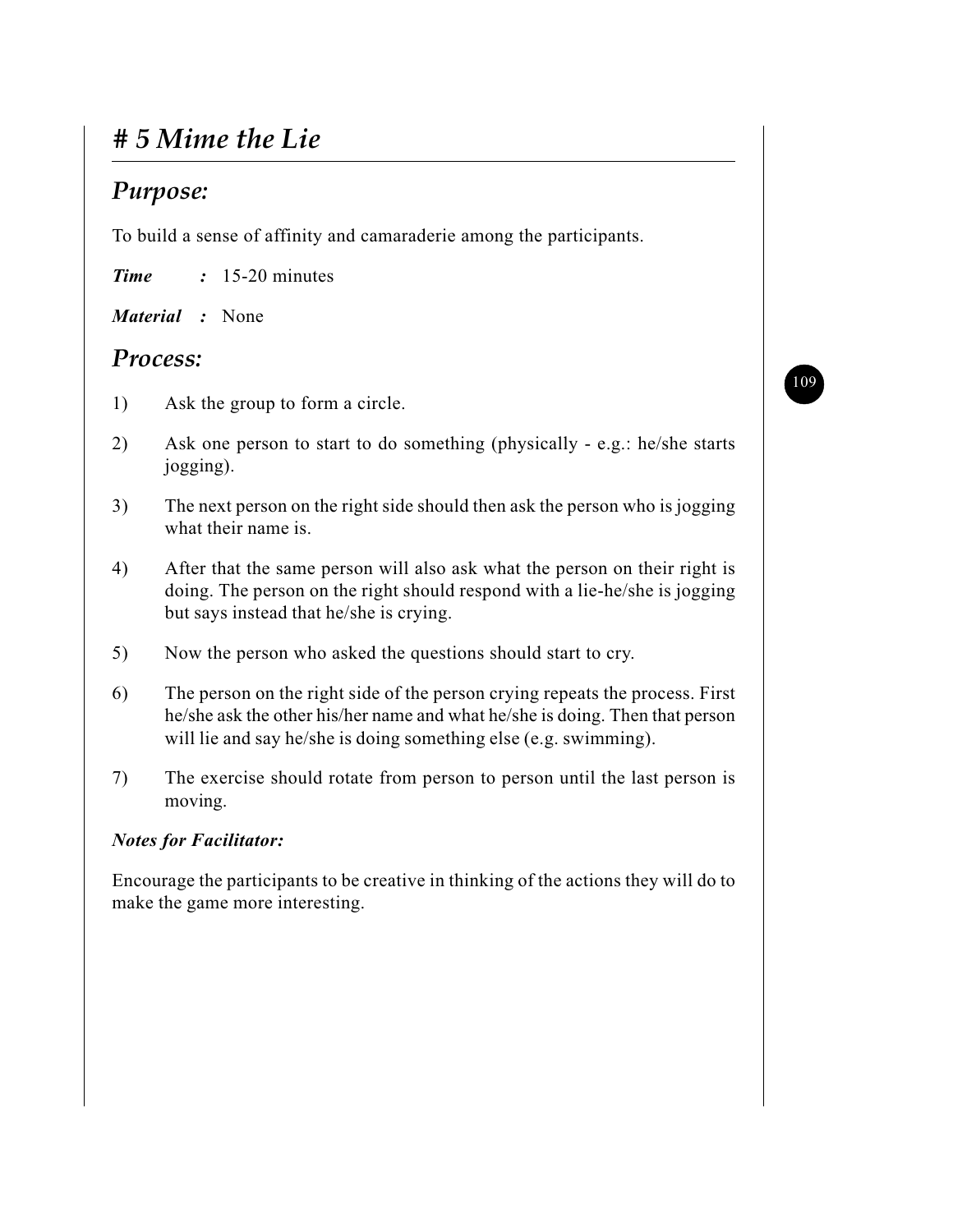# *# 6 The Ball Game*

## *Purpose:*

To build team spirit among the participants and encourage them to interact freely and get to know each other.

*Time :* 15-20 minutes

*Material* : 7 or 8 balls. (You can make it from the used flip chart papers and tape)

### *Process:*

- 1) Ask group to come to the circle.
- 2) The facilitator should keep all the balls with him/her.
- 3) Start with one ball.
- 4) Facilitator throws the ball to any person who is on the opposite side (while loudly saying his/her name).
- 5) He/she throws the ball to another person who is opposite to him/her.
- 6) This ball throwing will continue until everyone has caught and thrown the ball once. The last person to receive the ball should be the facilitator- who starts the process again.
- 7) Always throw and receive the ball from the same people.
- 8) Then the facilitator should start to slowly add new balls to the circle. If all is going well, you can take 7, 8 balls.

#### *Notes for Facilitator*:

Introduce only as many balls into the group as the participants can comfortably handle.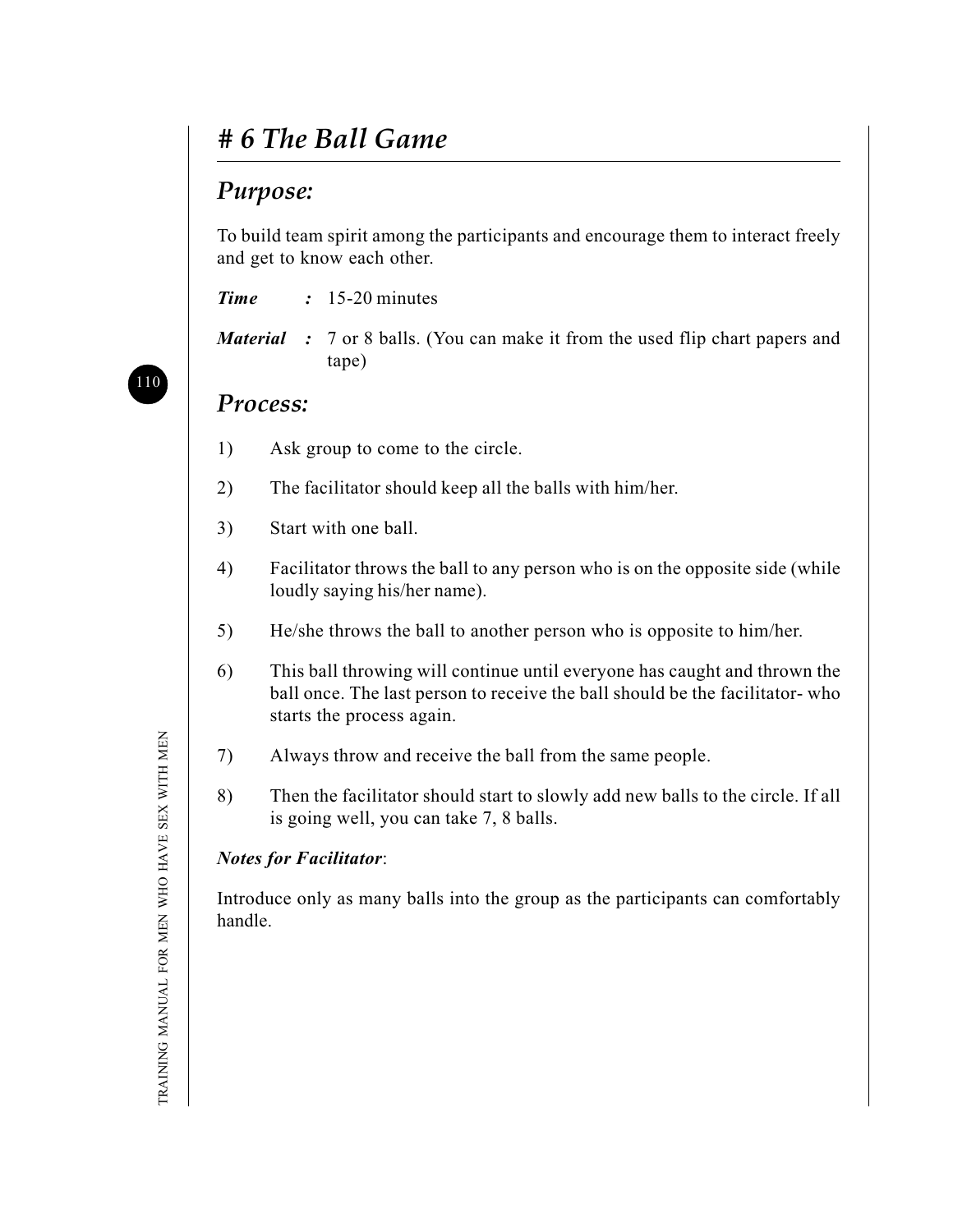# *# 7 Follow the Leader*

### *Purpose:*

To relax and have fun.

*Time :* 15 minutes

*Material :* None

### *Process:*

- 1) Ask group to form a circle.
- 2) One participant will volunteer to leave the room.
- 3) Then the remaining group should choose a leader.
- 4) The leader starts to do an action (e.g. scratching his/her head, shaking his/ her leg, etc.) The others should copy the action.
- 5) The person who is out side the room is asked to come in to the middle of the circle.
- 6) He/she must try to identify the leader.
- 7) He/she can only have 3 chances to guess who it is.
- 8) While he/she is trying to guess, the leader should change actions every 30 seconds and the rest of the group should follow.
- 9) If the leader is found, he/she should go out of the room.
- 10) Again the team will decide another leader and the process begins again.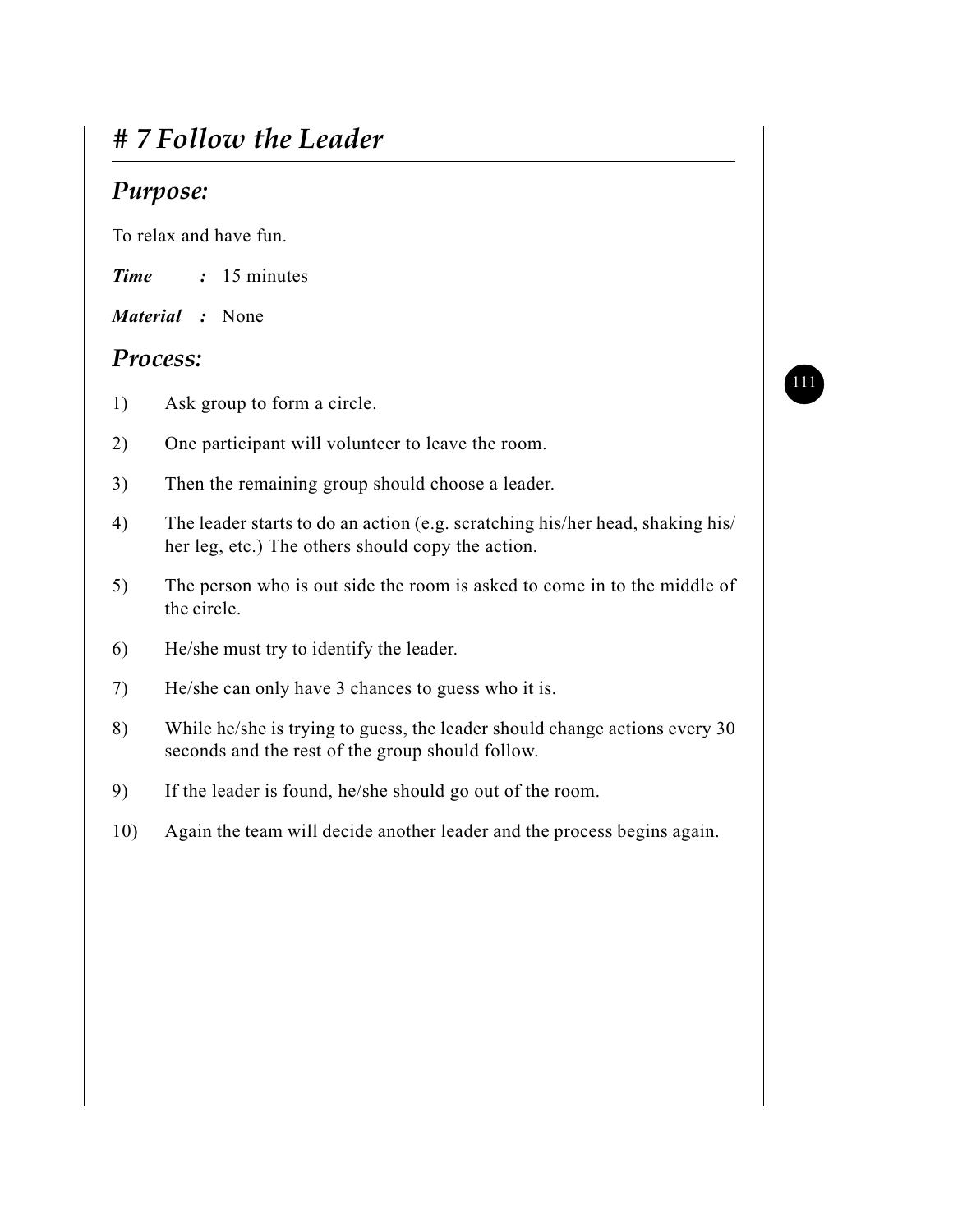## *# 8 Sit on the Knee*

### *Purpose:*

To have participants engage with each other in an interesting way.

*Time :* 15 minutes

*Material :* None

Process:

- 1) Ask group to form a circle.
- 2) Everyone must stand very close together (everyone's shoulders must be touching those of the people on either side of him).
- 3) Then all turn left (one behind the other).
- 4) Ask everyone to take one step into the center of the circle.
- 5) Everyone should place their hands on the shoulders of the person in front of them.
- 6) The facilitator then needs to explain that everyone should sit when she/he says "sit" (they must sit on the knee of the person behind him/her).
- 7) If done correctly, the group should be able to walk around in this position.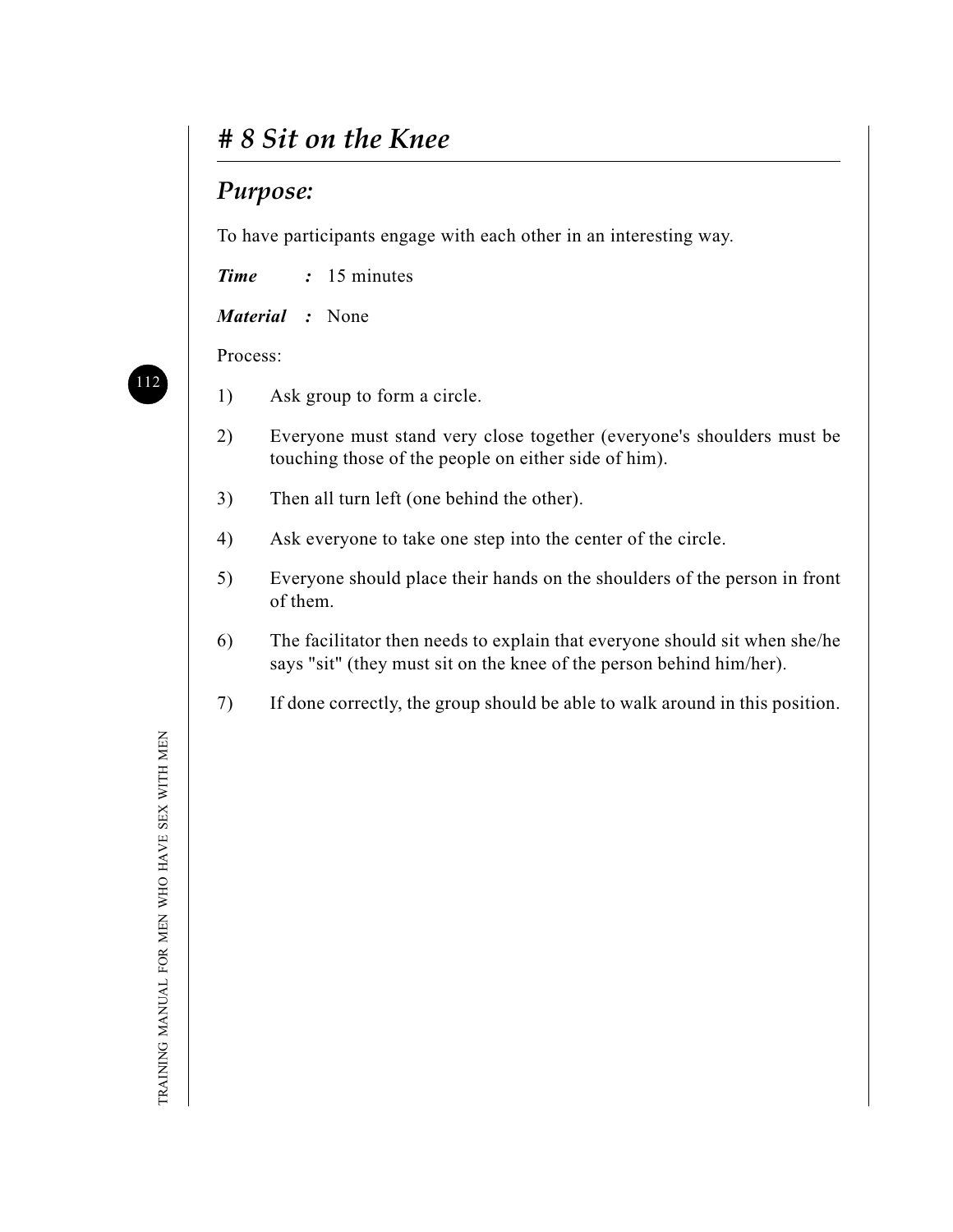# *# 9 Pass Ball with the Chin*

## *Purpose:*

To allow participants to get to know each other well and have fun.

*Time :* 15 minutes

*Material :* 3-4 balls.

### *Process:*

- 1) Divide the group into several teams of 4-5 people and have the teams stand in a line, one person behind the other.
- 2) Give each team a ball.
- 3) The first person in each group should fix the ball under his/her chin
- 4) The goal is to try and pass the ball from one team member to the next without using hands.
- 5) This should continue until the last member in the respective groups receives the ball and then it should be passed back through the line to the front.
- 6) The team that manages to do this first, wins.